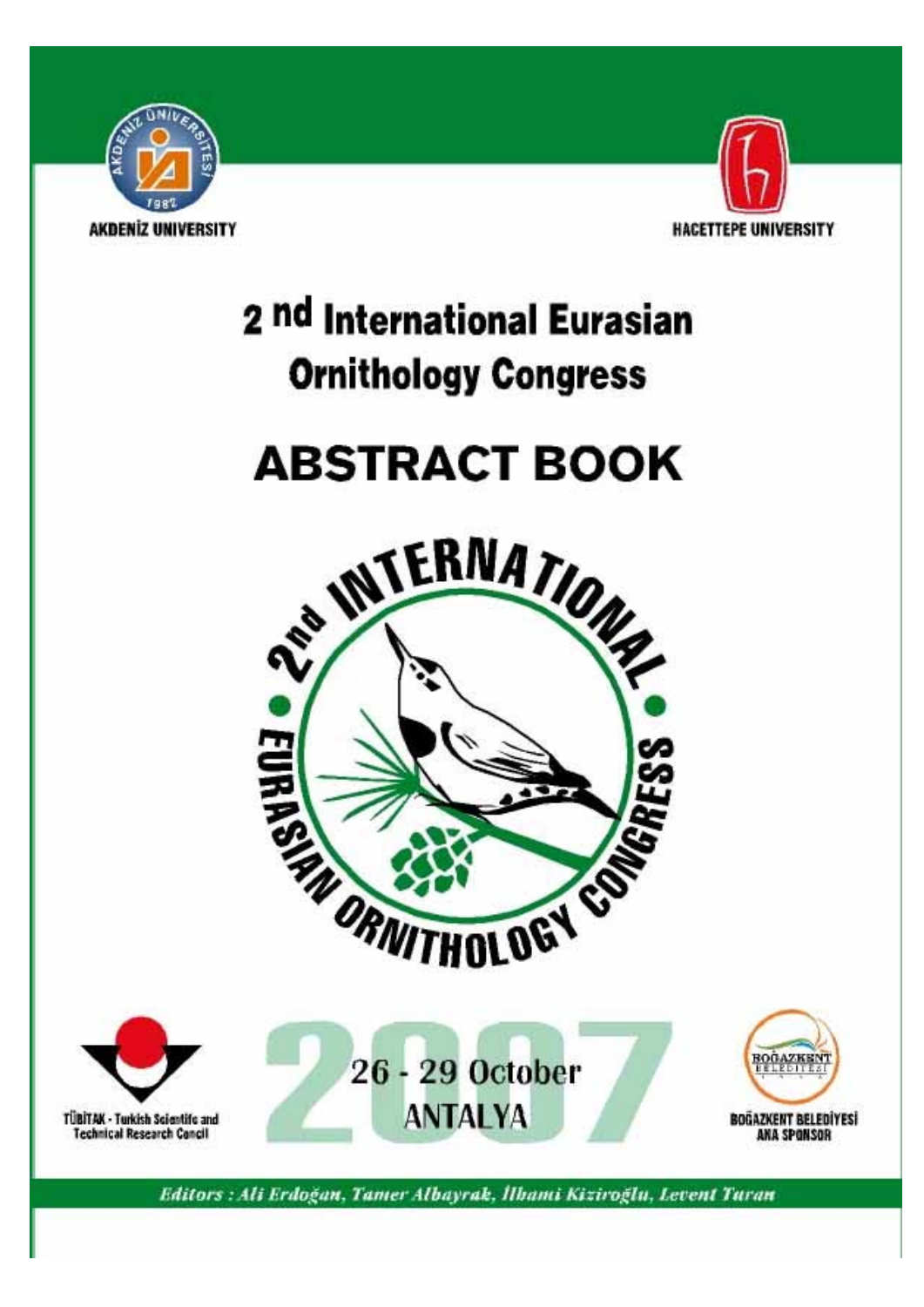ERDOĞAN, A, ALBAYRAK, T., KIZIROĞLU, İ., AND TURAN, L. (ED.)

# **2ND INTERNATIONAL EURASIAN ORNITHOLOGY CONGRESS**

# **ANTALYA, TURKEY**

# **26-29 OKTOBER 2007**

JOINTLY ORGANIZED BY

*AKDENIZ UNIVERSITY – ANTALYA*

*AND*

*HACETTEPE UNIVERSITY – ANKARA*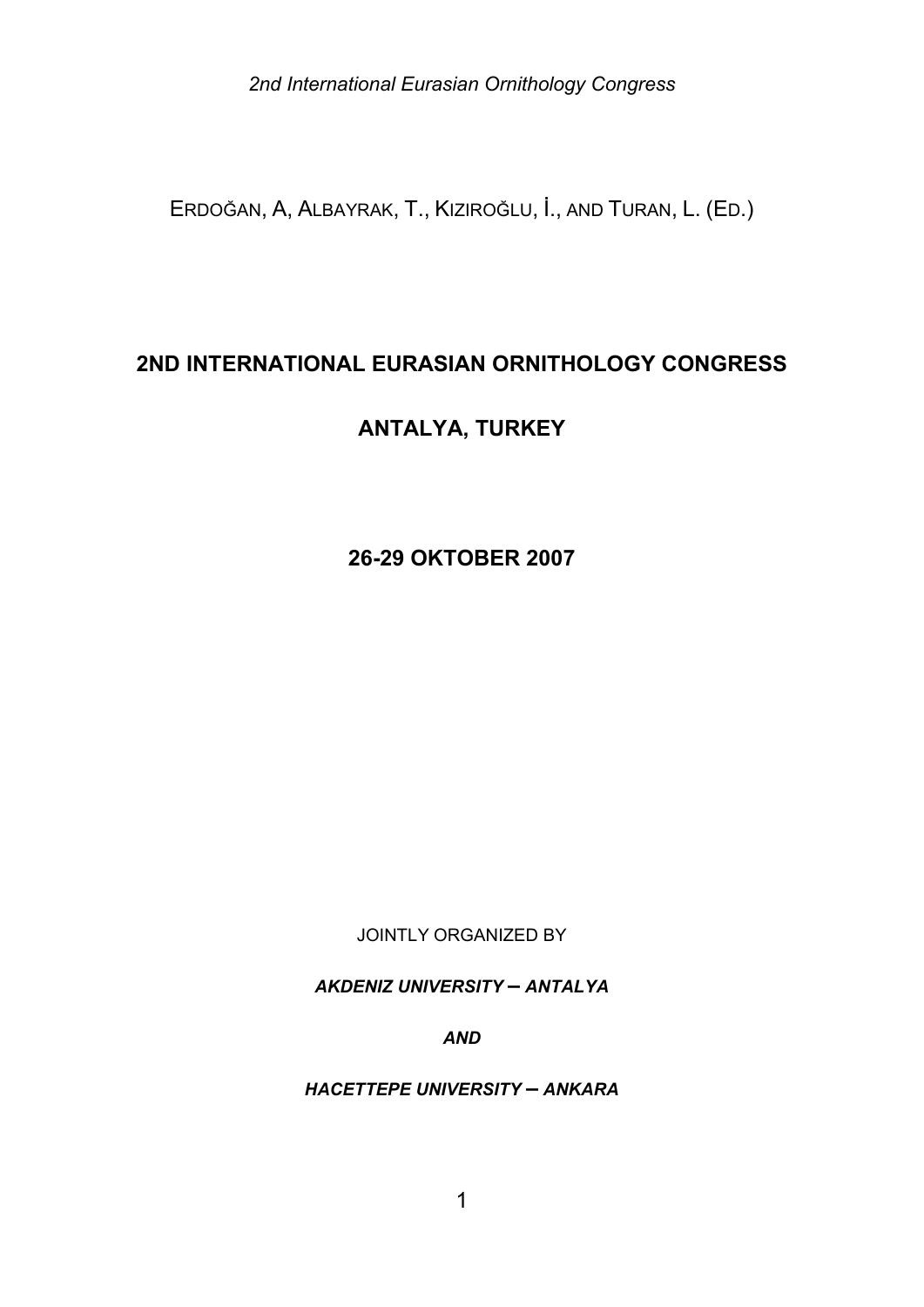ALI ERDOĞAN, TAMER ALBAYRAK, ILHAMI KIZIROĞLU, AND LEVENT TURAN (EDITORIAL BOARD)

# **2ND INTERNATIONAL EURASIAN ORNITHOLOGY CONGRESS**

# **ANTALYA, TURKEY**

**26-29 OKTOBER 2007** 

*ISBN: 978-9944-0092-0-1* 

BASKI: SADRIGRAFIK 2007, ANTALYA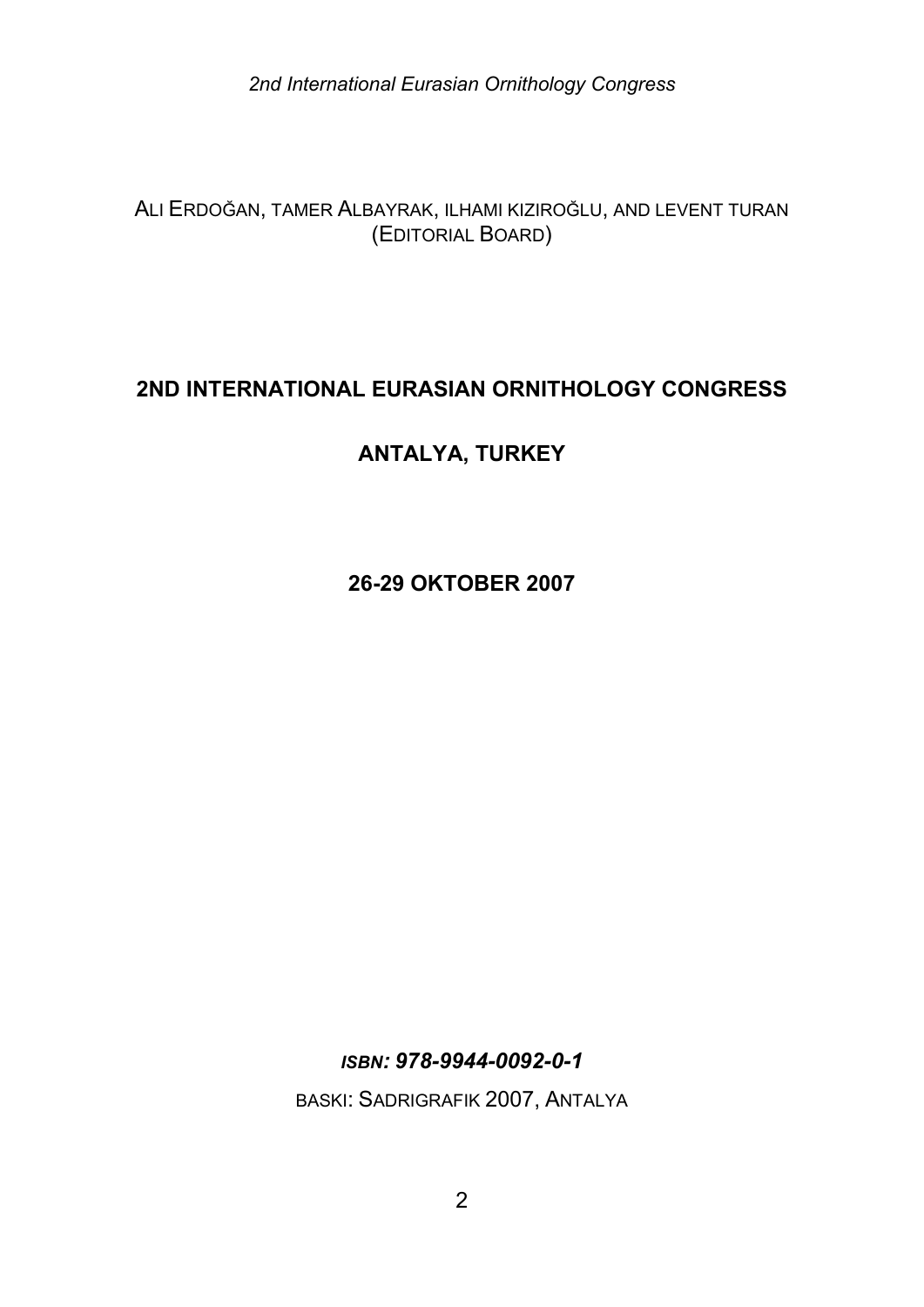# **HONORARY PRESIDENTS (ALPHABETICALLY ORDERED)**

#### *PROF.DR.MUSTAFA AKAYDIN*

RECTOR OF UNIVERSITY OF AKDENIZ, ANTALYA

# *PROF. DR. TUNÇALP ÖZGEN*

RECTOR OF UNIVERSITY OF HACETTEPE, ANKARA

# **CONGRESS CHAIRMAN**

# *PROF.DR. İLHAMI KIZIROĞLU*

UNIVERSITY OF HACETTEPE

# **EXECUTIVE COMMITTEE**

*PROF.DR.ALI ERDOĞAN (CHAIRMAN) PROF.DR.FRANZ BAIRLEIN PROF.DR. İLHAMI KIZIROĞLU PROF.DR.LEVENT TURAN* 

# **CONGRESS SECRETARY**

# *TAMER ALBAYRAK*

UNIVERSITY OF AKDENIZ, ANTALYA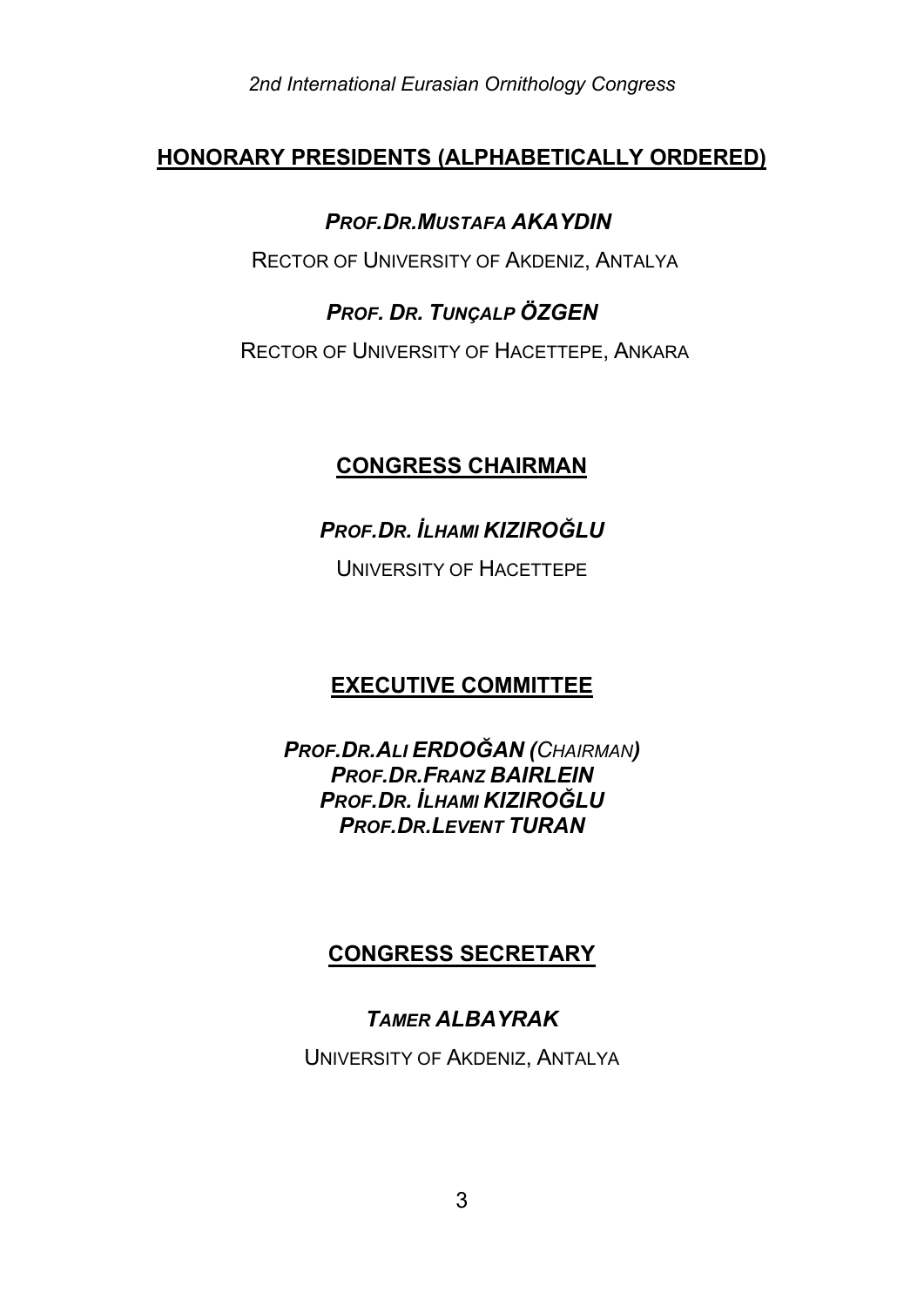### **LOCAL ORGANIZING COMMITTEE**

CENGİZ GÖKOĞLU (MAYOR OF BOĞAZKENT MUNİCİPALİTY) SELEHATTİN ERİÇ (DİRECTOR OF SPA, ANTALYA) HAKAN SERT (UNİVERSİTY OF AKDENİZ ) HAKAN KARAARDIÇ (UNİVERSİTY OF AKDENİZ ) OSMAN YÖNTEM (FOREST SERVİCE, ANTALYA)

#### **SCIENTIFIC COMMITTEE**

DR. AHMET KILIÇ (UNIVERSITY OF DICLE, TURKEY ) DR. AKRIOTIS TRIANTAPHYLLOS (UNIVERSITY OF AEGEAN, GREECE) DR. ALI ERDOGAN (UNIVERSITY OF AKDENIZ, TURKEY) DR. ANTON KRISTIN (SLOVAKIA) DR. EHINHARD BEZZEL (GERMANY) DR. FRANZ BAIRLEIN (INSTITUTE FOR AVIAN RESEARCH, GERMANY) DR. GISELA KAPLAN (UNIV. OF NEW ENGLAND, ARMIDALE, AUSTRALIA) DR. İLHAMI KİZİROĞLU (UNIVERSITY OF HACETTEPE, TURKEY ) DR.JACQUES BLONDEL (FRANCE) DR.JANUSZ KLOSKOWSKI (UNIVERSITY OF MARIA CURIE, POLAND) DR.LALITHA VIJAYAN (INDIA) DR. LEVENT TURAN (UNIVERSITY OF HACETTEPE, TURKEY) DR. MEHMET SIKI (UNIVERSITY OF EGE, TURKEY ) DR. MICHAEL WINK (UNIVERSITY OF HEIDELBERG, GERMANY) DR. MUSTAFA KAYA (UNIVERSITY OF TRAKYA, TURKEY ) DR. OLGA DOLNIK (INSTITUTE FOR POLAR ECOLOGY, GERMANY) DR. ÖZDEMIR ADIZEL (UNIVERSITY OF YÜZÜNCÜYIL, TURKEY ) DR. REUVEN YOSEF (INTER. BIRDING & RES. CENTRE IN EILAT, ISRAEL) DR.WALTHER THIEDE (GERMANY) DR. YUSUF AYVAZ (UNIVERSITY OF SÜLEYMAN DEMIREL, TURKEY ) DR. ZAFER AYAŞ (UNIVERSITY OF HACETTEPE, TURKEY )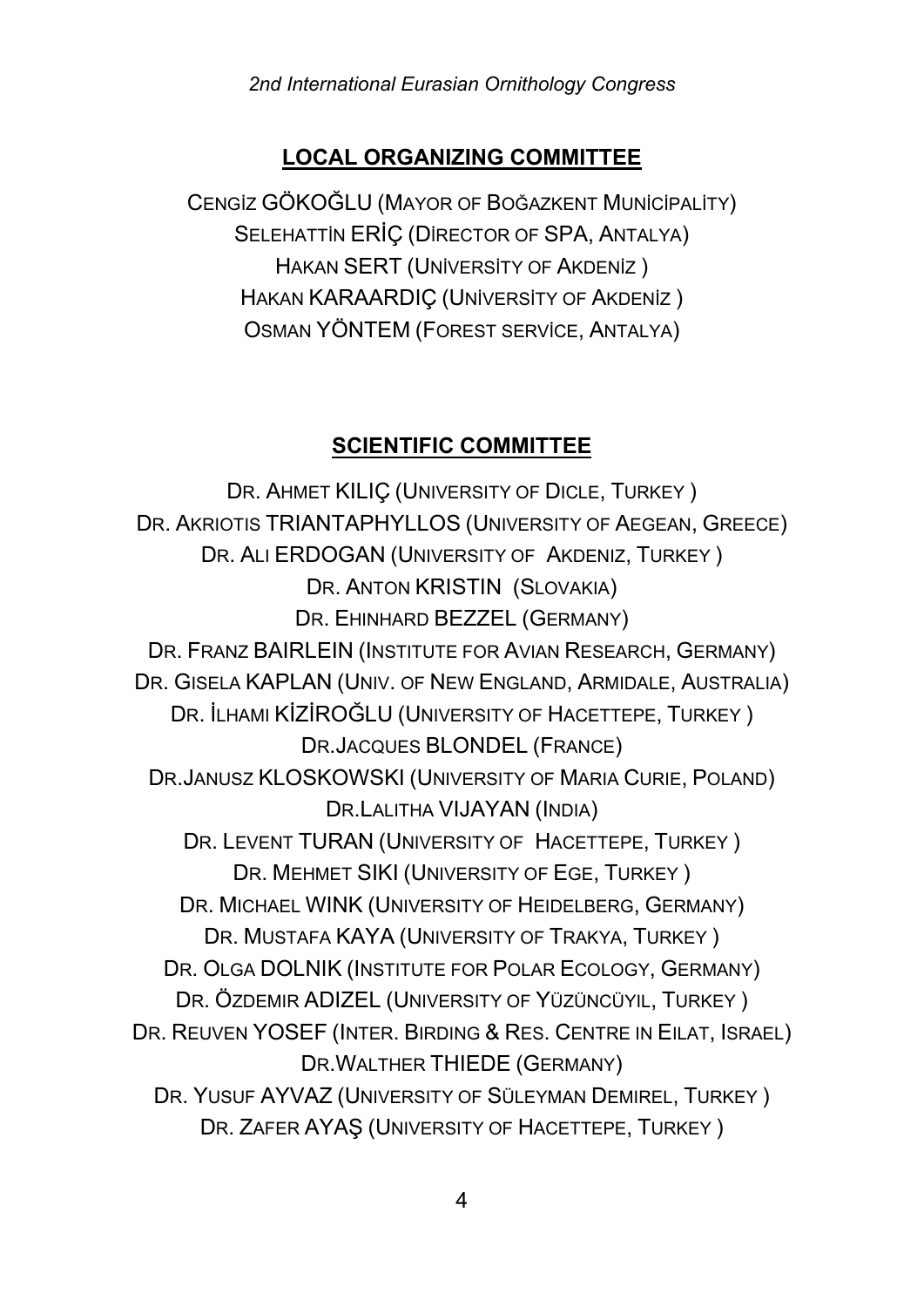# **CONTENTS**

| Molecular evolution of island birds, a case study from the                                                                              |
|-----------------------------------------------------------------------------------------------------------------------------------------|
| Michael Wink                                                                                                                            |
| A new immunological technique to test the relation between                                                                              |
| M <sup>a</sup> Isabel Reviriego, Alfonso Marzal, Diego Gil and Florentino de<br><u>Lope</u>                                             |
| A New Record of a Bird Species for Van Lake Basin: Whooper                                                                              |
| Özdemir ADIZEL, Atilla DURMUS                                                                                                           |
| Congruence in geographic distribution of avian secondary                                                                                |
| <b>Vincent Nijman</b>                                                                                                                   |
| Do blood parasite infections compromise avian migration                                                                                 |
| Paperna I., Yosef R.                                                                                                                    |
| Food-Intake of Chick in Black Vulture (Aegypius monachus) 23                                                                            |
| <b>Ahmet KILIÇ</b>                                                                                                                      |
| Genetic structure and phylogeography of white-throated                                                                                  |
| M. Angeles Hernández; Francisco Campos; Jose M. Rivas; Ana<br>Amezcua; Daniel Alonso; Juan Arizaga; Rafael Miranda; M. Carmen<br>Escala |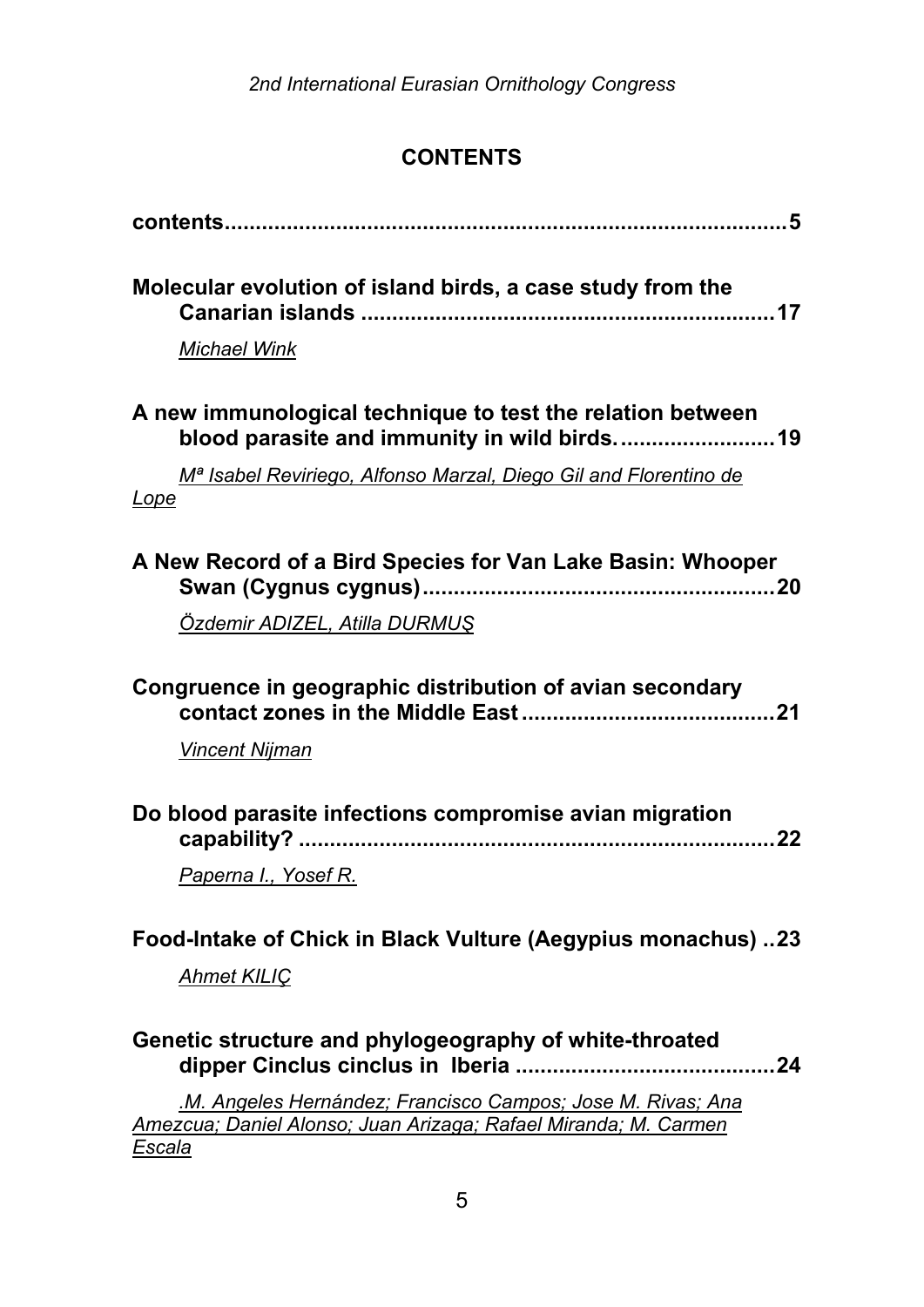| Hierarchy relations in Sparrows (Passer domesticus) during<br>acute Isospora (Protozoa, Coccidiida) infectio25                                                                    |
|-----------------------------------------------------------------------------------------------------------------------------------------------------------------------------------|
| O. V. Dolnik & H. Hoi                                                                                                                                                             |
| <b>Impact Assessment on Population of Eurasian and Demoiselle</b>                                                                                                                 |
| Ahmad Khan                                                                                                                                                                        |
| KARYOTYPE ANALYSIS OF GREAT TIT (PARUS MAJOR) IN<br>NOOR FOREST PARK (MAZANDARAN-IRAN)27                                                                                          |
| Tayebeh Arbabi, Gholamreza Noori                                                                                                                                                  |
| Morphometrical Study of Crested Lark Galerida cristata in                                                                                                                         |
| Gholamreza Noori, Tayebeh Arbabi                                                                                                                                                  |
| Phylogeography of haemoproteids and malaria parasites<br>(Haemosporida, Haemoproteidae, Plasmodiidae) of                                                                          |
| Asta Križanauskienė, Javier Pérez-Tris, Vadim Gavrilov, Pavel<br>Zehtindjiev, Leonid Sokolov, Vaidas Palinauskas, Olof Hellgren, Staffan<br><b>Bensch and Gediminas Valkiūnas</b> |
| PURPLE GALLINULE POPULATION (Porphyrio Porphyrio) IN<br>30                                                                                                                        |
| Gökcen DEMİRBAŞ Kiraz ERCİYAS Arzu GÜRSOY Pınar ÖZÇAM<br>Nizamettin YAVUZ Y.Sancar BARIS                                                                                          |
| ROLL AND IMPORTANCE OF ACCUMULATION LAKE GRUŽA<br><b>IN BIRD MIGRATION </b><br>31                                                                                                 |
| Barjaktarov Daliborka, Đapić Dejan, Radaković Miloš, Raković Marko<br>& Barna Kristian                                                                                            |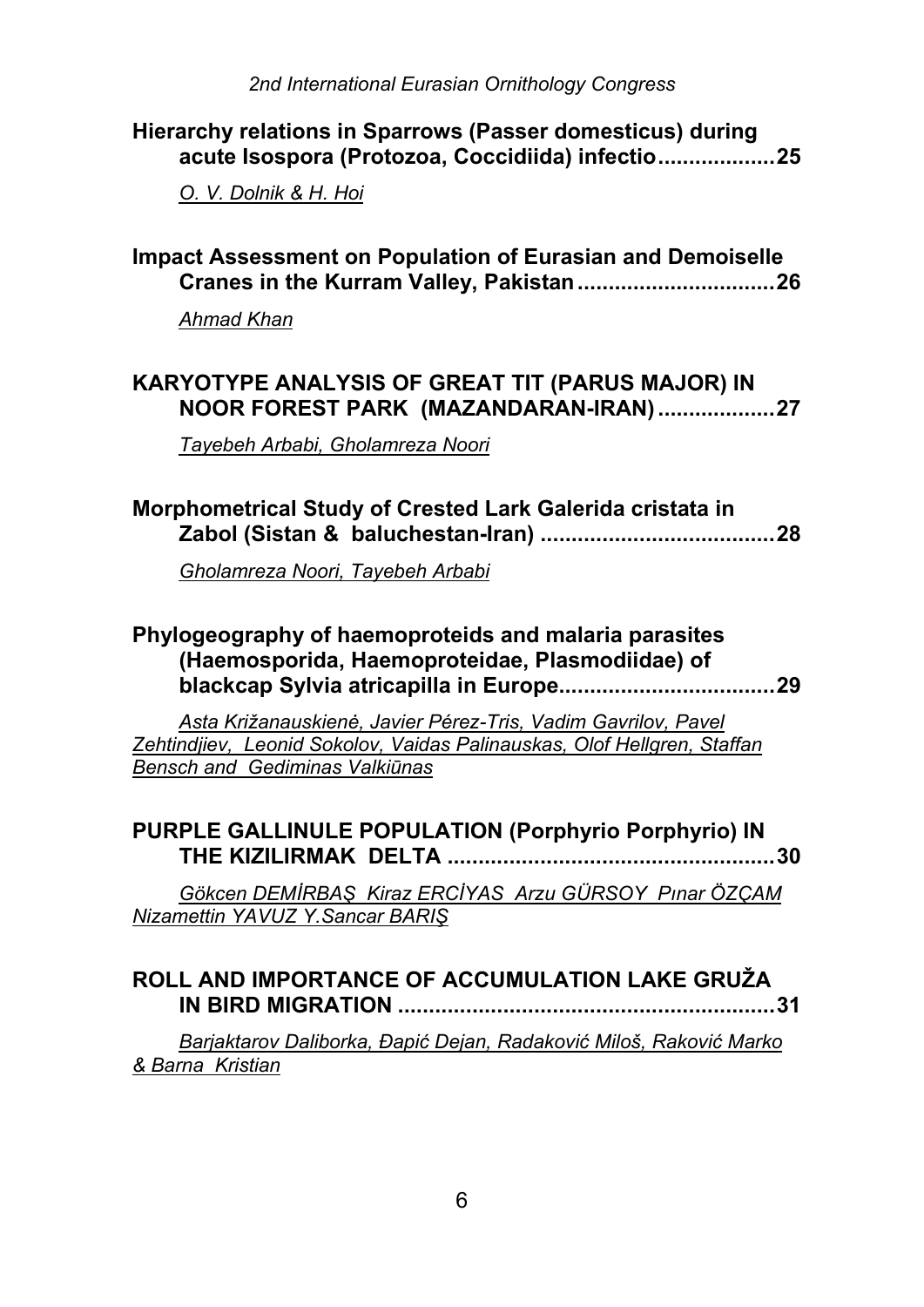| Size-structured interactions between piscivorous waterbirds                                                                                                                                                                                                                                                                                                   |
|---------------------------------------------------------------------------------------------------------------------------------------------------------------------------------------------------------------------------------------------------------------------------------------------------------------------------------------------------------------|
| Janusz KLOSKOWSKI                                                                                                                                                                                                                                                                                                                                             |
| Static and dynamic sexual traits in the whitethroat (Sylvia                                                                                                                                                                                                                                                                                                   |
| Konrad Halupka                                                                                                                                                                                                                                                                                                                                                |
| The Decline of Bengal florican Houbaropsis bengalensis in                                                                                                                                                                                                                                                                                                     |
| Laxman P Poudyal, Paras B Singh, Sujan Maharjan, Hem S Baral                                                                                                                                                                                                                                                                                                  |
| The First Data Obtained Concerning the Determination of<br>Avian Influenza A Virulence in Some Avian Species in Van<br>Lake Basin by Real-time PCR, their Isolation and Sub-<br>. 35<br><br>Banur BOYNUKARA Özdemir ADIZEL Ziya İLHAN İsmail Hakkı EKİN<br>Abdulbaki AKSAKA Fethiye ÇÖVEN Hasan SOLMAZ Timur GÜLHAN<br>Erdal ÖĞÜN Atilla DURMUŞ Kemal GÜRTÜRK |
| The incidence of second broods in Great Tits in a coniferous<br>forest of the east mediterranean region: preliminary<br>Eleni Galinou, Timoleon Theofanellis, Triantaphyllos Akriotis                                                                                                                                                                         |
| THE PROBABLE REASONS of MEDITERRANEAN GULL (Larus<br>melanocephalus) NUMBER DECREASING in the<br>NOTHERN COASTS of the BLACK SEA 37<br><b>Antonina Rudenk</b>                                                                                                                                                                                                 |
| The Spatial and Temporal Distributions of Waterbirds in West<br>Fulya Saygılı, Nuri Yiğit, Şafak Bulut                                                                                                                                                                                                                                                        |
|                                                                                                                                                                                                                                                                                                                                                               |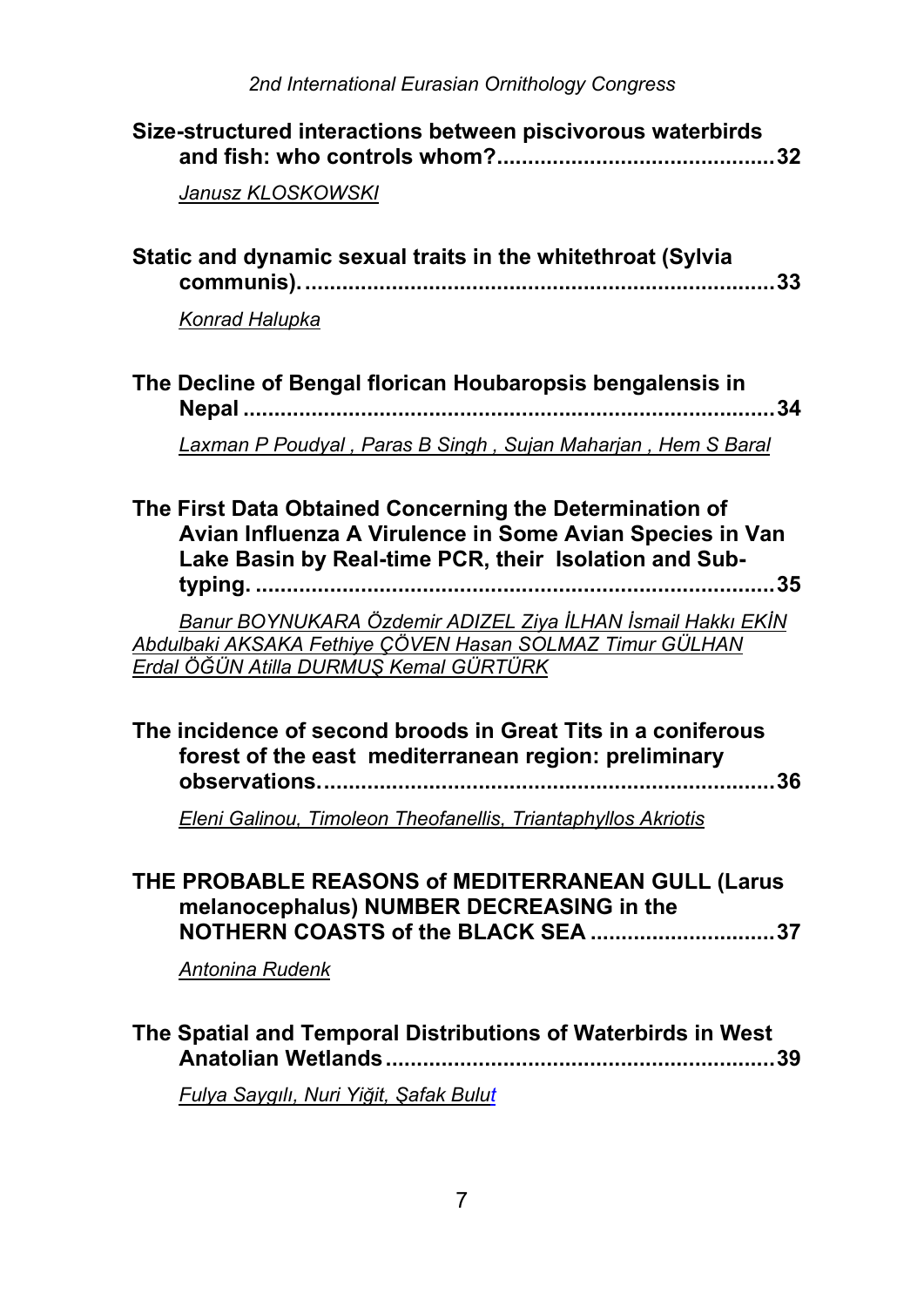| The spatial heterogenity of the bird assemblages at the<br>Western Khentei Mountains (Nothern Mongolia)40                                           |
|-----------------------------------------------------------------------------------------------------------------------------------------------------|
| Irina Pokrovskaya                                                                                                                                   |
| The Study of Drought Effects on Distribution of Black<br>Francolin Francolinus francolinus in Sistan (Iran)  41                                     |
| Gholamreza Noori, Tayebeh Arbab*, Soheila Noor, Ghasem<br>Zolfaghari                                                                                |
| <b>Understorey Bird Species Composition In Primary And Old</b><br>Logged Forest Of Mixed-Hill Dipterocarp Forest,                                   |
| Zakaria, M. and Puteh, M.D.                                                                                                                         |
| Recent population trends of migratory birds at Eilat, Israel- a                                                                                     |
| Reuven Yosef, Henk Smit                                                                                                                             |
| <b>SENESCENCE, BLOOD PARASITES AND IMMUNE SYSTEM. 45</b>                                                                                            |
| Alfonso Marzał Maribel Reviriego, Javier Balbontin Carmen Relinque,<br>Valle Corraliza, Ana Belén López, Florentino de Lope and Anders P.<br>Møller |
| <b>HABITAT EVALUATION FOR KRUEPER'S NUTHATCH: A GIS-</b>                                                                                            |
| Tamer ALBAYRAK, Ali ERDOĞAN                                                                                                                         |

| The Birds of Turkiye Specieslist and Red Data Book of |  |
|-------------------------------------------------------|--|
|                                                       |  |

*İlhami KİZİROĞLU*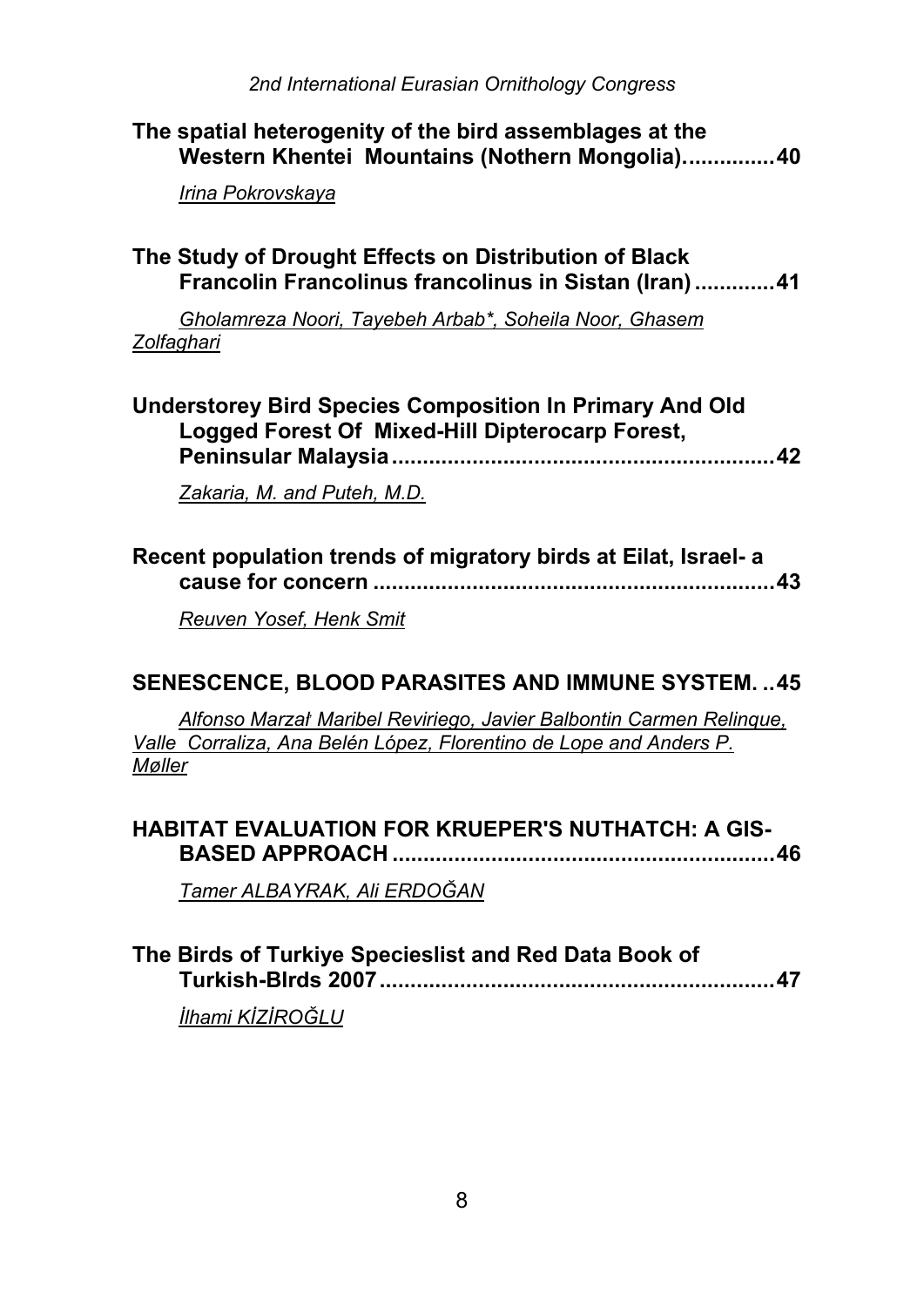| A comparative analysis of the propagation and abundance<br>dynamics of Melanocorypha calandra and M. leucoptera<br>Eugeny Zavialov, Vasily Tabachishin, Ekaterina Mosolova |
|----------------------------------------------------------------------------------------------------------------------------------------------------------------------------|
| A PRELIMINARY STUDY ON BIO-ECOLOGY OF RED-BACKED<br><b>SHRIKES (Lanius collurio) IN NALLIHAN BIRD</b>                                                                      |
| Necmiye şahin, Zafer Ayaş                                                                                                                                                  |
| A Study on Eco-Ornithofauna of the Balık Gölü and Its<br>Surrounding (Dogubayazıt- Agrı, Turkey) 53                                                                        |
| Atilla DURMUŞ, Özdemir ADIZEL                                                                                                                                              |
| A Study On Ornithofauna Of The Bahçesaray (Van, Turkey)  54<br>Alptuğ AKYILDIZ, Özdemir ADIZEL                                                                             |
|                                                                                                                                                                            |
| An Atlas of Breeding Waterbirds in Gediz Delta: Population                                                                                                                 |
| Ortaç Onmuş, Mehmet Sıkı                                                                                                                                                   |
| BIRD RINGING RESULTS FOR THE 2002 - 2006 PERIOD IN THE<br>56                                                                                                               |
| Kiraz Erciyas Arzu Gürsoy, A. Cemal Özsemir Pınar Özçam<br>Nizamettin Yavuz, Y. Sancar Barış                                                                               |
|                                                                                                                                                                            |
| Mahmut BİLGENER, Oğuzhan YANAR ve Nurver ALTUN                                                                                                                             |
| BIRDS OF BELGRAD FOREST IN ISTANBUL ISTANBUL- 58                                                                                                                           |
| Zeynel ARSLANGÜNDOĞDU                                                                                                                                                      |
|                                                                                                                                                                            |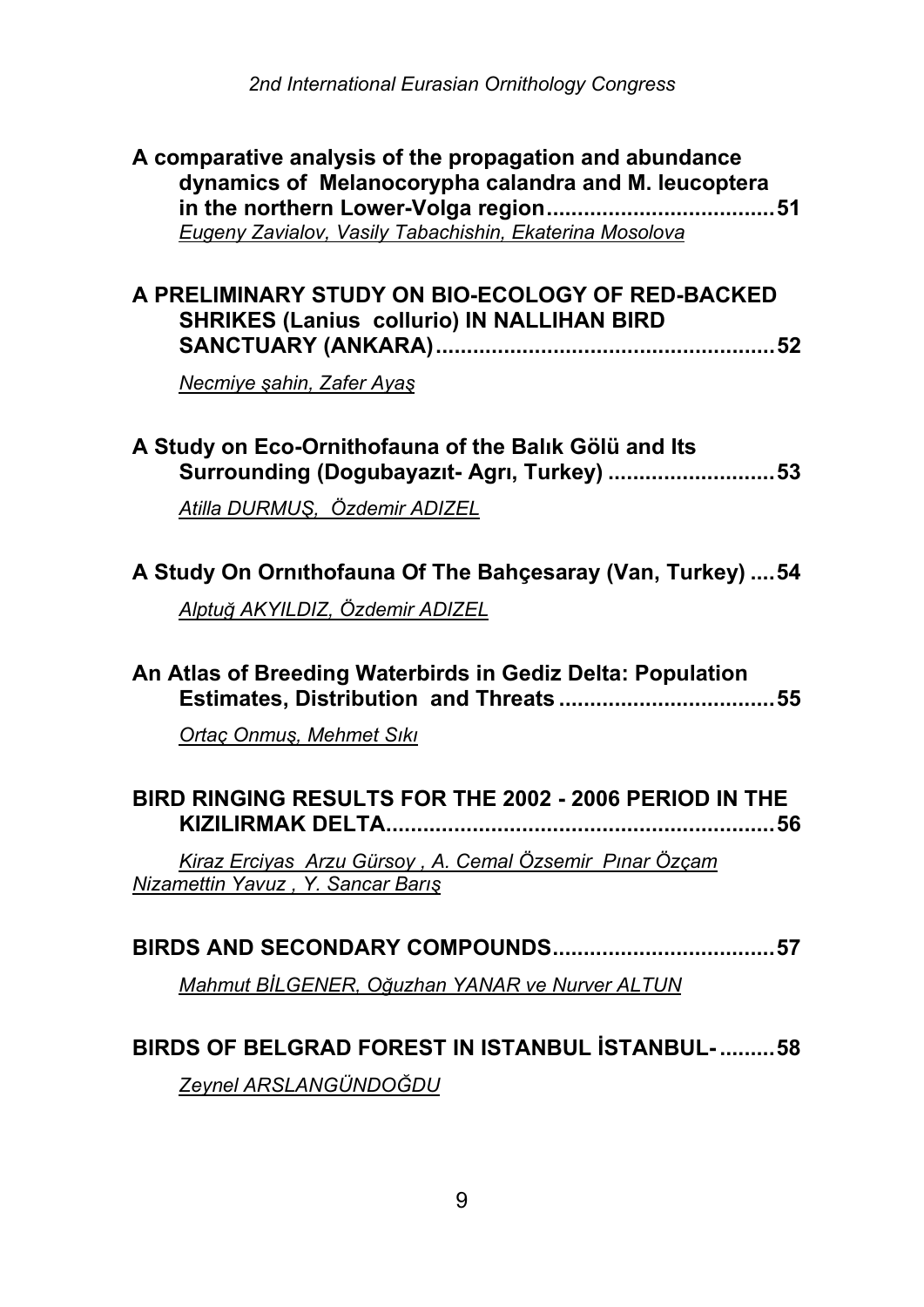| Utku PERKTAS and Levent S. TURAN                                                                                                                                                                                                             |
|----------------------------------------------------------------------------------------------------------------------------------------------------------------------------------------------------------------------------------------------|
|                                                                                                                                                                                                                                              |
|                                                                                                                                                                                                                                              |
| Mehmet Ali TABUR, Ali UZUN, Yusuf AYVAZ                                                                                                                                                                                                      |
|                                                                                                                                                                                                                                              |
| Ali UZUN, Yusuf Ayvaz, Tuğba Hopoğlu                                                                                                                                                                                                         |
| Breeding Performance of Ferruginous Duck Aythya nyroca at                                                                                                                                                                                    |
| Ahmad Barati, Farhad Atai, Behnam Balmaki                                                                                                                                                                                                    |
| Conservation challenges to restore the captive-bred<br>population of houbara bustard Chlamydotis macqueenii<br>in the western-central protected areas of Saudi Arabia 63<br>M. Zafar-ul Islam, Mohammed Basheer P., Moayyad Sher Shah, Hajid |
| al-Subai and Mohammad Shobrak                                                                                                                                                                                                                |
| Conservation status of the globally threatened birds in the<br>M. Zafar-ul Islamand Asad R. Rahmani                                                                                                                                          |
| Developmental homeostasis and growth of the appendicular<br>skeleton in inbred and non-inbred grey partridge (Perdix                                                                                                                         |
| Hakan Sert, Selma Mautner, Franz Suchentrunk                                                                                                                                                                                                 |
| <b>HEAVY METAL CONTAMINATION OF HERON'S FEATHERS</b><br>$C_{\text{multi}}$                                                                                                                                                                   |
|                                                                                                                                                                                                                                              |

*Gonul Aslan, Zafer Ayas*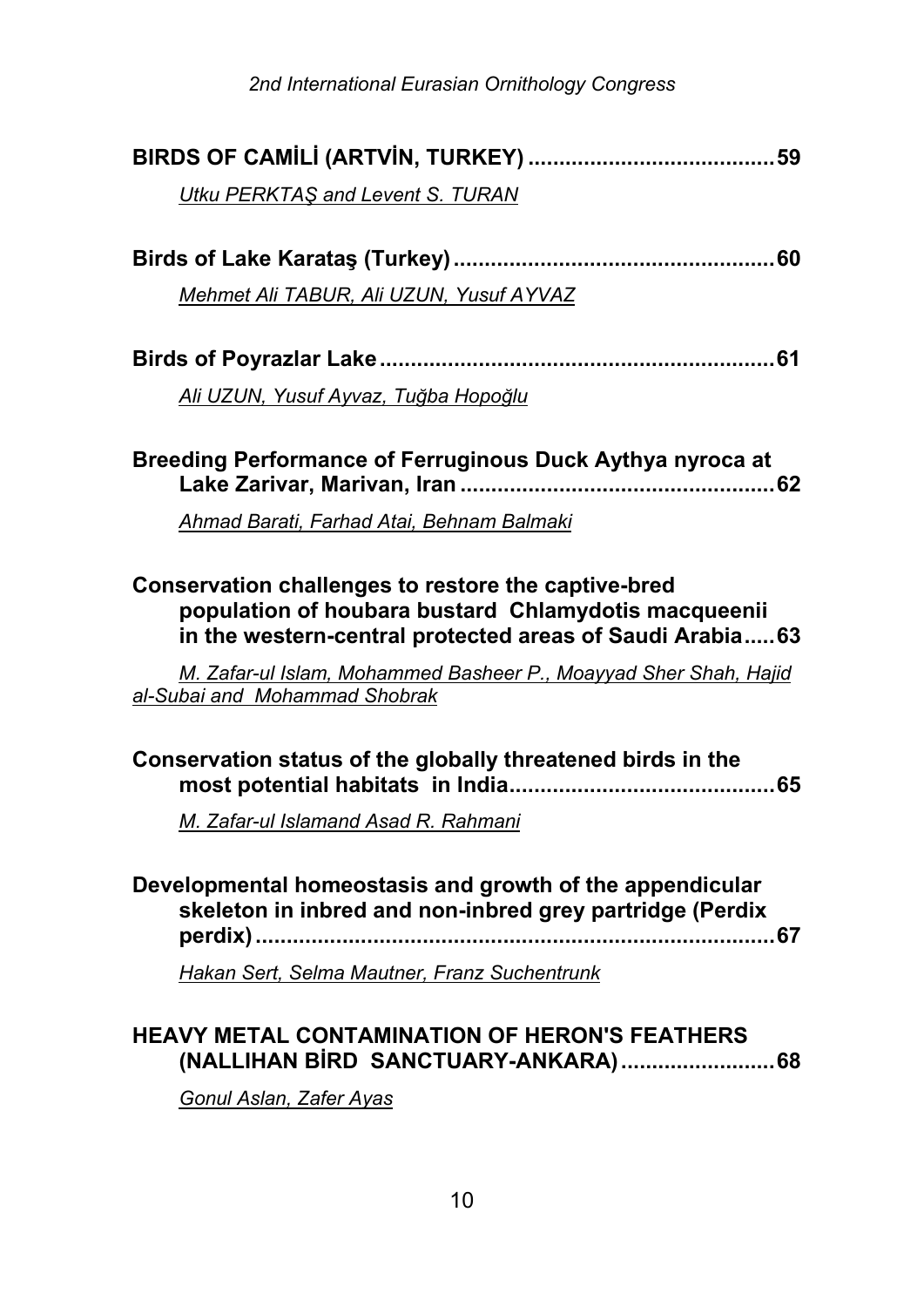**Individual Differences Between Songs of Turdus merula ........69**

| Muharrem Karakaya                                                                                                     |
|-----------------------------------------------------------------------------------------------------------------------|
| Individual growth strategies in barn swallow nestlings: grow                                                          |
| Mark C. Mainwaring & Ian R. Hartley                                                                                   |
| Insects in great bustard nutrition after nesting in                                                                   |
| Trans-Volga region Vasily Tabachishin, Eugeny Zavialov, Irina<br>Tabachishina                                         |
| Main traits of the breeding biology of the Blue Tit (Cyanistes<br>caeruleus) in an east Mediterranean pine forest. 72 |
| Eleni Galinou, Timoleon Theofanellis, Triantaphyllos Aktiotis                                                         |
| Morphometrical Comparison of Great tit Parus major in                                                                 |
| Tayebeh Arbabi, Gholamreza Noor                                                                                       |
| Nest site characteristics of Krüper's Nuthatch Sitta krueperi on                                                      |
| <b>Eleftherios Kakalis and Triantaphyllos Akriotis</b>                                                                |
| Nest Site Selection of Steppe Eagle Aquila nipalensis in                                                              |
| Gombobaatar S., Reuven Yosef, Odkhuu B., Sumiya D.                                                                    |
| New records for west Turkey from Titreyengöl /Manavgat                                                                |
| Hakan Karaardıç, Ali Erdoğan, Reinhard Vohwinkel, Werner Prünte,<br>Leyla Özkan Karaardıç                             |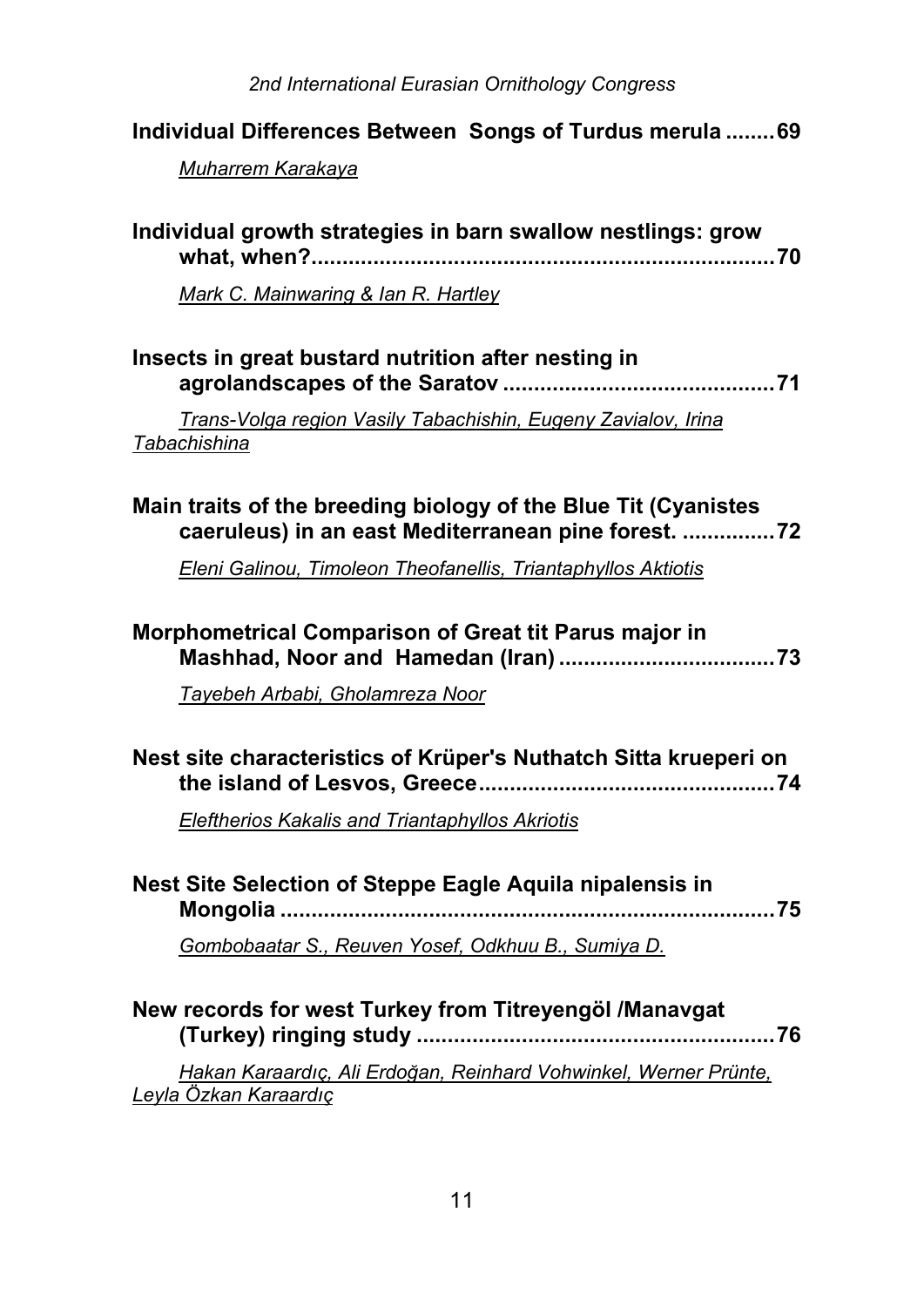# **OBSERVATIONS ON THE CHAFFINCH (FRINGILLA COELEBS) POPULATION: A SHORT DISCUSSION ON POPULATION FLUCTUATION AND SOME BREEDING FINDINGS............77**

*Utku PERKTAŞ and Zafer AYAŞ*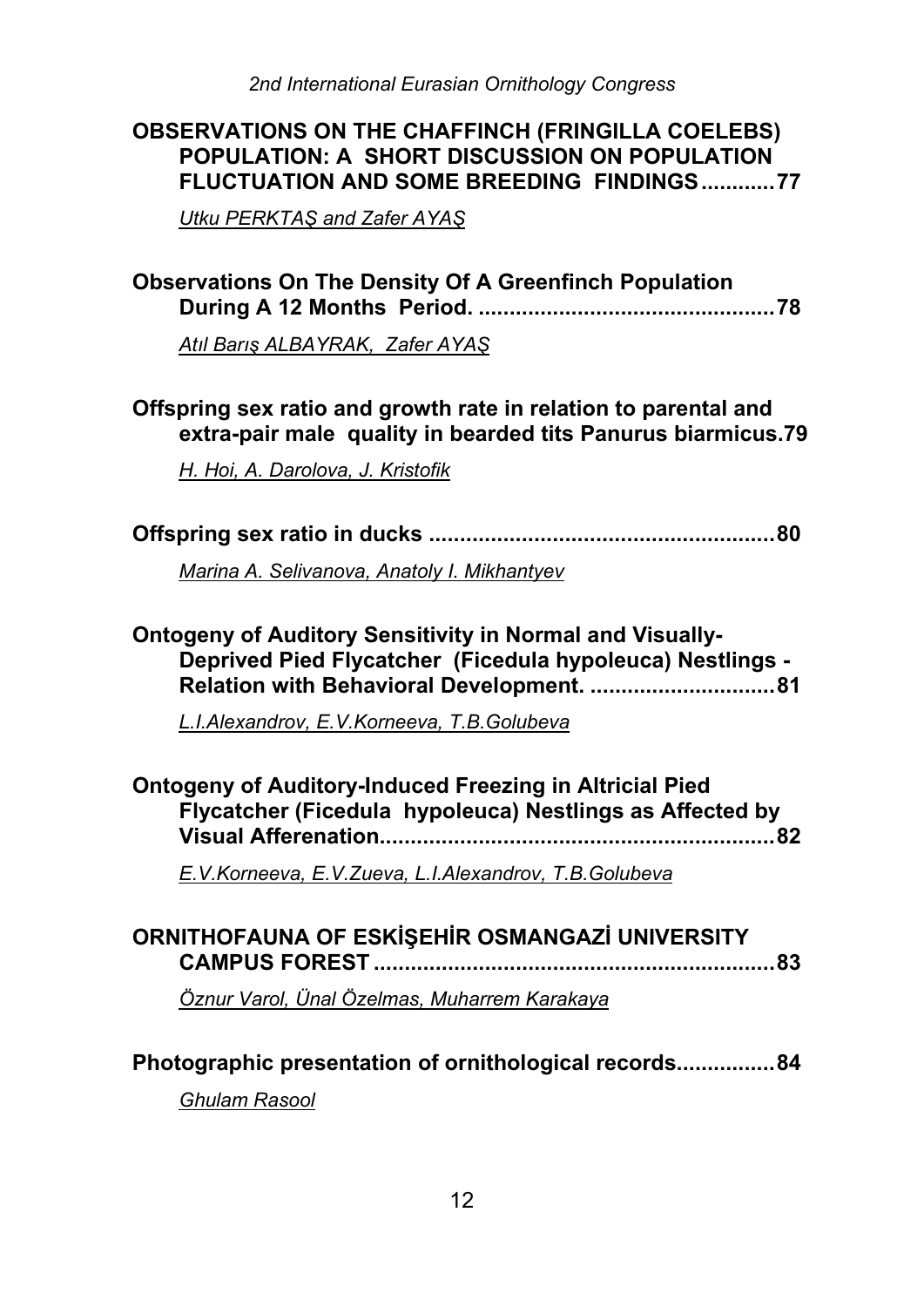| Population isolation evidence for house sparrow (Passer |  |
|---------------------------------------------------------|--|
|                                                         |  |

*Ali Olfati Moghaddam, Seyed Mahmoud Ghasempouri*

# **Predation on wooden nestboxes used for breeding of Cyanistes caeruleus and Parus major in a Pinus brutia forest on Lesvos island ........................................................85**

*Timoleon Theofanellis, Eleni Galinou, Triantafyllos Akriotis*

**Principal components analysis (PCA) result for house sparrow (Passer domesticus) cline ....................................................86**

*Seyed Mahmoud Ghasempouri, Benafsheh Safaei, Mahya Shafapour Tehrani, Ali Olfati Moghaddam*

**Reconstruction of the postglacial colonisation of present European area by the Paddyfield Warbler (Acrocephalus agricola ) - orientation behavior, avian malaria and genetic variability of the population ....................................87**

*Pavel Zehtindjiev, Mihaela Ilieva, Bengt Hansson & Staffan Bensch , Olga Oparina, Michail Oparin*

| Results of bird banding in spring since 2002 at Titreyengol, |  |
|--------------------------------------------------------------|--|
|                                                              |  |

*Ali Erdoğan, Hakan Karaardıç, Reinhard Vohwinkel, Werner Prünte, Hakan Sert, Leyla Özkan Karaardıç*

| THE AFFECTS OF THREATS TO THE SULTAN MARSHES ON |  |
|-------------------------------------------------|--|
|                                                 |  |

*Hümeyra NERGİZ, Mehmet Ali TABUR, Yusuf AYVAZ*

# **The breeding biology of magpie Pica pica urban population (Zielona Góra, Poland) ..........................................................90**

*Leszek Jerzak, Marcin Boch;ski, Tomasz Sromala*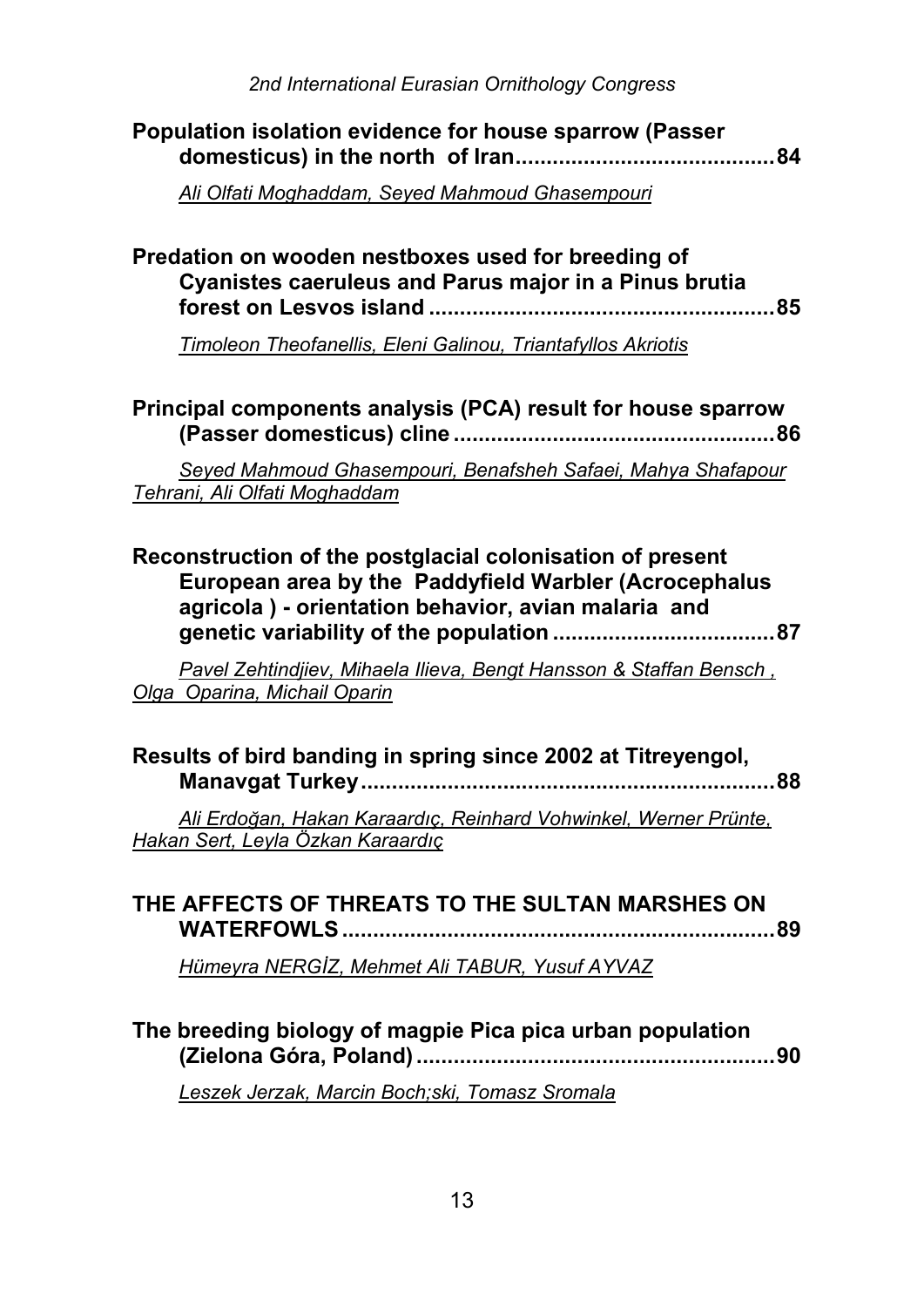# **THE DISTRIBUTION OF BLOOD PARASITES IN PASSERIFORM BIRDS IN SOME EUROPEAN AND ASIAN DISTRICTS ......91**

*V. Palinauskas, A. Križanauskienė, M. Yu. Markovets, V. Kosarev, V. D. Efremov Staffan Bensch, G. Valkiūnas*

# **The passerines migration on the Saramatic- Maritim and Pontic routes in Dobrogea (East of Romania) ................................92**

*Viorel POcora, Constantin ION, Irina Ifrim*

# **THE PROBLEM of the CORMORANT (Phalacrocorax carbo) IN AZOVE-BLACK SEAS REGION ...........................................93**

*Tatyana Ardamatskaya*

# **THE REPRODUCTION BIOLOGY OF Nycticorax nycticorax (Linnaues, 1758) Black- crowned Night Heron AT LAKE POYRAZLAR (SAKARYA-TURKEY) .....................................95**

*Ali UZUN, Mehmet Ali TABUR, Yusuf AYVAZ*

|--|--|

*Jamshid Mansoor*

# **Web-based monitoring system for spacious moving birds - A case study in the bearded vulture (Gypaetus barbatus) ...97**

*R. Zink, G. Kriz, H. Beissmann & F. Suchentrunk*

| <b>WINTERING AREAS OF THE BLACK KITE (Milvus migrans) IN</b> |  |
|--------------------------------------------------------------|--|
|                                                              |  |
| Murat Biricik & Recep Karakaş                                |  |

| Epizootological, epidemiological features of birds' flu and |  |
|-------------------------------------------------------------|--|
|                                                             |  |

*Eldar Huseyinov Murtuz*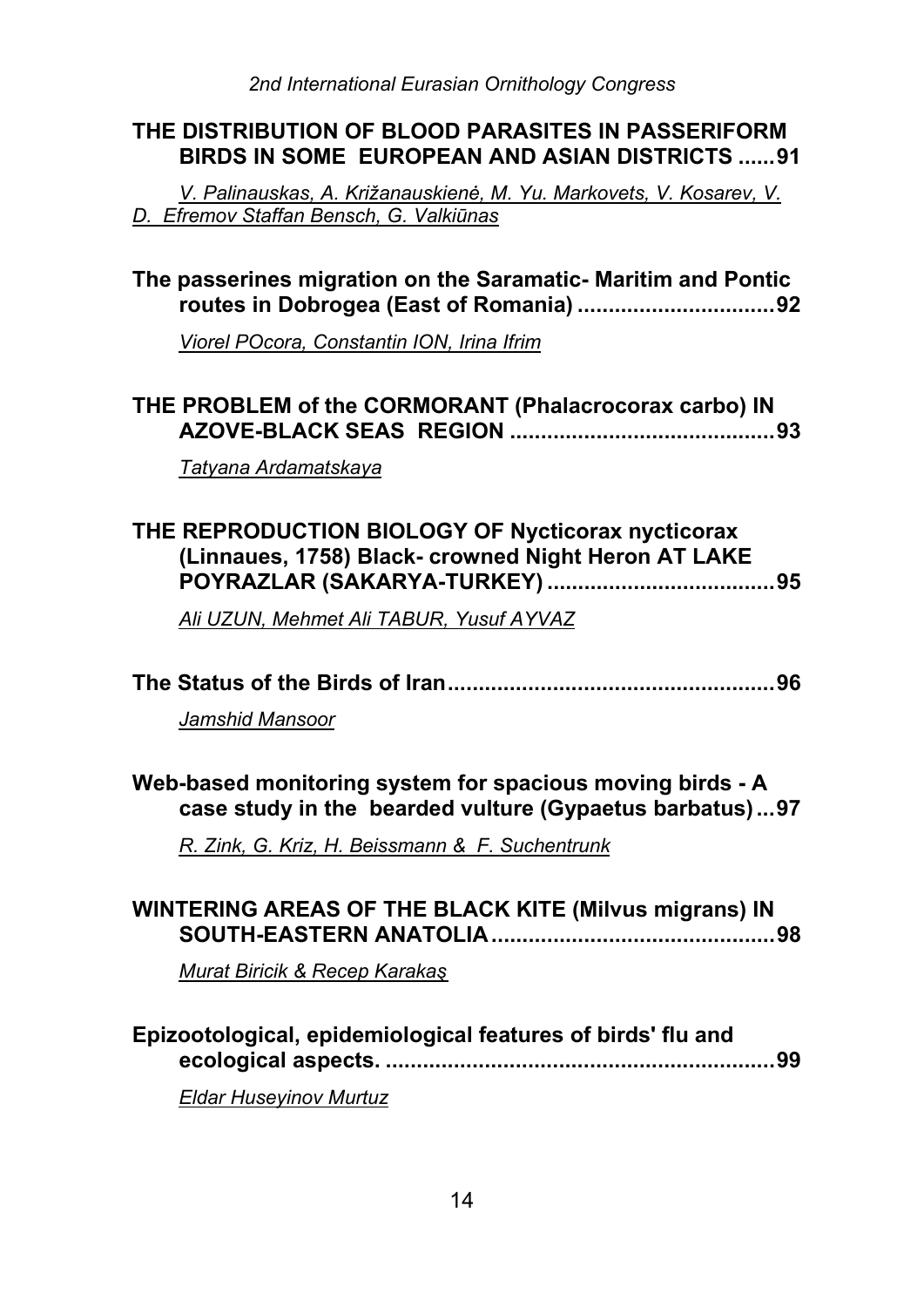#### **MIXED INFECTIONS WITH BLOOD PARASITES INDUCES A TERMINAL INVESTMENT IN NATURAL POPULATIONS OF BIRDS...................................................................................100**

*Alfonso Marzal, Staffan Bensch, Maribel Reviriego, Javier Balbontín2, Carmen Relinque, Carlota Recio and Florentino de Lope*

# **AN AUTOMATIC STEPWISE LOGISTIC REGRESSION METHOD FOR MODELLING HABITAT SUITABILITY OF KRUEPER'S NUTHATCH IN SOUTH ANATOLIA.....................................101**

 *Mehmet Ziya FIRAT, Tamer ALBAYRAK, Ali ERDOĞAN*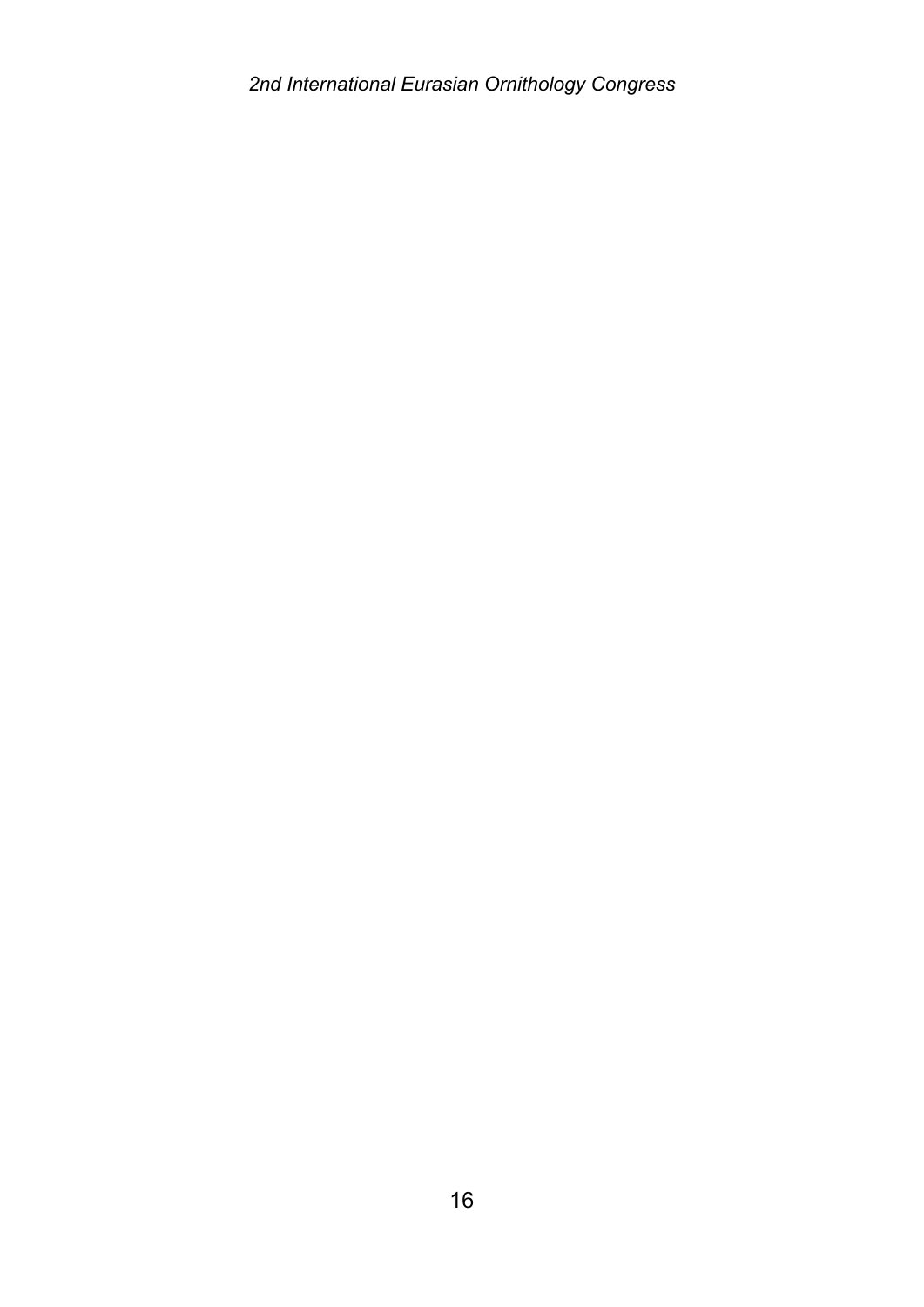ORAL *:* O-01

## **MOLECULAR EVOLUTION OF ISLAND BIRDS, A CASE STUDY FROM THE CANARIAN ISLANDS**

#### *MICHAEL WINK*

#### UNIVERSITY OF HEIDELBERG, INSTITUTE OF PHARMACY AND MOLECULAR BIOTECHNOLOGY; INF 364, 69120 HEIDELBERG

The Canary Islands (Spain) consist of seven major islands in the eastern Atlantic Ocean. The distance to the adjacent African mainland varies between 110 (Fuerteventura) and 460 km (La Palma). The islands are of volcanic origin and, according to the general consensus, have never been connected to the African continent. The age of the islands increases from east to west and ranges from less than one up to twenty million years. Together with Madeira, the Azores and Cape Verde Islands, the Canary Islands form the Macaronesian Archipelago. Because of these characteristics, the Canary Islands are a prime location for investigations on the evolution and development of oceanic island biota, and a steadily increasing number of molecular phylogenetic and phylogeographic the different animal taxa are being published. These papers highlight the differences in the colonisation pathways and histories for different taxa. Our current knowledge of the taxonomy and systematic position of the Canarian avifauna is mainly based on morphological and bioacoustical studies from the twentieth century. Presently 6 endemic species and 29 endemic subspecies; more than 60% of the taxa appear to be endemic. However, the systematics of an increasing number of Canarian bird taxa is being investigated using molecular tools, for example, pipits Anthus spec. (Arctander et al. 1996), chaffinches Fringilla spec. (Marshall and Baker 1999), stonechats Saxicola spec. (Wittmann et al. 1995; Wink et al. 2002a, b), chiffchaffs Phylloscopus spec. (Helbig et al. 1996), bustards Chlamydotis spec. (Gaucher et al. 1996; Broders et al. 2003), robins Erithacus spec. (Dietzen et al. 2003), goldcrests Regulus spec. (Pa¨ckert et al. 2006), canaries Serinus spec. (Dietzen et al. 2006) and wood- peckers Dendrocopus major (Garcia-del-Rey et al. 2007).Modern molecular genetics techniques have become valuable and widely applied tools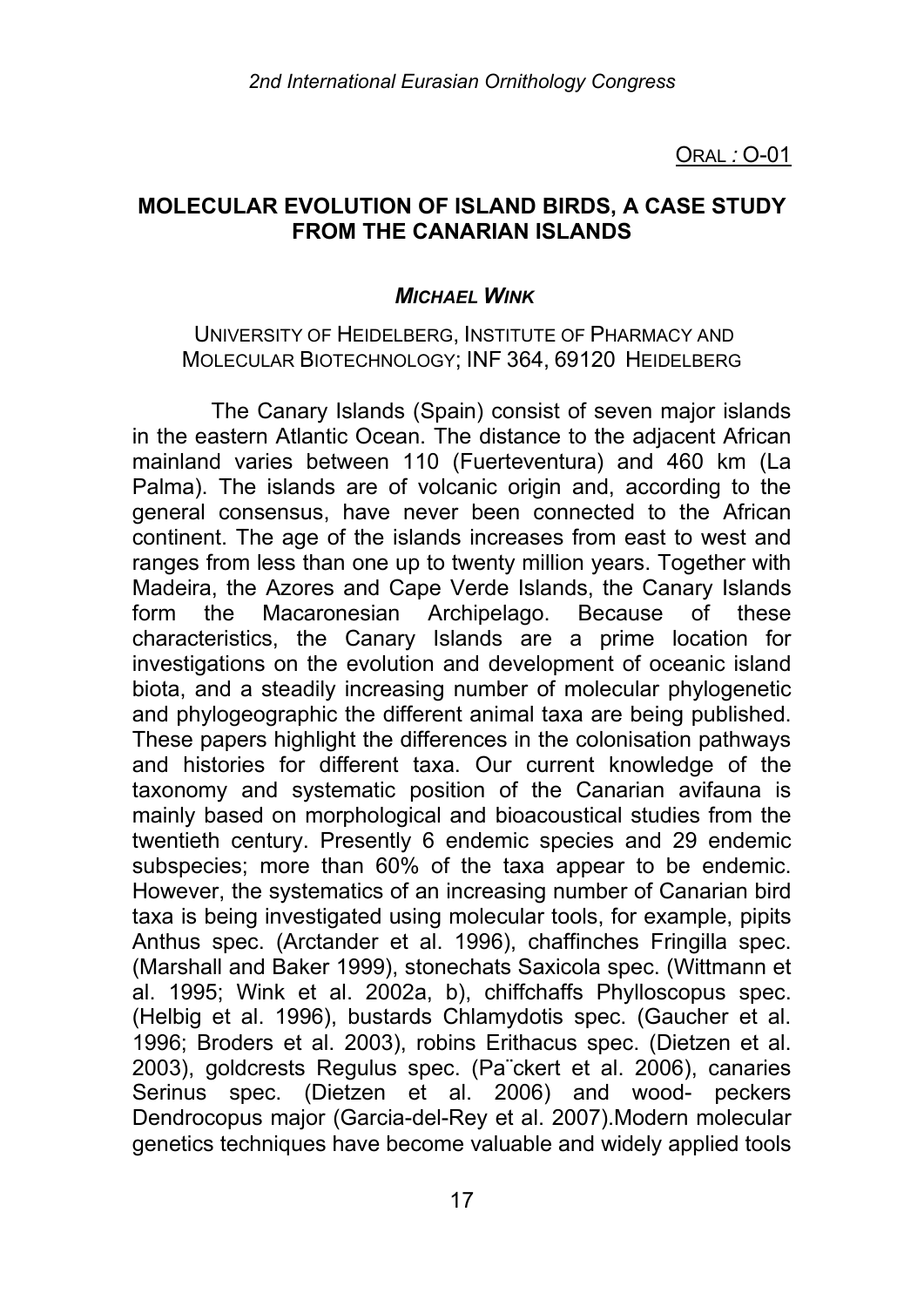for answering phylogenetic questions, particularly in the case of morphologically similar and closely related taxa. As a result of these investigations, the status of several endemic taxa could be corroborated and some subspecies could be ranked as true species. In addition, we have discovered already a number of hitherto unknown taxa, such as Erithacus. [r.] marionae nov. spec., Regulus r. ellenthaleri nov. ssp., and Parus tenerfiffae hedwigii nov. ssp. The Macaronesian islands are hotspots of evolution comparable to the better known Galapagos archipelago.

*Key words:* Phylogeny, molecular systematics, Canary islands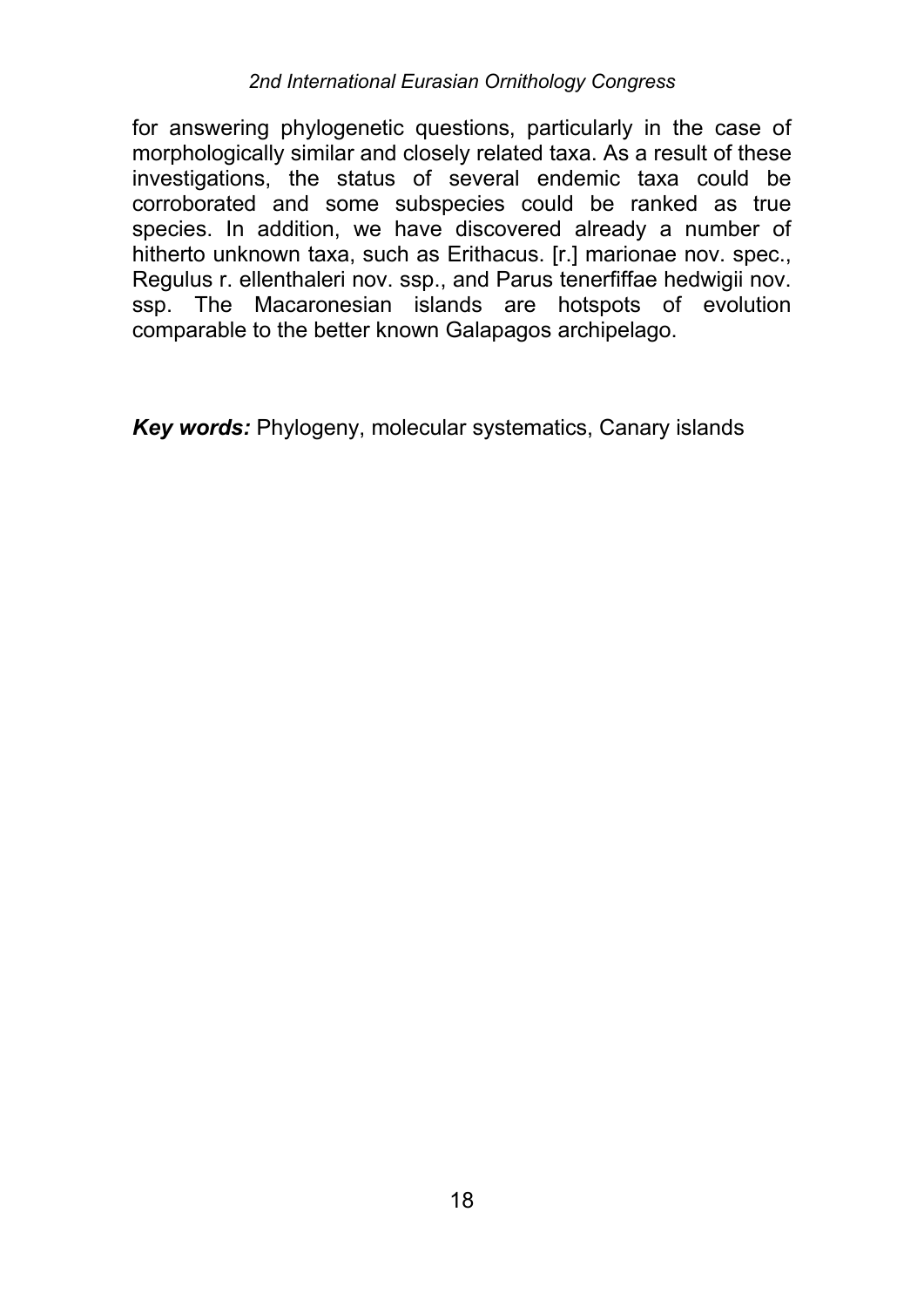# **A NEW IMMUNOLOGICAL TECHNIQUE TO TEST THE RELATION BETWEEN BLOOD PARASITE AND IMMUNITY IN WILD BIRDS.**

# *Mª ISABEL REVIRIEGO1, ALFONSO MARZAL1,2, DIEGO GIL3 AND FLORENTINO DE LOPE1*

1 DEPARTMENT OF ANIMAL BIOLOGY, UNIVERSITY OF EXTREMADURA, AVDA. ELVAS S/N, E-06071 BADAJOZ, SPAIN

2DEPARTMENT OF ANIMAL ECOLOGY, ECOLOGY BUILDING, LUND UNIVERSITY, S-223 62 LUND, SWEDEN

3 DEPARTMENT OF EVOLUTIVE ECOLOGY . NATIONAL MUSEUM OF NATURAL SCIENCES. (CSIC). MADRID.

Life history theory predicts that organisms might decide the allocation of their limited resources on growth, reproduction and body maintenance. Parasites exploit resources from their hosts in order to improve their own reproductive success whereas hosts have evolved immune system to control infections. Strong immune responses are beneficial because they improve the fitness of the hosts, but there are significant costs associated with production of an immune response. Environmental factors can affect the ability to mount an immune response, such as predation or parasitism. We tested if female parasite load affects development of the immune system of the nestling using the highly colonial house martin Delichon urbica as a model system. We used the phagocytosis activity of heterophils as a new immunological assay to measure immune responses in wild birds. We showed that there is a correlation between immune system of female adults and their offspring, but not between males and nestlings. Quality of nestling immune response was affected by female intensity of infection.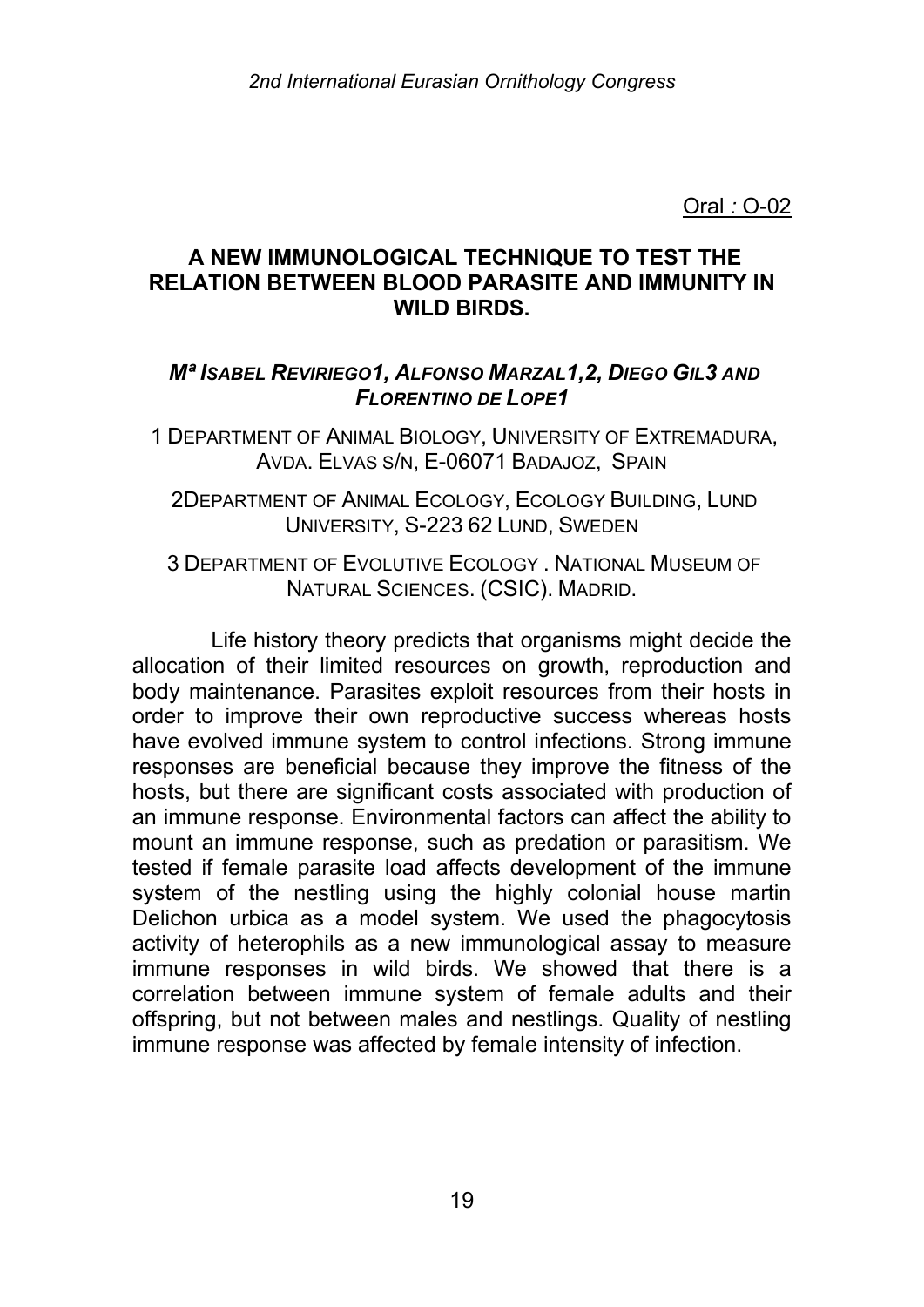ORAL *:* O-03

# **A NEW RECORD OF A BIRD SPECIES FOR VAN LAKE BASIN: WHOOPER SWAN (CYGNUS CYGNUS)**

# *ÖZDEMIR ADIZEL, ATILLA DURMUŞ*

## YÜZÜNCÜ YIL UNIVERSITY, FACULTY OF SCIENCE AND ART DEP.OF BIOLOGY. 65080. VAN

Whooper Swan (Cygnus Cygnus ) are known to usually hatch in the south of tundra in the world. In Turkey they are usually observed in winter, in the south and west of the country. There is no record concerning the spread of the species over Van Lake Basin. The first record of the Basin was made in winter of 1995, with a population of 164 from Arin Lake. This record seems to be the first record for the East Anatolia Region. The study was carried out in the following years and they were observed in many places of the Basin. Based on the inscriptions in the region, the species was decided to have been living here for at least 1100 years. The reason the species has not been determined so far is the difficulty of the observation in severe winter conditions.

*Key words:* Whooper Swan (Cygnus cygnus ), Van Lake Basin, East Anatolia.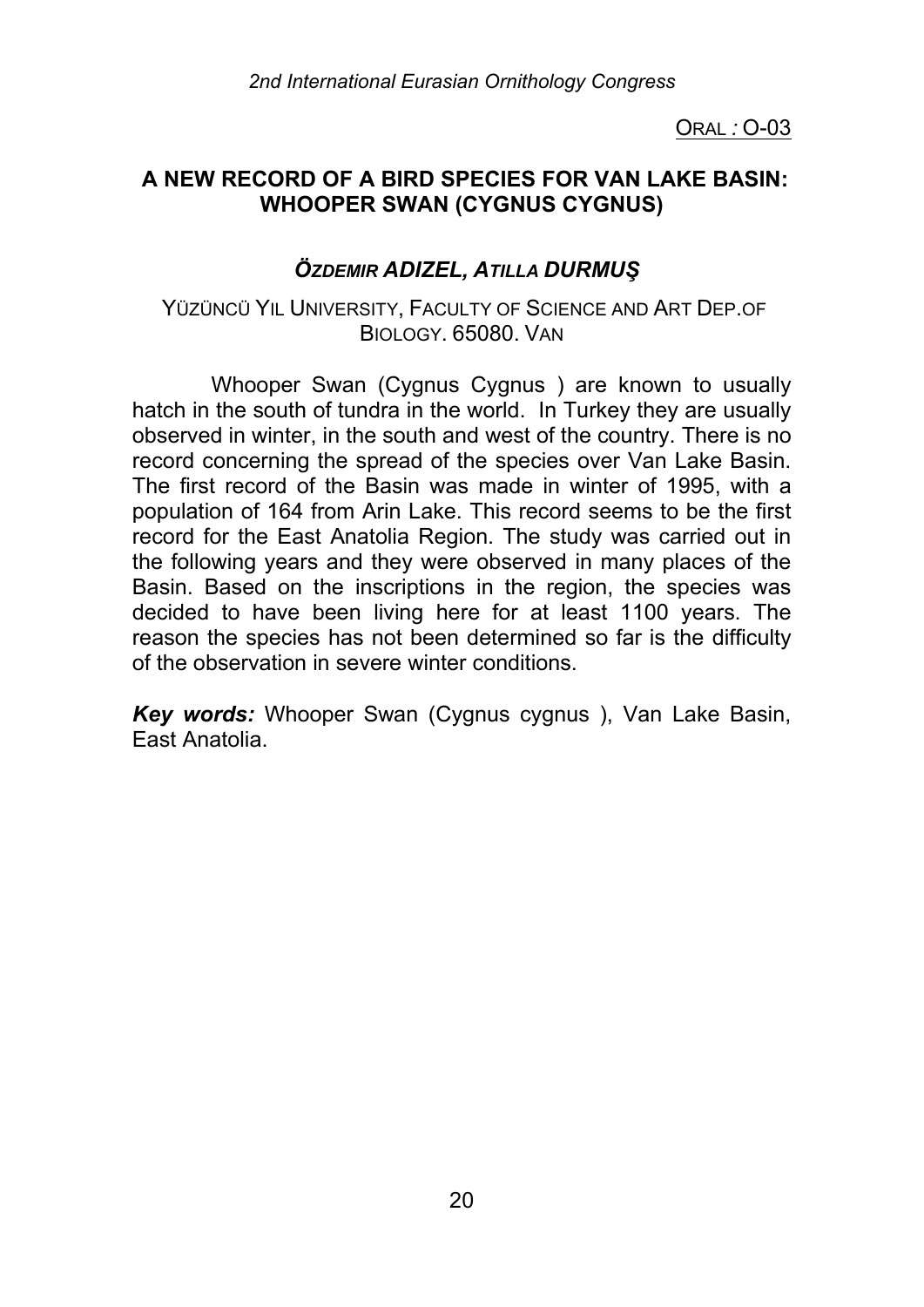## **CONGRUENCE IN GEOGRAPHIC DISTRIBUTION OF AVIAN SECONDARY CONTACT ZONES IN THE MIDDLE EAST**

## *VINCENT NIJMAN*

#### ZOOLOGICAL MUSEUM, UNIVERSITY OF AMSTERDAM, MAURITSKADE 61, 1092 AD AMSTERDAM, THE NETHERLANDS

The Middle East is an important secondary contact zone for a considerable number of taxa from Western and Eastern Palearctic and from the Great Saharo-Sindian desert belt. Secondary contact zones have been frequently reported for birds in this area, representing major zones of biogeographic discontinuity among western and eastern taxa, and probably current or former barriers. In all, some 12% of all bird species resident in the Middle East show secondary contact. As to increase our understanding of the evolutionary, geological, and environmental processes that led to the existence of these contact zones, we studied their geographic positioning. Using WORLDMAP program, we digitized distribution maps of 56 species, and analyzed their distribution patterns. Birds with secondary contact in the Middle East are restricted to three orders: Piciformes (3/12 breeding residents), Passeriformes (45/221) and Falconiformes (8/41). Secondary contact zones show a high degree of congruence between the three orders. In Piciformes and Falconiformes it is confined to the northern part of the Middle East, whereas in addition to this area, a small number of Passeriformes show secondary contact on the Iranian Plateau. This suggests that the formation of secondary contact zones in these taxa are guided by the same external forces.

*Key words:* Species richness, Birds, parapatric, hybridization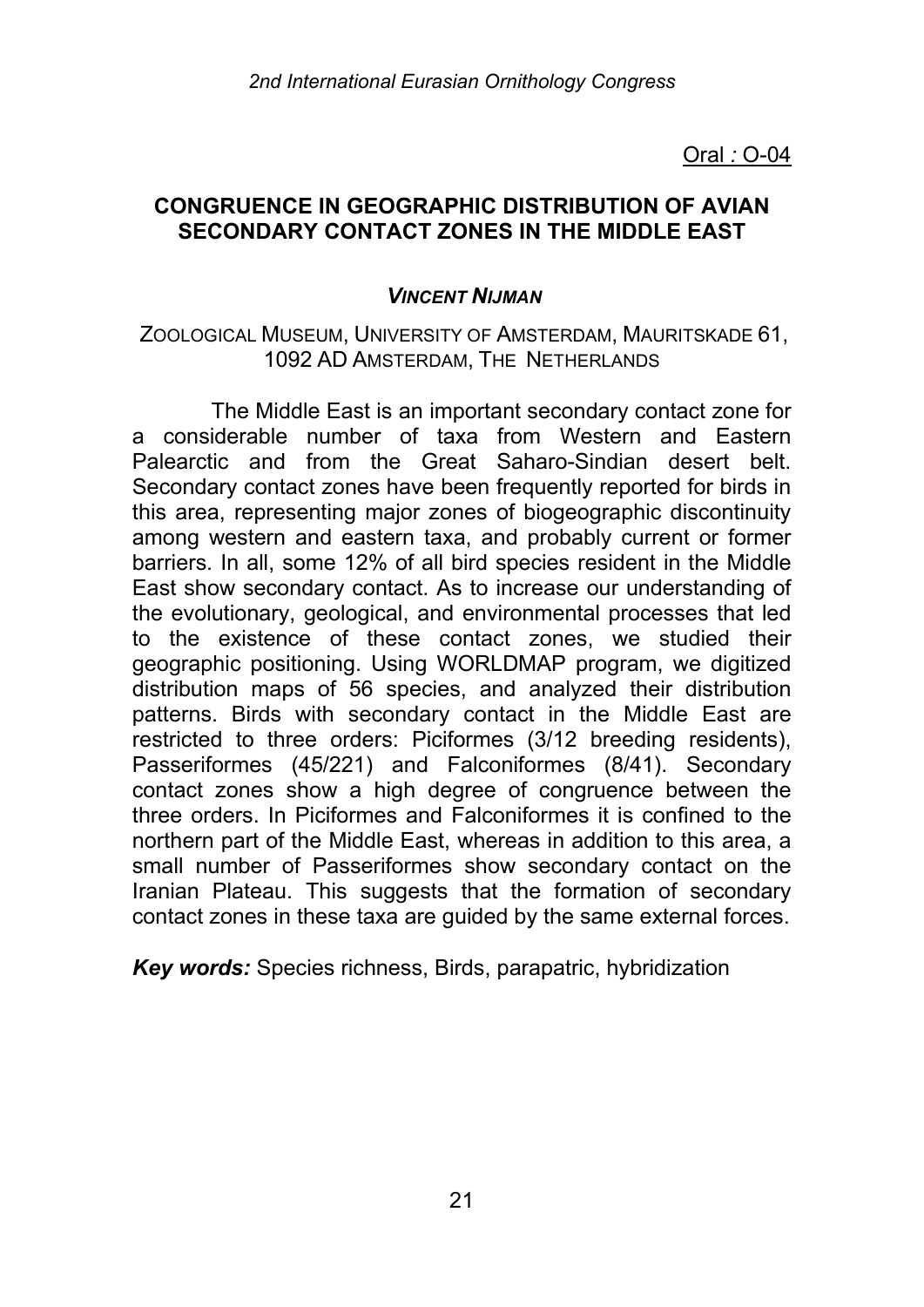# **DO BLOOD PARASITE INFECTIONS COMPROMISE AVIAN MIGRATION CAPABILITY?**

# *PAPERNA I.\*, YOSEF R.*

\* DEPARTMENT OF ANIMAL SCIENCES , FACULTY OF AGRICULTURAL, FOOD AND ENVIRONMENTAL SCIENCES, OF THE HEBREW UNIVERSITY OF JERUSALEM, REHOVOT 76100, ISRAEL.

\*\* INTERNATIONAL BIRDING & RESEARCH CENTER, P.O.B. 774, EILAT, ISRAEL

Study of migratory birds captured for ringing at the Bird Sanctuary in Eilat and in the Jordan Valley in Israel allowed us to evaluate the levels of blood parasite infections. In spring, migrants infection prevalence among 1780 examined birds was on average 33% by Haemoproteus spp., 9.3% Leucocytozoon spp. and 4% Plasmodium spp., all other parasites (trypanosomes, microfilaria and haemococcidians) occrred rarely. Prevalence of infection was significantly lower among autumn migrants. In general, infection intensities were usually low to moderate. However, blood film of some birds, displayed heavy parasitaemia with either Haemoproteus spp. or Leucocytozoon spp. Level of parasitaemia with Plasmodium spp. were usually low. Case study of incidences of such elevated parasitaemia (from close to 1% to as high as 47%), among 64 birds of diverse species, did not correlate with the birds' body mass loss, fat depletion or any other sign of poor condition. Only in two birds body mass was below the observed range: in Hippolais pallida with 6.6% parasitaemia with Haemoproteus belopolskyi, and Phylloscopus trochilus with 30% parasitaemia with H. cf. belopolskyi hyperinfection and relapse. Contrary to our expectations, the data suggest that blood parasite infection does not appear to compromise avian capability for long or short distance migration. Some bird species (notably Hippolais pallida and Lanius spp., a southern migrants) apparently continuously coexist with elevated levels of Haemoproteus spp. parasitaemia, which might suggest of innate tolerance to infection.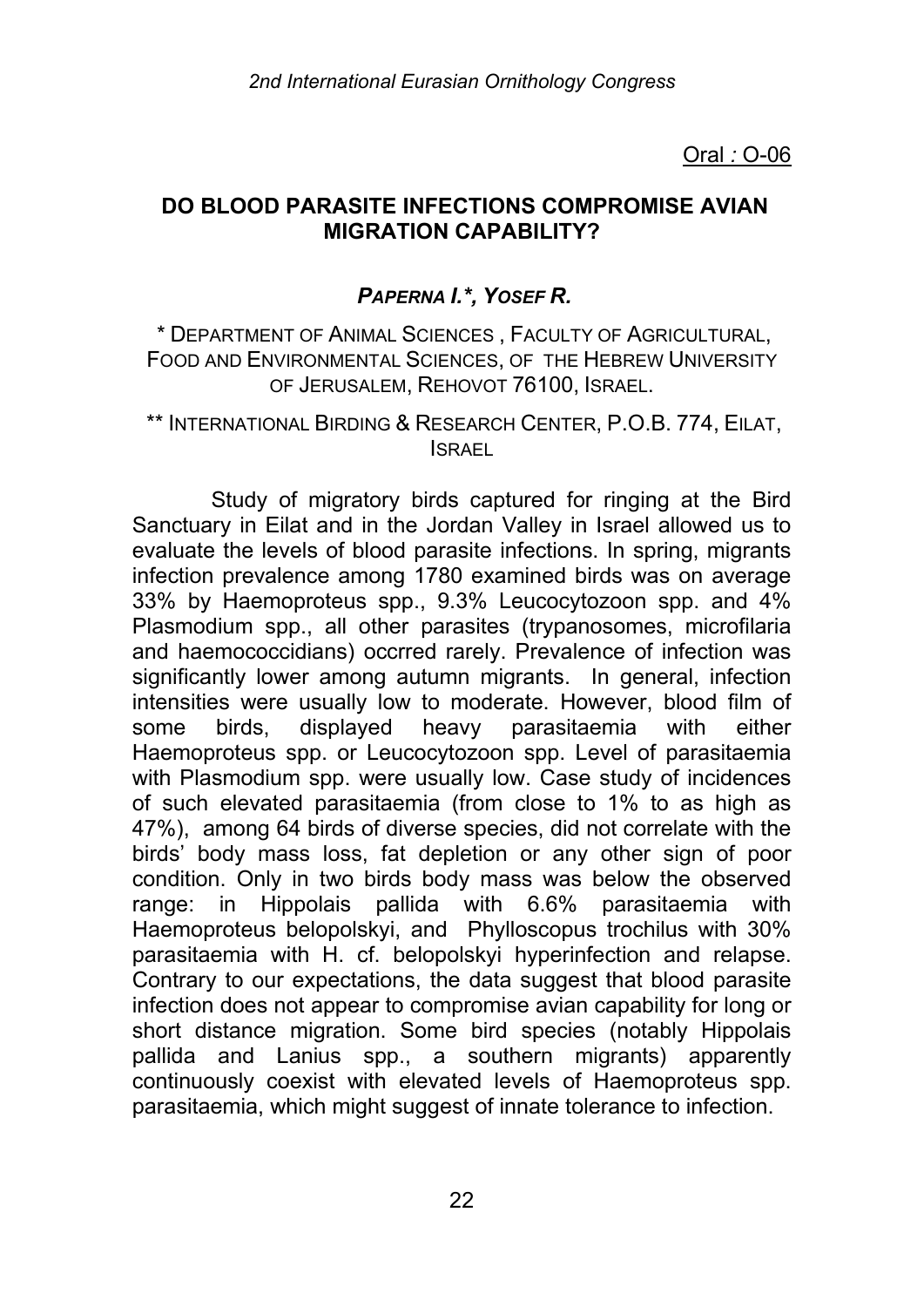ORAL *:* O-07

## **FOOD-INTAKE OF CHICK IN BLACK VULTURE (AEGYPIUS MONACHUS)**

# *AHMET KILIÇ*

## DICLE UNIV.FEN FAK.BIO.TR21280 DIYARBAKIR TURKEY

One of the species under the risk of extinction is black vulture. They exist in Europe and Turkey in a very small number. They live in our country as local species. Their breeding places are limited to Ankara-Kızılcahamam and Eskişehir-The Mount Türkmen Baba. Their incubation period is more than 50 days. The chicks reach the growth to leave their nests after the 120th day. Total duration of incubation and fledging is more than six months. The chicks start food intake by showing certain behaviours. This is a ceremony formed of begging, sounds and actions. The parents take care while feeding the chick. The male or the female feeds the chick together or separately. The chick is given small pieces of food in early weeks. The pieces of food given grow in accordance with the chick's growth. The chick takes the food from the adult's beak in three ways. The pieces of food fallen are taken from the ground. The adults perform the chick's care as well. The chick facilitates food picking through standig on its belly, knee or fingers. Division of labour is seen between the parents during the chick care. In the protection of this species, which is under the risk of extinction, it is important to know their behaviours. Protective studies towards the species whose behaviours are known will be succesful.

*Key words:* Black vulture, *Aegypius monachus*, behaviour, foodintake, division of labor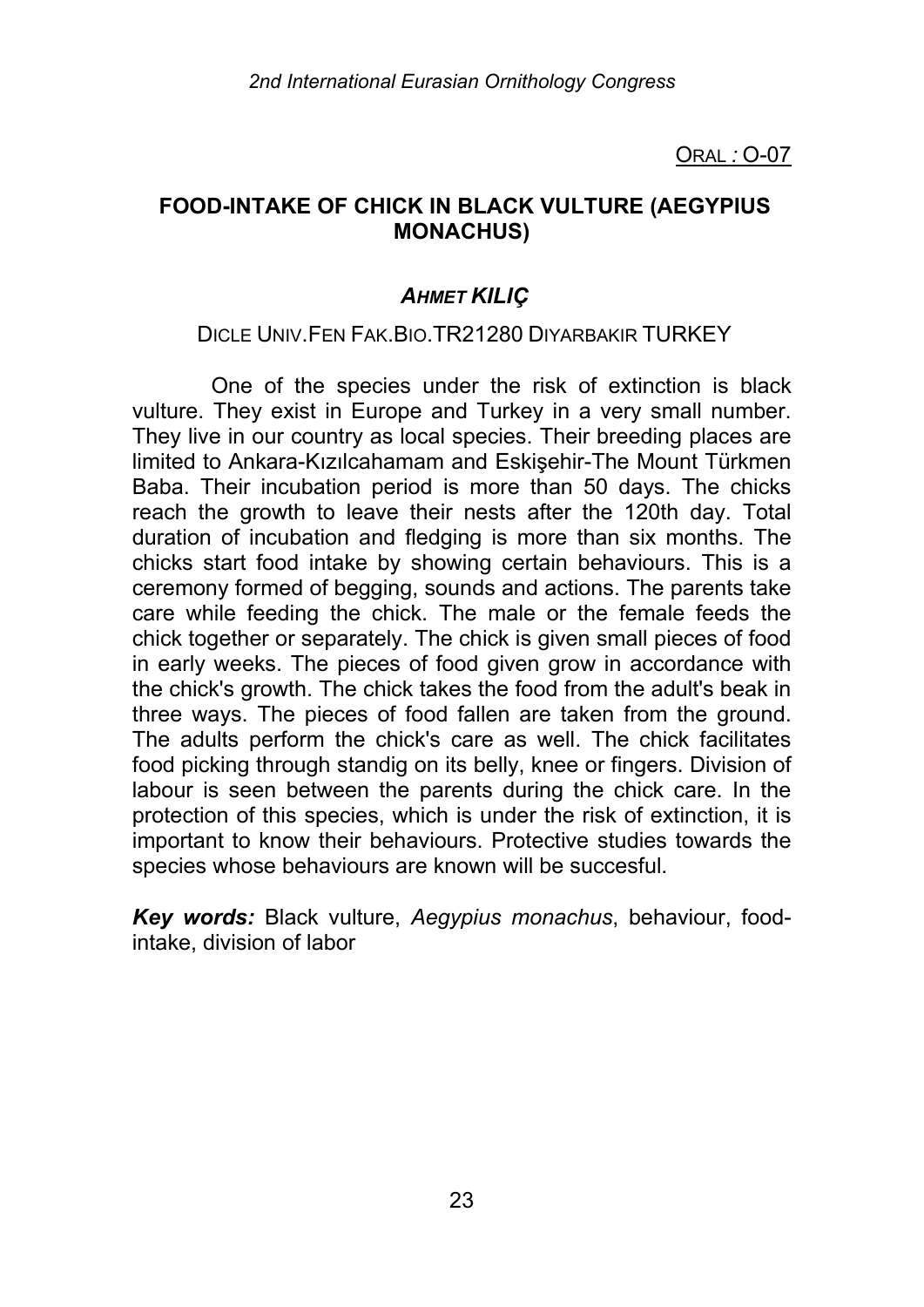ORAL *:* O-08

## **GENETIC STRUCTURE AND PHYLOGEOGRAPHY OF WHITE-THROATED DIPPER CINCLUS CINCLUS IN IBERIA**

## *1.M. ANGELES HERNÁNDEZ; 2. FRANCISCO CAMPOS; 3. JOSE M. RIVAS; 4. ANA AMEZCUA; 5. DANIEL ALONSO; 6. JUAN ARIZAGA; 7. RAFAEL MIRANDA; 8. M. CARMEN ESCALA*

1,3,6,7 AND 8.DEPARTMENT OF ZOOLOGY AND ECOLOGY, FACULTY OF SCIENCES, UNIVERSITY OF NAVARRE, E- 31080 PAMPLONA 2. *E*UROPEAN UNIVERSITY MIGUEL DE CERVANTES, C/ PADRE JULIO CHEVALIER 2, E-47012 VALLADOLID, SPAIN 3.SIERRA NEVADA RINGING STATION, ALCAZABA 17, E-1819, PINOS GENIL, GRANADA SPAIN.

5. DEPARTMENT OF VERTEBRATES, ARANZADI SCIENCES SOCIETY, ZORROAGAGAINA 11, E-20014, SANSEBASTIAN, SPAIN

The white-throated dipper, Cinclus cinclus, has its habitat in the rivers of mountains. It has the widest distribution, with populations spread across Europe, Asia and North Africa. The population breeding in Spain is 6200 to 8000. In this paper we present the preliminary results of a study about the genetic structure and the phylogeography of the white-throated dipper from seven mountains regions of Iberia, Mountains of Galicia, Cordillera Cantabrica, Pyrenees, Sistema Iberico, Cordillera Central and in southern Mountains Sierra Cazorla and Sierra Nevada. For five years, since 2002 to 2006 we obtained about 350 blood samples from individuals. We analized an 867 bp fragment of the cytochrome b in mitochondrial DNA using the primers HP1056 and HP1070. Of the 867 positions 85 sites were polymorphic, and 18 were parsimony informative. There were a total of 38 haplotypes for the 210 individuals sequenced. The haplotype diversity was  $0.706 \pm 1$ 0,032 and the nucleotide diversity was  $0,00209 \pm 0,00045$ . The results suggest more affinity between Northwest and entral populations of Iberia that Pyrenees, Southeast Sistema Ibérico, and South population. The Sierra Nevada population showed the greatest differences with the others populations. *Key words:* Cinclus cinclus, Genetic structure, phylogeography, Iberia,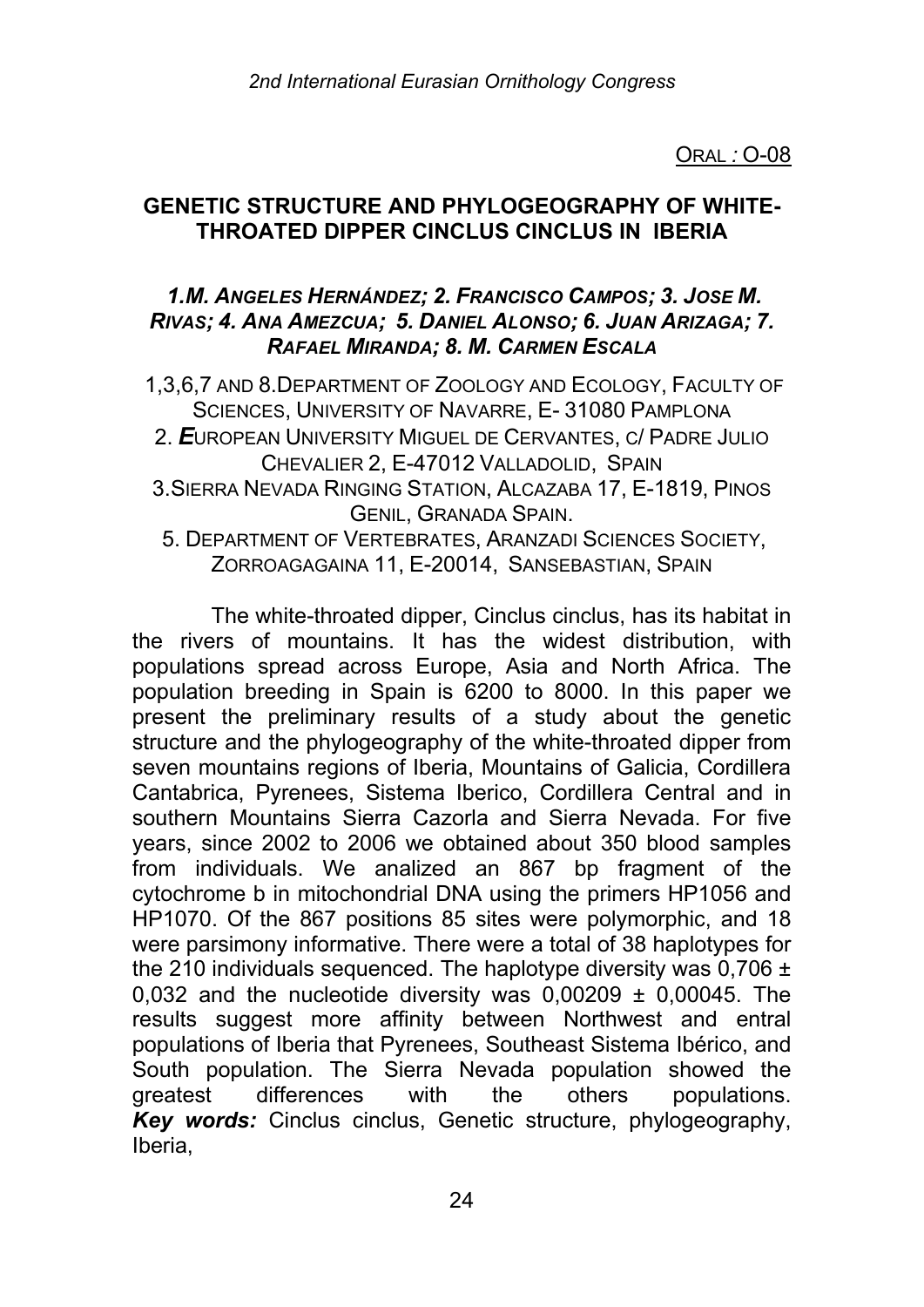## **HIERARCHY RELATIONS IN SPARROWS (PASSER DOMESTICUS) DURING ACUTE ISOSPORA (PROTOZOA, COCCIDIIDA) INFECTIO**

# *O. V. DOLNIK(1,2) & H. HOI (2)*

## 1 INSTITUTE FOR POLAR ECOLOGY, WISCHHOFSTR. 1-3 GEB. 12, D-24148 KIEL, GERMANY

### 2KONRAD LORENZ INSTITUTE FOR ETHOLOGY, AUSTRIAN ACADEMY OF SCIENCE, SAVOYENSTR. 1A, A-1160 VIENNA, AUSTRIA

Parasitic infection may change the equilibrium between the energy the animal spends for maintaining its social status and the costs of it, and so it may influence the social status of an animal in a group. We investigated whether the acute infection with Isospora spp. has any effect on the hierarchy of male house sparrows and how the infection influences the behaviour, immune status and fitness of these birds. Furthermore we tested if the "badge of dominance" still supplies any information for hierarchy status of infected birds during the acute stage of infection.The results showed that during acute infection, male aggressiveness is significantly related to the sedimentation rate, cell-mediated immune response and to the size of black breast patch. Only during acute infection there was positive correlation between the patch size and male aggressiveness. Body mass losses of birds depended on the achieved hierarchy status. It is interesting that "badge of dominance", a signal developed during the moult, remains informative and "honest" signal several months later, expressing energy reserves of the bird faced with a demanding stressful situation like acute infection, for example.

*Key words:* Coccidia, house sparrow, parasites, dominance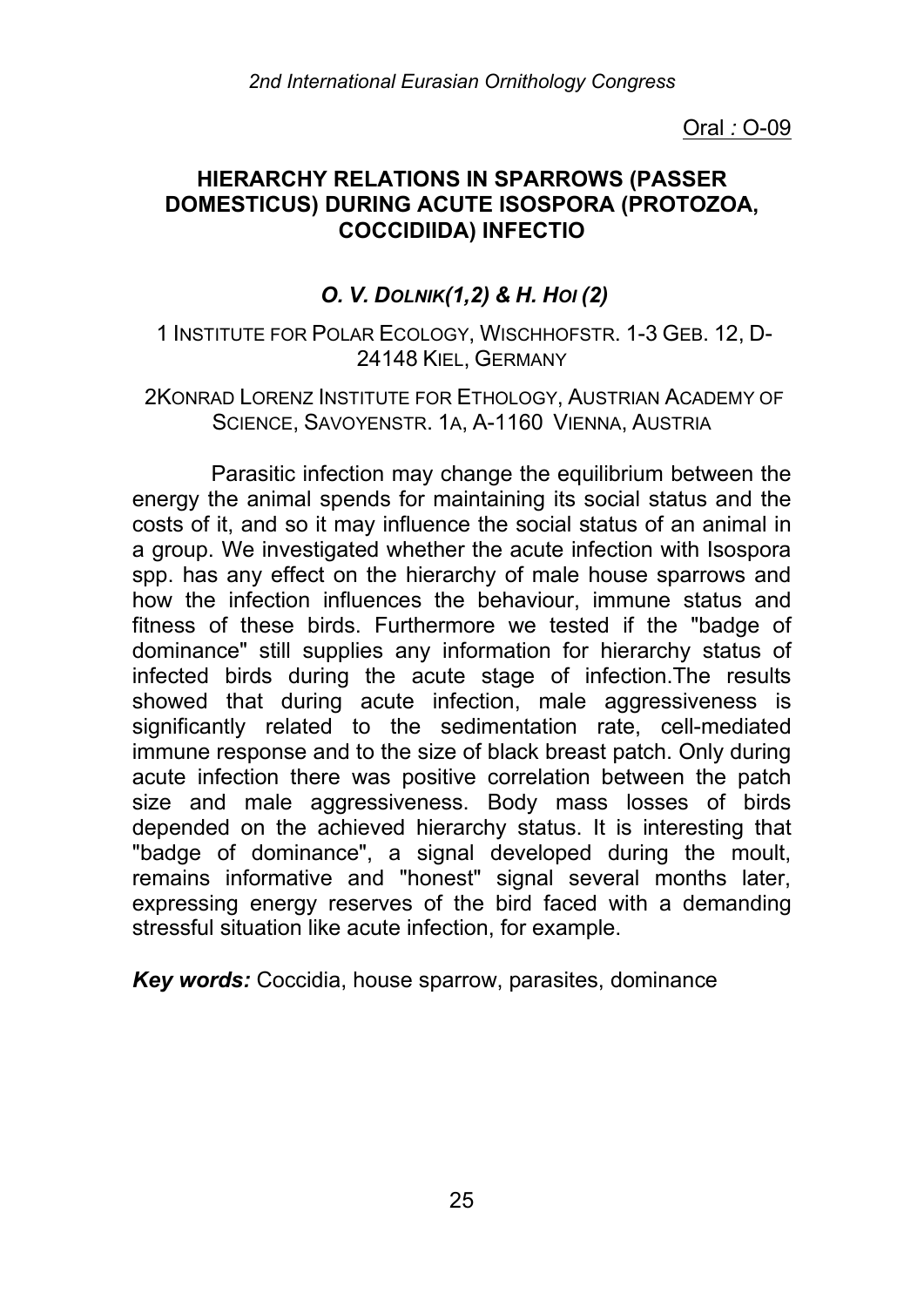## **IMPACT ASSESSMENT ON POPULATION OF EURASIAN AND DEMOISELLE CRANES IN THE KURRAM VALLEY, PAKISTAN**

# *AHMAD KHAN*

PROGRAMME MANAGER REGIONAL PROGRAMMES PAKISTAN WETLANDS PROGRAMME HOUSE NO. 03, STREET NO. 04, F-7/3, ISLAMABAD TEL: +92-51-2610880-85; FAX: +92-51-2610878; CELL: +92-0300- 5556705; E-MAI: AKHAN@WWF.ORG.PK; WEBSITE: WWW.PAKISTANWFTI ANDS.ORG

Three species of cranes including Siberian crane (Grus leucogeranus), Eurasian crane (Grus grus) and demoiselle crane (Anthropoides virgo) migrated through Pakistan until 2002 when the central population of the first one was reported extinct. In addition the resident sarus crane (Grus antigone) occurring in Sindh province is also believed to be extinct from the country. The population of the other two species has also decreased tremendously in the Kurram Valley, which has been known as a traditional migrating corridor of cranes in Pakistan. Crane Hunters of the Kurram Valley believe that the decline that has occurred in the populations of migrating cranes through the Valley is due to a change in their migration route rather than being caused by hunting. They attribute the change in migration route to the war in Afghanistan and drought; they do not believe that their centuries old tradition of crane hunting (live trapping) may have contributed to this decline. To determine the impact of hunting on the crane populations migrating through the Kurram Valley, I have constructed a simple deterministic model adapted from a population viability model for sandhill cranes (Grus canadensis) used by Miller et al. to assess the impact of hunting pressure on these cranes in North America (Miller et al. 1972). The presentation and paper will discuss the structure of the model, its findings and application in the field of ornithological studies.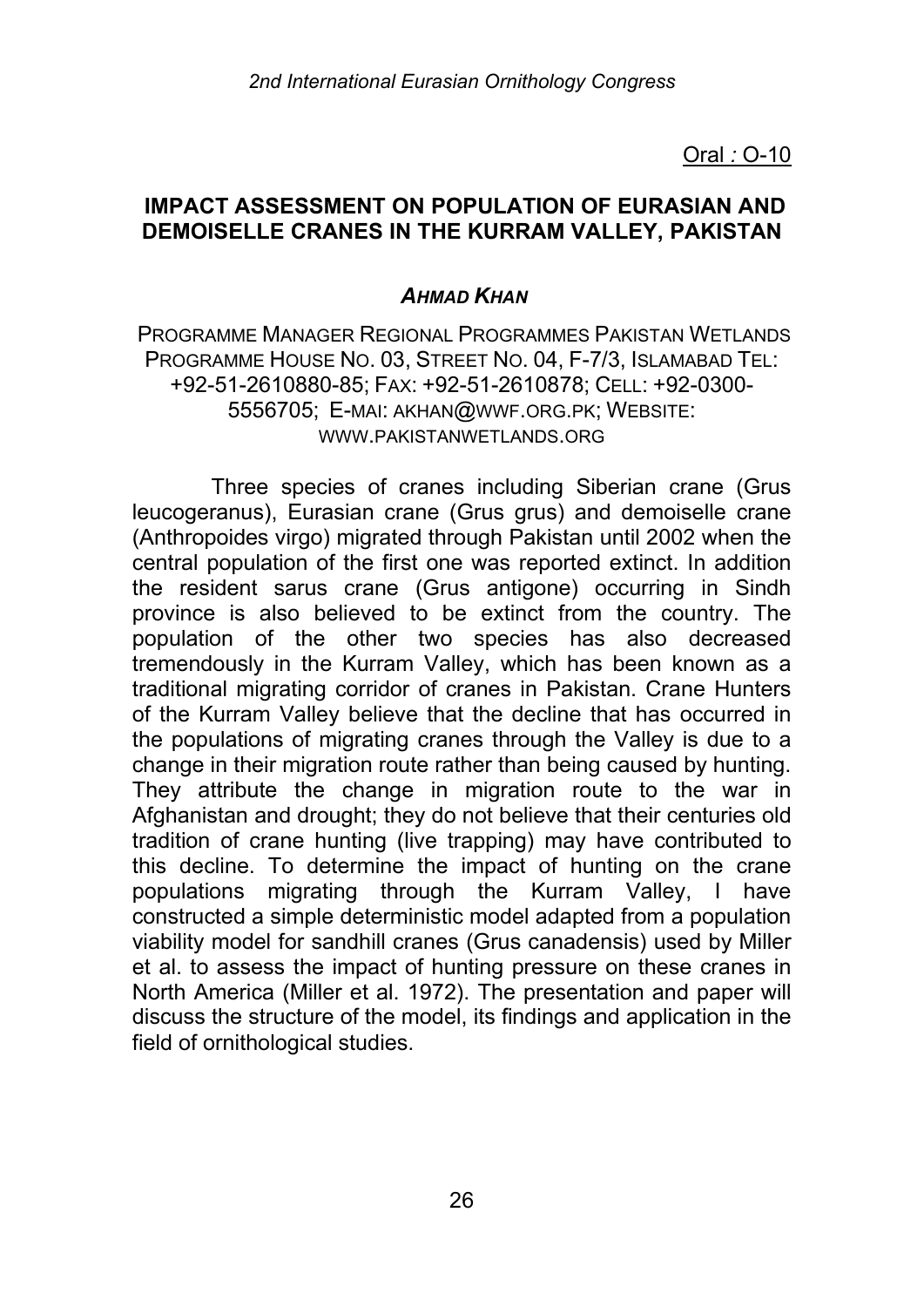ORAL *:* O-11

## **KARYOTYPE ANALYSIS OF GREAT TIT (PARUS MAJOR) IN NOOR FOREST PARK (MAZANDARAN-IRAN)**

## *\*TAYEBEH ARBABI,\*\* GHOLAMREZA NOORI*

\*ACADEMIC STAFF, DEPARTMENT OF ENVIRONMENT, COLLEGE OF NATURAL RESOURCES, ZABOL UNIVERSITY, ZABOL, IRAN.

\*\* ASSIS. PROF. OF DEPARTMENT OF GEOGRAPHY AND ENVIRONMENTAL PLANNING, SISTAN AND BALUCHESTAN UNIVERSITY, ZAHEDAN, IRAN.

Cytogenetical characters of great tit (Parus major), were studied in Noor forest park (Mazandaran-Iran). After in vivo colchicine treatment, liver, bone marrow of femur and tibia tissues were used and karyological parameters such as major and minor arms, centromeric index, arm ratio, relative length, total length and variation range of chromosomes length were determined on chromosomal slides as well as karyogram and ideogram. Final results show that maximum metaphase index were belong to bone marrow of tibia samples. Chromosomal number varied between 70-80, consist of one pair metacentric, three pairs submetacentric and six pairs acrocentric which were constant and visible on all spreads and the rest were variable microchromosomes. Sex determination mechanism were defined as ZW; but in none of the females studied could a W chromosome be identified, probably it placed in microchromosomes set, which will needed to future studies. Karyological parameters show that centromeric index, arm ratio, relative length and variation range of chromosomes length were between 20-50, 1-4.7, 4-24 and 0.83-5 respectively and total length and NF were 20.82 and 26. karyotypic formula were determined 2n=2m+5sm+12a+(56 5 microchromosomes).

*Key words:* Great tit, Chromosomal Spread, Karyotype, Cytogenetic, Iran.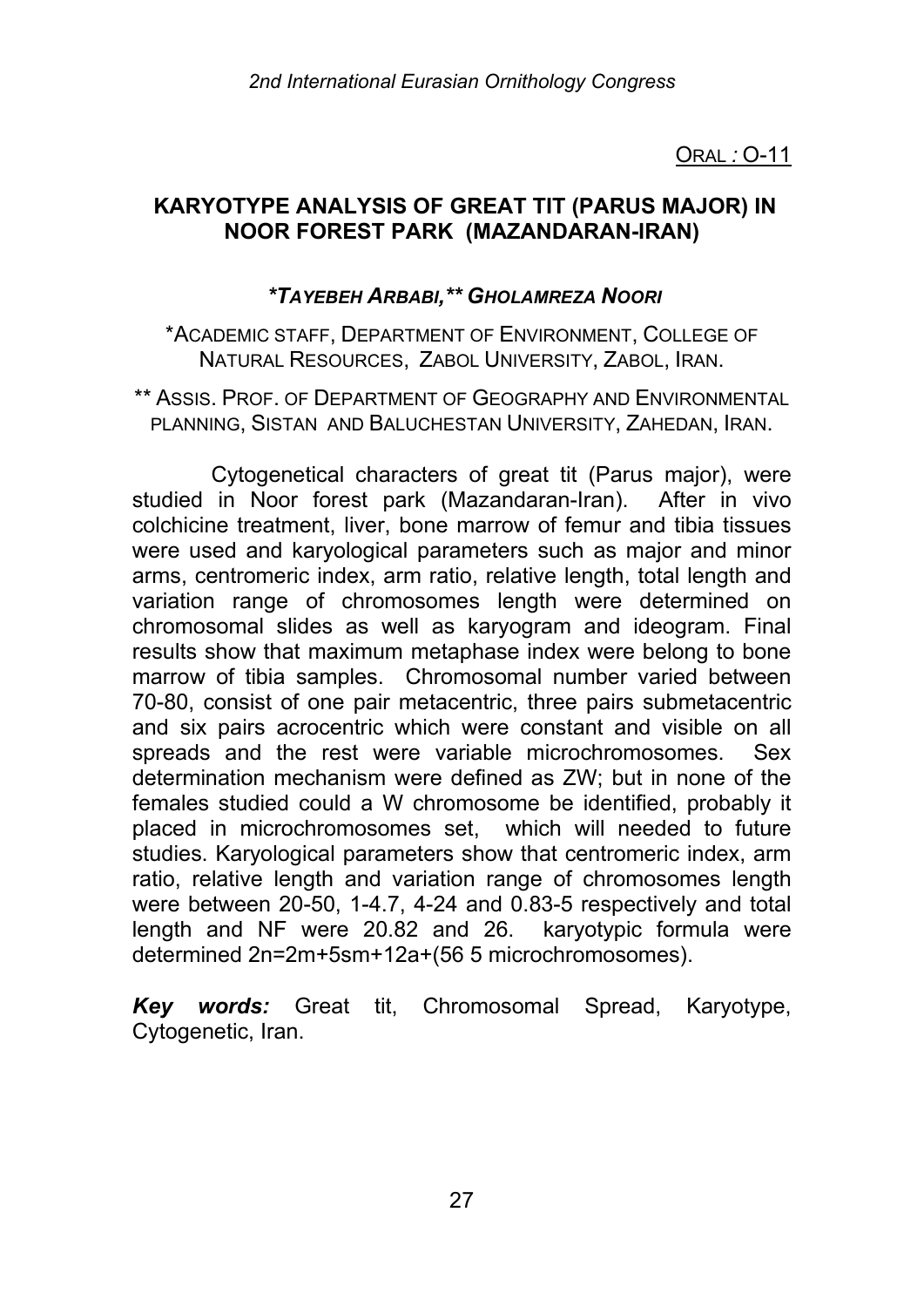# **MORPHOMETRICAL STUDY OF CRESTED LARK GALERIDA CRISTATA IN ZABOL (SISTAN & BALUCHESTAN-IRAN)**

## *\* GHOLAMREZA NOORI, \*\*TAYEBEH ARBABI*

- \* ASSIS. PROF. OF DEPARTMENT OF GEOGRAPHY AND ENVIRONMENTAL PLANNING, SISTAN AND BALUCHESTAN UNIVERSITY, ZAHEDAN, IRAN.
	- \*\* ACADEMIC STAFF, DEPARTMENT OF ENVIRONMENT, COLLEGE OF NATURAL RESOURCES, ZABOL UNIVERSITY, ZABOL, IRAN.

An investigation on morphometric characters of Crested Lark (Galerida cristata), sixty specimens (32 males and 28 females) collected during autumn and winter 2005 from Zabol region was done. Seven standard traits including total length, wingspam, tail length, bill length, tarsus length, third toe, and weight were measured. Mean of characters between males and females was compared using t and Mann-whitney tests. The statistical analysis indicates that there is significant difference in wingspam between the males and females (P<0.05). In addition, in spring 2006 specification of 28 nests of the studied samples comprising external and internal diameters, depth of nests, clutch size, weight and eggs dimensions were recorded; 3 eggs in nest (54.5%) are the most abundant.

*Key words:* Crested Lark, *Galerida cristata*, Morphometry, Zabol, Iran.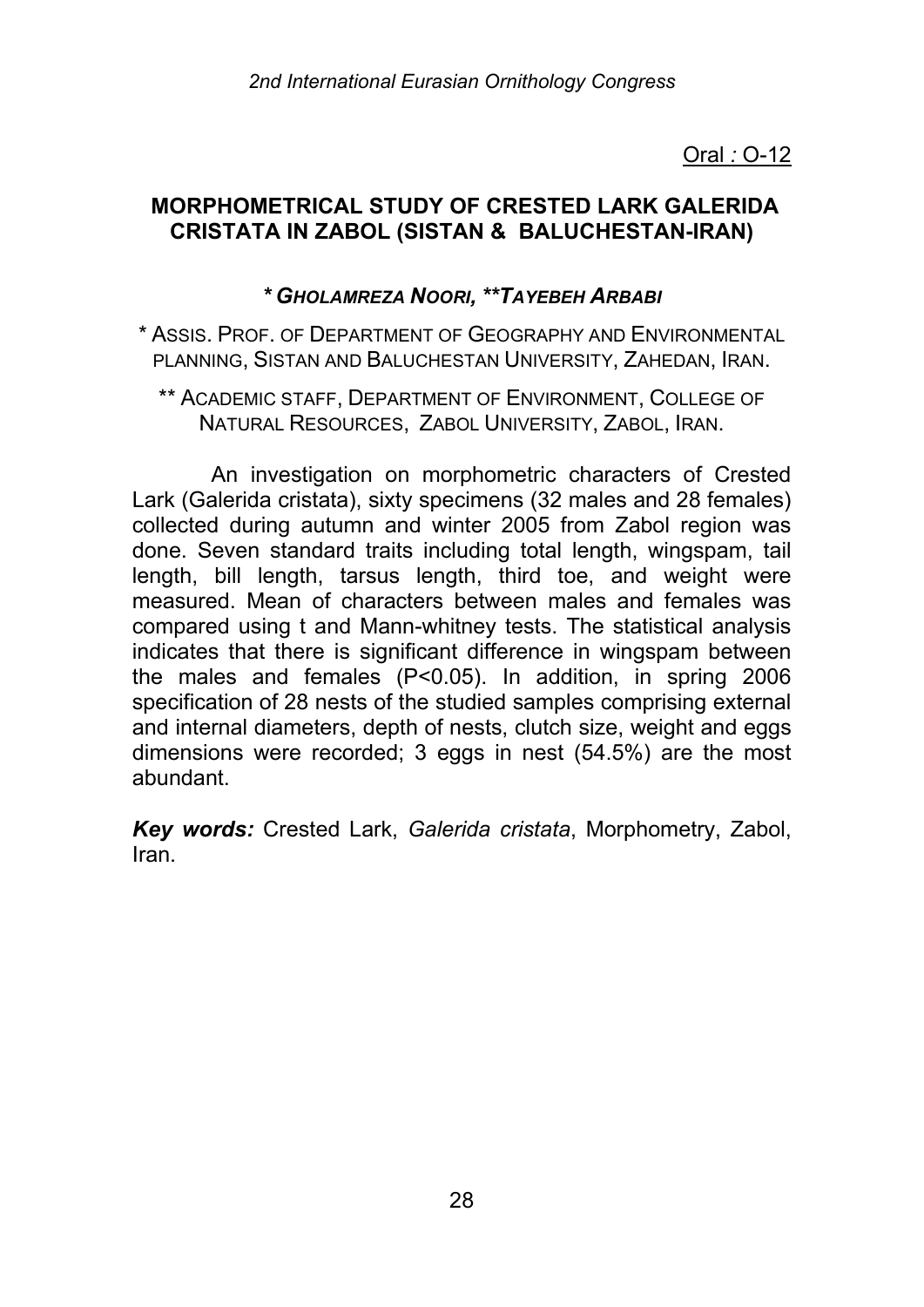ORAL *:* O-13

## **PHYLOGEOGRAPHY OF HAEMOPROTEIDS AND MALARIA PARASITES (HAEMOSPORIDA, HAEMOPROTEIDAE, PLASMODIIDAE) OF BLACKCAP SYLVIA ATRICAPILLA IN EUROPE**

# *ASTA KRIŽANAUSKIENĖ1, JAVIER PÉREZ-TRIS2, VADIM GAVRILOV3, PAVEL ZEHTINDJIEV4, LEONID SOKOLOV5, VAIDAS PALINAUSKAS1, OLOF HELLGREN6, STAFFAN BENSCH6 AND GEDIMINAS VALKIŪNAS1*

 INSTITUTE OF ECOLOGY, VILNIUS UNIVERSITY, VILNIUS, LITHUANIA DEPARTMENT OF ZOOLOGY AND ANTHROPOLOGY, MADRID, SPAIN LOMONOSOV MOSCOW STATE UNIVERSITY, MOSCOW, RUSSIA INST. OF ZOO.- BULGARIAN ACADEMY OF SCIENCES, SOFIA, BULGARIA INSTITUTE OF ZOOLOGY OF RUSSIAN ACADEMY OF SCIENCES, ST. PETERSBURG, RUSSIA

6 DEPART. OF ANIMAL ECOLOGY, LUND UNIVERSITY, LUND, SWEDEN

Blood samples from juvenile blackcaps (Sylvia atricapilla) from ten local European blackcap populations (Southern Spain, Central Spain, Northern Spain, France, Belgium, Lithuania, Sweden, Russia and Bulgaria) have been investigated to determine lineages of Haemoproteus and Plasmodium spp., which are transmitted at the study sites. We found that five Haemoproteus parabelopolskyi mitochondrial DNA cytochrome b gene lineages (hSYAT1, hSYAT11, hSYAT13, hSYAT2, and hSYAT3) that are widespread in different territories of Europe (Southern Spain, Central Spain, Northern Spain, France, Belgium, Lithuania, Sweden, Russia and Bulgaria). It is probable that H. parabelopolskyi lineages hSYAT1, hSYAT2, hSYAT11, and hSYAT13 and H. sp. lineage hSYAT3 have spread to the Northern Europe from South-Western Europe and have already adapted to transmission in the Baltic region and Scandinavia. A process took place relatively recently after the last glacial period. We also found that two malaria parasites Plasmodium relictum (pSGS1) and Plasmodium spp. (pCOLL1) parasitize blackcaps in Southern Europe (Spain and Bulgaria).The H. majoris lineages hPARUS1 and hWW2 parasitize blackcaps only in Northern and Middle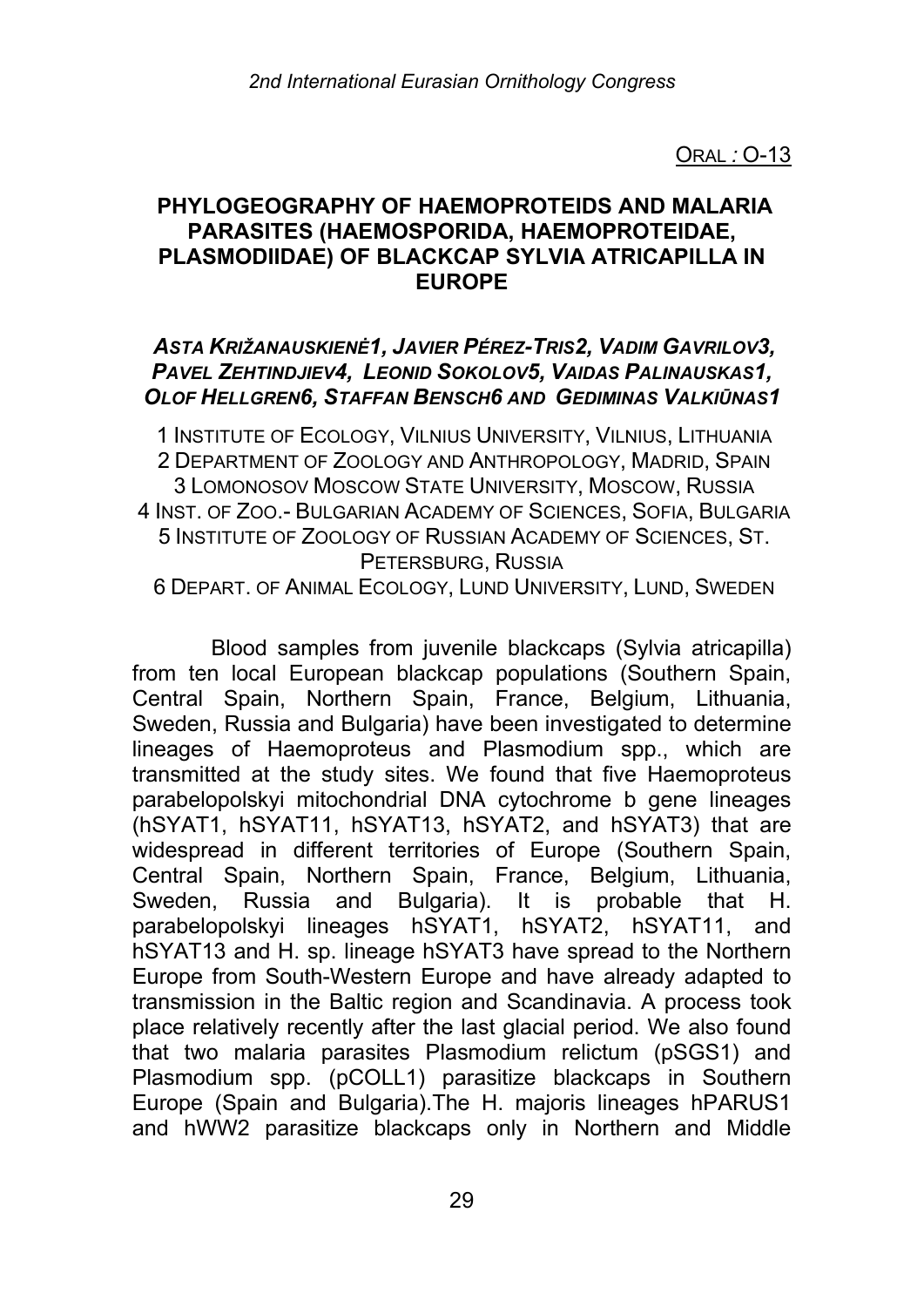Europe. It is possible that this parasite is of recent Northern origin in blackcaps and it may be an agent of emerging haemoproteosis in this bird in Southern Europe in the future.

*Key words:* Avian blood parasites, Haemoproteus, Plasmodium, phylogeography, PCR

Oral *:* O-14

# **PURPLE GALLINULE POPULATION (PORPHYRIO PORPHYRIO) IN THE KIZILIRMAK DELTA**

# *\* GÖKCEN DEMİRBAŞ \*\* KIRAZ ERCİYAS \*\* ARZU GÜRSOY \*4. PINAR ÖZÇAM \*NIZAMETTIN YAVUZ \*Y.SANCAR BARIŞ*

\*ONDOKUZ MAYIS ÜNIVERSITESI ORNITOLOJI ARAŞTIRMA MERKEZI

\*\*ONDOKUZ MAYIS ÜNIVERSITESI, BIYOLOJI BÖLÜMÜ

During the period of 2005 - 2007, field work was performed to census the population of purple gallinules (Porphyrio porphyrio) in Kızılırmak Delta, Samsun. This study includes point counts of the total population and nest searches for determining the breeding population size. Based on the point count results total population is estimated between 1300 - 1500 individuals with 200 - 300 breeding pairs. The results of the study reveals that the average number of breeding pair would be 1547 when minimum territory area are used in calculations, whereas this number is reduced to 130 when the maximum territory area is used. These values suggest that at present available nesting area is not a restrictive factor for the population of this species. The reason for the rapid enlargement of the population in Kızılırmak Delta is possibly due to the species' higher reproductive potential with low winter mortality.

*Key words:* Purple Gallinule (*Porphyrio porphyrio*), Kızılırmak Delta, determination of population, point census.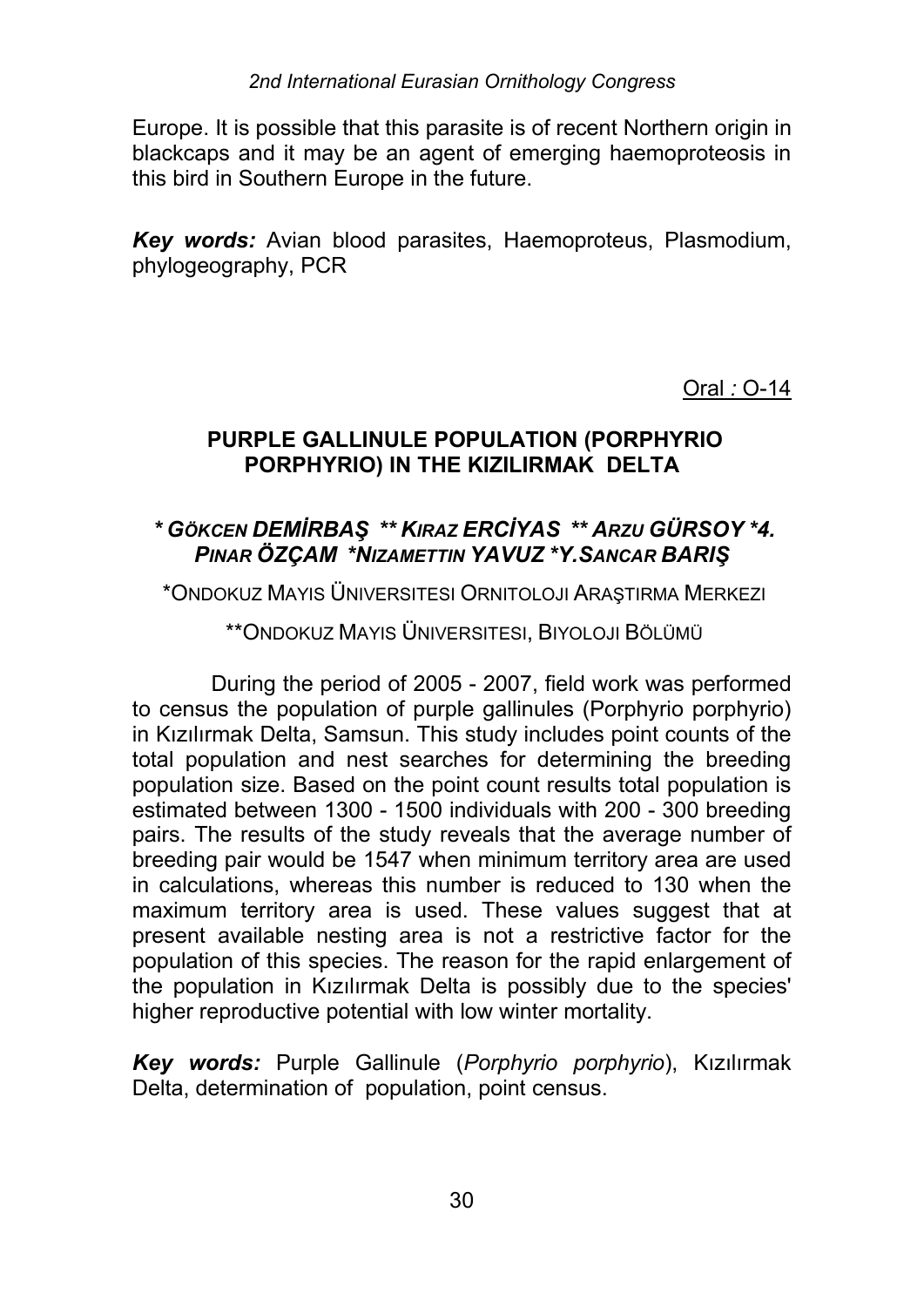# **ROLL AND IMPORTANCE OF ACCUMULATION LAKE GRUŽA IN BIRD MIGRATION**

## *BARJAKTAROV DALIBORKA1, ĐAPIĆ DEJAN2, RADAKOVIĆ MILOŠ3, RAKOVIĆ MARKO4 & BARNA KRISTIAN5*

1 NATURAL HISTORY MUSEUM, NJEGOŠEVA 51, 11000 BEOGRAD, SERBIA; 2 VUKA KARADŽIĆA 134, 25284

 STANIŠIĆ, SERBIA; 3 SELO DRAKČIĆI, 36000 KRALJEVO, SERBIA; 4 KEJ EDVARDA KARDELJA 15/24, 24400

SENTA, SERBIA; 5 RADNIČKA 8, 14000 VALJEVO, SERBIA E-MAIL: DALIBORKA@NHMBEO.ORG.YU

Artificial accumulation Lake Gruža fills the depression of the Knićko Field, situated between the mountains Gledićke and Kotlenik. It was formed mostly in order to provide water supply for industry and residential of the Kragujevac District. According to its advantage location, it lays on predicted moravsko-vardarskom migratory route. In this paper it has been showed ringing data within this area during autumn and spring migration of resident and transitory population of passerines and data obtained during the winter months, for lake's surface is rarely frozen, so it presents wintering area for numerous waterfowl flocks. During the research, it has been recorded in total 153 bird species. The most abundant month was January, when there were detected 9577 waterfowl individuals from 29 species. During the spring and autumn migration, 370 bird individuals were banded, form 32 mostly passerines species. Ringing data showed that accumulation Gruža indeed has important roll in bird migration, along mentioned migratory route, for it enables the migrating birds to rest, regain their strength and recharge the energy supplies before continuing the migration. Moreover, importance of accumulation is greater when we know that significant number of wintering and migrating birds are rare and endangers, not only in Serbia, but allover the Europe.

*Key words:* migration, waterfowls, migratory route, ringing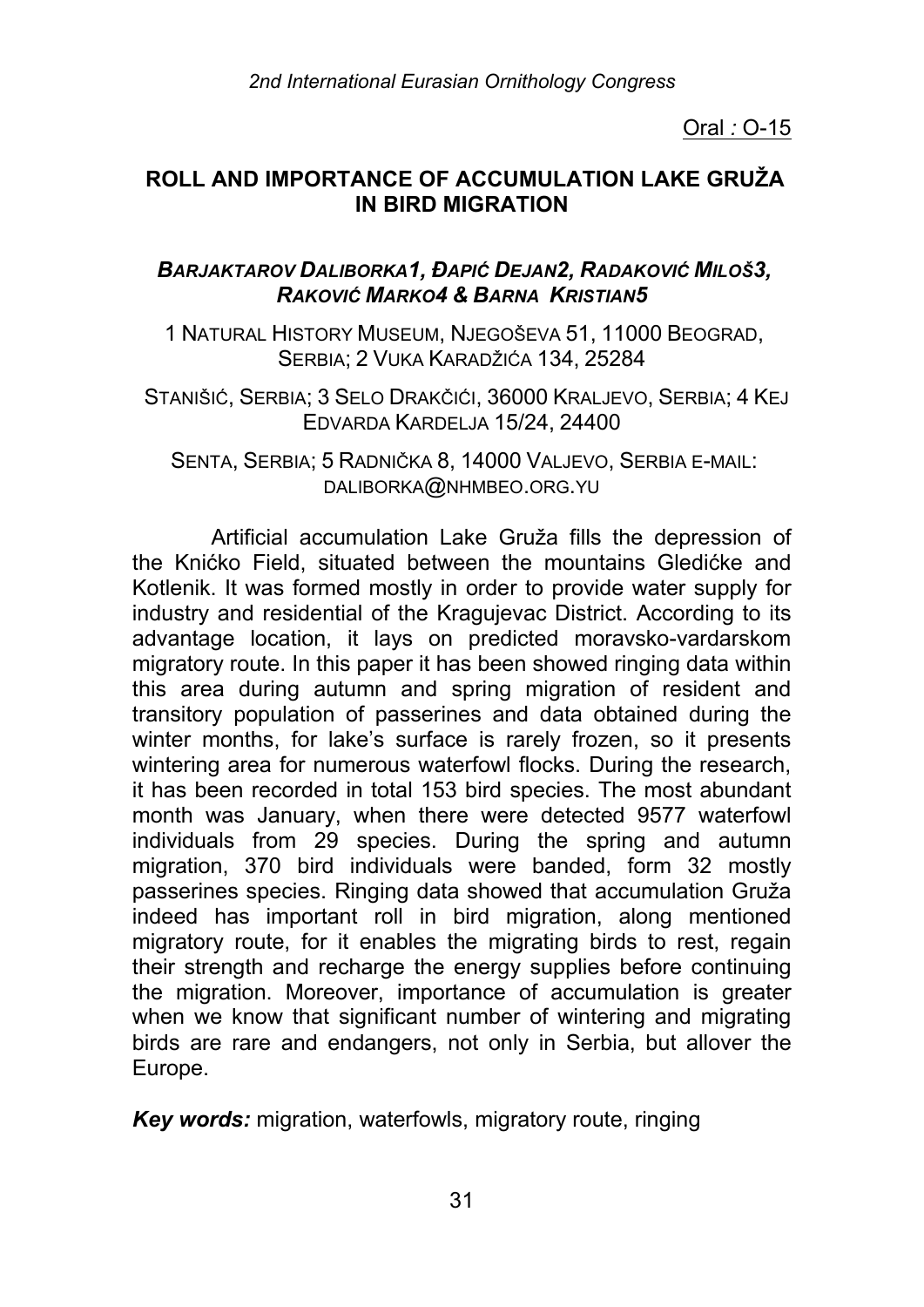## **SIZE-STRUCTURED INTERACTIONS BETWEEN PISCIVOROUS WATERBIRDS AND FISH: WHO CONTROLS WHOM?**

# *JANUSZ KLOSKOWSKI*

## DEPARTMENT OF NATURE CONSERVATION, INSTITUTE OF BIOLOGY, UNIVERSITY OF MARIA CURIE-SKLODOWSKA, AKADEMICKA 19, 20-033 LUBLIN

Size-structured predator-prey interactions between the Red-necked Grebe (Podiceps grisegena), a medium-sized piscivorus waterbird, and the Common Carp (Cyprinus carpio) were examined along a gradient of three size-related ontogenetic carp stages corresponding to consecutive year classes (0+, 1+, 2+). Carp cohorts showed differential vulnerability to grebe predation: 0+ individuals were consumed both by adult and young grebes; one year or older fish grew too large to be eaten by chicks, but at smaller sizes were taken by adult birds; two year old fish achieved size refuge from both adult and young grebes. Fish size was critical to grebe fledging success. Grebe pairs nesting on ponds stocked with 0+ cohorts achieved markedly higher fledging success than pairs on ponds stocked with 1+ carp, where grebe broods experienced heavy losses and 1/3 of families suffered total brood failure due to undernourishment-related mortality. Breeding grebes avoided 2+ ponds. Grebes relied on fish as an essential food source for chicks, but non-fish prey (invertebrates and small tadpoles) constituted a large proportion of prey delivered to the young grebes. However, this prey offered grebes no competitive refuge: abundance of amphibian larvae and macroinvertebrates decreased across the gradient of carp age/size. These results suggest that omnivorous fish prey gaining a size advantage over an avian predator may control its alternative food resources and in consequence restrict its recruitment.

*Key words:* piscivorous birds, predator-prey interactions, food webs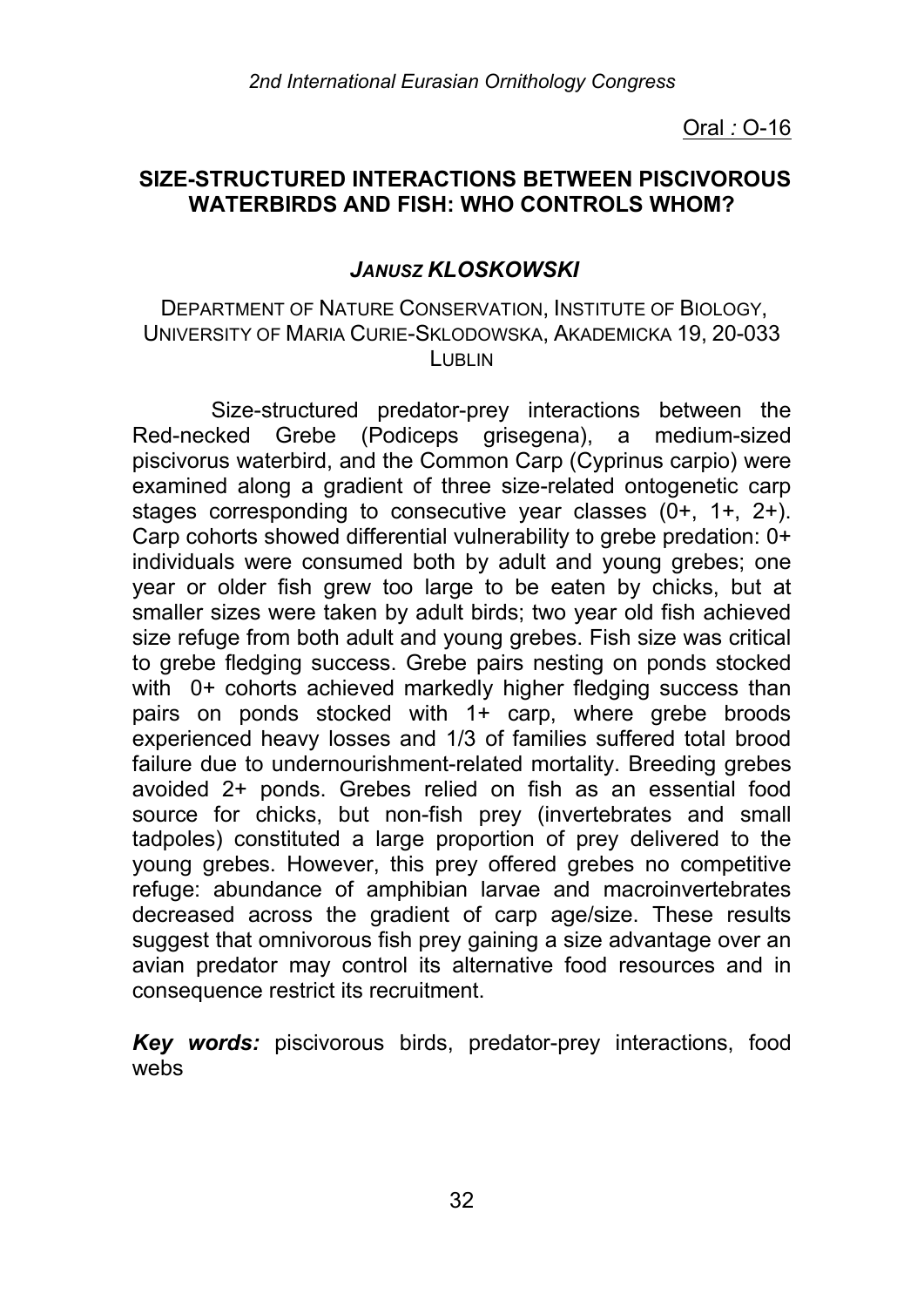# **STATIC AND DYNAMIC SEXUAL TRAITS IN THE WHITETHROAT (SYLVIA COMMUNIS).**

# *KONRAD HALUPKA*

## DEPT. AVIAN ECOLOGY UNIVERSITY OF WROCLAW SIENKIEWICZA 21 50-335 WROCLAW

In whitethroats, a monogamous species with biparental care, females select males on the basis of their sexual advertising which involves singing from a perch and song flights. Males presenting relatively more versatile song and more showy flights have grater mating success. In the handicap experiment males were exposed to a stressor (5% body mass weight attached to the tail feathers). Such a treatment limited the elaborated song flight made by males which in turn lowered their mating success. However, the song structure of handicapped individuals remained intact. Thus, it appears that the performance in song flights is a dynamic handicap trait which responds to a relatively small change in condition of the male, whereas the song versatility is a static trait which may provide information about genetic quality of the individual.

*Key words:* sexual selection, Sylvia communis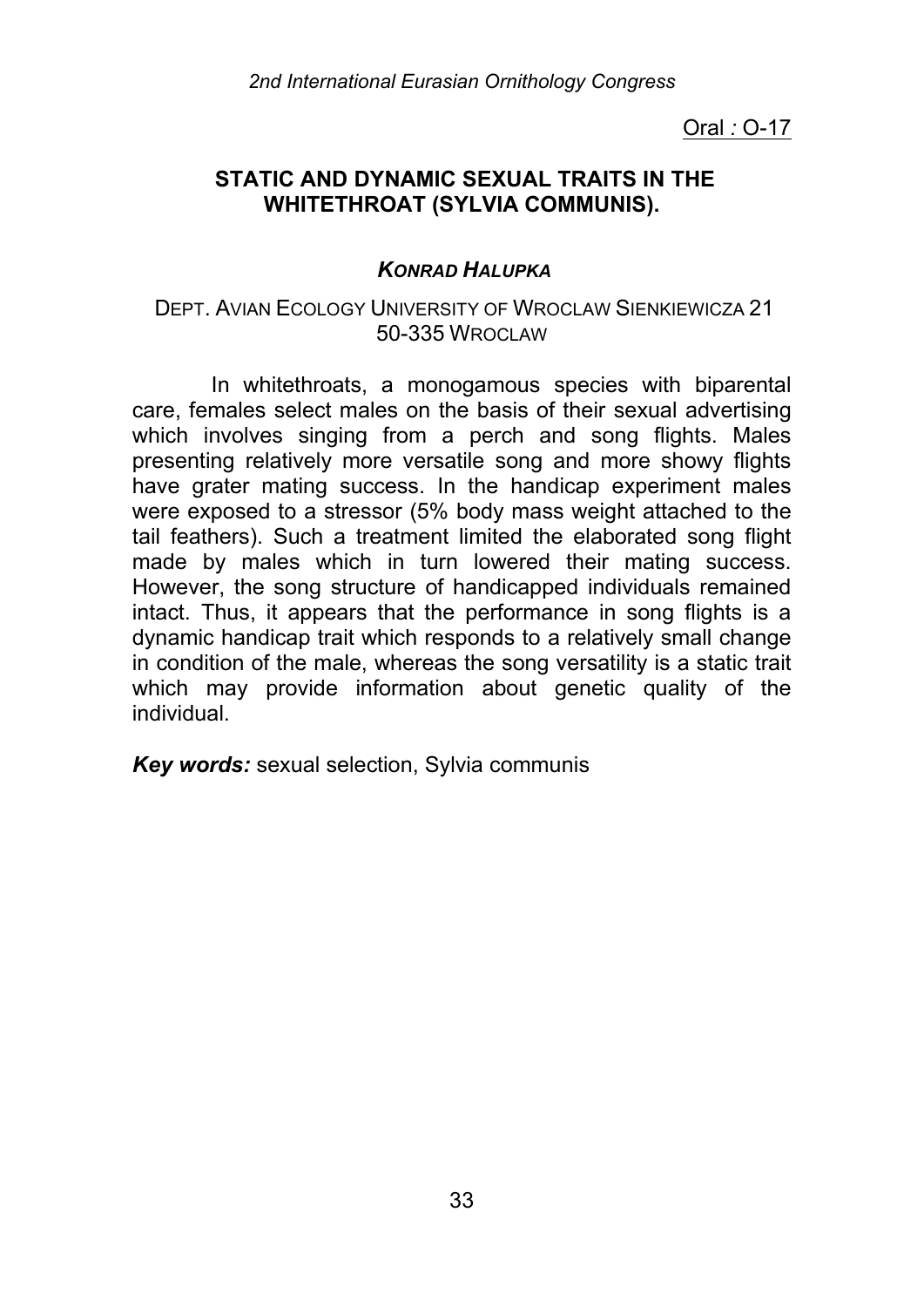## **THE DECLINE OF BENGAL FLORICAN HOUBAROPSIS BENGALENSIS IN NEPAL**

## *LAXMAN P POUDYAL , PARAS B SINGH , SUJAN MAHARJAN , HEM S BARAL*

The Bengal florican (Houbaropsis bengalensis), a habitat specialist bird, is one of the three bustards found in the Indian subcontinent. It belongs to Gruiformes order and Otididae family. It is listed as endangered on the IUCN Red Data Book, as protected on National Parks and Wildlife Conservation Act of Nepal and under Appendix 1 of CITES. A survey of the Bengal florican was carried out in April-May 2007 in Suklaphanta Wildlife Reserve, Bardia National Park and Chitwan National Park of Nepal. The aim of the survey was to determine status, distribution and population change. The methods involved counting of lekking sites and identification of territories. A total of 8-9 males and 2 females at Suklaphanta, 1-2 males at Bardia and 5-7 males at Chitwan was recorded. Compared to the past surveys, the minimum population of male florican has declined by 70% since 1982. Probable threats include loss of short grassland by anthropogenic and natural factors, inappropriate grassland management practices, disturbances and susceptibility to predators. Appropriate management interventions including proper timing on burning/cutting, uprooting of unfavorable species from the grasslands, and captive breeding and releasing chicks in their natural habitats are recommended for long term conservation of this endangered bird.

*Key words:* Bardia, Bengal florican, Chitwan, Nepal, Shuklaphanta,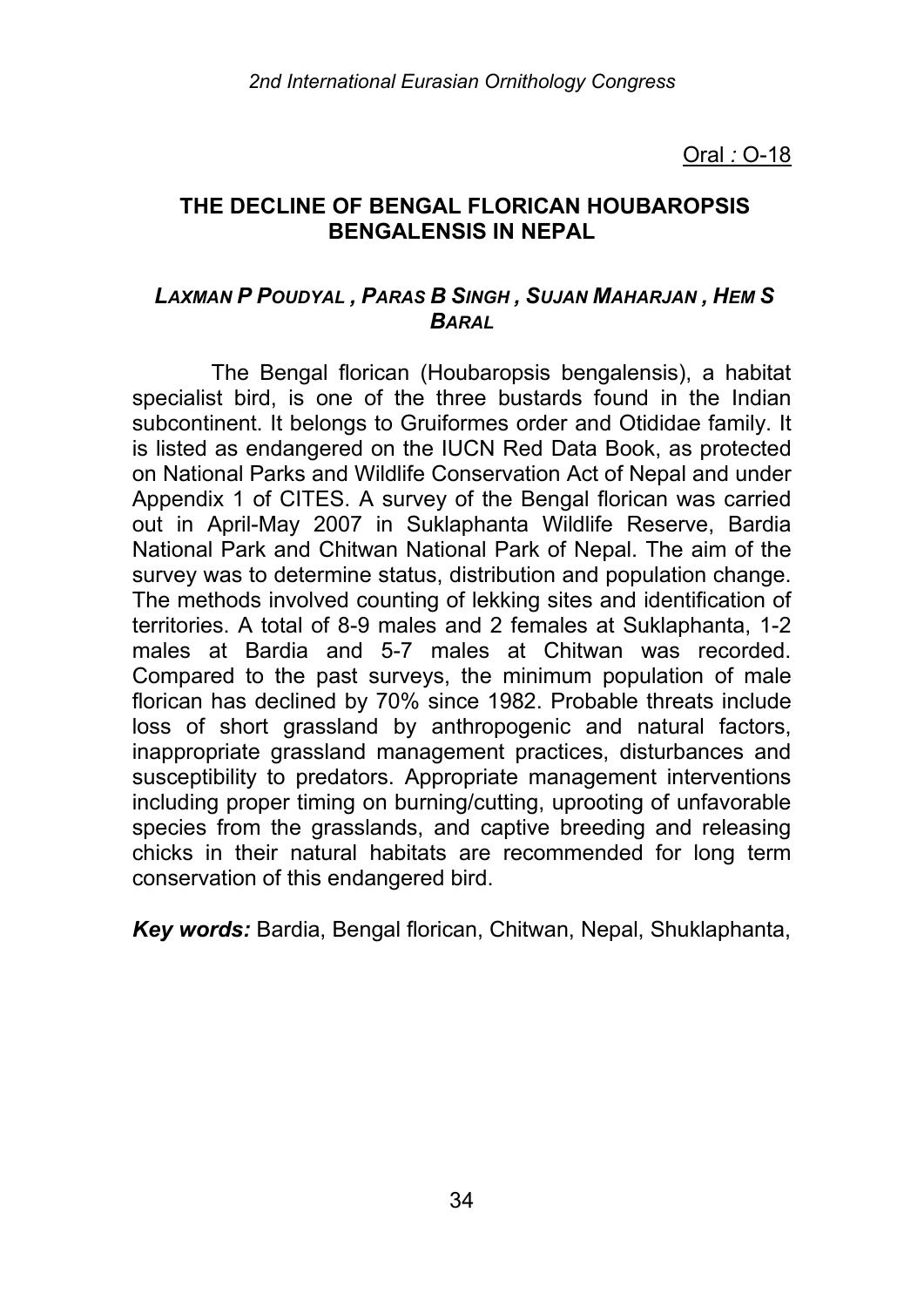# **THE FIRST DATA OBTAINED CONCERNING THE DETERMINATION OF AVIAN INFLUENZA A VIRULENCE IN SOME AVIAN SPECIES IN VAN LAKE BASIN BY REAL-TIME PCR, THEIR ISOLATION AND SUB-TYPING.**

# *BANUR BOYNUKARA\* ÖZDEMIR ADIZEL\* ZIYA İLHAN\* İSMAIL HAKKI EKİN\* ABDULBAKI AKSAKA\* FETHIYE ÇÖVEN\*\* HASAN SOLMAZ\* TIMUR GÜLHAN\* ERDAL ÖĞÜN\* ATILLA DURMUŞ\* KEMAL GÜRTÜRK\**

\*YÜZÜNCÜ YIL UNIVERSITY, FACULTY OF SCIENCE AND ART DEP.OF BIOLOGY. 65080 VAN.

#### \*\*BORNOVA VETERINER KONTROL ARAŞTIRMA ENST.İZMİR

Turkey is one of the most significant places of the world in terms of bio-variety. The contribution of living organisms in the marshy places to this variety is immense. Turkey has more marshy places than Europe and Middle East. One-third of marshy places in Turkey is in Van Lake Basin. On the other hand, the basin is one of the basic routes for migratory birds which makes it a twice more attractive place for the birds. Consequently a study about Avian Influenza has been thought to be necessary and useful. The project was given support by TUBITAK (Turkish Scientific Research Institute) on 15 January, 2007. Sample collecting started on 24 February, 2006. 1336 faeces samples were collected within 16 months and stored in deep freeze at -80 C, connected to UPS. The samples were largely taken migratory birds. Of the samples, 500 samples were inoculated into embriyonated chicken eggs at Bornova Veterinary Control and Research Institute. Avian influenza A viruses were isolated from the 3 faeces of Anas cylpeata (Shoveler) and 3 faeces of Anas cerecca (Teal). The virus samples of Shoveler were sub-typed and were found to be H1N1. The samples from Teal have not been sub-typed yet. As soon as the equipment is completed, the remaining tests will be performed.

*Key words:* Avian Influenza Virus (AIV), H1N1, Anas cylpeata (Shoveler), Anas cerecca (Teal), Van Lake Basin, Turkey.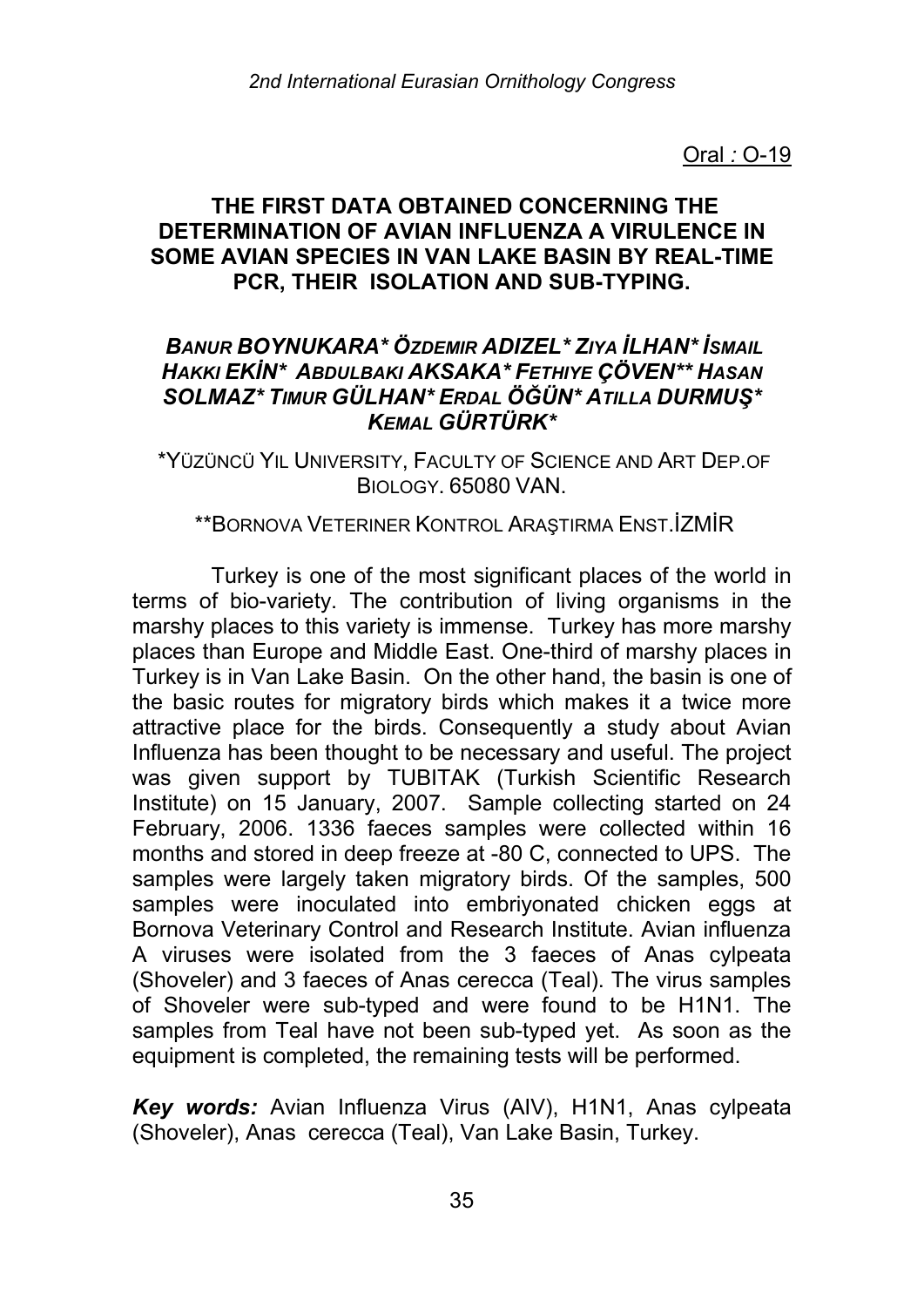### **THE INCIDENCE OF SECOND BROODS IN GREAT TITS IN A CONIFEROUS FOREST OF THE EAST MEDITERRANEAN REGION: PRELIMINARY OBSERVATIONS.**

## *ELENI GALINOU, TIMOLEON THEOFANELLIS, TRIANTAPHYLLOS AKRIOTIS*

#### BIODIVERSITY CONSERVATION LABORATORY DEPARTMENT OF ENVIRONMENTAL SCIENCE - UNIVERSITY OF THE AEGEAN, 81100 **MYTILINI, GREECE**

A general pattern emerging from a large and geographically widely spread number of studies on the breeding biology of Great Tits in the western Palearctic is that second broods are commoner in populations breeding in lower latitudes and in coniferous rather than deciduous forests. We present data describing the frequency of second broods in a population of Great Tits and investigate the degree to which factors such as the timing of the breeding season (initiation and duration of first breeding attempts) and prevailing weather conditions can explain the variation in the proportion of second broods between years. Our data are based on a long-term study of the breeding biology of Great Tits occupying nest boxes in a pine (Pinus brutia) forest on the island of Lesvos (N Aegean Sea), for eight seasons (1999 - 2006).

*Key words:* Great Tit, Parus major, Pinus brutia, second clutch, breeding biology, coniferous, Mediterranean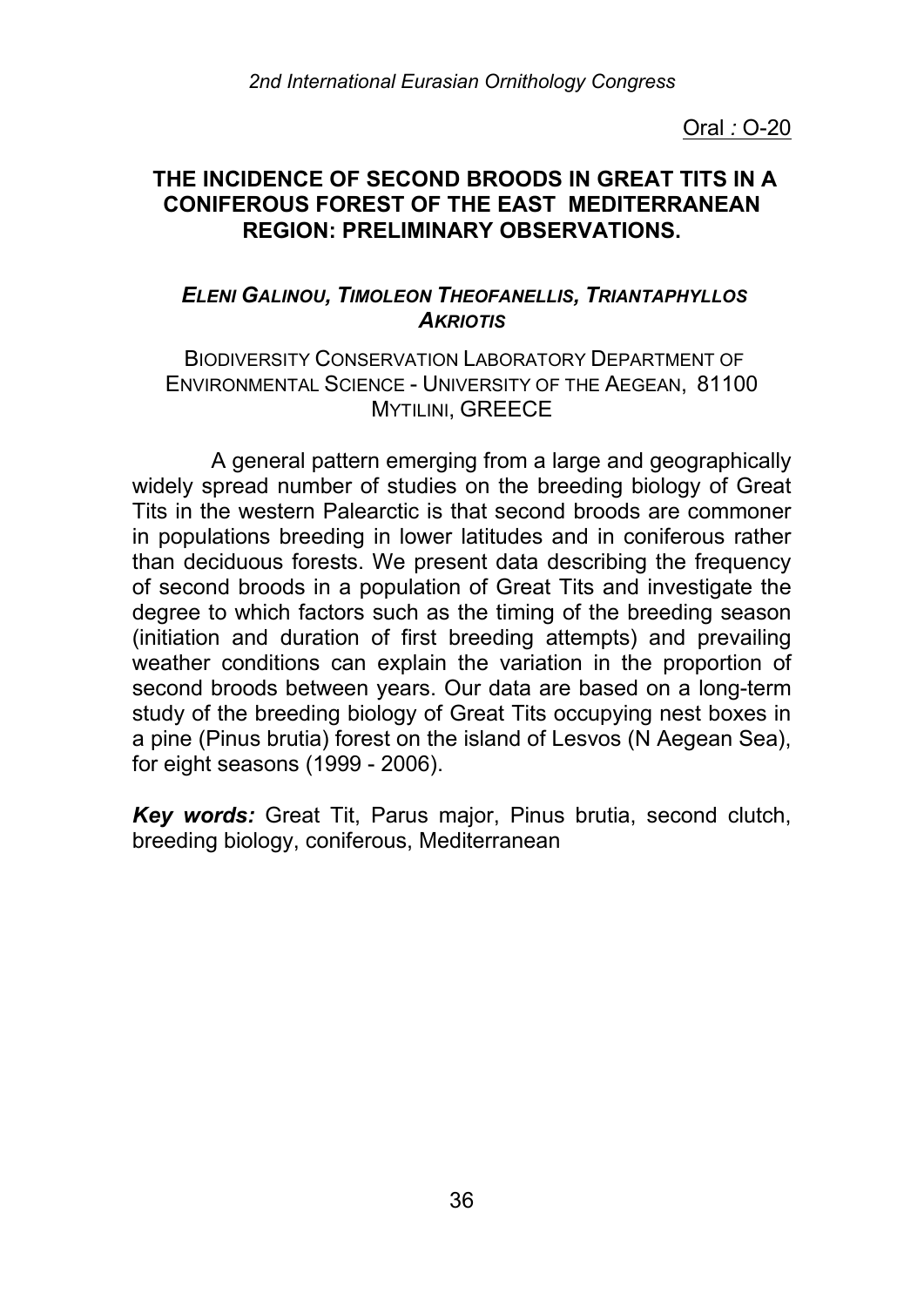#### **THE PROBABLE REASONS OF MEDITERRANEAN GULL (LARUS MELANOCEPHALUS) NUMBER DECREASING IN THE NOTHERN COASTS OF THE BLACK SEA**

#### *ANTONINA RUDENKO*

#### BLACK SEA BIOSPHERE RESERVE, UKRAINE ARUDENKO@GOPRI.HS.UKRTEL.NET

Since middle 70 years the number of the Medgull in Europe began to grow, the small breeding groups in series of countries have appeared which have become stronger, having formed stable colonies with number, changed on years, (Ardamatskaya, 1999). Now it is possible to distinguished some such large territorial breeding groups: North-European, Mediterranean, Central European and Azov-Black Seas. In 70-90х years the Asian breeding groups - Manych-Azerbaijan has appeared. The number of breeding pairs of the Azov-Black Sea local population - 100-120 thousand pairs until recently dominated. Per 90s the number of Mediterranean Gull breeding pairs in the Black Sea Reserve (Tendra Bay),which are basic place for this species, was from 50 % up to 70 % from total population number. In the last period the cases have become frequent, when this species did not breed (in 1993, 2001, 2004, 2005, 2006). Thus, per the last years in the Black Sea Reserve is watched the inconvertible markedly decrease of Med Gull numbers. The total number in 1999 was 16000 nesting pairs, in 2000 – 42500, in 2002 – 20000, in 2003 – 40000. Only in 2007 species began renewed its number on the islands of Tendra Bay (28 000 nesting pairs).The probable reasons of decreasing of number 1. Sharp change of weather requirements at the first stages of a nesting period (too late vernal frosts, strong storms and rains); 2. Deterioration of breeding conditions: decreases of the nesting areas caused of fracture and waterlogging of islands, changes of vegetative associations; 3. Changing of fodder requirements for species both in a vernal period, and in a continuance of nestlings feeding (cutting of cultivated areas in the breeding district, change of culture of a use of land, augmentation of distance from breeding places up to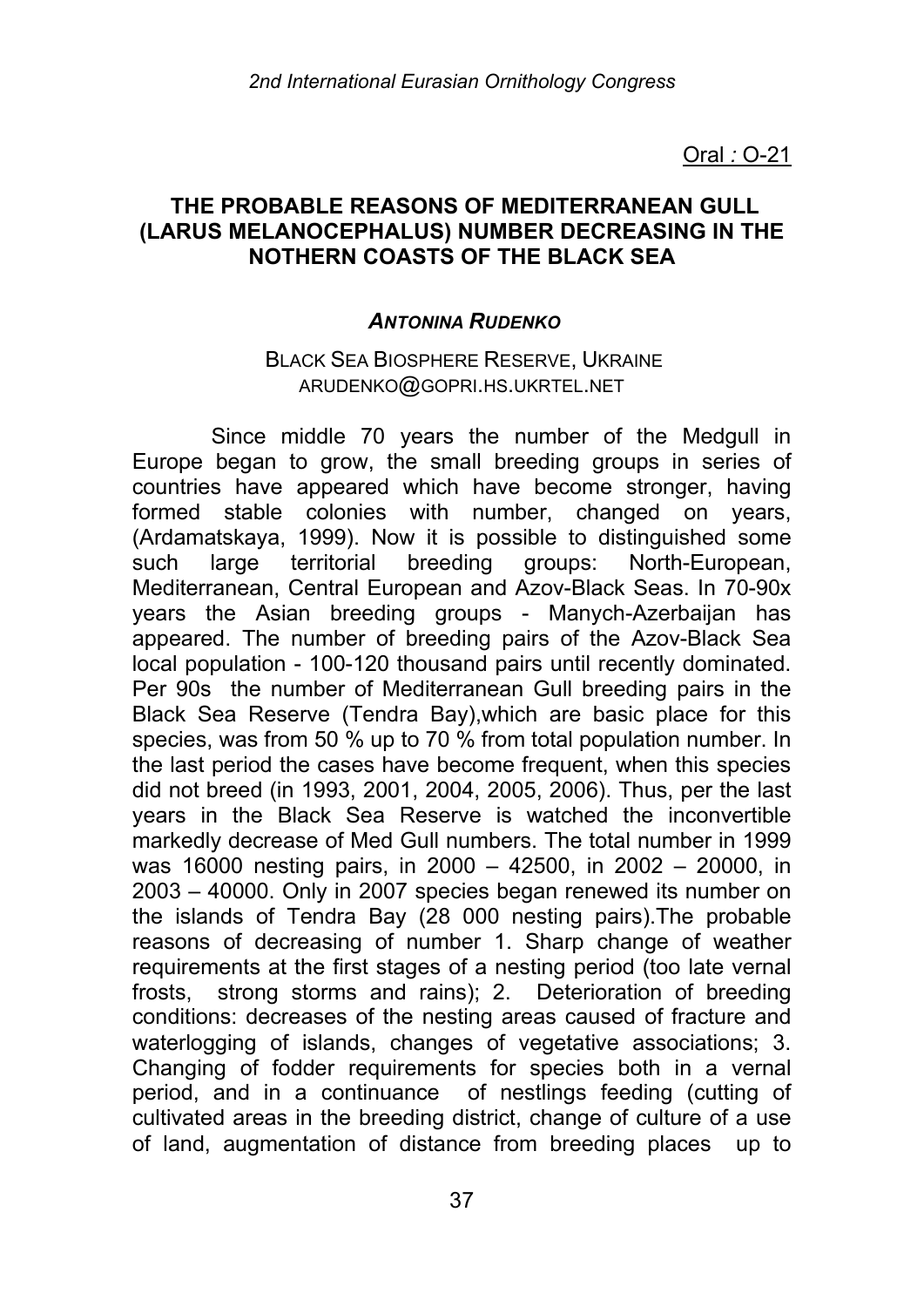natural fodder biotopes).4. Modify structure of island community of birds (the implantation of new species), which has caused an exacerbation of the interspecific competitive relations.5. The decreasing of total potential reproduction and breeding success of a population caused by unstable weather requirements and late dates of breeding, strong press of predation, territorial competition, nonbreeding of a part of the adult birds. 6. Low renewed of a population because of high percent of loss of young birds on a migratory trajectory (by materials of ringing) and loss of adult birds on fields from poisoning with agricultural chemicals, on coasts in places of ecological catastrophes) and other unknown cases. Necessary main directions of management for maintaining stable breeding of the Mediterranean Gull in the Black Sea Biosphere Reserve is follow: 1. Carrying out of conventional biotechnical measures on islands Tendra and Yagorlitsky bays in a vernal period. 2. Multifold learning of species and its changed habitat, as necessity of protection: study of islands, seaside steppe, bays, as habitats; study of effect of the direct and oblique negative factors; study of fodder basis and trophic connections and feeding behavior; learning of a biology of the Medgull and attendant species, structure of polyspecific communities, competitive relations in changed requirements, its demographic parameters. 3. Special system of management of nesting and feeding places. 4. Ecological education of the local population.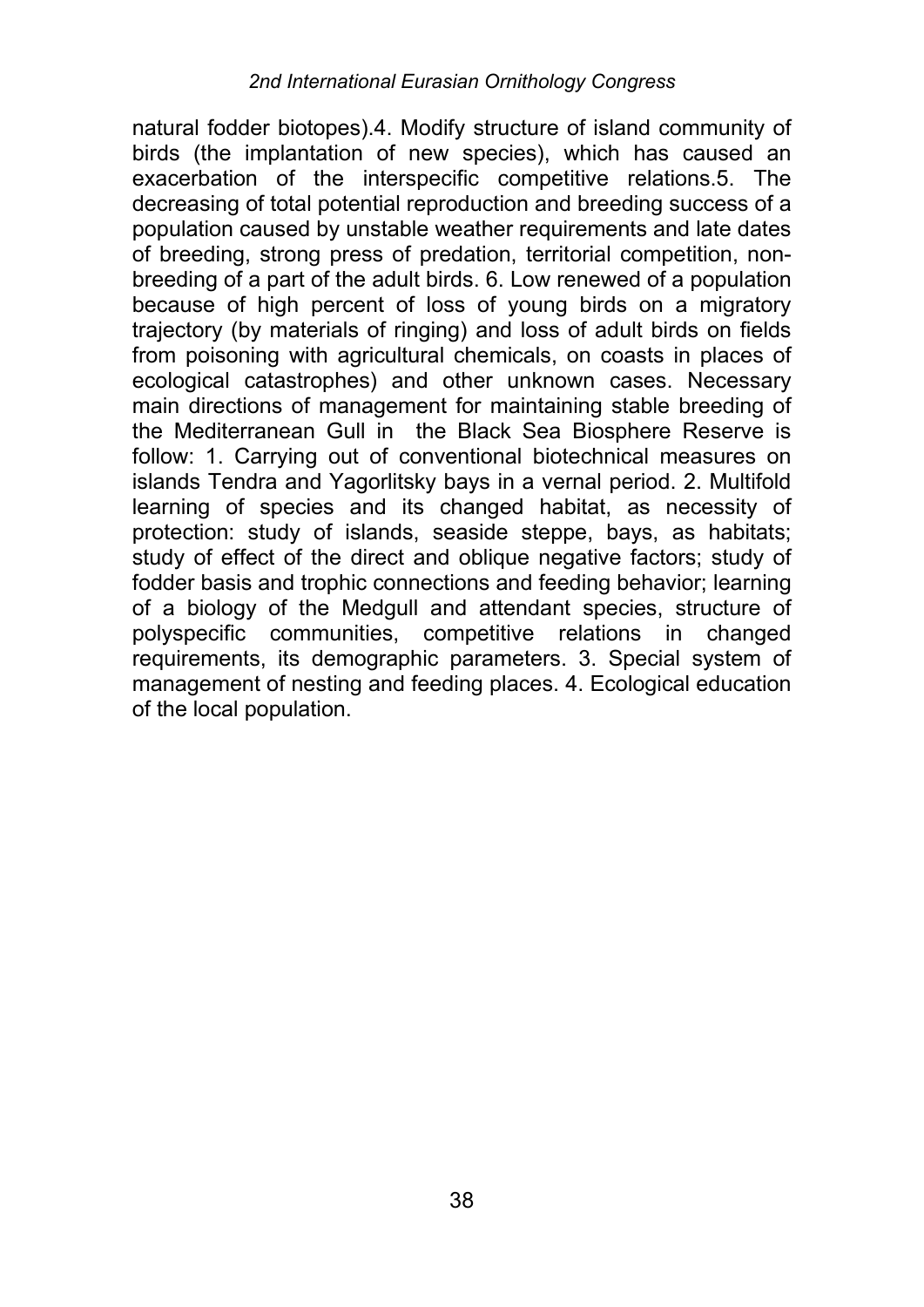## **THE SPATIAL AND TEMPORAL DISTRIBUTIONS OF WATERBIRDS IN WEST ANATOLIAN WETLANDS**

### *FULYA SAYGILI, NURI YIĞIT, ŞAFAK BULUT*

#### ANKARA UNIVERSITY FACULTY OF SCIENCE DEPARTMENT OF BIOLOGY 06100 TANDOĞAN ANKARA

The wetlands in Turkey which have increasingly suffered from global warming and drought are highly important for migratory birds. Many migratory birds visit the wetlands in western Anatolia during summer and winter migrations. Many birds are known to breed in Turkish wetlands. In this connection, it is important to know the spatial and temporal distributions of water birds to make ecological assessment. We seasonally studied the avifauna of Akşehir - Eber and Köyceğiz lakes and then compared the avifauna of other lakes previously studied. The comparison was performed NTSYS-pc program using the quantitative data, and then seasonal similarity of lakes was revealed by cluster analysis. Our findings revealed the spatial and temporal migration patterns of the aquatic and wading birds in western Anatolia.

*Key words:* birds, seasonal similarity, wetlands, Anatolia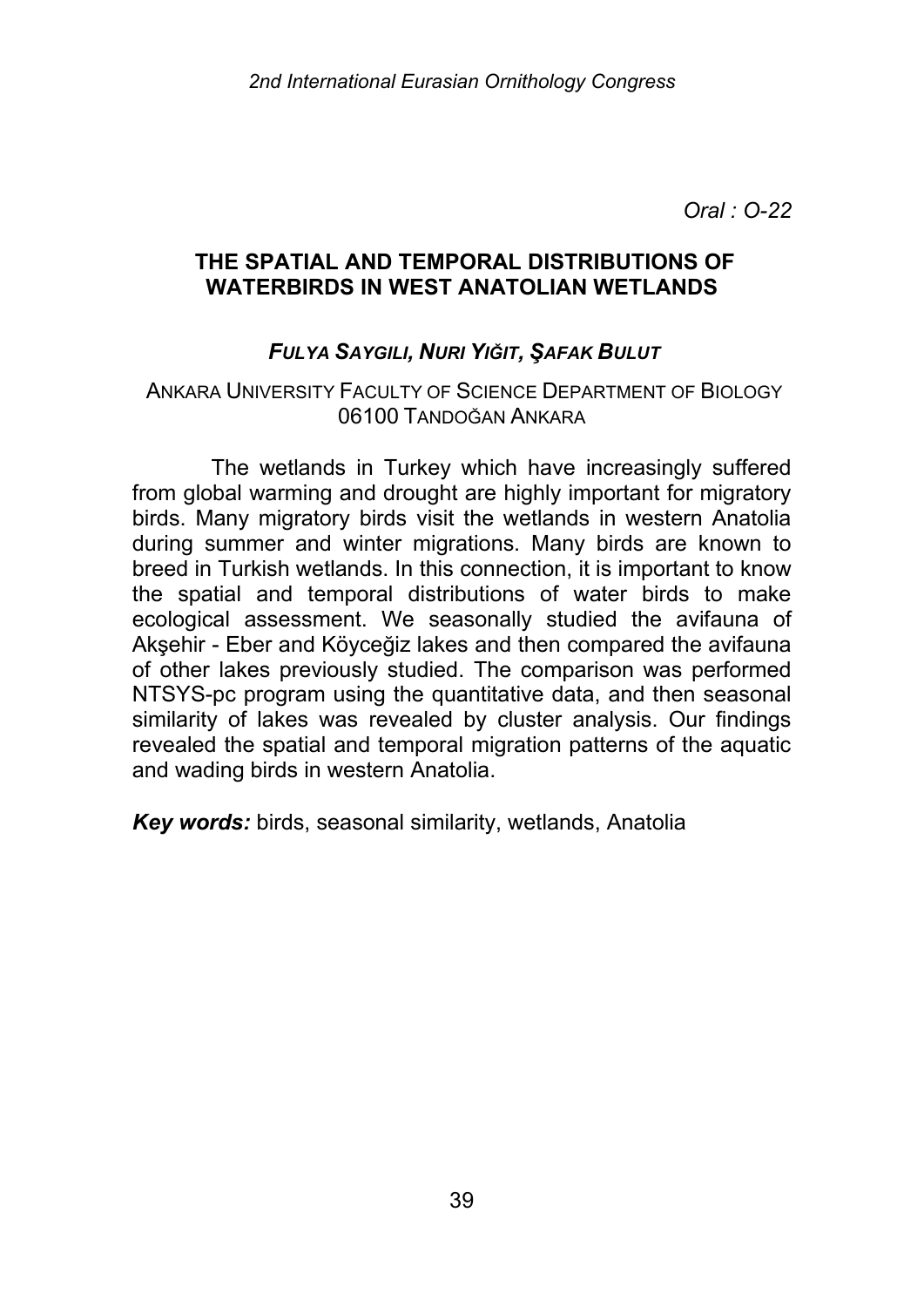#### **THE SPATIAL HETEROGENITY OF THE BIRD ASSEMBLAGES AT THE WESTERN KHENTEI MOUNTAINS (NOTHERN MONGOLIA).**

#### *IRINA POKROVSKAYA*

The study area is situated at the transitional belt between taiga zone and forest steppe and has mountainous relief with altitudinal differences from 900 to 1600 m above sea level. Bird assemblages were monitored in 8 various biotopes during summer seasons 2003-2007. The spatial heterogenity of the bird assemblages is high and strongly depends on vegetation structure.The different features of structure influenced at different characteristic of bird assemblages.. The sufficient volume of the vegetation directly defines the density of birds, and its prevalence in one of the biotope level defines high total bird density . All forests bird assemblages are prone of large immigration of few taiga species, mainly Parus montanus, from the nothern taiga zone at post-nesting period. The intensity of immigration coinsides with altitudinal gradient, having maximum above and strengthen the similar trend of the density at the breeding period. The trend of species diversity has opposite direction. The faunistic composition also have distinct trend along altitudinal gradient: the most diverse in the river valleys with prevalence of Mongolian and Chinese species. The essential number and density of Siberian species define the pattern of bird assemblages in the taiga forests above at the middle-mountaneous plateau.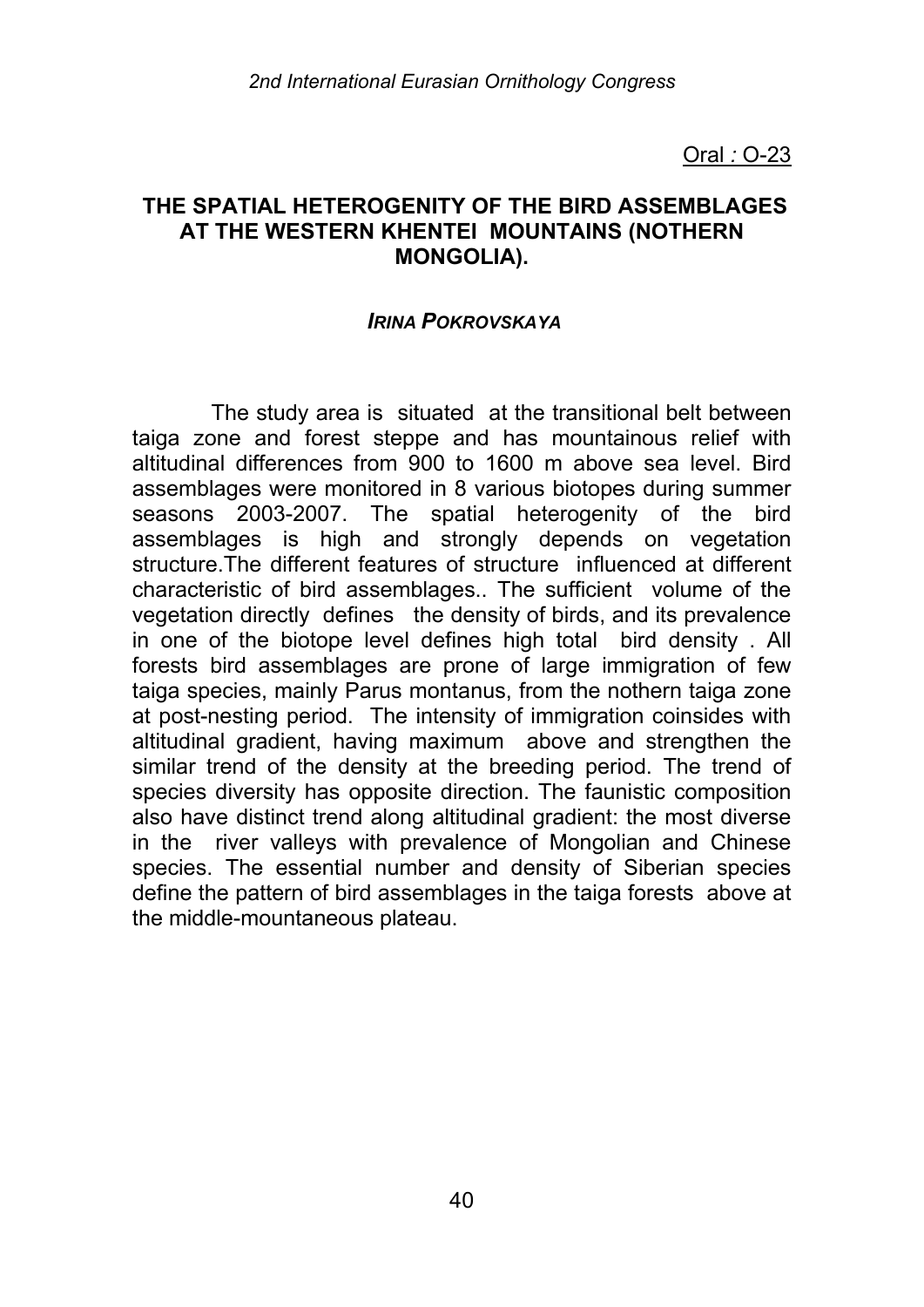## **THE STUDY OF DROUGHT EFFECTS ON DISTRIBUTION OF BLACK FRANCOLIN FRANCOLINUS FRANCOLINUS IN SISTAN (IRAN)**

## *GHOLAMREZA NOORI\*, TAYEBEH ARBABI\*\*, SOHEILA NOORI\*\*\*, GHASEM ZOLFAGHARI\*\*\*\**

\*DEPARTMENT OF GEOGRAPHY AND ENVIRONMENTAL PLANNING, SISTAN AND BALUCHESTAN UNIVERSITY, ZAHEDAN, IRAN. \*\* DEPARTMENT OF ENVIRONMENT, COLLEGE OF NATURAL RESOURCES, ZABOL UNIVERSITY, ZABOL, IRAN. \*\*\* DEPARTMENT OF RANGE AND WATERSHED MANAGEMENT, COLLEGE OF NATURAL RESOURCES, ZABOL UNIVERSITY, ZABOL, IRAN. \*\*\*\*: DEPARTMENT OF ENVIRONMENT, COLLEGE OF NATURAL RESOURCES, ZABOL UNIVERSITY, ZABOL, IRAN.

Sistan has recently experienced drought from 1377 and exposed different climatic conditions due to consequent changes of ecological and biological indexes. In 1384 in order to distribution compaison of francolin, field information, documents and public reports were used before and after drought and its respective distribution map was prepared using GIS.Study of changes of distribution clarified that reduction of vegetation cover play the most important role in decreasing francolin's population and range distribution so that its habitat has decreased from 50% of the Sistan area to less than 20%. For the time being, population density of francolin is up in natural vegetation places or cultivated regions such as Milak, Shirdel river, Niatak forest, Jahangir, Mohammad shahkaram and Khajeh ahmad whereas it is medium in Emamieh, Bonjar, Zabol, Jalehi and Bonjar canal, Khamak and Zahak, low in hamoon-e-saberi, Gaz angoori, Adimi, Mile Nader, Khajeh mountain, Songol and Shileh entrance and has extincted in Dust mohammad, Takht-e-edalat, Ghorghori, Mirgol tower, Lotfollah, Tuti, west rangelands of Varmal and around Shileh river.

*Key words:* Black Francolin, Francolinus francolinus, drought, Sistan, Iran.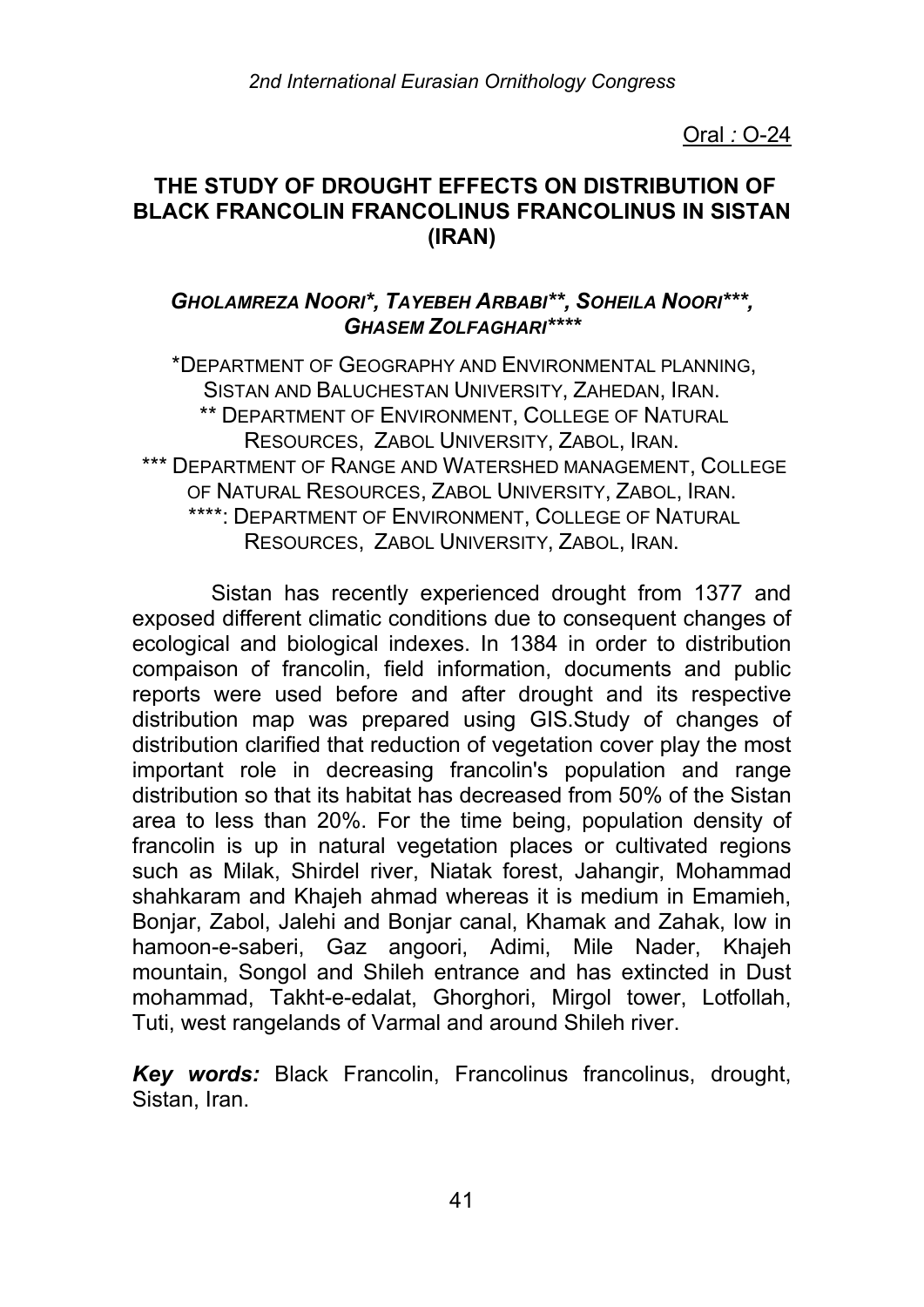### **UNDERSTOREY BIRD SPECIES COMPOSITION IN PRIMARY AND OLD LOGGED FOREST OF MIXED-HILL DIPTEROCARP FOREST, PENINSULAR MALAYSIA**

## *ZAKARIA, M. AND PUTEH, M.D.*

#### FACULTY OF FORESTRY UNIVERSITY PUTRA MALAYSIA 43400 UPM SERDANG SELANGOR MALAYSIA

The major cause of forest disturbance in Malaysia is through logging activities. Logging has been thought to affect the distribution and abundance of forest food resources that are necessary for wildlife existence. The objective of the study was to determine understorey bird species composition in two forest types: primary forest and old logged forest. The study was conducted at mixed-hill dipterocarp forest of Peninsular Malaysia using mistnetting method. A total of 10,000 netting hours was conducted in each study site. Results showed that 66 species of birds with 348 individuals were captured in primary forest while only 55 species with 389 individuals were captured in old logged forest. This suggested that bird species composition was higher in primary forest. The diversity analysis (e.g. species diversity, species richness and species evenness indices) also confirmed that the species composition of understorey birds was higher in the primary than logged forest. Most of the species that were absent in primary forest (e.g. bulbuls and tailorbirds) but present in logged forest were considered secondary forest species. Vice versa, most of the species that were present in primary forest (e.g. babblers and flycatchers) but absent in logged forest were considered primary forest species. Even though the number of species was lower in old logged forest, the total number of individuals captured was higher. This pattern was contributed mainly by the presence of super abundant species particularly bulbuls and spiderhunters in the logged forest. Factors such as changes in the microclimate condition and sensitivity of the undestorey primary forest birds to the microclimate changed might have affected the species composition.

*Key words:* Primary forest, Logged forest, Understorey birds, Species Composition, Diversity indices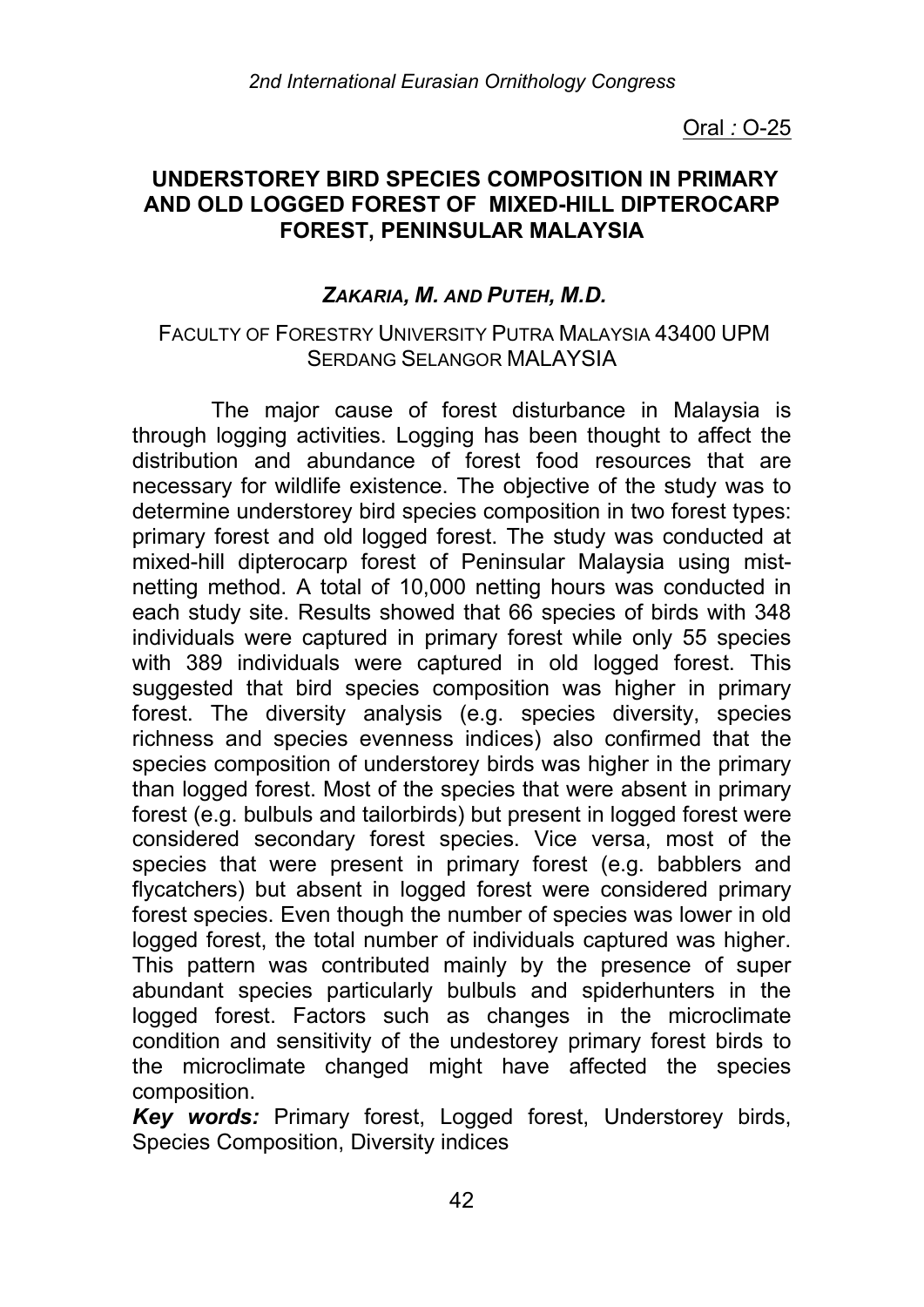### **RECENT POPULATION TRENDS OF MIGRATORY BIRDS AT EILAT, ISRAEL- A CAUSE FOR CONCERN**

#### *REUVEN YOSEF, HENK SMIT*

#### INTERNATIONAL BIRDING & RESEARCH CENTRE IN EILAT, P. O. BOX 774, EILAT 88000, ISRAEL.

Visual migration surveys and long-term ringing stations, especially at established migratory bottlenecks, are a vital tool to evaluate population fluctuations in environmentally sensitive species. Raptors are important bioindicators that help identify environmental catastrophes. Substantial proportions of the global population of Steppe Eagles concentrate at Eilat, during the spring and autumn migrations, but counts from 12 spring migration surveys, between 1977 and 2007, indicate a constant decline in Steppe Eagles. Further, the number of juveniles dropped from 30% in the early 1980s to 9-13% from 1999 to date. The numbers observed at Eilat are well below the range of the fluctuations observed in previous surveys. Yosef & Fornasari (2004) considered the the decrease in the total numbers of Steppe Eagles, and the decrease in proportion of sub adults within the population, to be a result of the Chernobyl accident on 26 April 1986. This is further reinforced by the fact that in surveys conducted in the springs of 2005-2006 the number of Steppe Eagles remained at 9000-10000 Eagles/season. The worrisome point is that in spring 2007, exactly 20 years since the Chernobyl incident, the number of Eagles dropped to 2858 Eagles. This is also evident in the number of Eagles observed on the peak days - 6949 Eagles between the years 1977-1986, 1523 between 1987-2006, and only 505 in spring 2007. The estimated life span of the Steppe Eagle is 40 yrs; hence T50 should be around 20 years, which is spring 2007. Bird ringing started in Eilat in 1984 and has continued since. During spring two distinct waves of migration are apparent - one in early March and the other in early May. Numerically the volume of migration in May has always been almost three times the volume of migrants trapped in March. However, in 2006 we noticed that the migration died out in midst April and that there was no May migration through the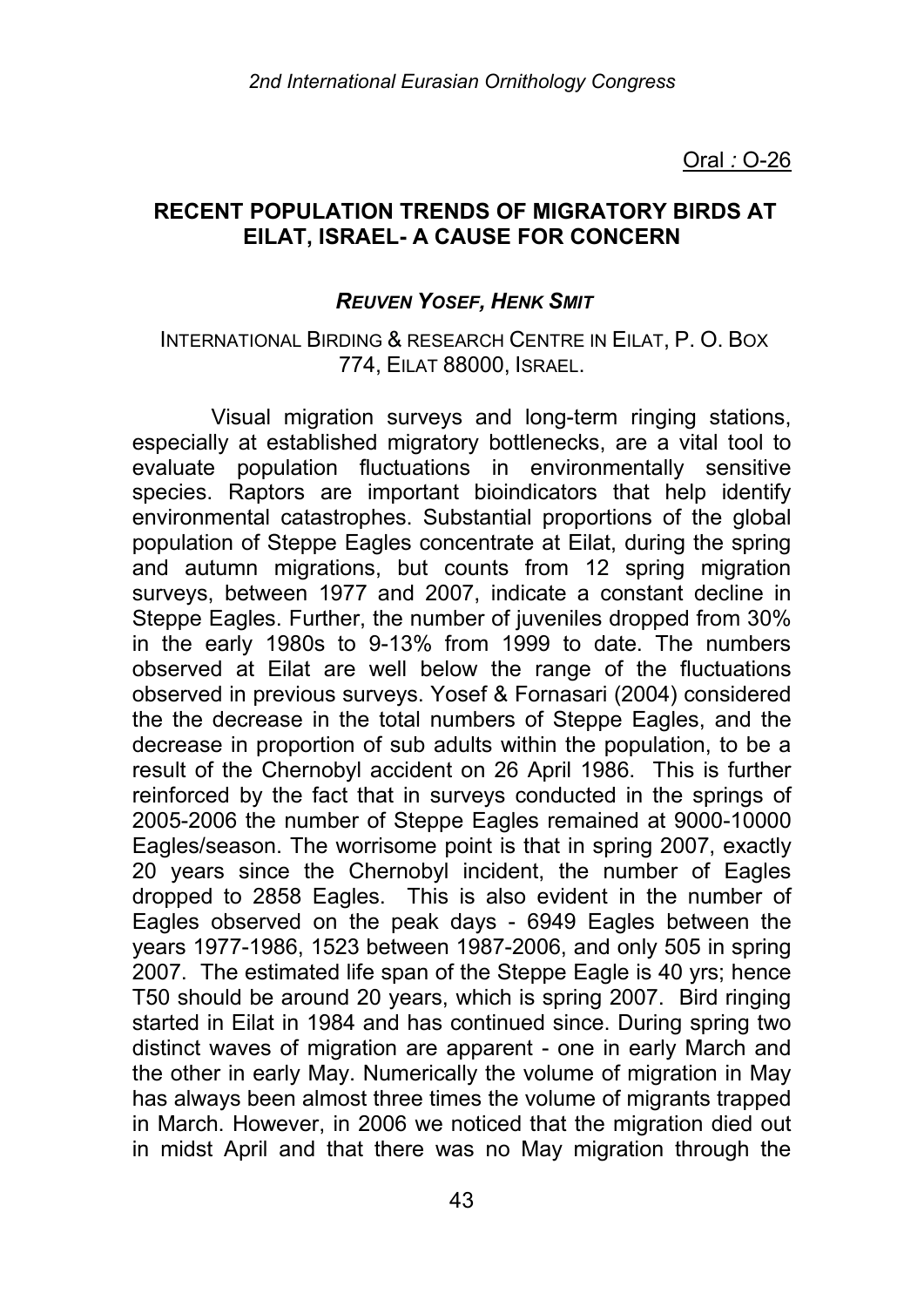region. The same pattern has occurred in spring 2007 suggesting that this is not a solitary even! t and one that must be considered seriously because several hundreds of millions of birds that comprise the breeding populations of Europe and Asia appear to have simply disappeared from our skies. This almost overnight disappearance is unusual in all of our 24 years of ringing. The species most affected by the May disappearance is the Blackcap (Sylvia atricapila). But also affected are 10s of other May migrant species such as Garden Warbler (S. borin), Olive Tree Warbler (Hippolais olivetorum), Willow Warbler (Phylloscopus trochilus) and others. The disappearance of this wave is worrisome because of the paucity of monitoring of bird populations from Eastern Europe to eastern Asia, the source of the majority of the bird populations that migrate through Eilat in May. Although our findings are only for one year for the Steppe Eagles, and two years for the passerines, we consider it imperative that the global community awaken to the situation as observed at the migratory bottleneck of Eilat. If not the world might discover, yet again, that we waited a bit too long and yet another species, or even a whole guild, is on its way to oblivion as a result of human activity and the scientific communities (cautious) inactivity.

*Key words:* Population declines, migration, Eilat, Steppe Eagle, **Passerines**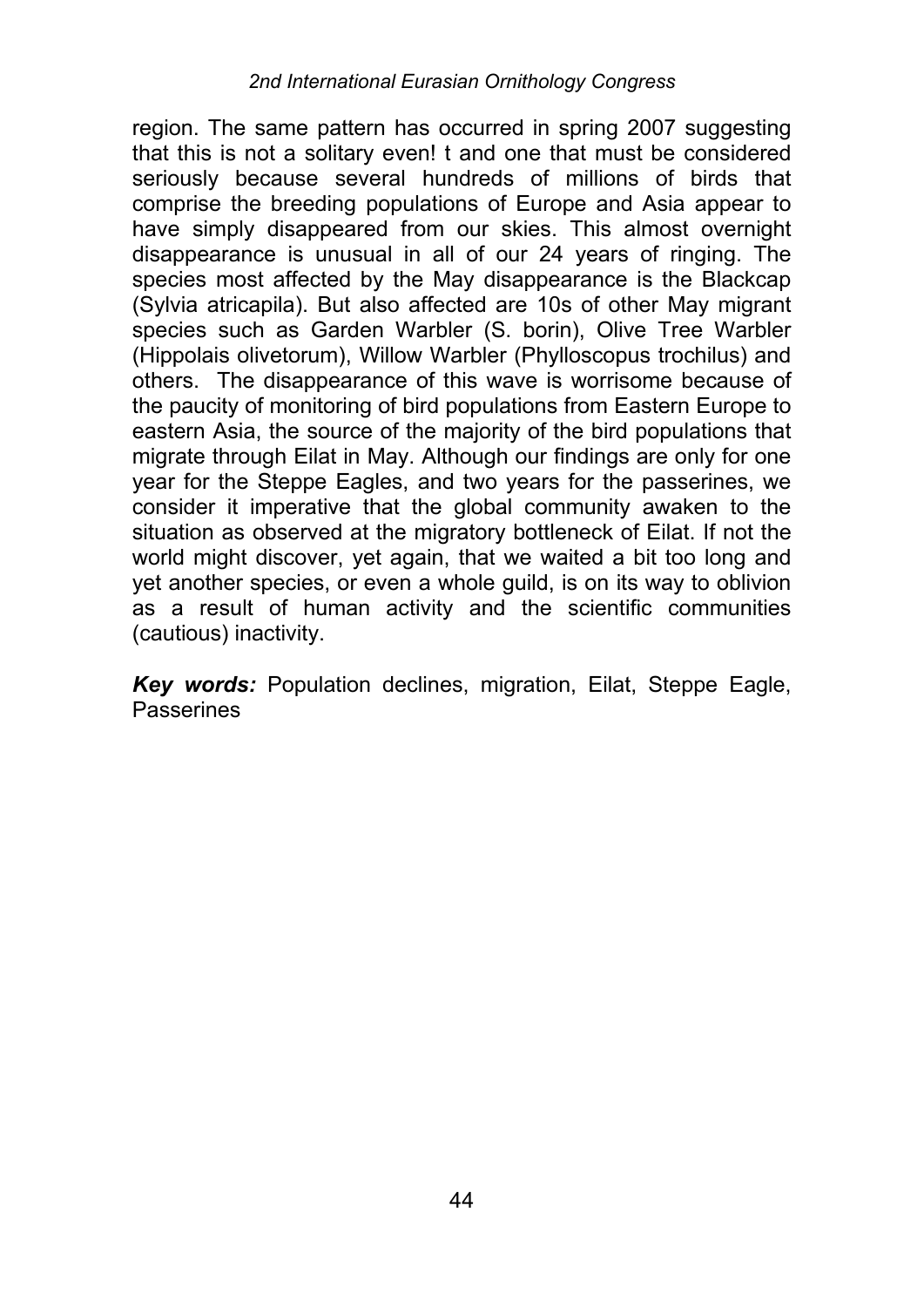#### **SENESCENCE, BLOOD PARASITES AND IMMUNE SYSTEM.**

## *ALFONSO MARZAL1,2, MARIBEL REVIRIEGO2 , JAVIER BALBONTIN2 , CARMEN RELINQUE<sup>2</sup> , VALLE CORRALIZA<sup>2</sup> , ANA BELÉN LÓPEZ2 , FLORENTINO DE LOPE<sup>2</sup> AND ANDERS P. MØLLER3*

1DEPARTMENT OF ANIMAL ECOLOGY, ECOLOGY BUILDING, LUND UNIVERSITY, S-223 62 LUND, SWEDEN 2DEPARTAMENTO DE BIOLOGÍA ANIMAL, UNIVERSIDAD DE EXTREMADURA, E-06071 BADAJOZ, SPAIN 3LABORATOIRE DE PARASITOLOGIE EVOLUTIVE, CNRS UMR 7103, UNIVERSITÉ PIERRE ET MARIE CURIE, BÂT. A, 7ÈME ÉTAGE, 7 QUAI ST. BERNARD, CASE 237, F 75252 PARIS CEDEX 05, FRANCE

Senescence is the progressive loss of functionality accompanied by decreasing fertility and increasing risk of mortality with age. The immune system deteriorates with ageing, causing a reduction in the ability to fend off parasites and prevent diseases. Therefore, parasitism has been suggested to be involved in senescence. Here we analyzed age-specific prevalence and intensity of blood parasite infection (with Haemoproteus and Trypanosoma) and leukocyte counts in two avian hosts, the house martin Delichon urbica and the barn swallow Hirundo rustica, by annual captures of the same populations. In house martins, prevalence increased in early life reaching a plateau at middle age (e.g. at three years of age) and decreasing at older age. In barn swallow, no relationship between prevalence in parasite infection and age was observed. Individual house martins and barn swallows that survived until very old age had significantly more circulating leukocytes and lower prevalence of blood parasites when young than did non-survivors. By analyzing a cohort of individuals we show that the presence of Haemoproteus reduced life span in house martins. The immune system deteriorated with age as shown by decreasing concentration of leukocytes in subsequent capturing years in both host species. This provides information consistent with the hypothesis that immuno-senescence and associated increases in parasitism constitute a mechanism generating senescence.*Key words:* aging; barn swallow; house martin; leukocytes; survival.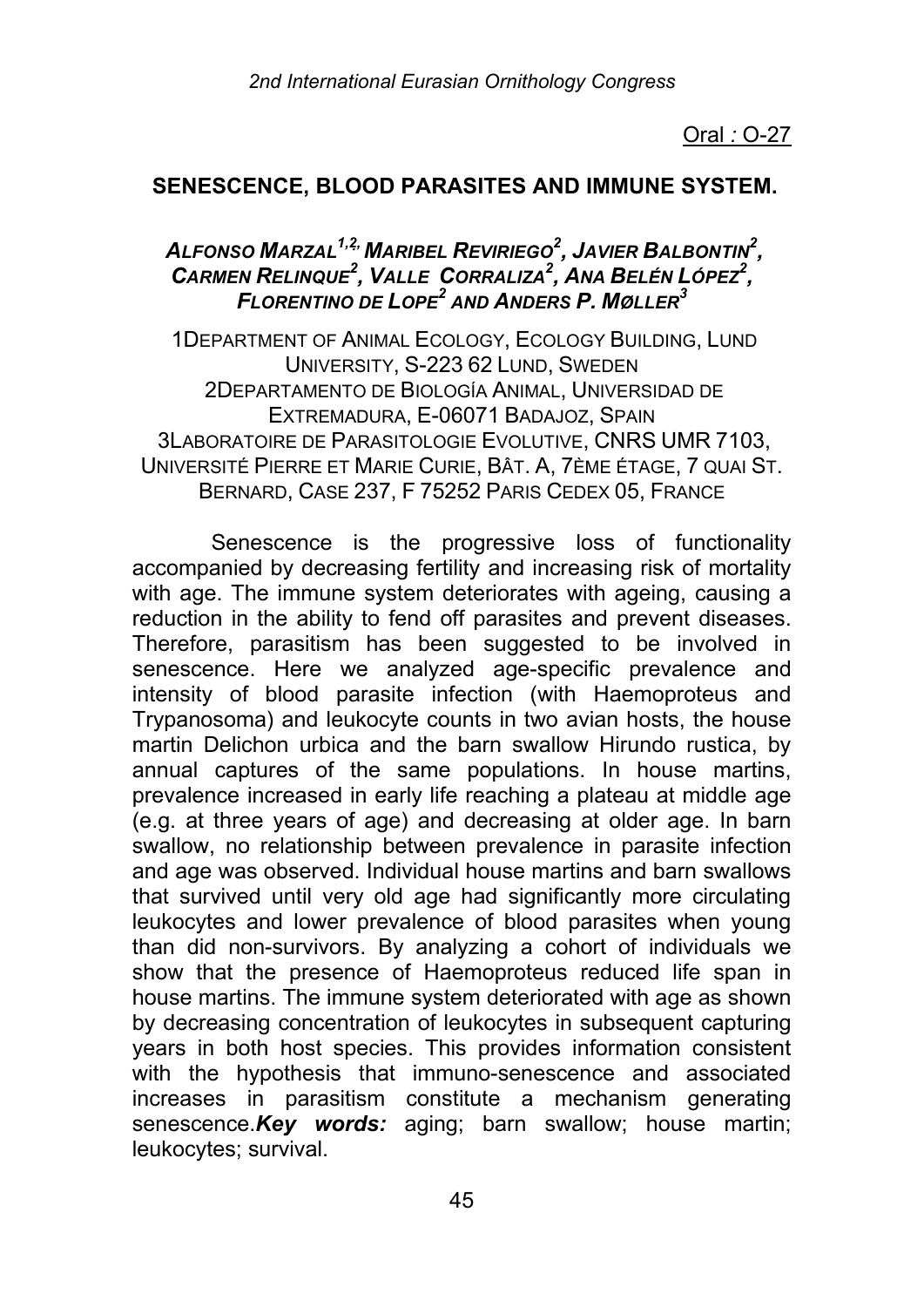## **HABITAT EVALUATION FOR KRUEPER'S NUTHATCH: A GIS-BASED APPROACH**

# *TAMER ALBAYRAK\*, ALI ERDOĞAN\**

#### \*AKDENIZ UNIVERSITY, FACULTY OF SCIENCE AND ART, DEPARTMENT OF BIOLOGY, ANTALYA, TURKEY

We evaluated habitat quality for Krueper's Nuthatch (*Sitta krueperi*) using a geographic information system (GIS). First, we digitized and transformed vector images to raster images, the topography map, vegetation map, river map, lake map, road map and villages/towns map by Geomedia Professional and grid module of it and gave each map layer a suitability index based on our perceptions of the needs of Krueper's Nuthatch. Second, we overlaid these maps to obtain an integrated map of habitat quality. Finally, we compared the calculated habitat quality with actual distribution of Krueper's Nuthatch. We found that the birds were almost always located at the site of high quality (habitat suitability index (HIS)>0.6), which indicated that the factors we selected were important for Krueper's Nuthatch.

*Key words:* Krueper's Nuthatch, *Sitta Krueperi*, GIS, habitat suitability index, distribution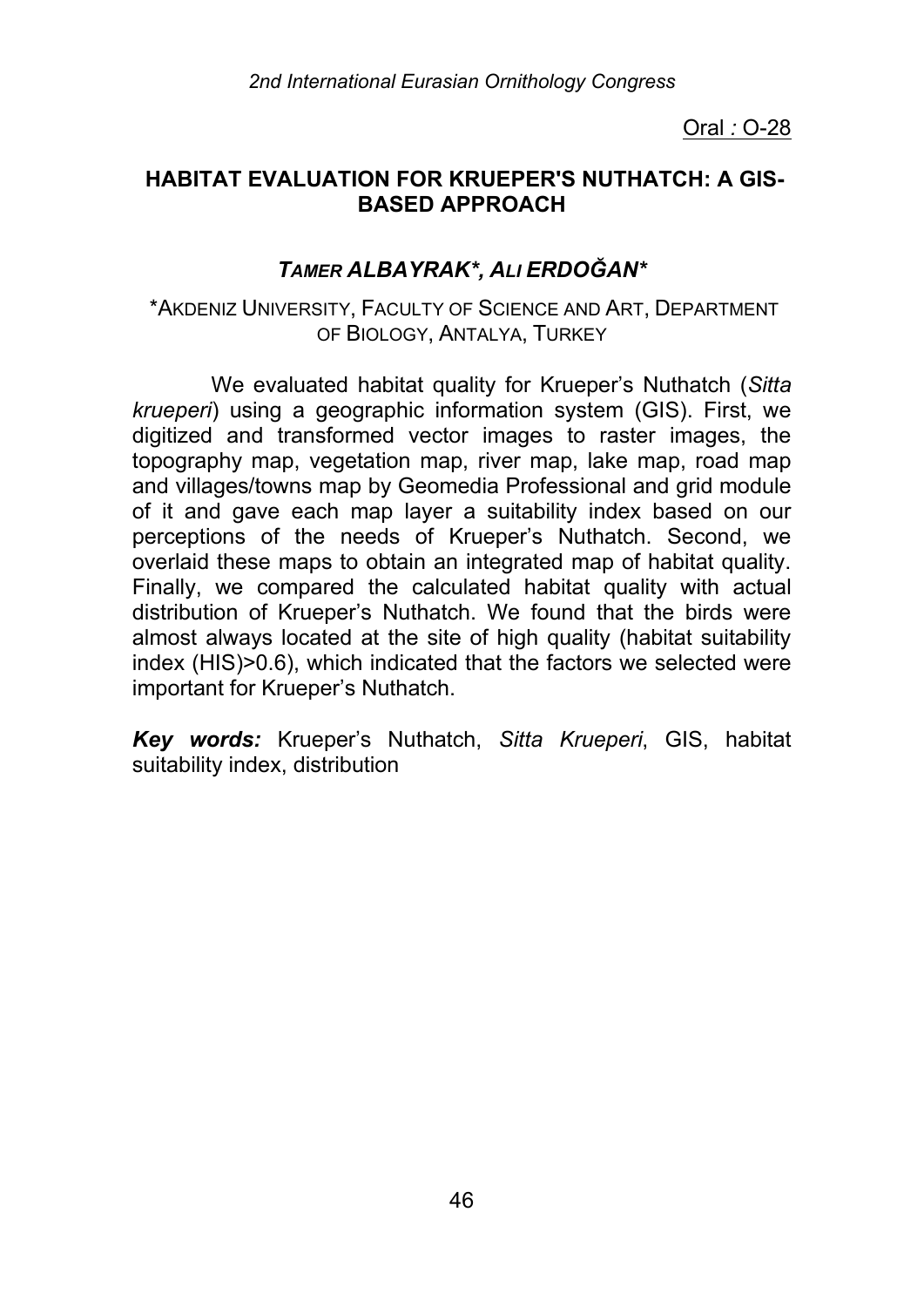## **THE BIRDS OF TURKIYE SPECIESLIST AND RED DATA BOOK OF TURKISH-BIRDS 2007**

# *İLHAMI KİZİROĞLU*

#### www.ikiziroglu.com ikiziroglu@gmail.com

This study will focus on the status of bird species of Turkey and the threats that those bird species are faced with. According to the results of the 2007 evaluations, the nonpasseres that belong to 21 orders include 283 bird species belonging to 47 families. On the other hand, it is observed that passeres group with one order has 219 bird species in 27 families, in a total of 22 orders, 74 families and 502 bird species. 48 of those species were randomly observed. That is, those bird species were observed once or twice in the area. They were temporarily registered to the list of Turkish bird species. Detailed observations are required in order to add those species to the original list. When they are excluded, the number of the bird species in Turkish bird fauna becomes 454. According to Kiziroğlu (1989 and 1993), this number is 426.

The 502 bird species registered in Turkey have been evaluated in accordance with the Red Data Book criterion. It is observed that the population density of bird species (as of the observation date) have significantly decreased both locally and in general. The species under "Group A" are either inhabitant or summer migrants. That is, they leave the country after they incubated. The species under "Group B" are either winter visitors or transit passengers. The evaluations regarding the species under Group A and Group B within the frame of 2007 Red Data Book categories are as follows:

**A.1.0 and B.1.0=** The species that are undoubtedly become extinct and have not been\ observed for at least 15 years. **IUCN Ex** (for **Extinct**) concerns species that no one has seen in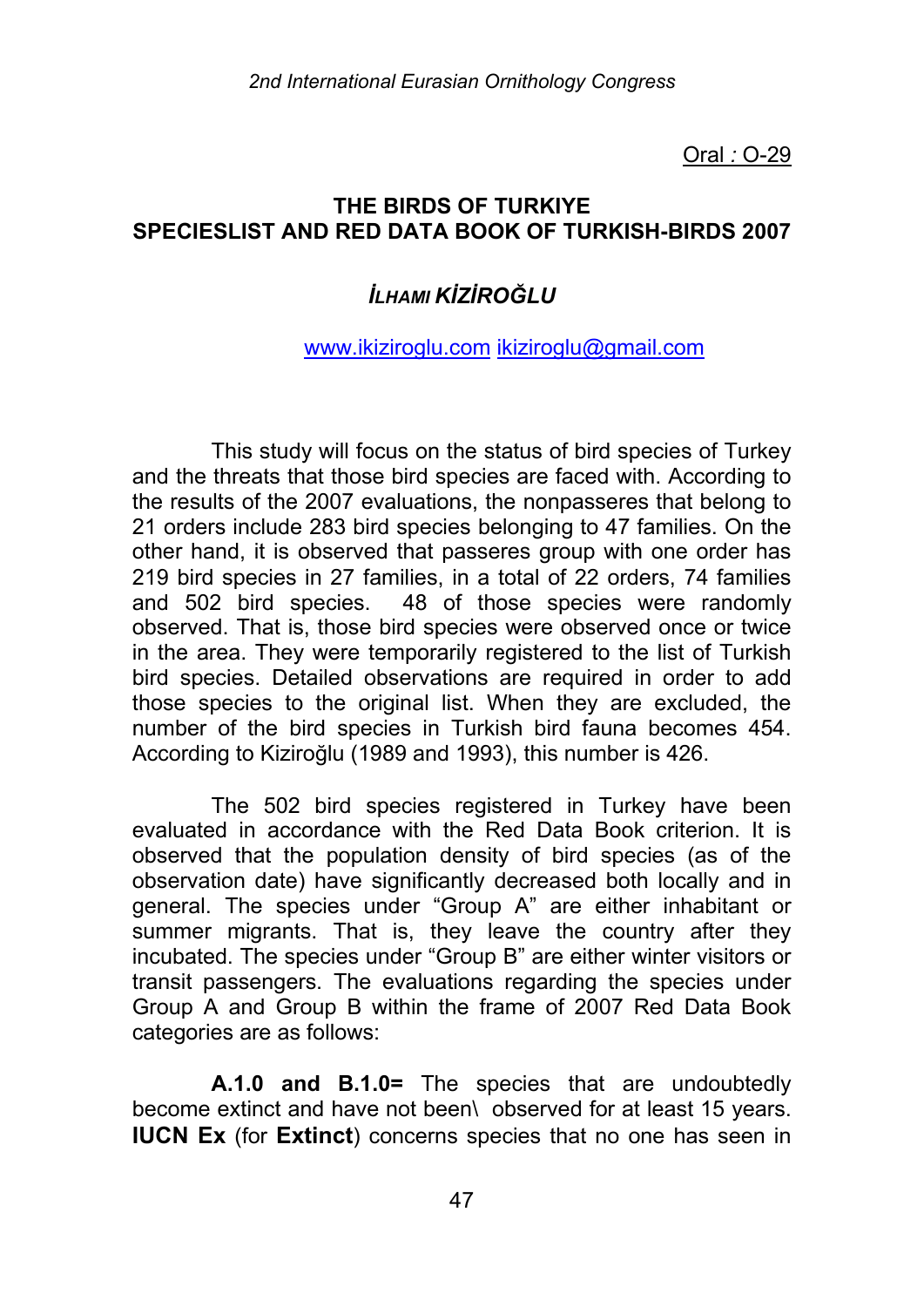the wild for the past 50 years. There is no species in Turkey under this category.

**A.1.1 and B.1.1**= The domestic species that are extinct in the wild, but continue to their life under unnatural environments such as cages, etc. There are two species under this category in Turkey. They have lost their chance to live in a natural environment. Those species are bald ibis, *Geronticus eremita* and darter *Anhinga melanogaster.* Those species, even though set free, cannot adopt themselves to the natural environment. As a matter of fact, none of the bald ibis species grew in a cage has come back. **IUCN EW: (for extinct in wild)**: Those species that become extinct in the wild, live in environments that are similar to their natural environment or in zoos under the support and protection of human beings. There is no species under this category within Group B.

**A.1.2 and B.1.2**= The population of those species have considerably decreased in Turkey. They are represented by 1-10 pairs (1-20 individuals). As those species are under the risk of extinction they need strict protection measures all around Turkey. **IUCN CR: (critically endangered)**: Those are critically endangered species in the wild. There are 55 bird species from Nonpassares group and 37 species from Passeres group within category A and 20 species from Nonpassares group and 2 species from Passeres group within category B. The total number of critically endangered bird species is 114.

**A.2 and B.2**= The number of those species is 11-25 pairs (22-50 individuals). Those species are also endangered species which will face the risk of extinction if the required measures are not taken. **IUCN EN: (endangered)**: The species that face the risk of extinction in the wild are under this classification. There are 32 bird species from Nonpassares group and 65 species from Passeres group within category A and 7 species from Nonpassares group and 2 species from Passeres group within category B. The total number of endangered bird species is 106.

**A.3 and B.3=** The number of those species is 26-250 pairs (52-500 individuals). The risk of extinction is also high for those species. **IUCN VU: (vulnerable)**: The species that have a high risk of extinction in the wild. There are 36 bird species from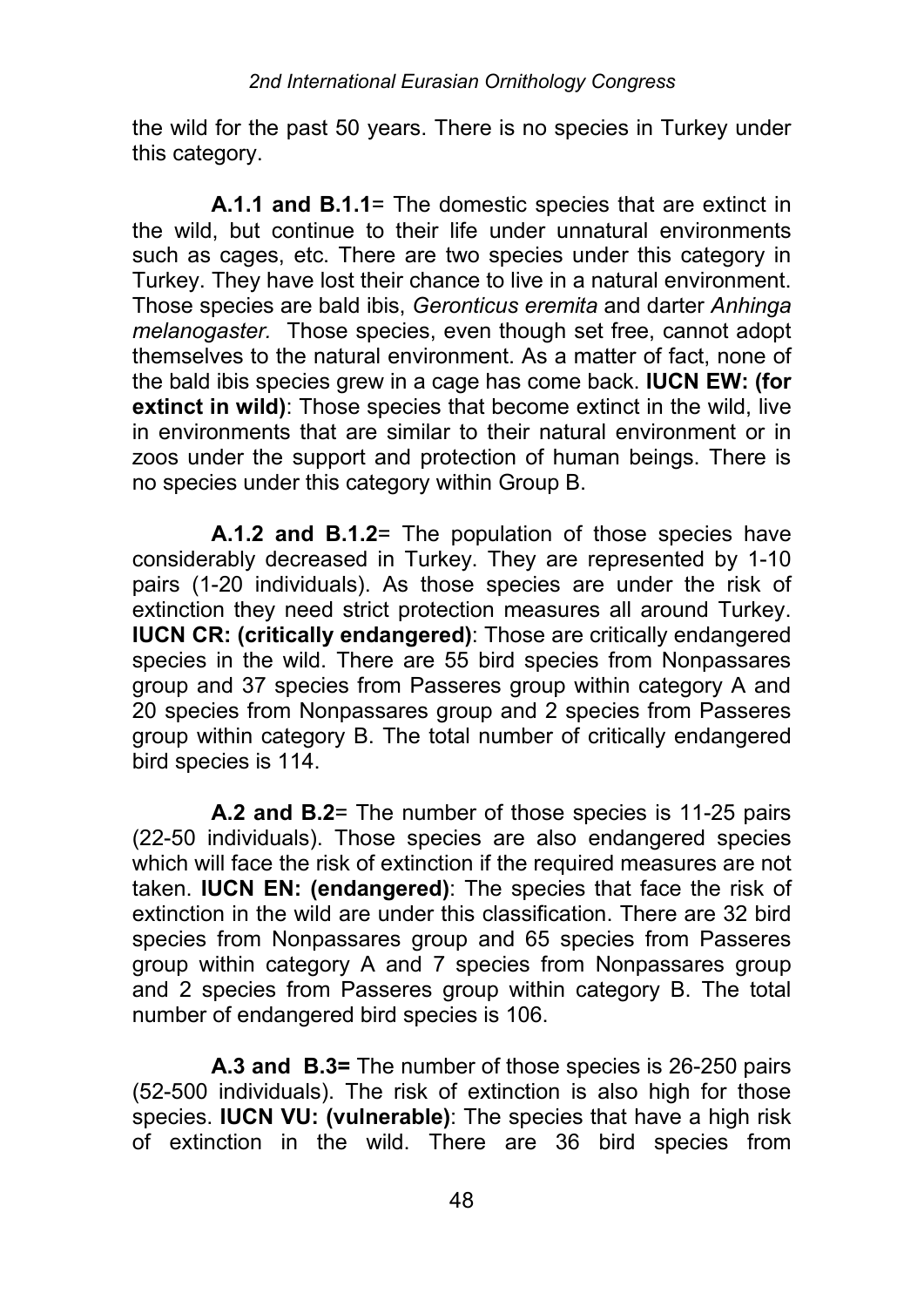Nonpassares group and 51 species from Passeres group within category A; and 18 species only from Nonpassares group within category B. The total number of vulnerable bird species is 105.

**A.3.1 and B.3.1=** There has been a decline in the population of those species. The number of those species is 251- 500 pairs (502-1000 individuals). However, there is a decline in their population when compared to the previous registrations. **IUCN and ATS D: (declining):** This category covers species whose population decline. There are 16 bird species from Nonpassares group and 8 species from Passeres group within category A; and 4 species from Nonpassares group within category B. The total number of bird species in this category is 28.

**A.4 and B.4=** The population density of those species declines locally, however they have not faced the risk of extinction yet. The number of those species is 501-5000 pairs (1002-10 000 individuals). **IUCN NT: (near threatened)**: Those species have not been threatened yet, however in near future, they may be considered under VU, EN, D, or CR categories. There are 25 bird species from Nonpassares group and 8 species from Passeres group within category A; and only 7 species from Nonpassares group within category B. The total number of bird species in this category is 40.

**A.5 and B.5=** Those species have not experienced a risk of extinction or a decline in their population yet. **IUCN LC: least concern**: The least concern, endemic bird species are under this category. There are 20 bird species from Nonpassares group and 9 species from Passeres group within category A; and 4 species from Nonpassares group within category B. The total number of bird species in this category is 33.

**A.6 and B.6=** The obtained data is either deficient or not enough to evaluate those species properly. **IUCN DD= Data Deficient:** The obtained data is deficient for those species. That is, to evaluate those species, further observations and researches are required. There are 15 bird species from Nonpassares group and 28 species from Passeres group within category A; and 10 species from Nonpassares group and 28 species from Passeres group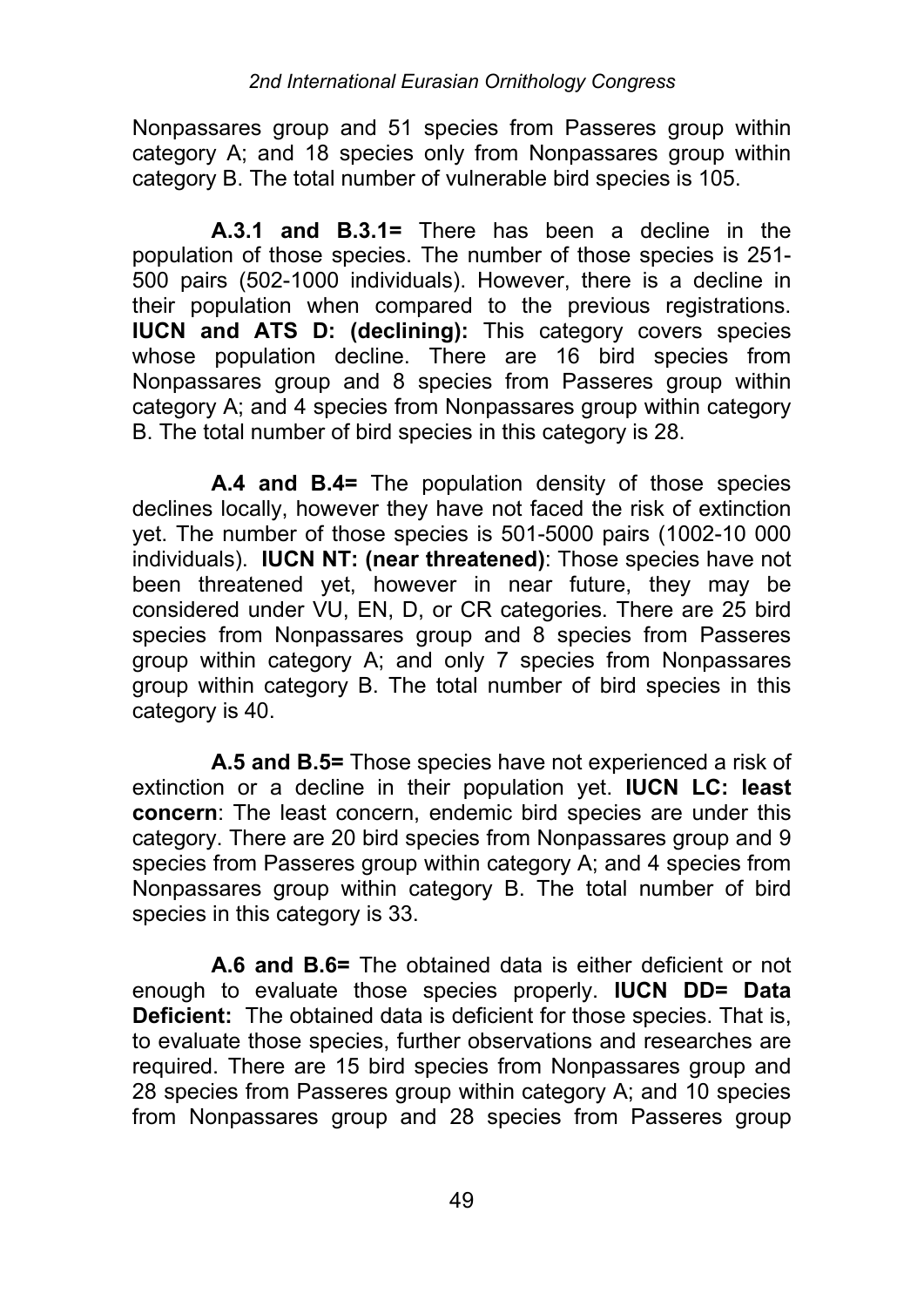within category B. The total number of bird species in this category is 54.

**A.7 and B.7=** This group includes the species which have not be evaluated under the above mentioned criterion. These are species whose registrations are old and unreliable. As they were randomly observed they were not evaluated with reliable methods. Further and detailed researches and observations are needed for those species. **IUCN NE: not evaluated.** There are 9 bird species from Nonpassares group and 8 species from Passeres group within category A; and 3 species from Nonpassares group within category B. The total number of bird species in this category is 20.

Actually categories A.6-7 and B.6-7 can be considered as artificial groups as species under those categories do not have a population and only randomly observed in Turkey and entered to the "Bird List of Turkey" by chance. The total number of species under those two categories is 74. When this number is excluded from the latest number of bird species of Turkey, 408 bird species will remain. This number is very close to that of Kiziroğlu (426 species) (1989 and 1993).

*Key words:* Bird species, red data book, Nonpasseres, Passeres, Data Deficient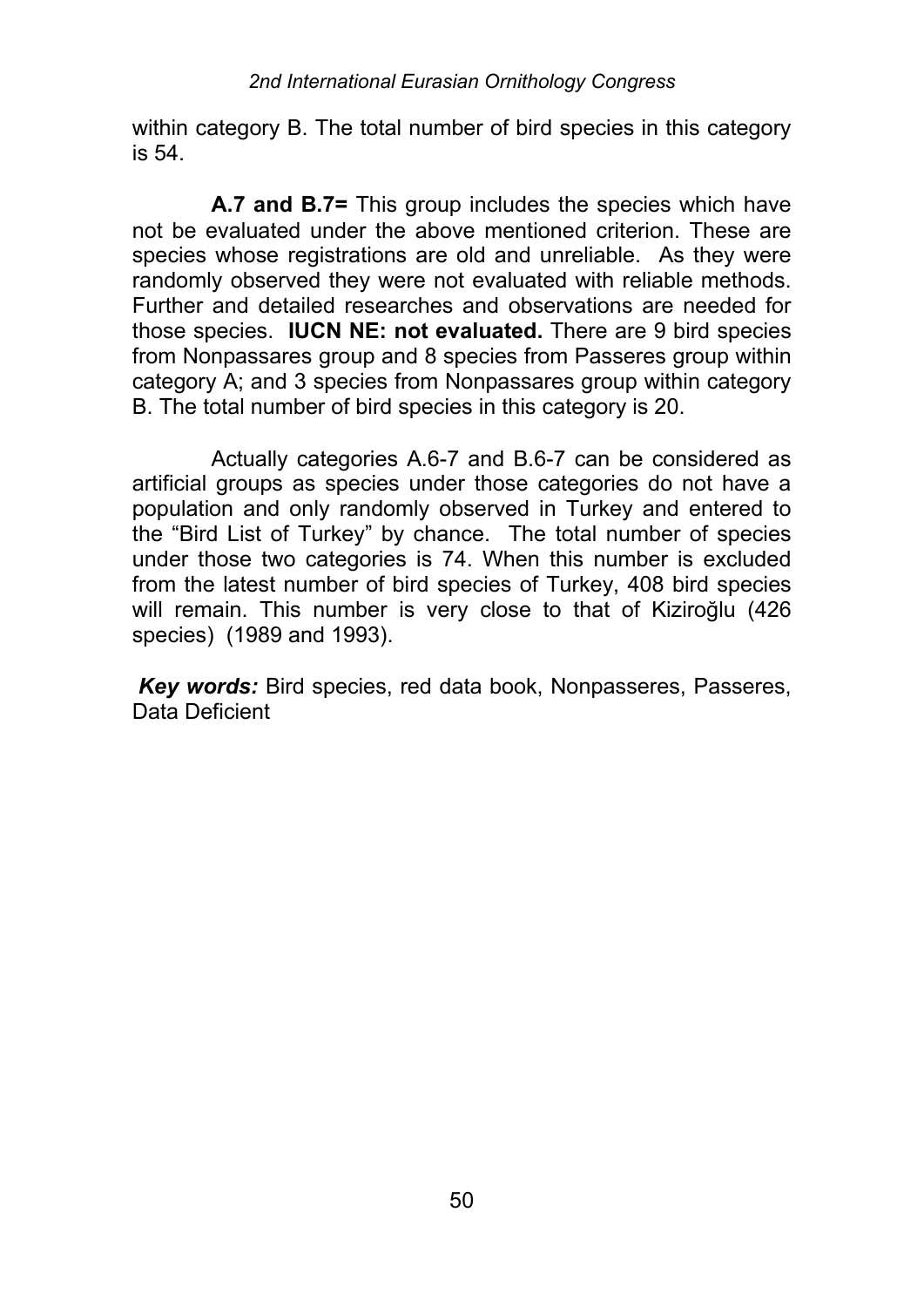### **A COMPARATIVE ANALYSIS OF THE PROPAGATION AND ABUNDANCE DYNAMICS OF MELANOCORYPHA CALANDRA AND M. LEUCOPTERA IN THE NORTHERN LOWER-VOLGA REGION**

### *EUGENY ZAVIALOV, VASILY TABACHISHIN, EKATERINA MOSOLOVA*

Our field surveys conducted in 1998-2005 in the northern Lower-Volga region have brought in an extensive material which enables the modern distribution of Melanocorypha calandra and M. leucoptera to be objectively analyzed. In particular, a trend of M. calandra expansion within the Saratov region in the first years of the 21 century has been revealed. Now it can be found in all the administrative districts in south and south-east of the Saratov Trans-Volga region. Over the whole Alexandrov Gay district, M. calandra was everywhere inferior to M. leucoptera in abundance in the 2005 reproductive season but, on the whole, its population density had increased by 1.5-2 times in comparison with last years (8.3, 6.5, 7.9, and 12.5 ind. / 10 ha in 2002, 2003, 2004, and 2005, respectively). In 2001-2005, progressive expansion of M. leucoptera was observed. It appeared in its former habitat and advanced west and north by 25-50 km for nesting. In June 2005 within the Alexandrov Gay district M. leucoptera was met practically everywhere with a varying population density (from 5.8 to 28.3 ind. / 10 ha, 13.8±2.73 ind. / 10 ha on the average), though as not long ago as few years M. leucoptera was rarely found, at small places of low-grass steppes and along the Kazakhstan frontier only. Our long-term observations show a regularity of the nesting stereotype and the existence of a species-specific relation of M. leucoptera with certain stacies, namely, plain low-grass steppes. The data presented speak for stable local populations of M. calandra and M. leucoptera on a vast territory of the northern Lower-Volga region. Positive long-term trends in habitat transformations under the influence of macroclimatic trends and anthropogenic effects are supposed.

*Key words:* Melanocorypha calandra, Melanocorypha leucoptera, population density, expansion, Saratov region.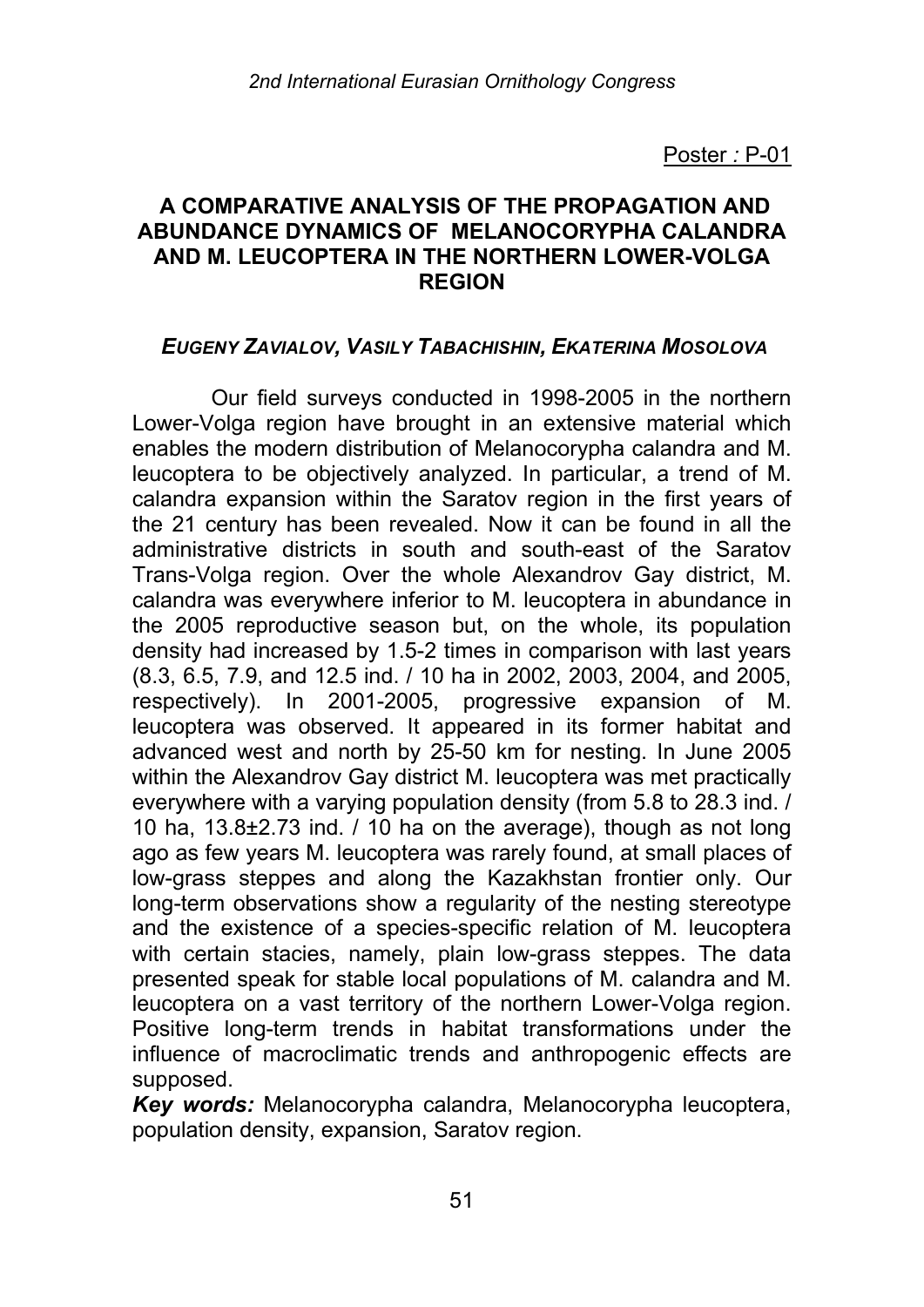## **A PRELIMINARY STUDY ON BIO-ECOLOGY OF RED-BACKED SHRIKES (LANIUS COLLURIO) IN NALLIHAN BIRD SANCTUARY (ANKARA)**

### *NECMIYE ŞAHIN, ZAFER AYAŞ*

#### HACETTEPE UNIVERSITY FACULTY OF SCIENCE BIOLOGY DEPARTMENT 06800 BEYTEPE ANKARA-TÜRKIYE

In this study some bio-ecological studies were carried out about red-backed shrike (Lanius collurio) in Nallihan Bird Sanctuary in 2006-2007. It has been observed that this species come to study site at the beginning of May and that they prefer this site as their breeding, feeding and sheltering area. It has also been found out that, they mostly use the dense bushes in river-bank of Aladag Creek for nest building purposes. During the breeding season, the quantitative data about the nests and eggs were collected and the breeding success was calculated to be 33% which was affected negatively because of the presence of some predators (mainly some Corvids and rodents) in the area. It was also among the findings that the pairs whose nests, eggs and nestlings were severely destroyed, wouldn't leave the breeding area and that they rebuilt their nest once and/or twice in the same site despite the predation pressure. In order to have more detailed data about the bio-ecology of red-backed shrikes in Turkey, long-term observations are needed.

*Key words:* Lanius collurio, Site choice, Turkey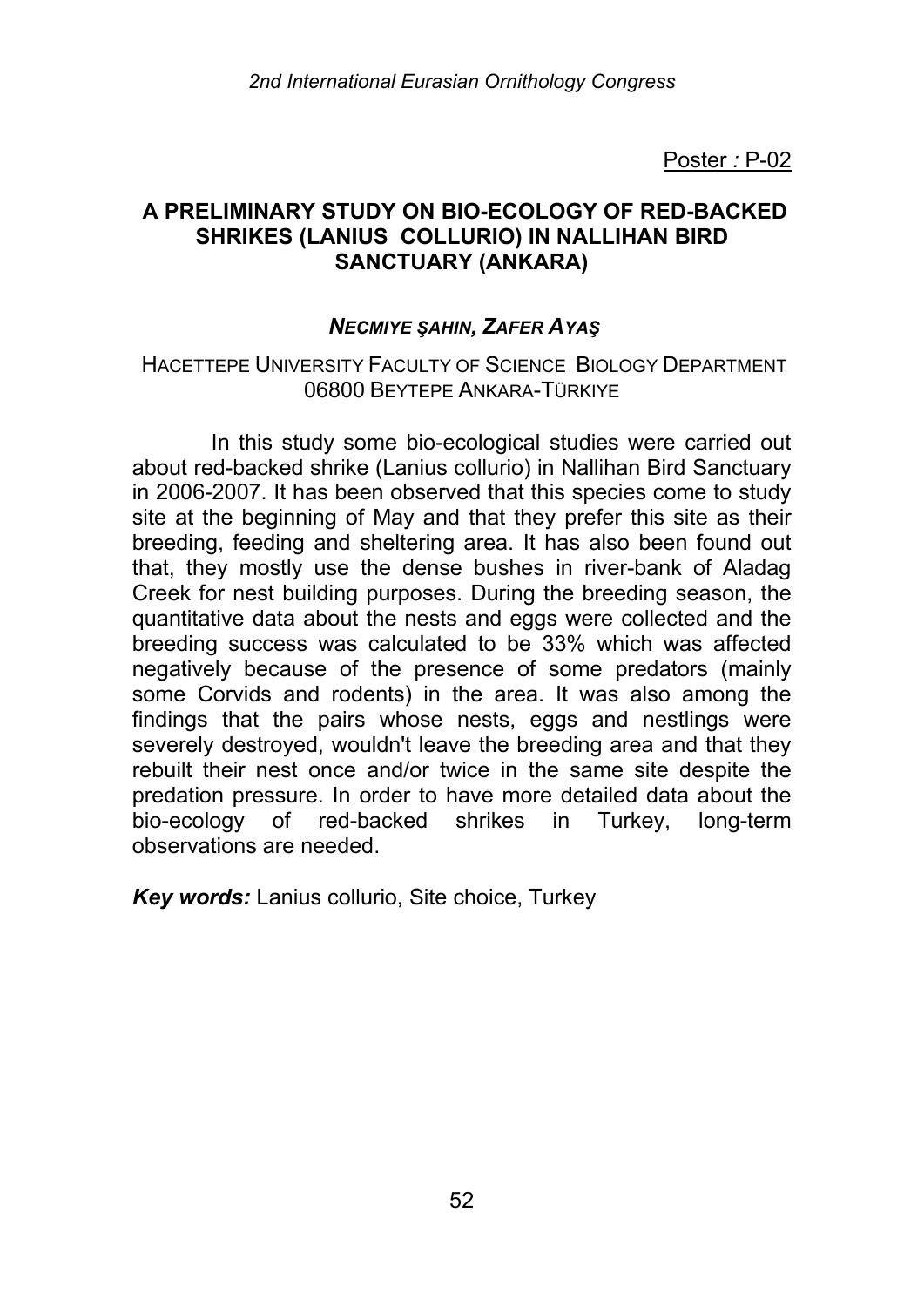## **A STUDY ON ECO-ORNITHOFAUNA OF THE BALIK GÖLÜ AND ITS SURROUNDING (DOGUBAYAZIT- AGRI, TURKEY)**

# *ATILLA DURMUŞ, ÖZDEMIR ADIZEL*

#### 100.YIL UNIVERSITY SCIENCE AND ART OF FACULTY, DEPARTMEN OF BIOLOGY /VAN

In the present study the bird species living around the "Balık Gölü",a high mountain lake, and its surrounding were investigated. During the study period, from April 2001 to September 2002, a total of 83 bird species and 2 subspecies from 31 families were observed in the area and these species were classified as follows: 50.5 % resident, 42.3 % migrant, 4.7 % winter visitor and 2.3 % transit migratory species. Besides Balık Gölü is determined as the nesting places of Melanitta fusca.

*Key words:* Ornithofauna, Velvet Scoter (Melanitta fusca), Balık Gölü, Agrı, Dogubayazit, Turkey.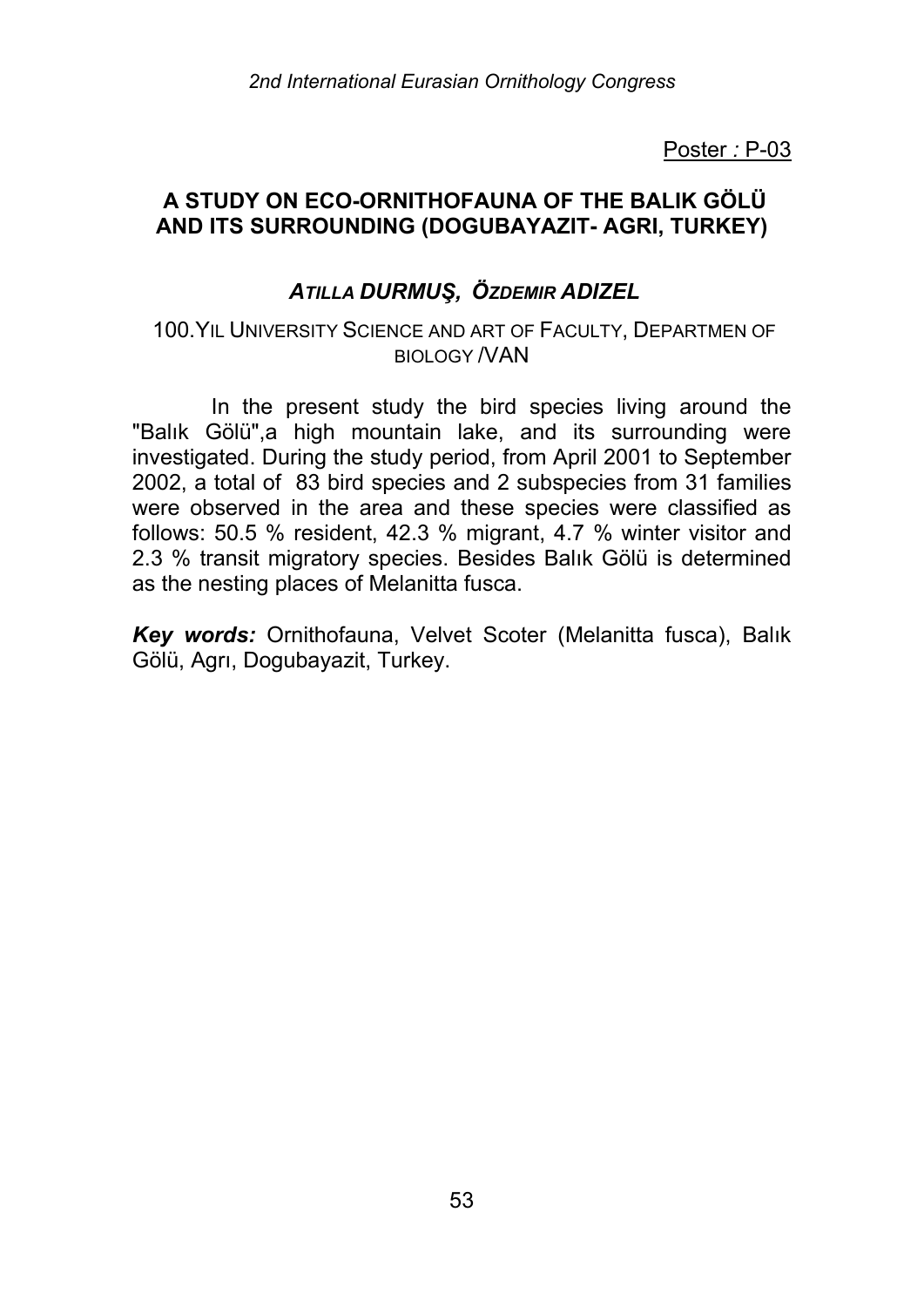## **A STUDY ON ORNITHOFAUNA OF THE BAHÇESARAY (VAN, TURKEY)**

# *ALPTUĞ AKYILDIZ, ÖZDEMIR ADIZEL*

YÜZÜNCÜ YIL UNIVERSITY, FACULTY OF SCIENCE AND ART DEP.OF BIOLOGY. 65080. VAN

In the present study the bird species living in Bahçesaray were investigated. Dobinson method was used for the counting of birds. Sixty one species and 1 subspecies belonging to 28 families were identified during approximately 1 years of research period. These species were classified as fallows: 48.3 % resident, 48.4 % migrant species. This study finished at 2002.According to the Red data book status, 1 species is in A.1.2, 7 species are in A.2, 13 species are in A.3, 11 species are in A.4. The rest were identified not to belong any status.

*Key words:* Van, Bahçesaray, Ornitofauna, Birds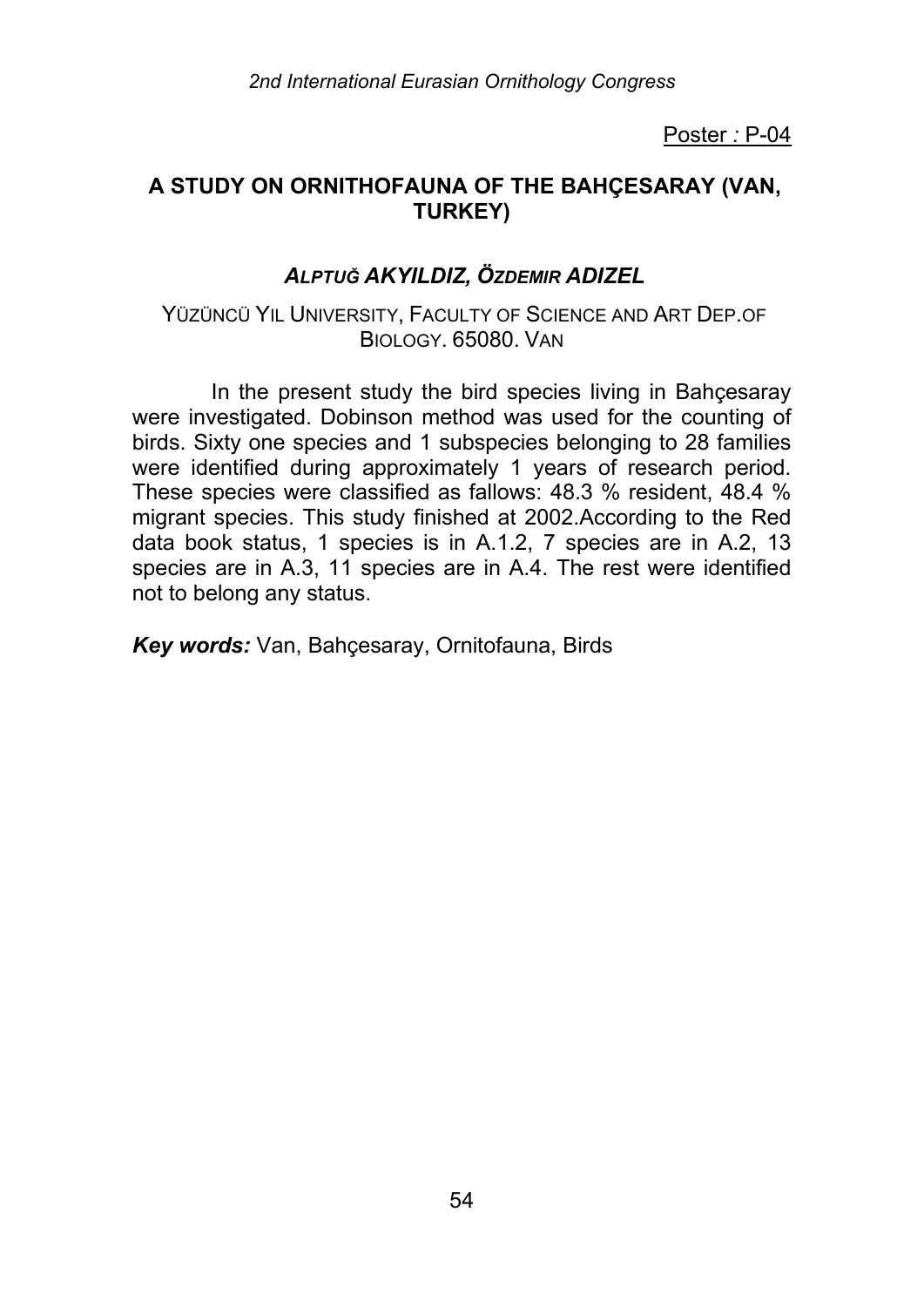#### **AN ATLAS OF BREEDING WATERBIRDS IN GEDIZ DELTA: POPULATION ESTIMATES, DISTRIBUTION AND THREATS**

#### *ORTAÇ ONMUŞ\*, MEHMET SIKI\**

#### \*TABIAT TARIHI UYGULAMA VE ARAŞTIRMA MERKEZI, EGE ÜNIVERSITESI, 35100 BORNOVA İZMIR, TURKEY

In 2002, an Atlas mapping of the breeding birds in Gediz Delta in western coast of Turkey was performed. The study area was divided into 305 squares of 1x1 km UTM grids. In each UTM grid, 3 point counts separated at least 300 meters with duration of 10 minutes each were applied. Standard European Bird Census Committee (EBCC) breeding codes were used for quantification. Special field recording forms were designed and UTM coordinates, time of day, habitat types, threats and the bird species that were seen and/or heard were noted along with their breeding codes for each of the points separately. The study was completed for a total of 152.5 hours of bird atlas work. Geographical Information Systems (GIS) mapping and analysis were used for evaluating the results. In a total of 28 waterbird species from 14 Families; Podicipedidae, Pelecanidae, Ardeidae, Ciconiidae, Phoenicopteridae, Anatidae, Rallidae, Haematopodidae, Recurvirostridae, Glareolidae, Charadriidae, Scolopacidae, Laridae, Sternidae were found to breed. A total of 17 waterbird species satisfied IBA breeding criteria. Distribution and relative abundance maps for each bird species were prepared. Population estimates, threats, and some important management suggestions for the delta will be described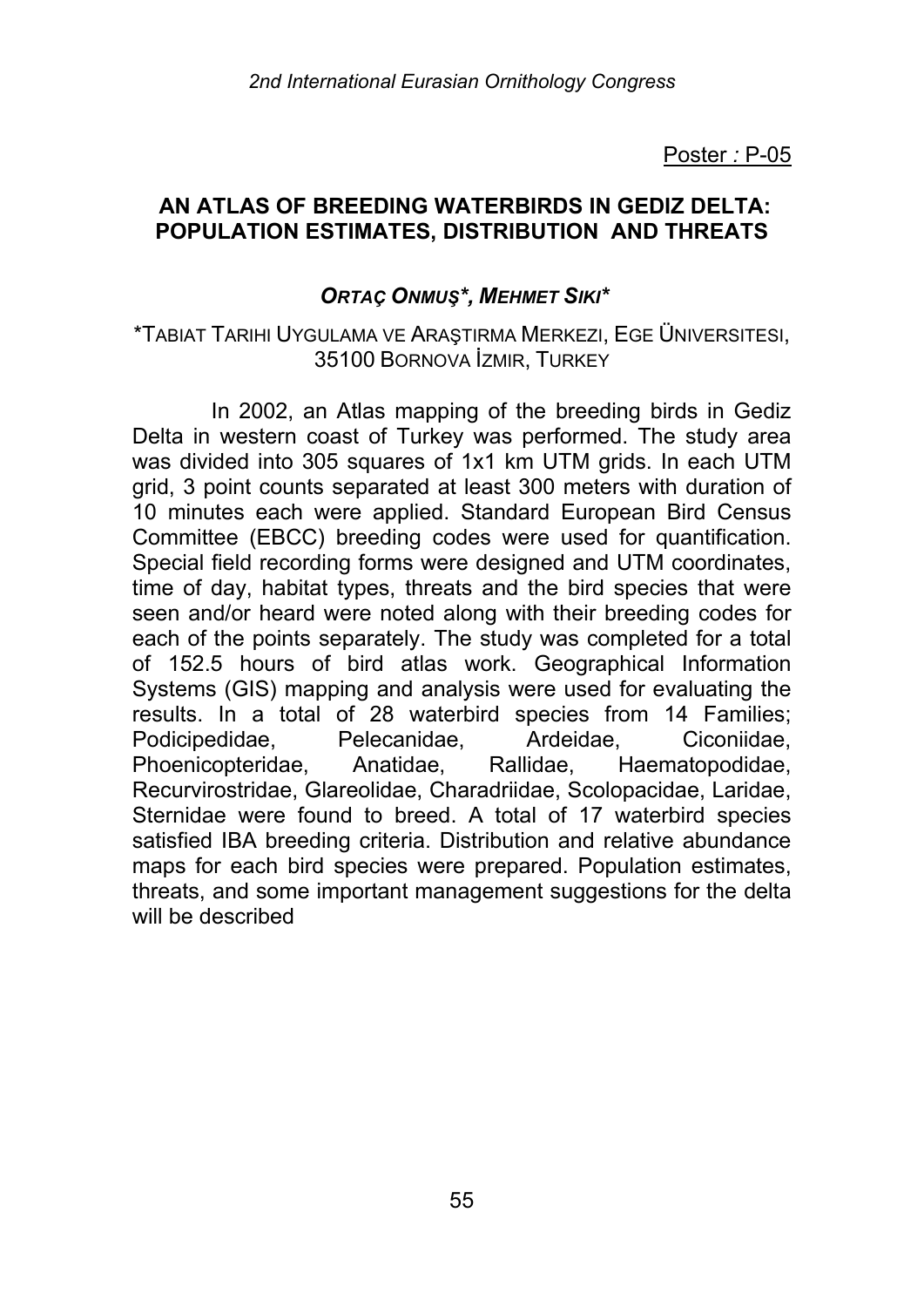### **BIRD RINGING RESULTS FOR THE 2002 - 2006 PERIOD IN THE KIZILIRMAK DELTA**

## *KIRAZ ERCIYAS 1, ARZU GÜRSOY 1, A. CEMAL ÖZSEMIR 1, PINAR ÖZÇAM 2, NIZAMETTIN YAVUZ 3, Y. SANCAR BARIŞ 2*

1 ONDOKUZ MAYIS UNIVERSITY, FACULTY OF ARTS AND SCIENCES, BIOLOGY DEPARTMENT, 55139 SAMSUN

2 ONDOKUZ MAYIS UNIVERSITY, ORNITHOLOGICAL RESEARCH CENTER, 55139 SAMSUN

Ringing results of spring and autumn migration of birds caught in the Kızılırmak Delta, during the 10 migration seasons between 2002 - 2006 are evaluated. 34 364 birds from 117 species were mist netted and handled according to the South-East European Bird Migration Network (SEEN) standards. The average migration beginning, the median and the mean dates of the passage are given. The most numerous five species were Sylvia atricapilla (4445), Phylloscopus trochilus (4348), S. borin (4277), Erithacus rubecula (3145), P. collybita (2872). The fat level and the body mass changes of recaptured birds indicate that the birds use Cernek location as fuelling stations during migration.

*Key words:* Cernek Ringing Station, Kızılırmak Delta, Bird migration, Ringing results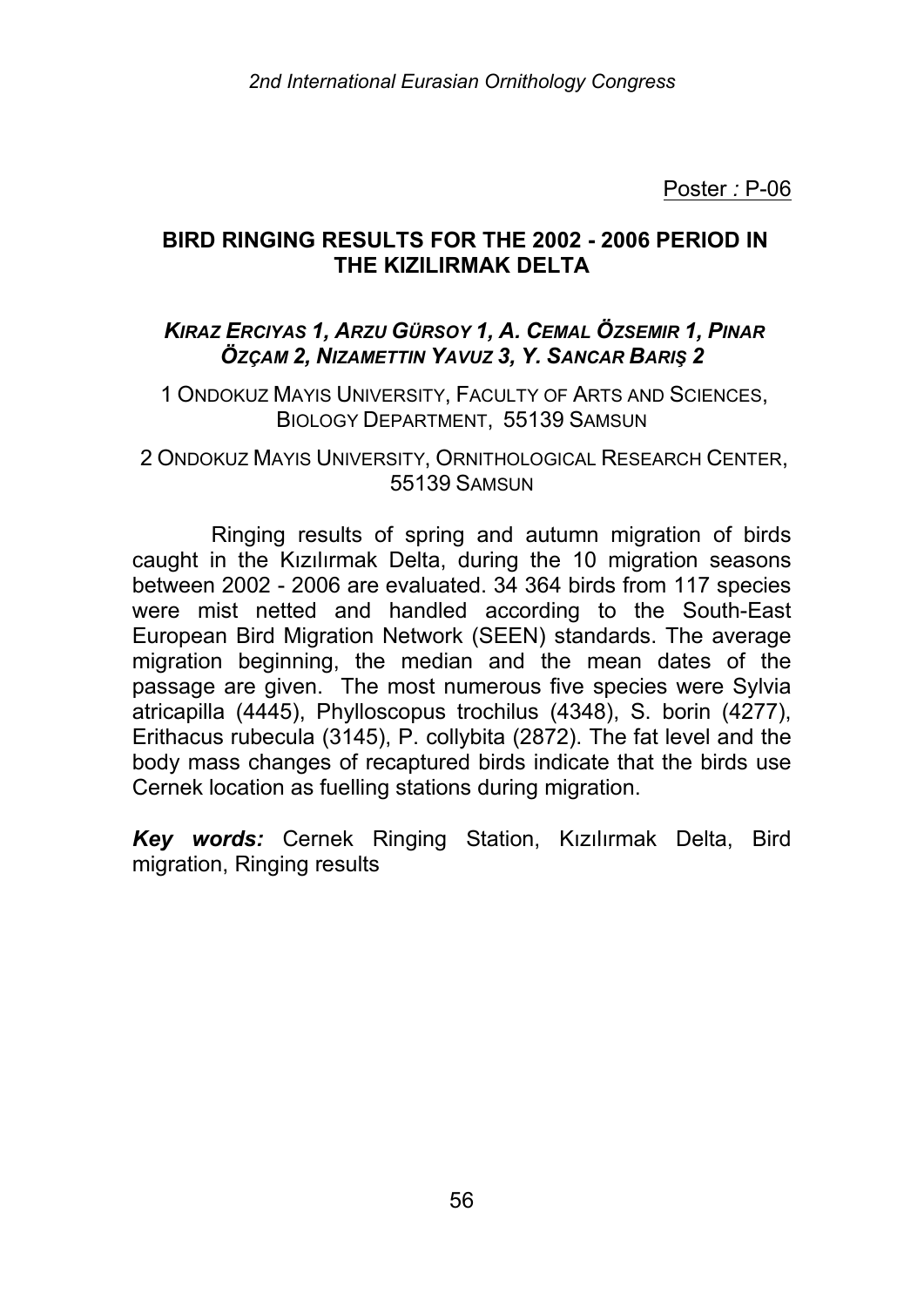# **BIRDS AND SECONDARY COMPOUNDS**

## *MAHMUT BİLGENER, OĞUZHAN YANAR VE NURVER ALTUN*

FAKÜLTESI BIYOLOJI BÖLÜMÜ KURUPELIT -SAMSUN 55139

Secondary compounds are responsible for our colorful, tasty and odorous word. They play important roles as attractant and repellents in biological communities; therefore, mediate the interaction between living organisms. Birds being members of various communities throughout the world are also affected by the presence of secondary compounds in their habitat. There are not numerous examples explaining that birds' interactions with other species mediated by secondary compounds. In this presentation, we review available examples in bird-secondary compounds subject in order to give insight to researchers.

*Key words:* Birds, secondary compounds, food choice, community, attractants, repellents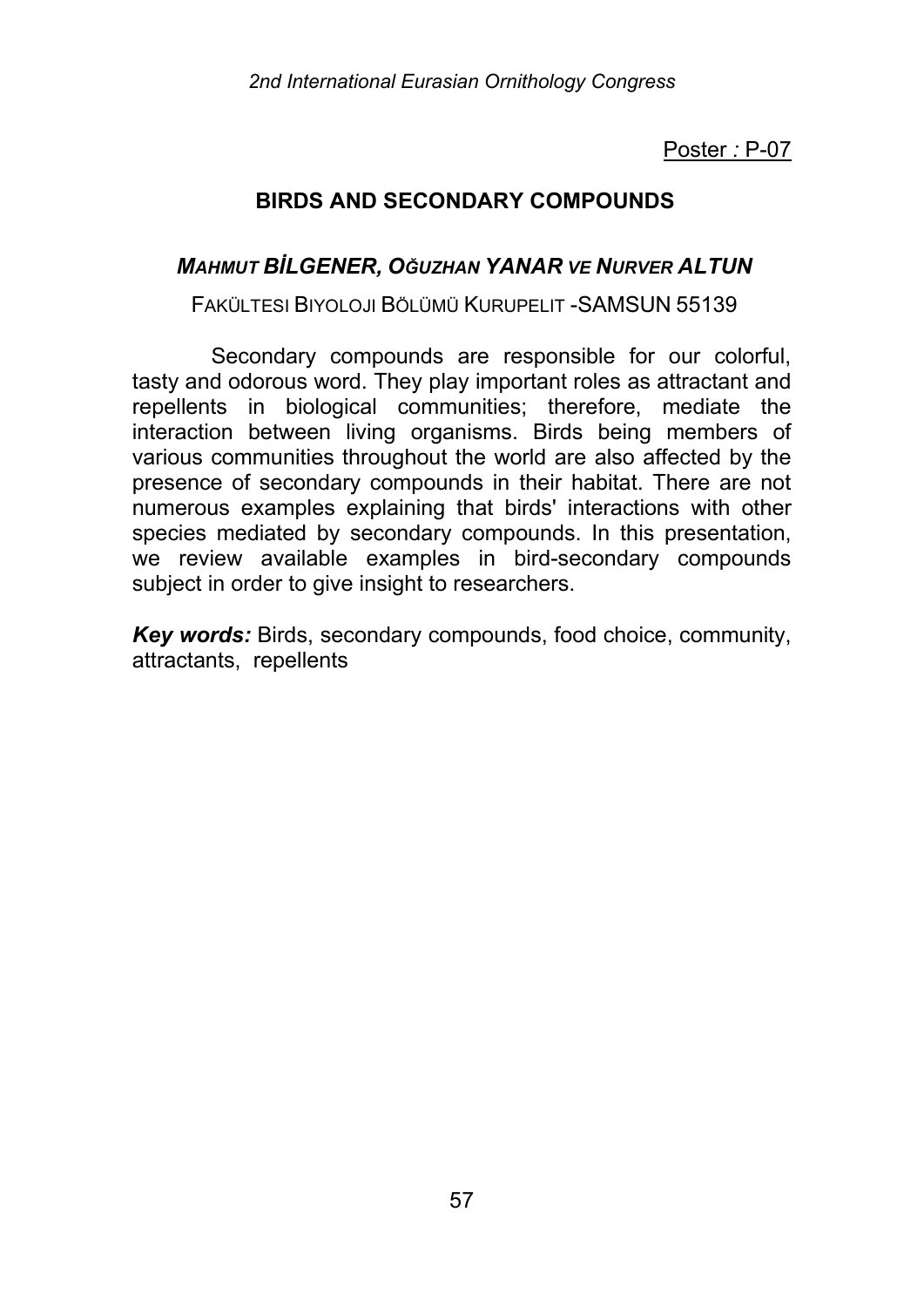# **BIRDS OF BELGRAD FOREST IN ISTANBUL İSTANBUL-**

## *ZEYNEL ARSLANGÜNDOĞDU*

Belgrad Forest has an area of 5408.29 hectares, and is located in the Marmara Region. It is the northern remnant of the old forest belt of Istanbul, which is one of the most important settlement spots of Turkey. The forest is in the Trace part, and covers the zone bounded by the Bosphorus and the Blacksea. Oaks make up 75% of the forest and are the dominating tree species. The forest is among the most important bird zones of Turkey. Although Belgrad Forest is an important bird zone, only a few studies about its birds have been done. The extent and the frequency of the existing observations do not provide adequate knowledge about the research area. The goal of this study is to extend the existing knowledge about the birds of the Belgrad Forest and hence ornithofaunal literature of the country. This study reports the bird species, and population densities of important species in Belgrad Forest. Observations and counting of individual birds have been done on 100 randomly selected observation points. Ten minutes of observation was done monthly on each observation point, for 24 months. Moreover, observations were made and bird trains were observed on the trails between observation points and on selected habitats, in order to assess bird fauna of the forest. The research revealed the existence of 146 bird species out of 41 families within 17 orders, in the Belgrad forest.

*Key words:* Belgrad Forest, Forest Birds, Point Counts, Population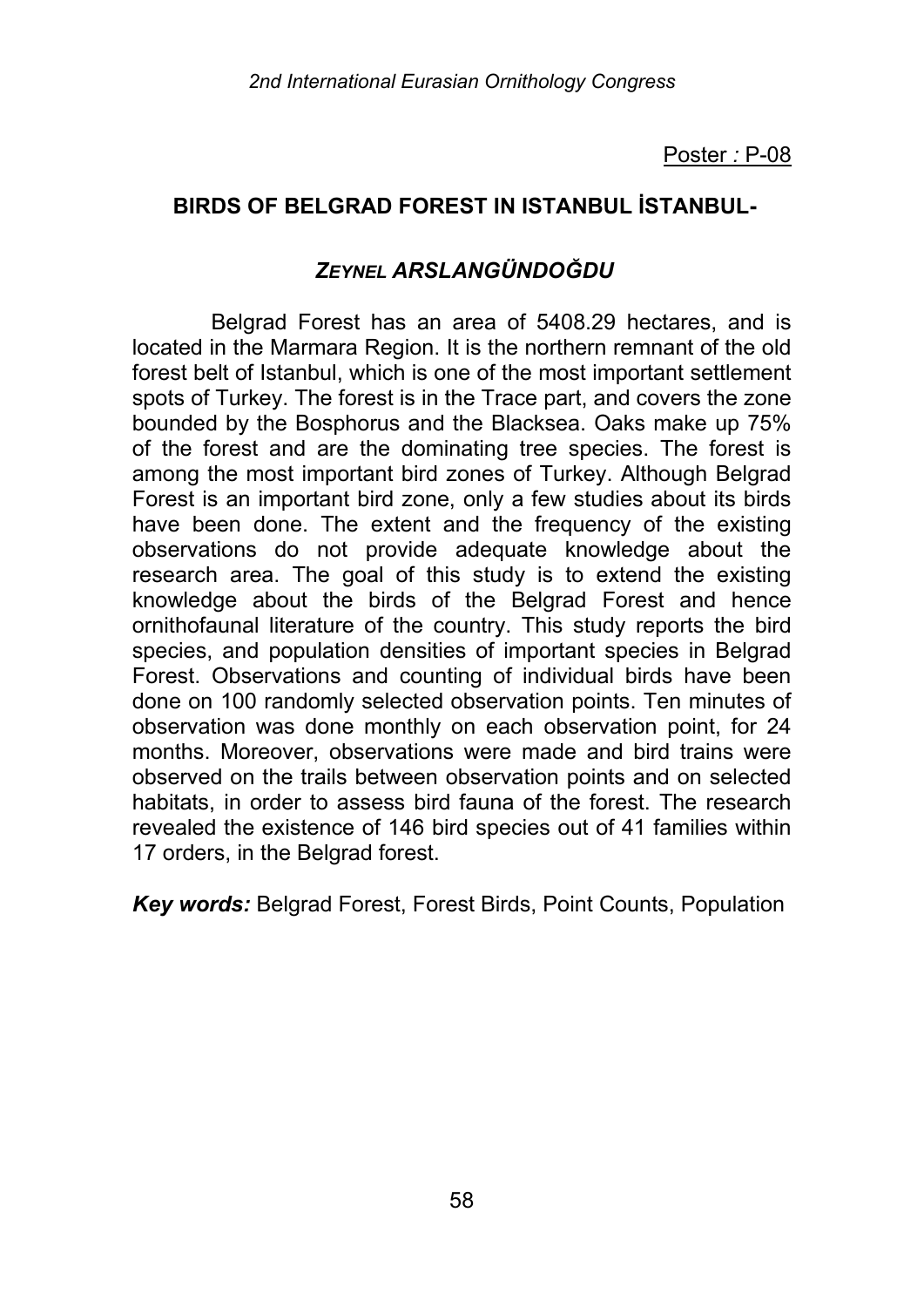# **BIRDS OF CAMİLİ (ARTVİN, TURKEY)**

## *UTKU PERKTAŞ1, 3 AND LEVENT S. TURAN2*

1HACETTEPE UNIVERSITY, FACULTY OF SCIENCE, DEPARTMENT OF BIOLOGY (ZOOLOGY SECTION) 06800 BEYTEPE – ANKARA, TURKEY

2HACETTEPE UNIVERSITY, FACULTY OF EDUCATION, DEPARTMENT OF BIOLOGY EDUCATION, 06800 BEYTEPE – ANKARA, TURKEY

3CORRESPONDING AUTHOR. E-MAIL: PERKTAS@HACETTEPE.EDU.TR

This study was conducted in Camili (Artvin, of North-East Turkey). Breeding and autumn migrating field surveys between March 2003 and October 2003 were performed in order to determine breeding statutes and transit bird species of Camili. The study area was divided into four different sub–regions. In these subregions, timed-species counts (TSCs) were made to determine species abundance. The Margalef index and the cluster analysis were also used to determine species richness and similarity between sub-regions. In total, 49 bird species were recorded. The most abundant breeding bird species in the study area were determined as redstart (Phoenicurus phoenicurus), blackbird (Turdus merula), blackcap (Sylvia atricapilla), coal tit (Parus ater), great tit (Parus major), jay (Garrulus glandarius), and chaffinch (Fringilla coelebs). Moreover, it was found out that the area was probably used by a total 38 actual and/or possible bird species for breeding purposes.

*Key words:* Bird, Timed-species counts, Species richness, Camili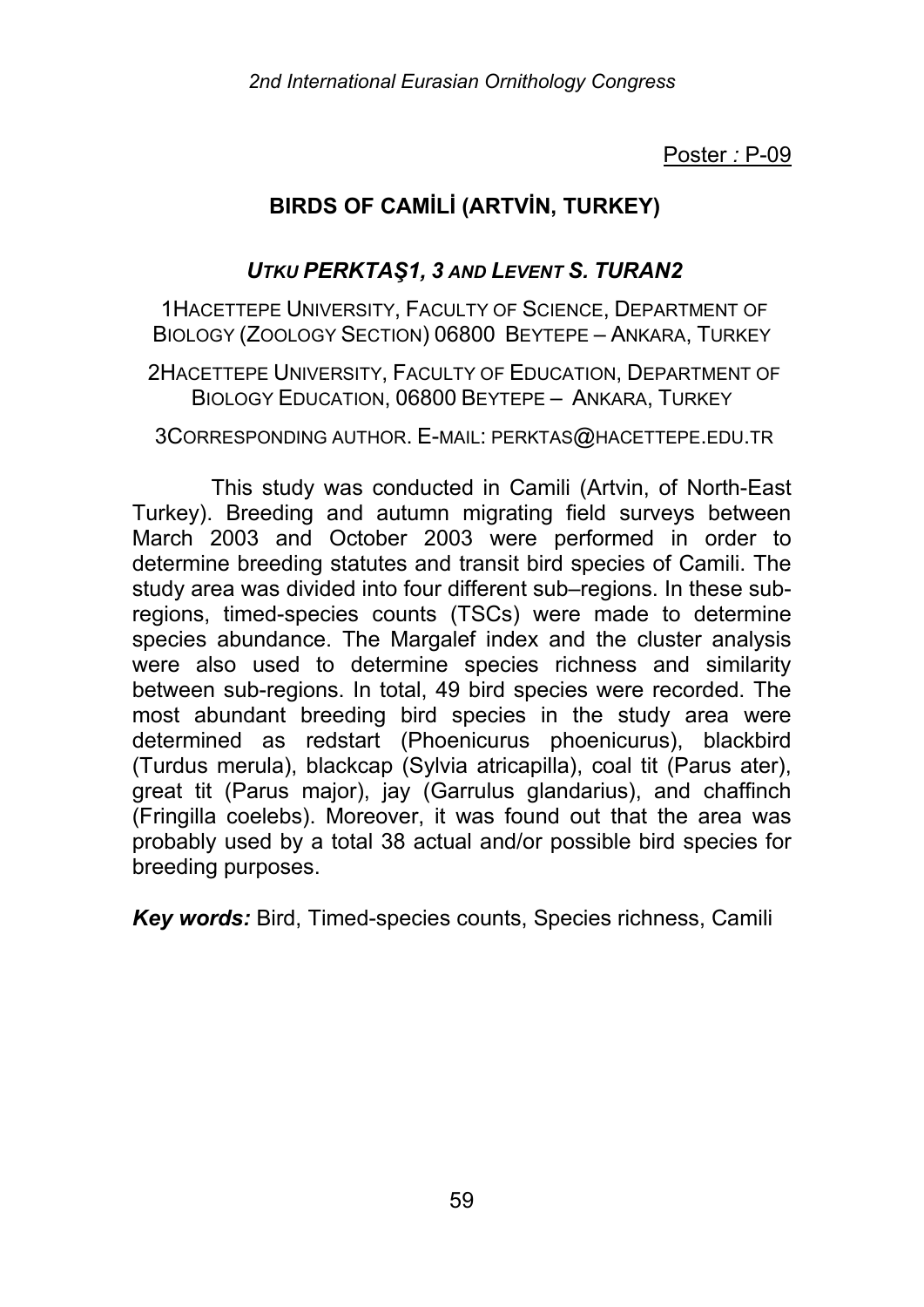# **BIRDS OF LAKE KARATAŞ (TURKEY)**

## *MEHMET ALI TABUR, ALI UZUN, YUSUF AYVAZ*

- SÜLEYMAN DEMIREL UNIVERSITY, FACULTY OF SCIENCE AND LETTERS, BIOLOGY OF DEPARTMENT. 32260 ISPARTA-TURKEY
	- \*\* SAKAARYA UNIVERSITY, FACULTY OF SCIENCE AND LETTERS, BIOLOGY OF DEPARTMENT. 54140 SAKARYA-TURKEY

Turkey has an abundance of plant and wildlife species. The reason why is rich in plant and wildlife species is that Turkey is surrounded by four seas (Black, Aegean, Phosphorus and Mediterranean seas), has different climatic, has two important bird routes, is some species gene centre, and has different geographic features etc.Turkey's wetlands have totally 1.000.000 ha. It has approximately different 250 wetlands. Göller Bölgesi has a lot of wetlands, especially Lake Beyşehir, Lake Burdur, Lake Eğirdir and Lake Kovada. One of these lakes is Lake Karataş.In this study conducted during the years of 2001-2002 in Lake Gölcük, 145 bird species of 17 ordo and 43 families were observed. In the search field, 55 residential, 42 summer migratory, 34 winter migratory and 14 transit migratory species were defined. According to IUCN, the International Union for the Conservation of Nature, Phalacrocorax pygmeus and Aythya nyroca are under near threat status and Falco naumanni is vulnerable status. Also, according to Kiziroğlu (1989), all of these species in the lake are classified as 1 in A.1.2, 20 in A.2, 25 in A.3, 27 in A.4, 3 in B.2 and 3 B.3.

*Key words:* Ornithofauna, Systematic, Birds, Lake Karataş, Lake District Area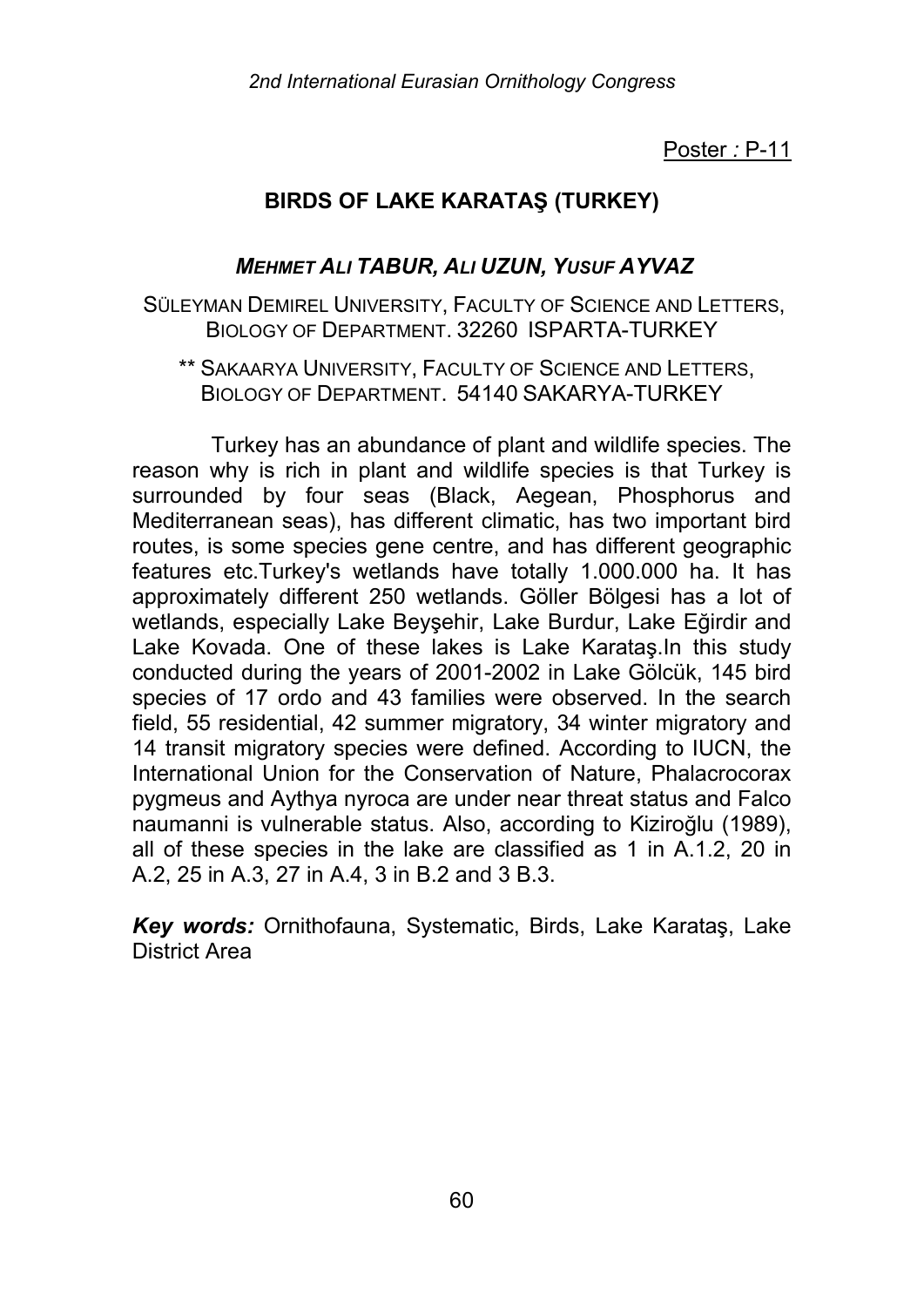## **BIRDS OF POYRAZLAR LAKE**

*ALI UZUN\*, YUSUF AYVAZ\*\*, TUĞBA HOPOĞLU\**

\* SAKARYA UNI. BIYOLOJI BÖL.

\*\* SÜLEYMAN DEMIREL ÜNI. BIYOLOJI BÖL.

This study was carried out at and around Lake Poyrazlar between 2001-2003. The lake was formed after the channel of River Sakarya had changed. 154 species belonging to 39 families from 17 ordo were defined during the studies. 65 residentials, 47 summer migrants, 36 winter migrants and 6 transit migrants among the species were recorded.

*Key words:* Birds, Poyrazlar Lake, Bioecology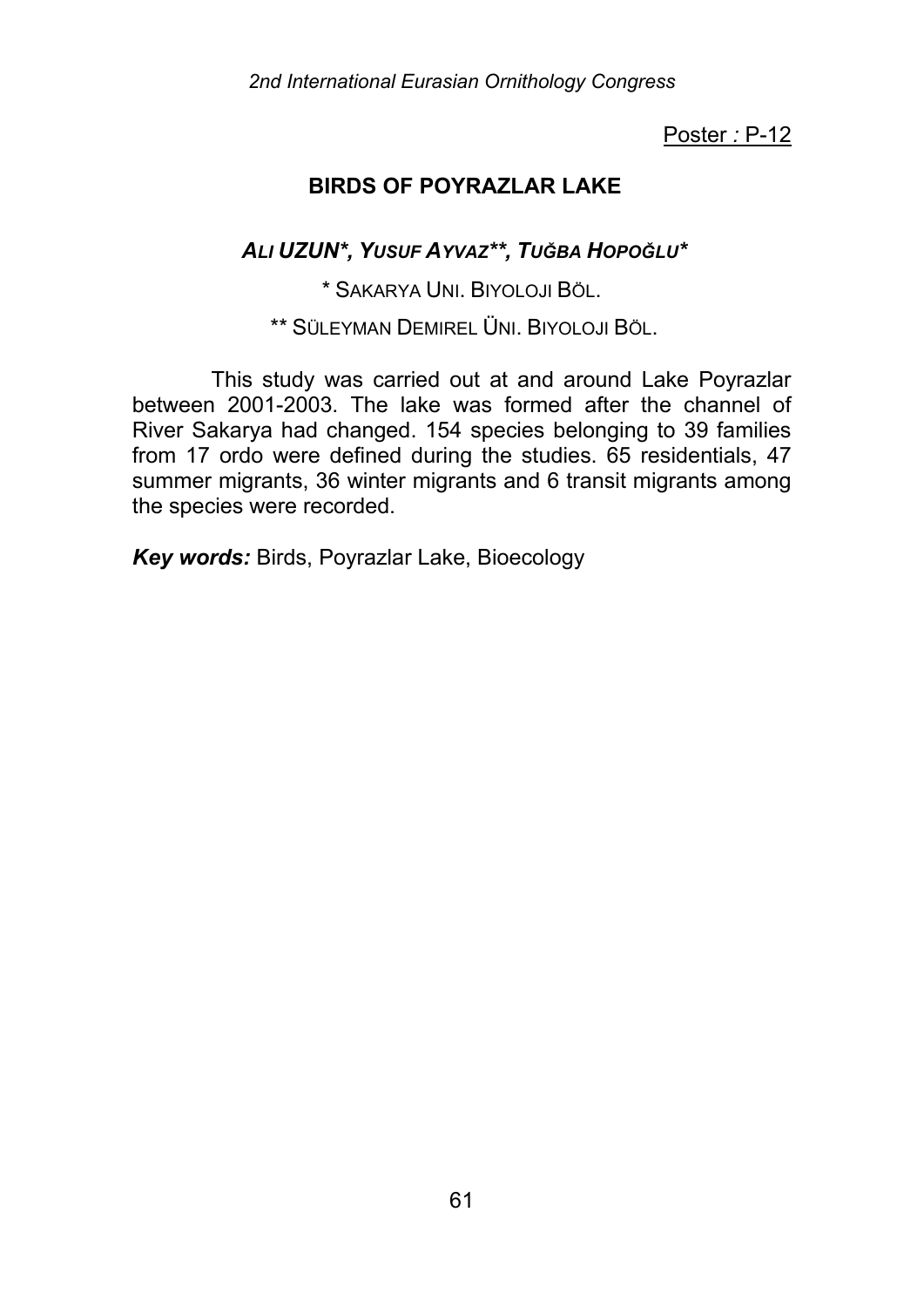## **BREEDING PERFORMANCE OF FERRUGINOUS DUCK AYTHYA NYROCA AT LAKE ZARIVAR, MARIVAN, IRAN**

## *AHMAD BARATI\*, FARHAD ATAII\*\*, BEHNAM BALMAKI\*\*\**

#### \*DEPARTMENT OF ENVIRONMENTAL SCIENCES, UNIVERSITY OF MALAYER, IRAN

#### \*\*COLLEGE OF ENVIRONMENT OF KARAJ, IRAN

\*\*\*DEPARTMENT OF ENVIRONMENT, AZAD UNIVERSITY OF ARAK, IRAN

The reproductive performance of the Ferruginous Duck Aythya nyroca is rarely known in Iran and few data are available on the breeding pattern of this species. During 2007 breeding season, basic characteristics of the Ferruginous Duck breeding ecology were studied at Lake Zarivar, western Iran. The survey was based on three nests we found in this habitat. The nest was monitored from laying. Some important parameters were recorded including laying date, clutch size, nest size and location and egg size. The factors affecting breeding performance also were considered. Some measures are proposed for conservation of this species at Lake Zarivar.

*Key words:* Ferruginous Duck, Aythya nyroca, Lake Zarivar, Marivan, Iran.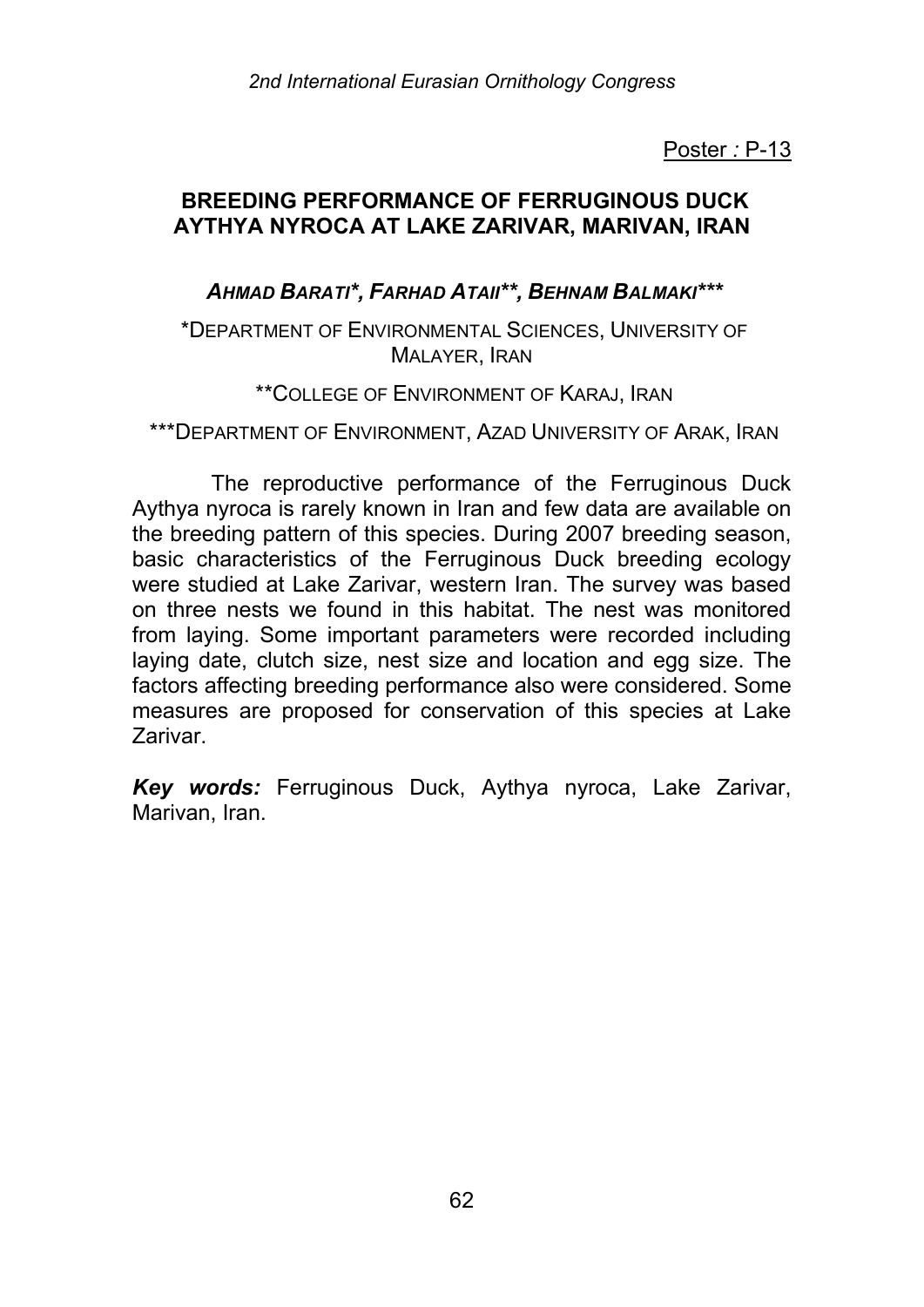#### **CONSERVATION CHALLENGES TO RESTORE THE CAPTIVE-BRED POPULATION OF HOUBARA BUSTARD CHLAMYDOTIS MACQUEENII IN THE WESTERN-CENTRAL PROTECTED AREAS OF SAUDI ARABIA**

#### *M. ZAFAR-UL ISLAM\*, MOHAMMED BASHEER P., MOAYYAD SHER SHAH, HAJID AL-SUBAI AND MOHAMMAD SHOBRAK*

#### NATIONAL WILDLIFE RESEARCH CENTRE, P.O. BOX 1086, TAIF, KINGDOM OF SAUDI ARABIA \*AVIAN RESEARCH AND FIELD MONITORING MANAGER, E-MAIL: ZAFAR@NWRC-SA.ORG

The captive-breeding programme of Houbara bustard was started in Saudi Arabia in 1986 to undertake the restoration of native species such as Houbara through a programme of reintroduction, involving the release of captive bred birds in the wild. Two sites were selected for houbara re-introduction i.e., Mahazat as-Sayd and Saja Umm Ar-Rimth protected areas in 1988 and 1998 respectively. Both the areas are fenced fairly level, sandy plain with a few rock outcrops. Captive bred houbara have been released in Mahazat since 1992 by NWRC and those birds have been successfully breeding since then. The nesting season of the houbara at Mahazat recorded from February to May and on an average 20-25 nests are located each year but no nesting recorded in Saja. Houbara are monitored using radio transmitters through aerial tracking technique and also vehicle for terrestrial tracking. Total population of houbara in Mahazat is roughly estimated around 500 birds, using the following: N=(n1+n2+n3+n4+n5)-n6 (n1=released or wild born, radio, regularly monitored/checked; n2=radio tagged missing; n3=wild born chicks not recorded; n4=wild born chicks, recorded but not tagged; n5=immigrants and n6=bird died after release). In Saja only 25 individuals of houbara have been survived since 2001 because most of the birds are predated immediately after the release. Mean annual home was also calculated using Kernel and Convex polygons methods with Range VII software. The minimum density of houbara was also calculated. In order to know the houbara movement or their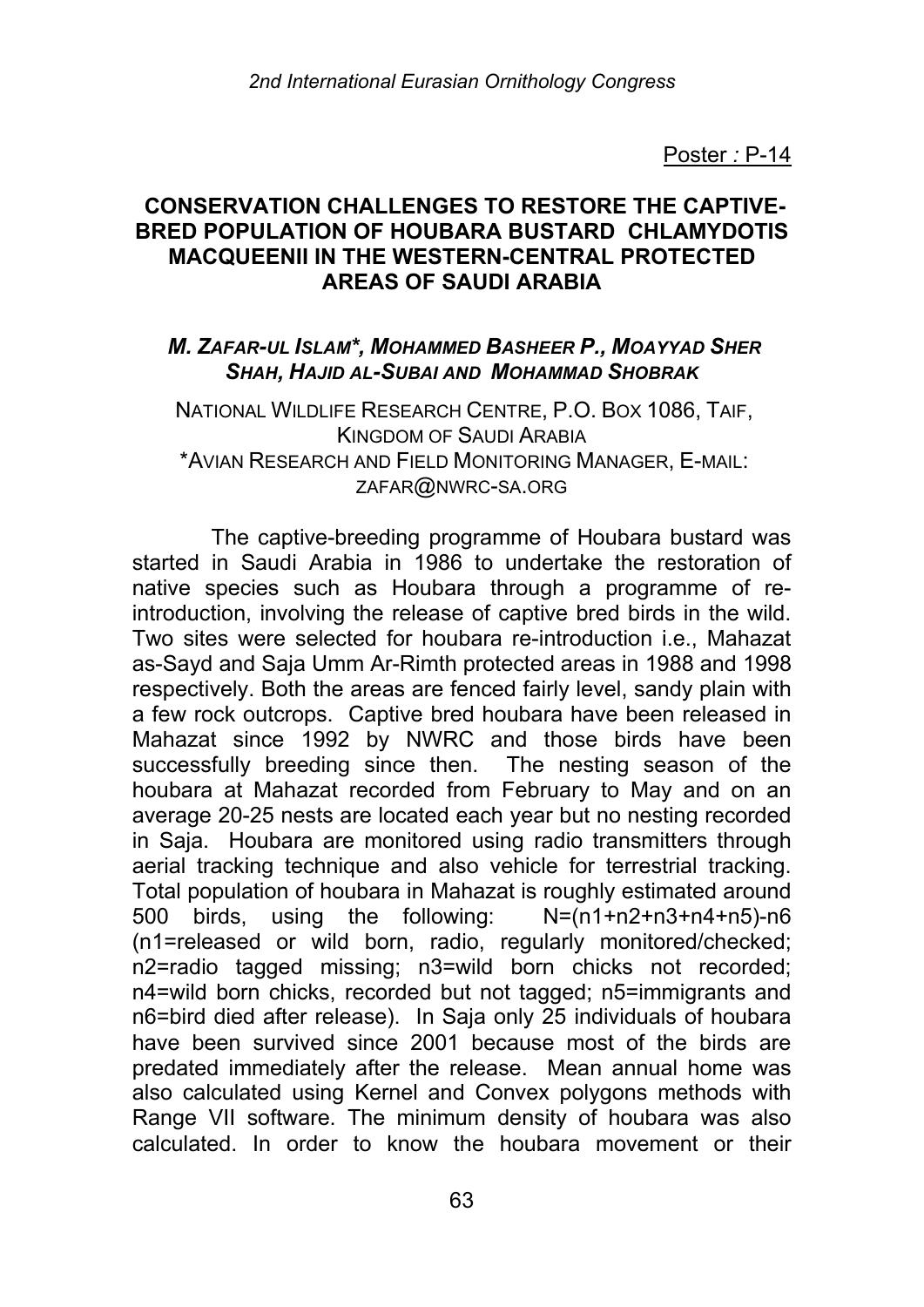#### *2nd International Eurasian Ornithology Congress*

migration to other regions, two captive-reared male houbara that were released into the wild and one wild born female were fitted with Platform Transmitter Terminals (PTT). The home range shows that wild-born female has larger movement than two males. More areas need to be selected for reintroduction programme to establish the network of sites to provide easy access to move these birds and mingle with the wild houbara. Some potential sites have been proposed which require more surveys to check the habitat suitability.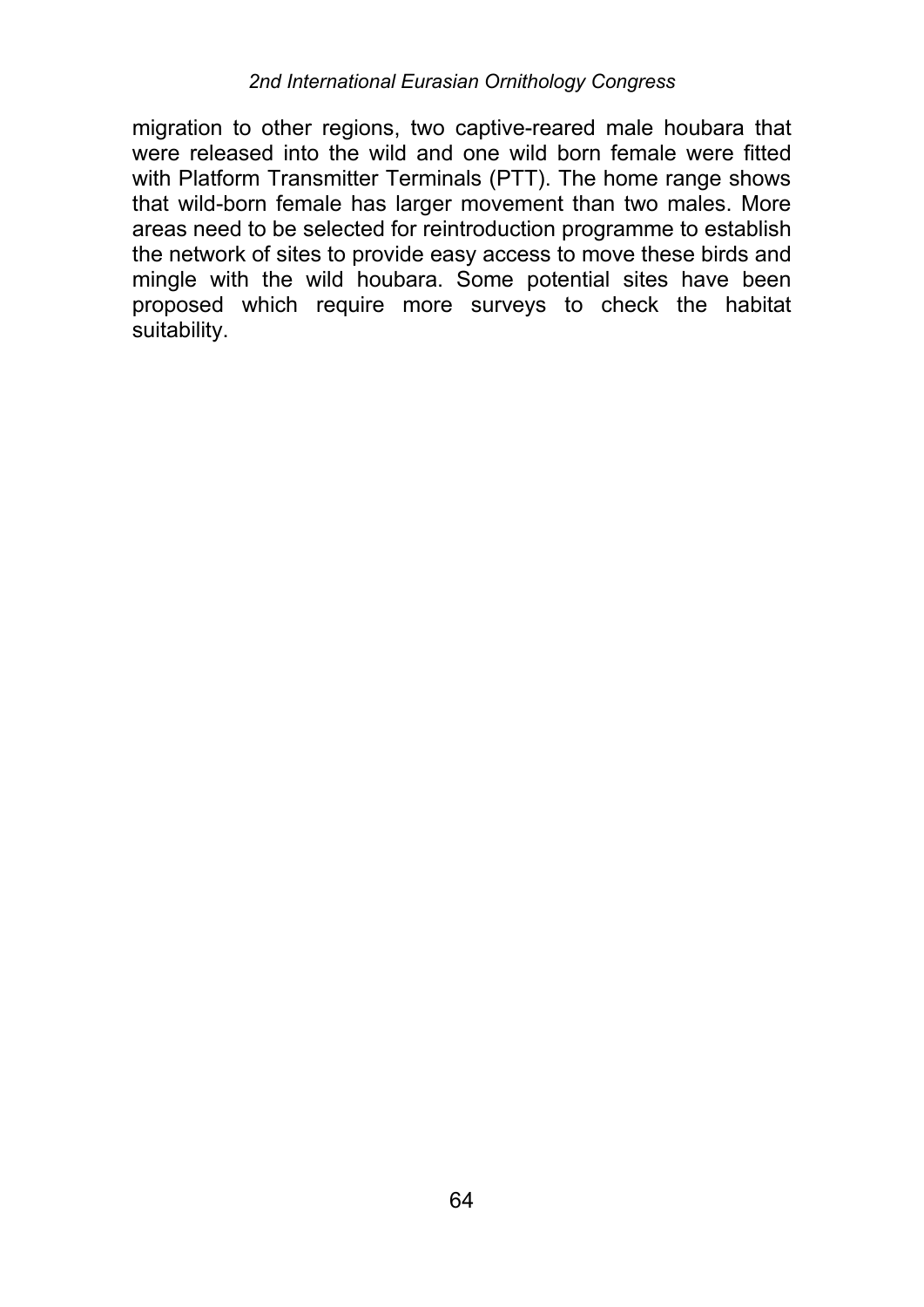## **CONSERVATION STATUS OF THE GLOBALLY THREATENED BIRDS IN THE MOST POTENTIAL HABITATS IN INDIA**

### *M. ZAFAR-UL ISLAM1,2 AND ASAD R. RAHMANI1*

1 BOMBAY NATURAL HISTORY SOCIETY, HORNBILL HOUSE, SB SINGH ROAD, MUMBAI- 400 023, INDIA

2PRESENT ADDRESS: AVIAN RESEARCH AND FIELD MONITORING MANAGER, NATIONAL WILDLIFE RESEARCH CENTER, PO BOX 1086, TAIF, SAUDI ARABIA EMAIL: MZAFARUL.ISLAM@GMAIL.COM

Out of 1225, seventy-three Indian bird species are globally threatened with extinction, of these 9 are listed as Critical (these species have a 50% chance of becoming extinct in the next 10 years. These species include Rhodonessa caryophyllacea, Ophrysia superciliosa, Grus leucogeranus, Rhinoptilus bitorquatus, Heteroglaux blewitti, Gyps bengalensis, Gyps indicus and Gyps tenuirostris), 10 as Endangered (this means that they have a 20% chance of becoming extinct in the next 20 years. These include Ardea insignis, Ciconia boyciana, Leptoptilos dubius, Oxyura leucocephala, Cairina scutulata, Ardeotis nigriceps, Houbaropsis bengalensis, Sypheotides indica, Tringa guttifer, and Garrulax cachinnans), 57 as Vulnerable (this means that they have a 10% chance of becoming extinct in the next 100 years), 1 as Conservation Dependent (Pelecanus crispus, is listed as Conservation dependent this means that the survival of these species is largely dependent on species conservation programmes that are focused on it) and 2 as Data Deficient (Two bird species, Otus alius, and Rallina canningi have been listed as data deficient which means that not enough is known about them to establish whether they are threatened or not). A further 52 are classified as Near Threatened. Large proportions of the rest of the bird species in India are rapidly declining and are in urgent need of conservation action. The conservation of biodiversity and natural resources including birds can be approached by protection of species from direct threats like hunting, through legislation and protection of sites by designating areas as Protected Areas or internationally Important Bird Areas (IBAs). The distribution of globally threatened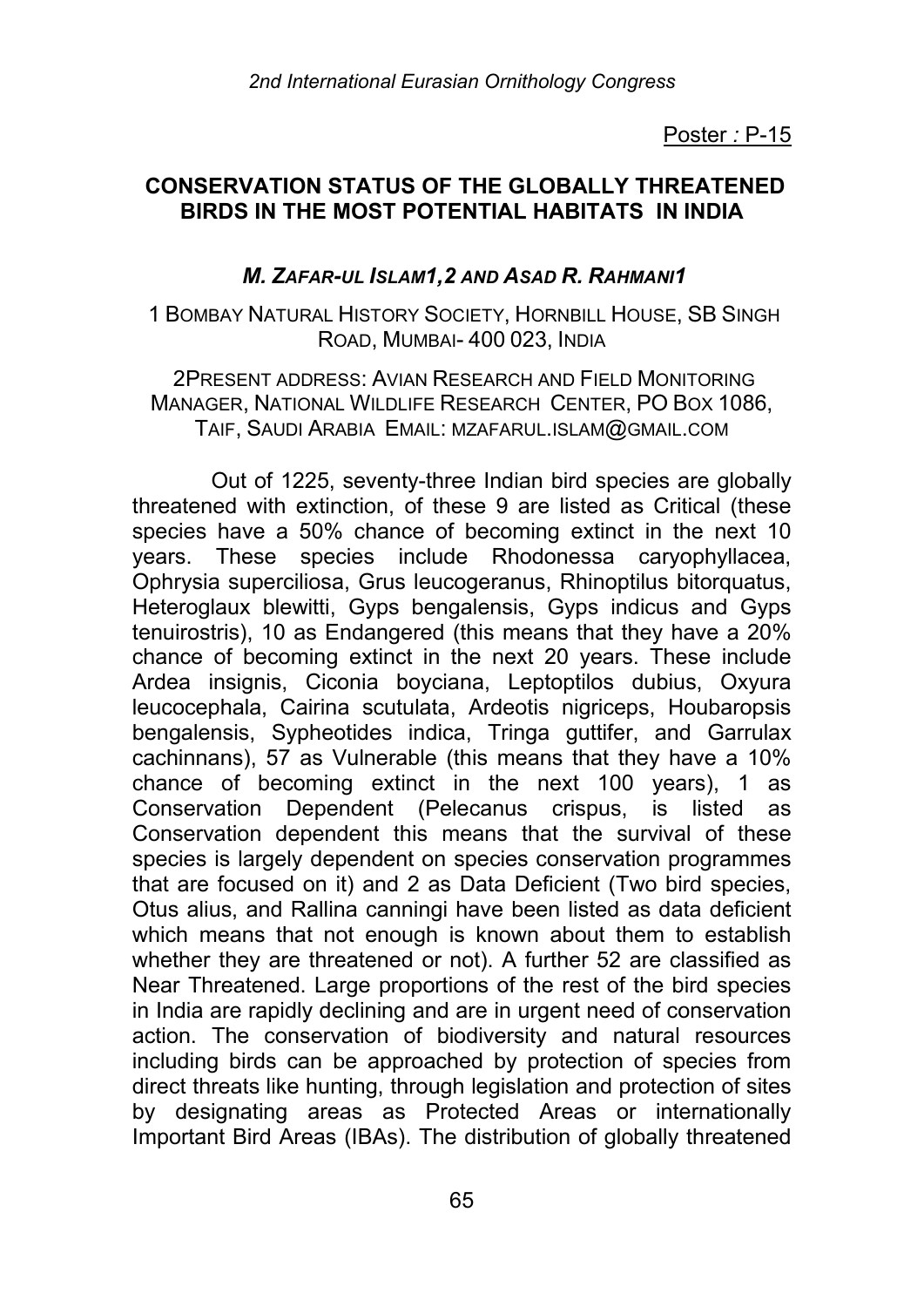species in India are well covered in all the bio-geographic regions that include Ever-green forest in the Northeast India and Western Ghats (two biodiversity hotspots of the world), dry deciduous forests, wetlands, arid and semi-arid habitats, coastal areas, high altitude areas in Himalayas and cold-desert in Ladakh bordering Tibet/China.We have identified 466 important bird areas in India and out of total IBAs 198 are not officially protected areas. These 198 sites are managed by the local communities and we have started awareness programmes and also developed site support groups and organized IBAs and bird monitoring workshops in the country.However, a site-based approach may not be appropriate for widely dispersed bird species. These need a wider landscape approach encompassing involvement of local communities in the conservation of sites and species, and the protection of the wider environment by ensuring sustainable use of natural resources, through regulating economic activities that modify landscapes. Any attempts to conserve threatened birds will only be successful if all of these approaches are followed. This paper discusses the need for designing a conservation strategy crucial for long-term conservation of threatened bird species in India.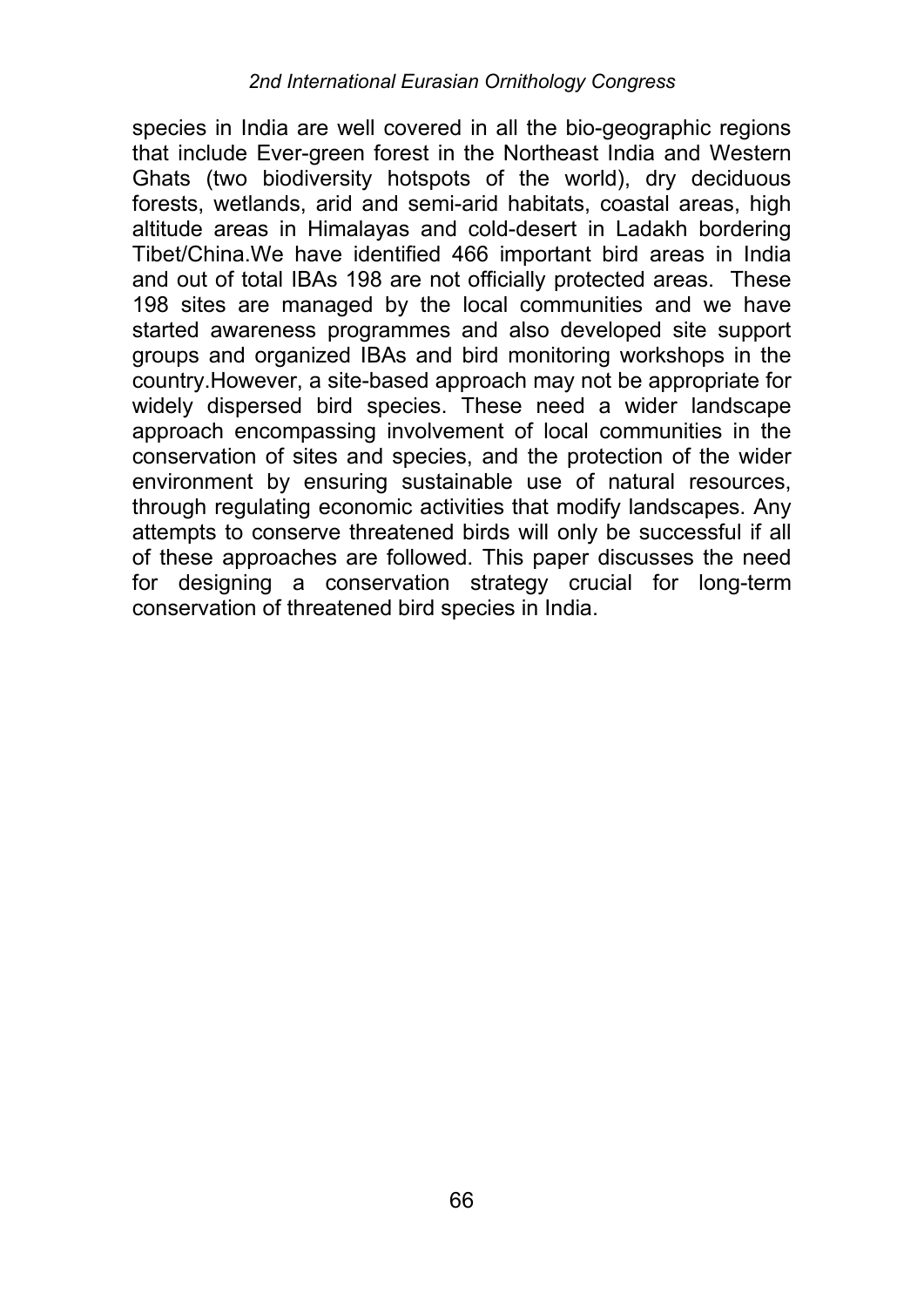## **DEVELOPMENTAL HOMEOSTASIS AND GROWTH OF THE APPENDICULAR SKELETON IN INBRED AND NON-INBRED GREY PARTRIDGE (PERDIX PERDIX)**

### *HAKAN SERT1,2, SELMA MAUTNER2, FRANZ SUCHENTRUNK2*

1 AKDENIZ UNIVERSITESI FEN-ED.FAKULTESI, BIYOLOJI BOLUMU, ANTALYA, TURKEY, E-MAIL: HSERT@AKDENIZ.EDU.TR

2 RESEARCH INSTITUTE OF WILDLIFE ECOLOGY, UNIVERSITY OF VETERINARY MEDICINE IENNA, SAVOYENSTR. 1, A-1160 VIENNA, AUSTRIA, EMAIL: FRANZ.SUCHENTRUNK@VU-WIEN.AC.AT

In diploid organisms inbreeding results in a reduction of overall heterozygosity in isolated natural or reared populations of limited size. Low levels of heterozygosity in turn could cause reduced biological performance of individuals, such as subobtimal growth and developmental homeostasis, because of increased homozygosity of deleterious alleles at multiple gene loci ("dominance hypothesis") or low frequencies of advatageous heterozygous genotypes at structural gene loci ("overdominance hypothesis"). We studied the effect of full-sibling inbreeding of grey partridge on length growth and development of limb bones under standardized rearing conditions. Bilateral measurements of humerus, ulna, radius, femur, tibiotarsus and tarsometatarsus were compared between 121 non-inbred adults and fully grown firstgeneration offspring of full-siblings. The first factor resulting from a principal components analysis represented "generalized limb bone length". Individual factor socres were lower in females than in males  $(p=0.002)$  and in inbred than in non-inbred birds  $(p=0.0022)$ , when accounting for different hatching dates (ANCOVA). However, developmental homeostasis of long bones, which was assessed by the level of fluctuating asymmetry of right and left-side measurements, did not vary between groups. Our rsults indicate a reduced length growth of limb bones already in the first inbred generation but no negative effect on developmental stability *Key words:* grey partridge, Perdix, developmental homeostasis, long bones, inbreeding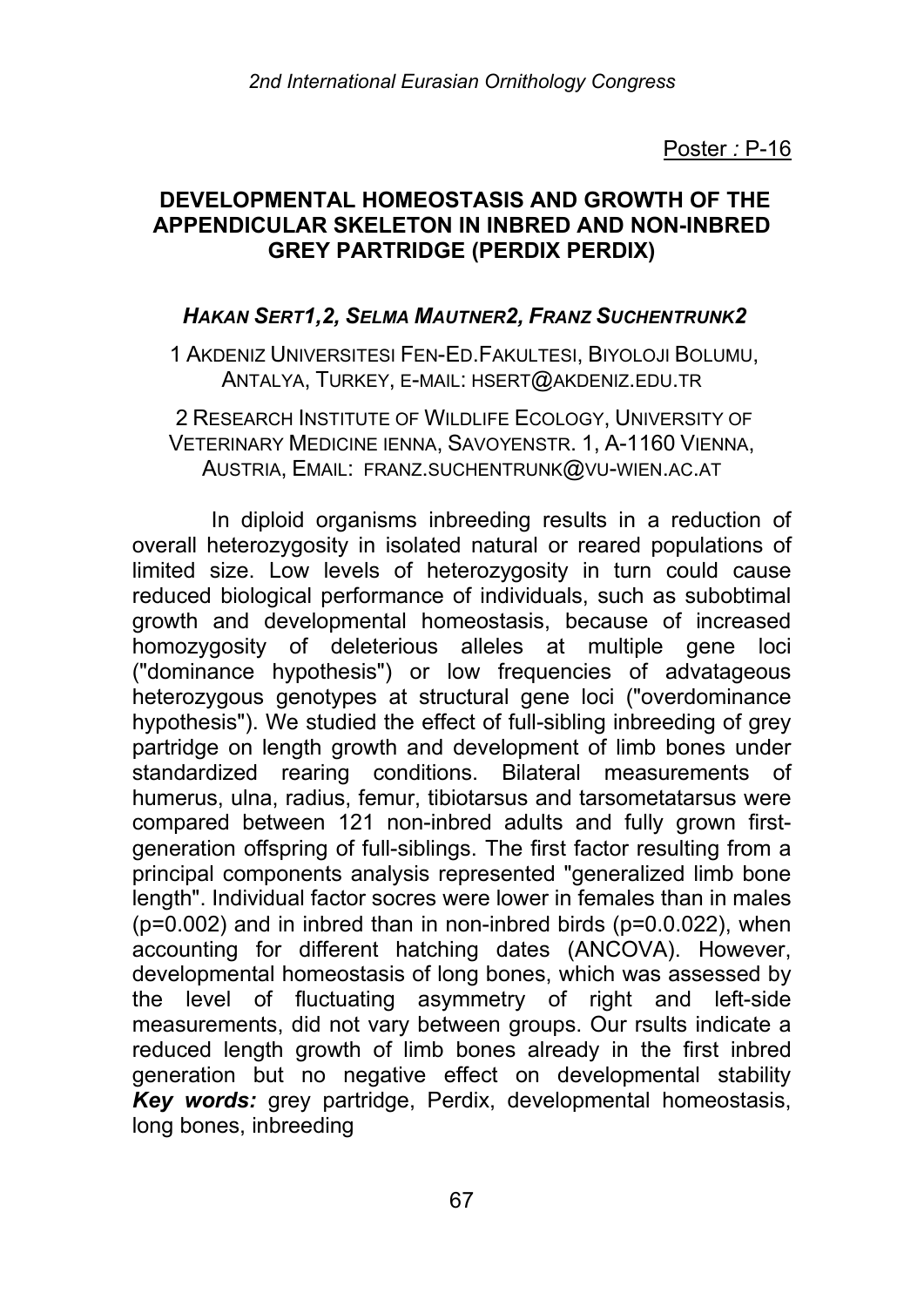## **HEAVY METAL CONTAMINATION OF HERON'S FEATHERS (NALLIHAN BİRD SANCTUARY-ANKARA)**

## *GONUL ASLAN, ZAFER AYAS*

#### HACETTEPE UNIVERSITY FACULTY OF SCIENCE BIOLOGY DEPARTMENT, 06800 BEYTEPE ANKARA-TÜRKIYE

In this study, during 2006 breeding season, little egret (Egretta garzetta), night heron (Nycticorax nycticorax) and grey heron (Ardea cinerea) as "bio-indicator species" have been choosen to find out heavy metal contamination in Nallıhan Bird Sanctuary (Ankara). The feather samples from different body parts of adults and prefledgings herons were collected. (APF: Adult Primary Wing Feather; ASF: Adult Secondary Wing Feather; ACF: Adult Cover Feather; JCF: Juvenile Cover Feather) and accumulation ratios and levels of heavy metals (cadmium: Cd, lead: Pb, copper: Cu and crom: Cr) in feathers were examined. Among the feathers belong to all these heron species, the highest heavy metal contamination was find out in JCF. The highest average residue amount found out in juvenile cover feathers were little egret (Egretta garzetta); 3,70 mg/kg Cd , grey heron (Ardea cinerea); 12,36 mg/kg Pb, little egret (Egretta garzetta) ;12,73 mg/kg Cu and grey heron (Ardea cinerea); 0,1 mg/kg Cr .When assess the findings, concentrations increased in the order: Cr <Cd<Pb<CuAccumulation ratios of Pb and Cu were higher than Cd and Cr. Addditionally metal accumulation ratios in Grey heron feathers and little egret feathers were higher than in night herons feathers

*Key words:* little egret (Egretta garzetta), night heron (Nycticorax nycticorax), grey heron (Ardea cinerea), bio-indicator species, heavy metals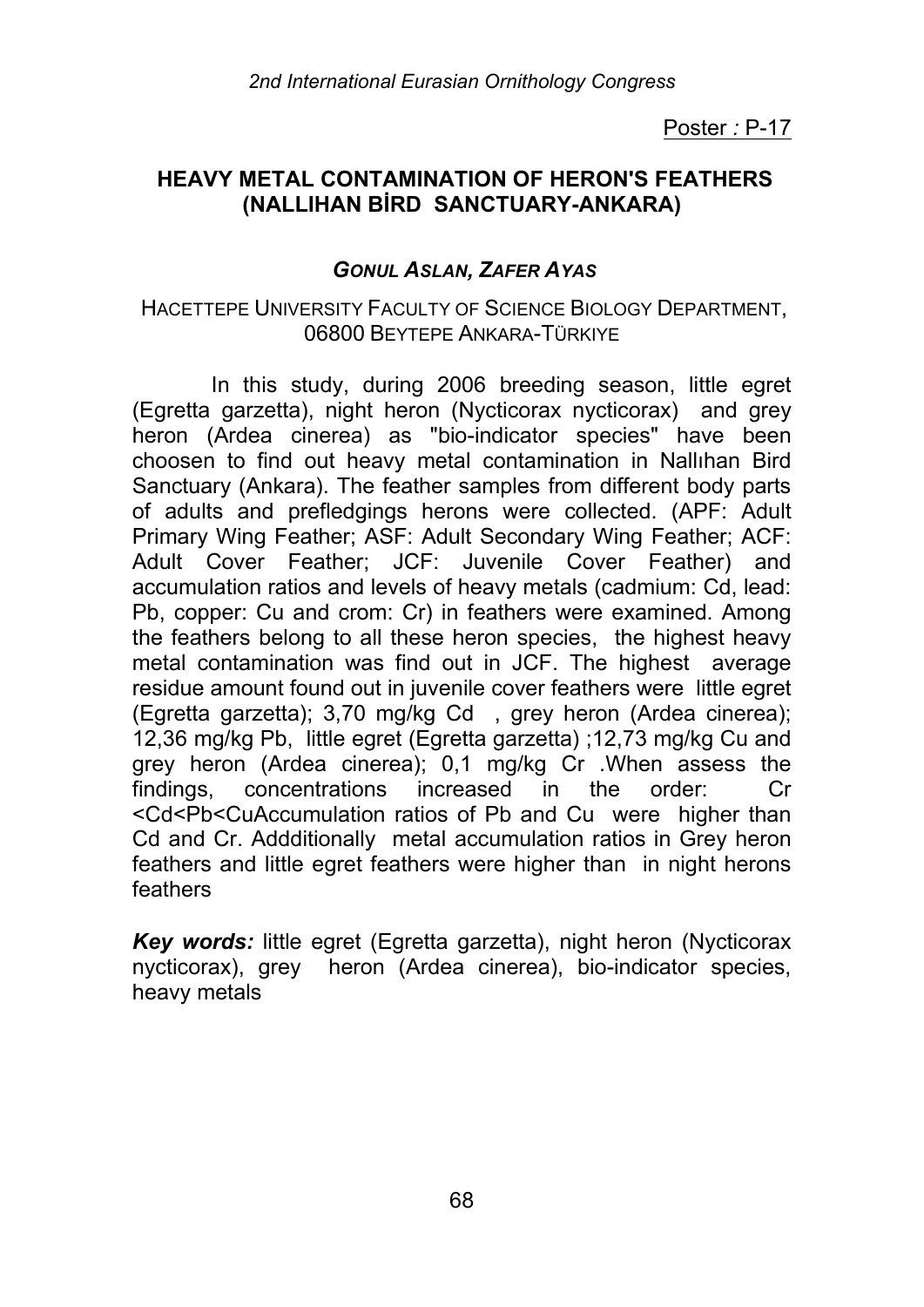## **INDIVIDUAL DIFFERENCES BETWEEN SONGS OF TURDUS MERULA**

#### *MUHARREM KARAKAYA*

#### ESKIŞEHIR OSMANGAZI ÜNIVERSITESI FEN-EDEBIYAT FAKÜLTESI BIYOLOJI BÖLÜMÜ ESKIŞEHIR TÜRKİYE

Communication through bird calls can be between individuals of the same species or even across species. Individual birds may be sensitive enough to identify each other through their calls. Calls are sometimes distinctive enough for individual identification even by human researchers in ecological studies. In this study, songs of six individuals of Turdus merula (European Blackbird) were recorded and analyzed on an audio-sonograph via SyrinxPC Sound Analysis Software. Song samples has been obtained from six male blackbirds living in Eskişehir Meşelik Forest. The six song sonograms show great differences. Therefore, this individual differences permitted us among individual males to identify them.

*Key words:* Turdus merula, song differences, song analysis,Eskişehir Meşelik Forest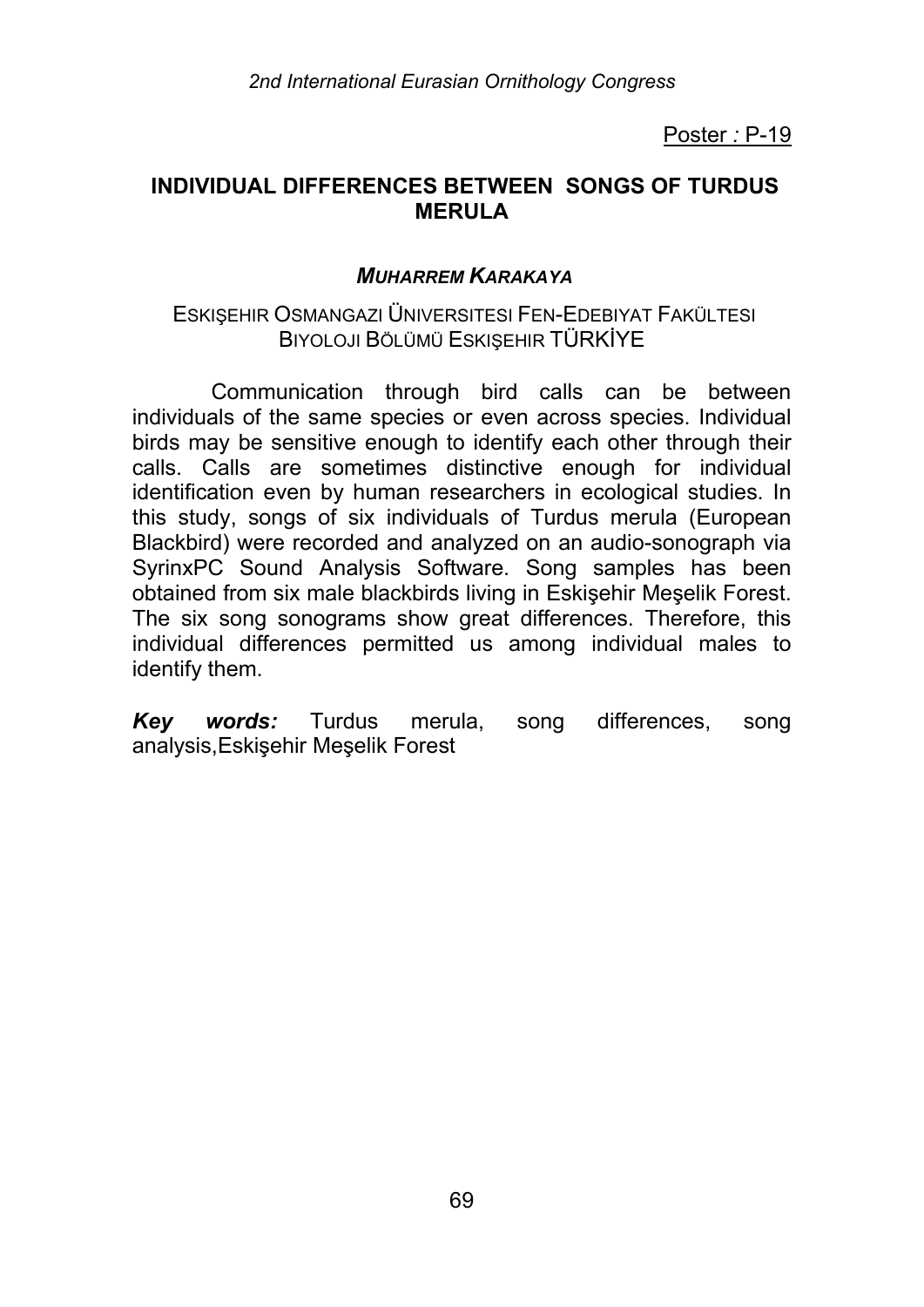### **INDIVIDUAL GROWTH STRATEGIES IN BARN SWALLOW NESTLINGS: GROW WHAT, WHEN?**

### *MARK C. MAINWARING & IAN R. HARTLEY*

#### DEPARTMENT OF BIOLOGICAL SCIENCES, I.E.N.S., LANCASTER UNIVERSITY, LANCASTER, LA1 4YQ.

Hatching asynchrony is a common phenomenon amongst altricial birds and results in age and size hierarchies within broods. The subsequent asymmetric sibling competition for parentally provided resources has important consequences for offspring development. Maternal deposition of materials can either serve to enhance or mitigate the size and competitive disparities depending on how the evolution of hatching asynchrony is viewed. This paper examines the growth of three morphological characters (body mass, head-bill length and wing length) by individual barn swallow Hirundo rustica nestlings in relation to their hierarchical position within the brood. We found that for each of the morphological characters, later-hatched nestlings had different shape constants to their older siblings, and for wing length, later-hatched nestlings had a different growth constant. However, for each of the morphological characters, later-hatched nestlings were found to attain nonsignificantly different asymptotic levels at day 14. This suggests that female barn swallows compensate later-hatched nestlings, which may mitigate the negative phenotypic consequences of hatching late in species that adopt a 'brood-survival' strategy.

*Key words:* hatching asynchrony, barn swallows, growth patterns, morphological characters, brood survival strategy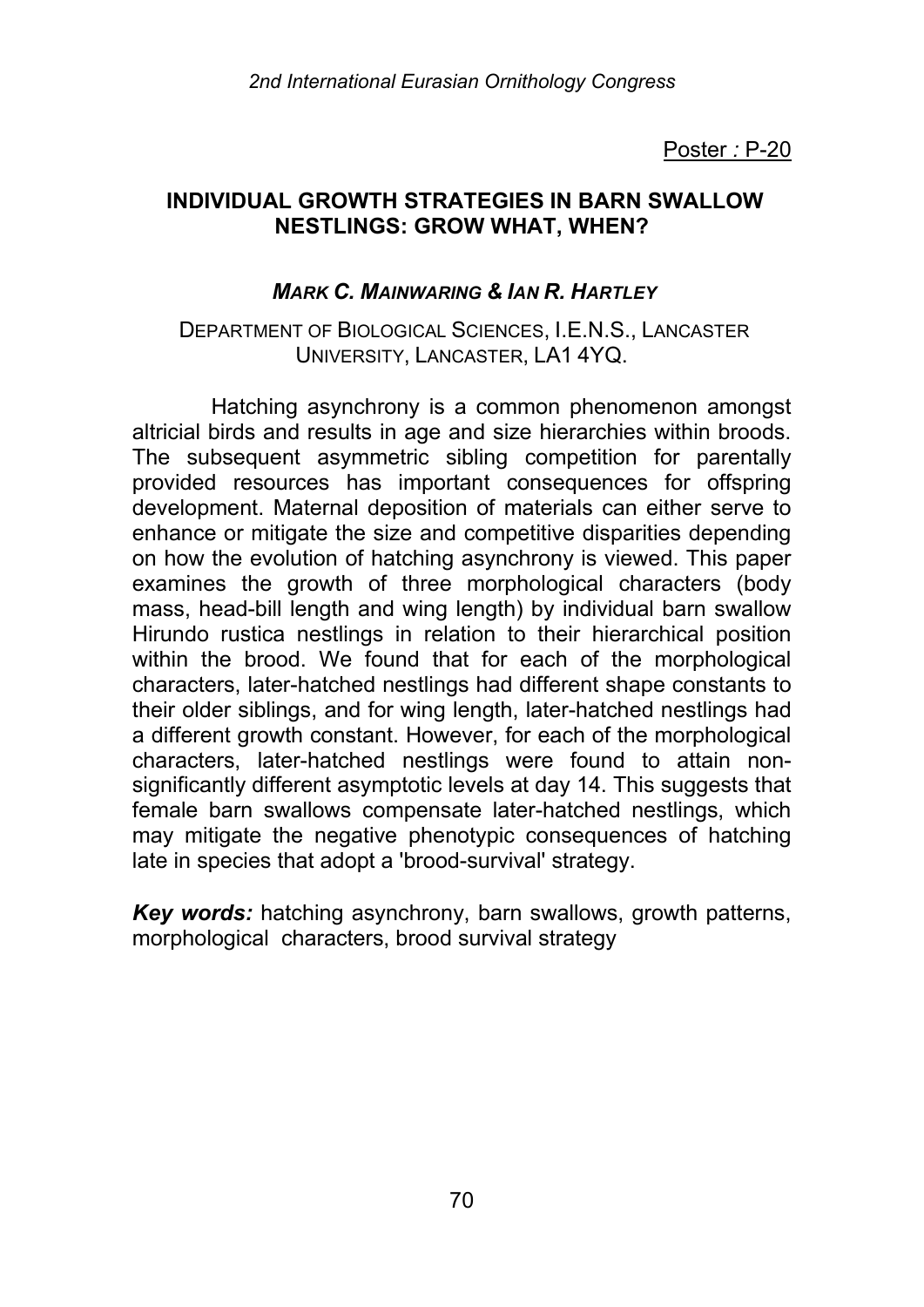## **INSECTS IN GREAT BUSTARD NUTRITION AFTER NESTING IN AGROLANDSCAPES OF THE SARATOV**

### *TRANS-VOLGA REGION VASILY TABACHISHIN, EUGENY ZAVIALOV, IRINA TABACHISHINA*

Great Bustard (Otis tarda) nutrition was studied by means of analysis of their excrement collected from harvested grain fields in the Saratov Trans-Volga region from 15 August till 25 September, 2002 - 2005. Animal remains were analyzed as minutely as possible (to individual species). 271 excrement samples were treated, each one containing objects of animal origin. The invertebrates eaten by the bustards are represented by 8 orders with Orthoptera to predominate (36.2%). Coleoptera was also met frequently (29.8%). The frequency of Hymenoptera was significantly lower (4.3%). These kinds of feed were basic in terms of eaten animals as well. E.g. of Orthoptera, Calliptamus italicus (47.1%) and Podisma pedestris (41.1%) predominated; of Coleoptera - Curculionidae did with Gleonis pigra (28.6%) and Tanymecus palliatus (50.0%) to be distinguished. It should be noted that in spite of a wide spectrum of the linear dimensions of food components eaten by bustards the most preferable insect prey ranged from 10 to 25 mm. This is obviously due to the predominance of such Orthoptera representatives in the agrocenoses in that period. Thus, in the Saratov Trans-Volga region after nesting the bustards manage to get the most available kinds of feed (the most abundant species of insects for the present instance).

*Key words:* Otis tarda, nutrition, Saratov region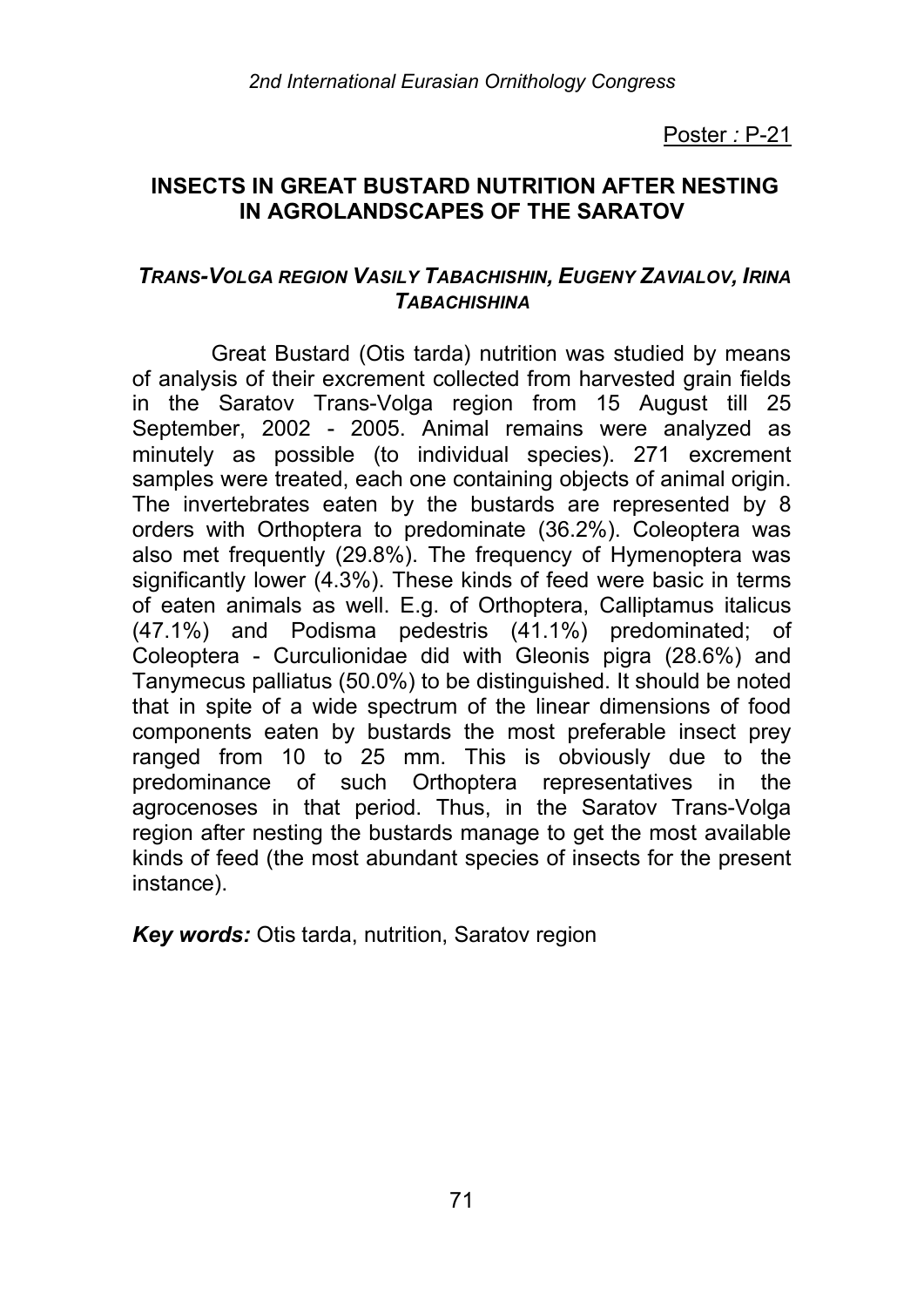## **MAIN TRAITS OF THE BREEDING BIOLOGY OF THE BLUE TIT (CYANISTES CAERULEUS) IN AN EAST MEDITERRANEAN PINE FOREST.**

## *ELENI GALINOU, TIMOLEON THEOFANELLIS, TRIANTAPHYLLOS AKTIOTIS*

BIODIVERSITY CONSERVATION LABORATORY DEPARTMENT OF ENVIRONMENTAL SCIENCE - UNIVERSITY OF THE AEGEAN, 81100 MYTILINI, GREECE E-MAIL: EGAL@ENV.AEGEAN.GR, TAKR@ AEGEAN.GR, TTHEO@ENV.AEGEAN.GR

The breeding biology of the Blue tit has been studied extensively in most parts of its European range, documenting a large variation in traits among study areas, especially between those located in northern-central and southern Europe. Nevertheless, the great majority of the studies carried out in the southern parts of the continent concentrate almost exclusively on the western coasts of the Mediterranean, in bioclimatic conditions significantly different to those in its eastern parts. We studied the biology of the Blue tit, breeding in nest boxes, in a pine forest located on the island of Lesvos (NE Aegean Sea) over eight breeding seasons. We describe the main breeding traits (laying dates, clutch-size, breeding success etc) of the species, investigate the variation of these variables within and among breeding seasons and discuss our findings in comparison with corresponding data from different geographical areas and habitats.

*Key words:* Cyanistes caeruleus, Parus, Pinus brutia, Mediterranean, coniferous, reproduction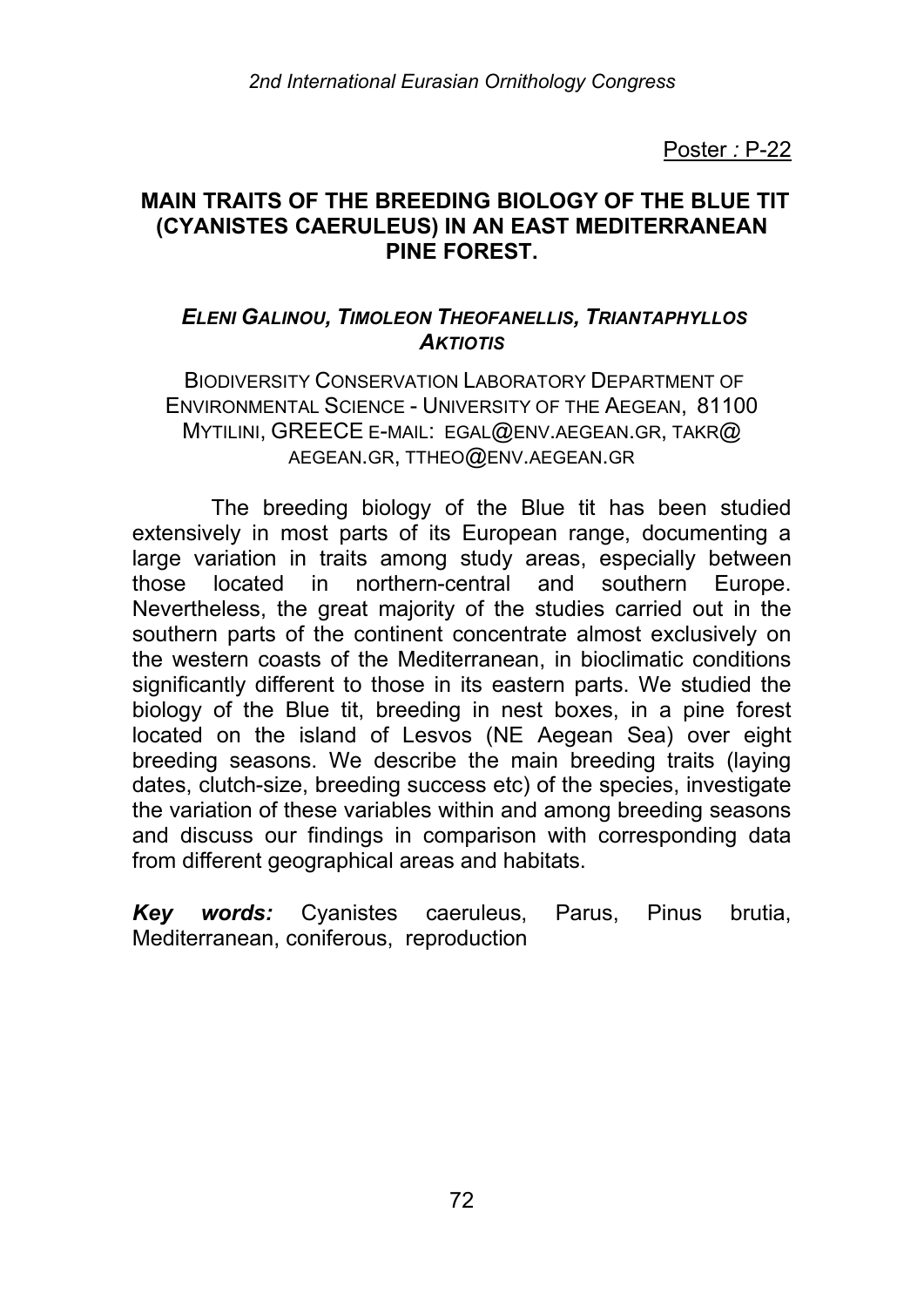### **MORPHOMETRICAL COMPARISON OF GREAT TIT PARUS MAJOR IN MASHHAD, NOOR AND HAMEDAN (IRAN)**

### *TAYEBEH ARBABI\*, GHOLAMREZA NOORI\*\**

\* ACADEMIC STAFF, DEPARTMENT OF ENVIRONMENT, COLLEGE OF NATURAL RESOURCES, ZABOL UNIVERSITY, ZABOL, IRAN. \*\* ASSIS. PROF. OF DEPARTMENT OF GEOGRAPHY AND ENVIRONMENTAL PLANNING, SISTAN AND BALUCHESTAN UNIVERSITY, ZAHEDAN, IRAN.

In order to survey on morphometrical differences, 40 great tit Parus major were caught during autumn 2001 to spring 2002 from three localities, Vakilabad forest park (Mashhad), Noor forest park (Noor) and Abbasabad gardens in southern slope of Alvand mountain (Hamedan) by mist net and gun. 29 morphometric characteristics among populations have been compared based on univariate and multivariate analyzes by SPSS and Past. Comparing biometric data revealed that, 21 characteristics among three populations show significant differences (p<0.05). Final results from statistical analyses show that these populations are different and they are three ecotypes.

*Key words:* Great tit, Parus major, biometric, Subspecies, Iran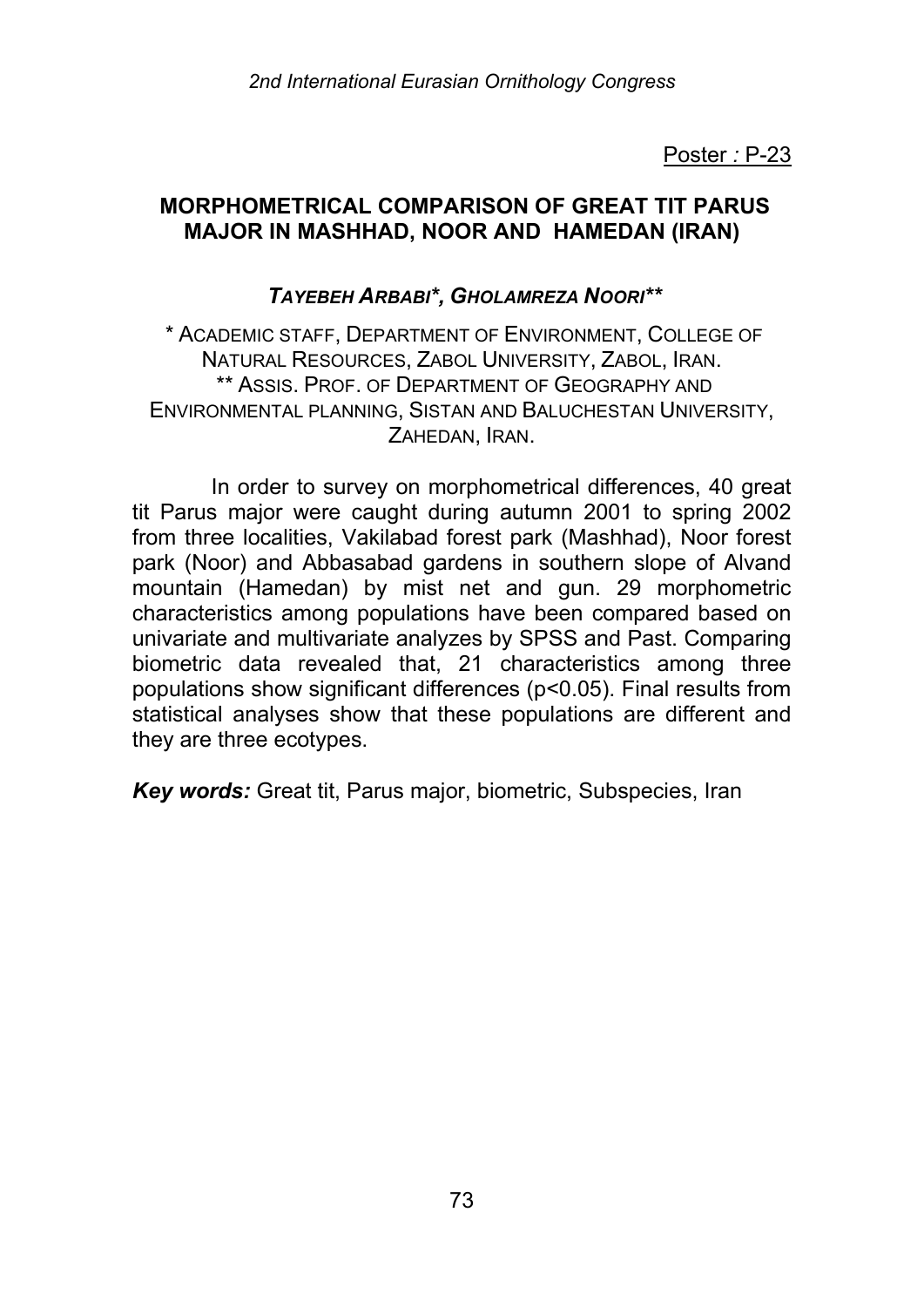## **NEST SITE CHARACTERISTICS OF KRÜPER'S NUTHATCH SITTA KRUEPERI ON THE ISLAND OF LESVOS, GREECE**

### *ELEFTHERIOS KAKALIS AND TRIANTAPHYLLOS AKRIOTIS*

#### UNIVERSITY OF THE AEGEAN. DEPARTMENT OF ENVIRONMENTAL STUDIES. BIODIVERSITY CONSERVATION LABORATORY. GR-81100 MYTILENE, GREECE.

Data on tree characteristics at 71 Krüper's nuthatch Sitta krueperi nest sites were collected in the pine forests of the Island of Lesvos. All nests were located throughout the 2003, 2006 and 2007 breeding periods, with 17, 18 and 36 nests found respectively in each year. Krüper's nuthatch tended to nest in dead standing trees (snags) of Calabrian Pine Pinus brutia, with only a small proportion of nests located in dead branches of living trees. The majority of nesting trees had broken tops, medium to advanced decay and had been dead for a long period. Mean and standard error of diameter at breast height were  $35.9 + 1.3$  cm, canopy cover  $31 + 2.8$ , tree height 5.7 + 0.3 m and nest height 4.3 + 0.3 m. Nest entrance faced mainly W (22 %), NW (18 %) and N (18 %). Quite a high proportion of the nesting trees (>20%) were infected by the wood rotting fungus Fomes pini. Habitat suitability is discussed with respect to proposals for the management of the forest.

*Key words:* Krüper's Nuthatch, nest site, snag, Lesvos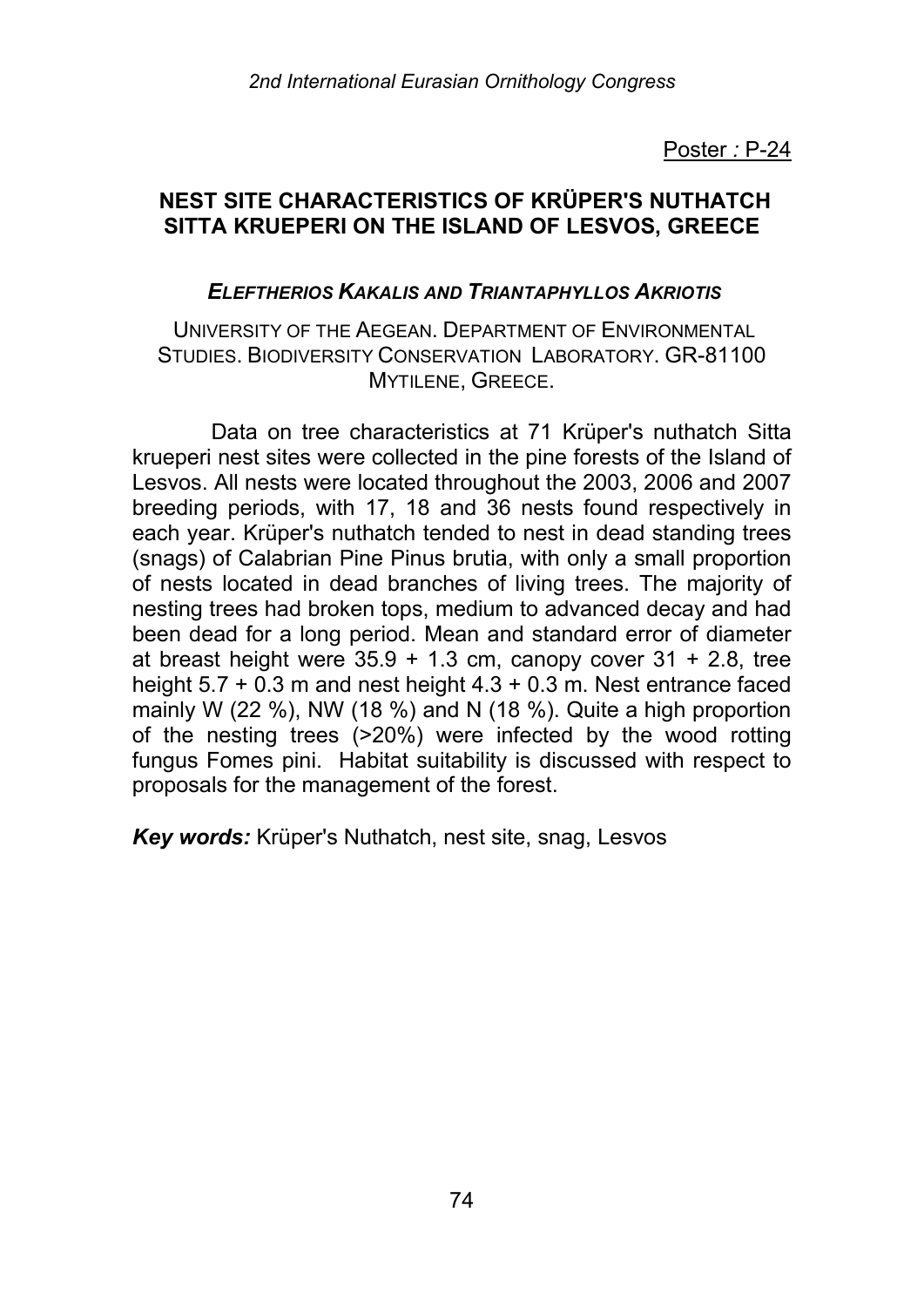### **NEST SITE SELECTION OF STEPPE EAGLE AQUILA NIPALENSIS IN MONGOLIA**

#### *GOMBOBAATAR S., REUVEN YOSEF, ODKHUU B., SUMIYA D.*

NATIONAL UNIVERSITY OF MONGOLIA, MONGOLIAN ORNITHOLOGICAL SOCIETY. ULAANBAATAR 210646A, POBOX 537. MONGOLIA. INTERNATIONAL BIRDING AND RESEARCH CENTRE IN EILAT, P.O. BOX 774, 88000 EILAT, ISRAEL. RYOSEF@EILATCITY.CO.IL

Steppe Eagle (Aquila nipalensis) breeds in the forest, high mountains, and different types of steppes. It is a migratory species in Mongolia. We studied 49 breeding pairs in 1998-2007 during varying conditions of food availability, altitudes and regions of the country. Eagles selected seven different types of substrates - most numerous 91.2% nested on the ground (47.8% in rock column and 32.5% in breaking rocks; ANOVA0.05: F6,48 =2.29, P=0.00005), cliffs (8.7%), trees (2.2%) and 8.8% on artificial substrates - car cabin (4.4%), car tire (2.2%) and artificial nest platforms (2.2%). But year did not affect nest site selection (ANOVA0.05: F8,62 =2.13, P=0.3). Steppe Eagles are mostly ground nesters because of the abundance of the Brandt's Vole (Lasiopodomys bradntii) in the Mongolian steppe. Breeding pairs prefer to nest in the midst of 20- 30m high rocks or rock columns on top or on the side of hills in the center of active colonies of voles. Only one pair occupied a nest platform from among 100 platforms built by our team in 2002. There was no difference between type of site and number of eggs (ANOVA0.05: F6,38 =2.3, P=0.9) or number of chicks (ANOVA0.05: F6,32 =2.4, P=0.8). In contrast, Saker Falcon (Falco cherrug) and Upland Buzzards (Buteo hemilasius) prefer to nest on roofs of abandoned buildings, cattle shelters, electric pylons, railway bridges and other human-built structures. Average clutch was 1.9 (±0.6 SD, 1- 3, n=43) and number of fledglings 0.89 (±0.8, 0-3, n=37). All nests were located between 1100 - 2500 m ASL. Height of nest location ranged from 0 (ground) to 25 meters (cliffs). Altitude, height of nest location and nest size (nest diameter, depth, and height) did not effect the number of eggs and fledglings. *Key words:* Mongolia, steppe eagle, nest site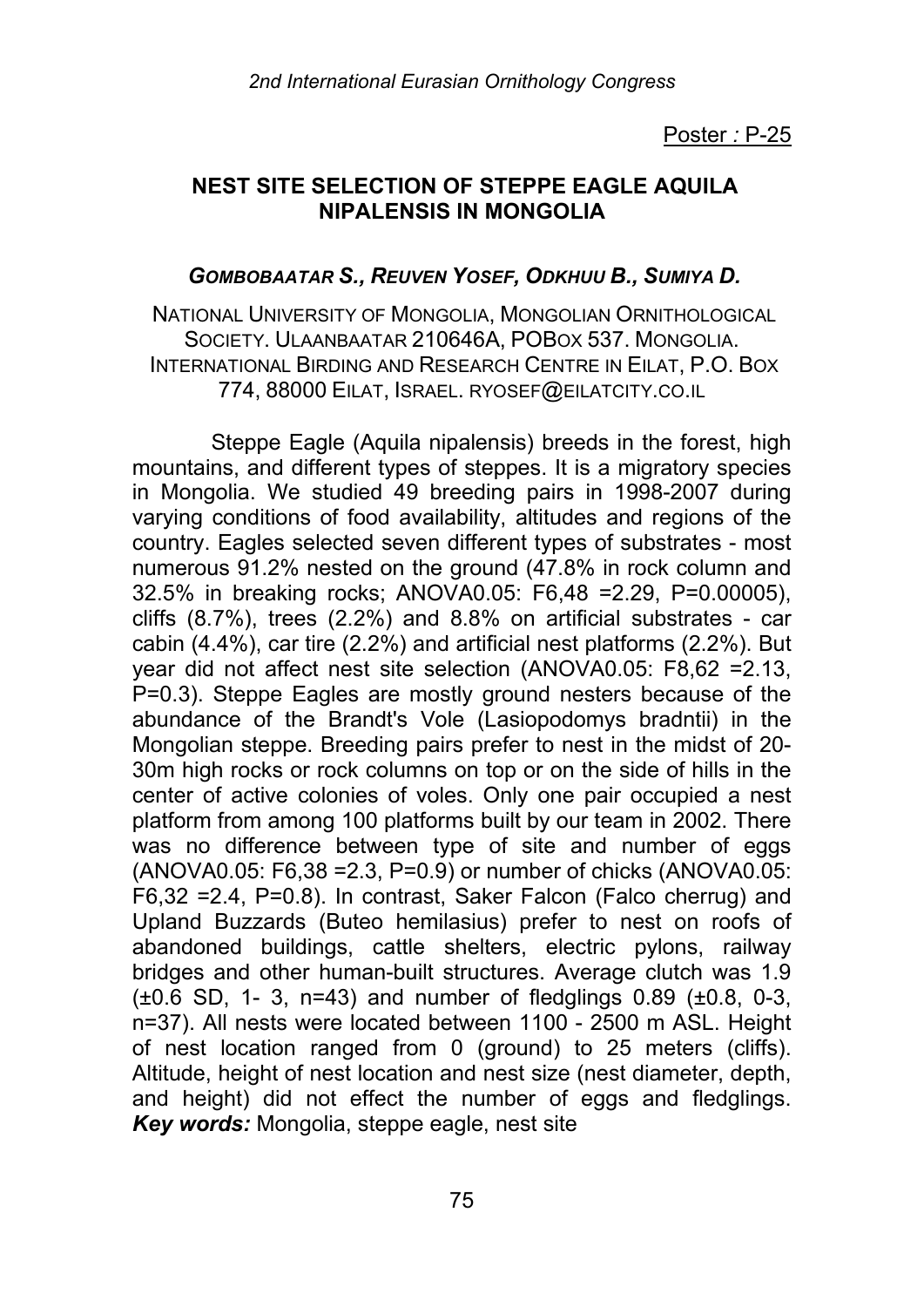# **NEW RECORDS FOR WEST TURKEY FROM TITREYENGÖL /MANAVGAT (TURKEY) RINGING STUDY**

## *HAKAN KARAARDIǹ, ALI ERDOĞAN¹, REINHARD VOHWINKEL², WERNER PRÜNTE², LEYLA ÖZKAN KARAARDIǹ*

<sup>1</sup> AKDENIZ ÜNIVERSITESI, FEN EDEBIYAT FAKÜLTESI, BIYOLOJI BÖLÜMÜ, KAMPÜS, 07058, ANTALYA, TÜRKIYE,

#### ² MEIBERGER WEG 26, D-42553 VELBERT, GERMANY.

In Turkey ringing studies have been started regularly since 2002. In the spring of 2002-2005 and also in the autumn of 2005- 2006, birds were captured near the river Manavgat, not far from the coast of the Mediterranean Sea in Turkey. During these seasons with the help of more than 50 volunteers, we caught 55.411 birds in 121 species. During the study tape lures with the songs of 15 species were used except the spring season 2005. Except 2005 our mist nets (108 metres long) were standing in fields along a hedge. In 2005 only 51 metres long mist nets were used. In the year 2003, 2004 (spring) and 2005, 2006 (autumn) we used both additional mist nets (120 metres long) in the field on the other side of the hedge to trap Wagtails and Pipits and a special 'high net' (5 m high and 24 m long) to trap especially Swallows. All the birds banded with a metal ring, on which were written Turkey. As a result, especially new record for Turkey is Blyth's Pipit (Anthus godlewskii). Also Richard's pipit (Anthus richardi), Grasshopper Warbler (Locustella naevia), Blyth's Reed Warbler (Acrocephalus dumetorum) and Paddyfield Warbler (Acrocephalus agricola) are the other new records, which are especially new records for west Turkey.

*Key words:* New records, migration, ringing, Blyth's pipit, Turkey.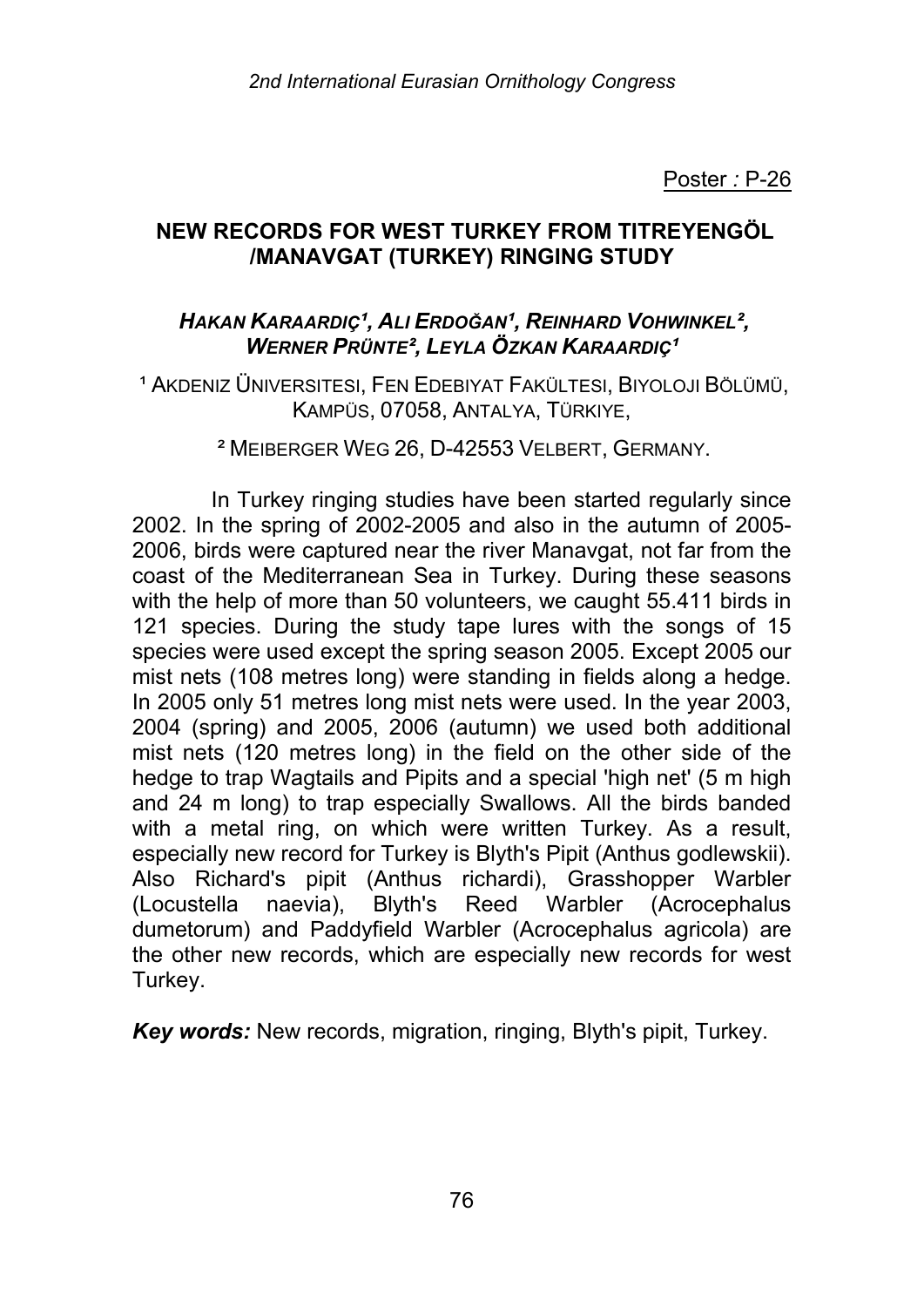### **OBSERVATIONS ON THE CHAFFINCH (FRINGILLA COELEBS) POPULATION: A SHORT DISCUSSION ON POPULATION FLUCTUATION AND SOME BREEDING FINDINGS**

## *UTKU PERKTAŞ1 AND ZAFER AYAŞ1*

1HACETTEPE UNIVERSITY, FACULTY OF SCIENCE, DEPARTMENT OF BIOLOGY (ZOOLOGY SECTION) 06800 BEYTEPE – ANKARA, TURKEY

Chaffinch (Fringilla coelebs) breeds in natural forest areas in Turkey. We performed regular field studies in one of the breeding areas, which is in Çamlıdere (Ankara), to show population fluctuation. According to our results, chaffinch population showed fluctuation (X2=85.96, p<0.005) in the study period. However, there was no significant difference between the seasons about individual numbers (X2=3.409, p>0.05). During the breeding season in 2007, timed-species counts (TSCs) were also performed to show the most abundant bird species in the chaffinch breeding area. According to the result of TSCs, chaffinch can be evaluated as the most common bird species in bird communities in the study area. Moreover, we also performed some observations about breeding activity of chaffinch. The insights of these findings are also showed and discussed here.

*Key words:* Chaffinch, population fluctuation, timed-species counts, Çamlıdere, Ankara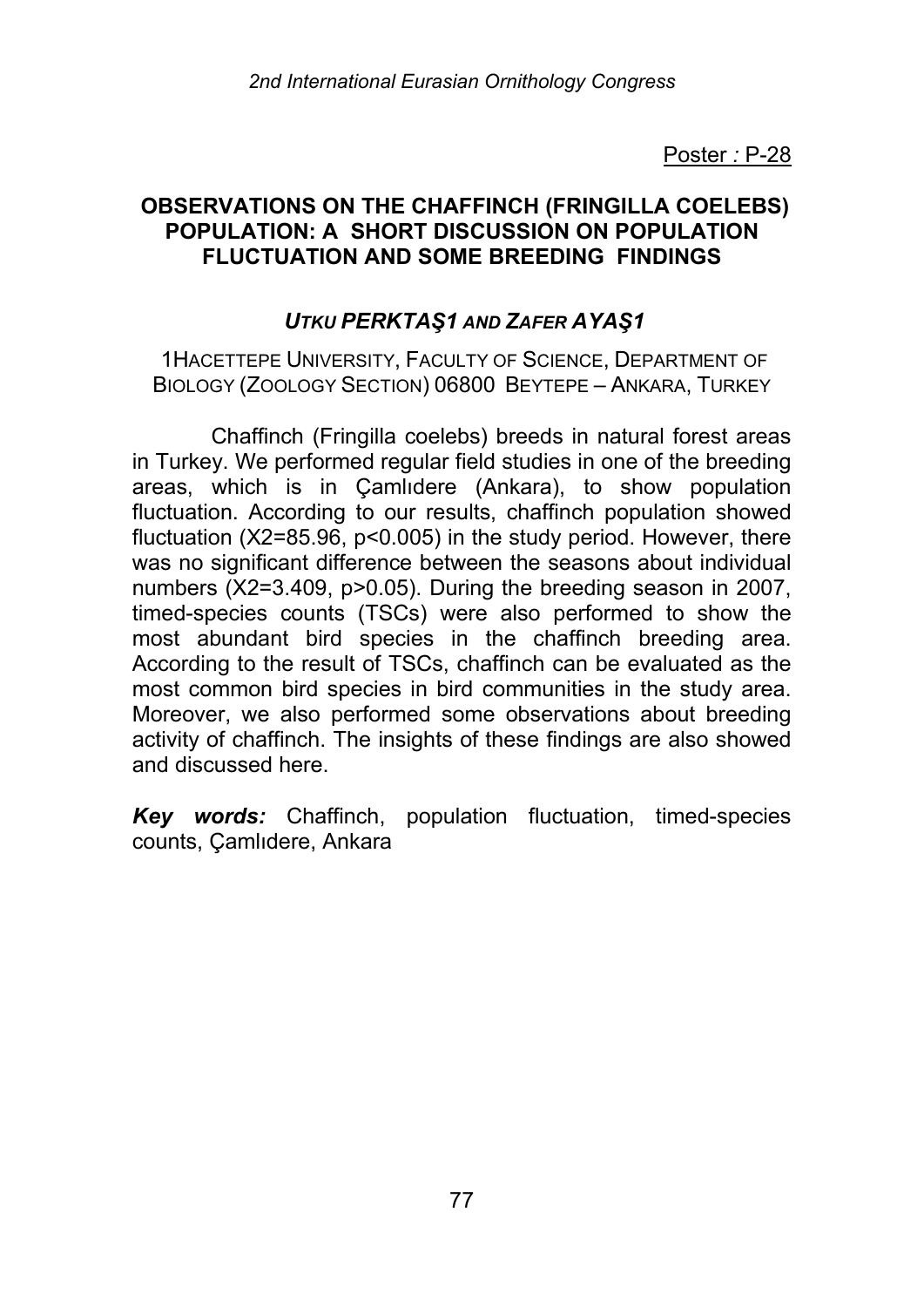## **OBSERVATIONS ON THE DENSITY OF A GREENFINCH POPULATION DURING A 12 MONTHS PERIOD.**

# *ATIL BARIŞ ALBAYRAK, ZAFER AYAŞ*

1HACETTEPE UNIVERSITY, FACULTY OF SCIENCE, DEPARTMENT OF BIOLOGY (ZOOLOGY SECTION) 06800 BEYTEPE – ANKARA, TURKEY

In this study, the data acquired about the fluctuations in a greenfinch population during regular observations in Çamkoru (Ankara – Kızılcahamam) has been evaluated. Study area has been visited 42 times in a 12 months period. Transect and time limited census techniques have been used to evaluate the population density. To estimate the population fluctuations during a period of a year, chi-square test has been used following the calculation of monthly averages. During determination of potential differences between seasons, differences between monthly averages have been calculated with non-parametric Kruskall Wallis Test. According to the results, individual numbers recorded in January, February, August and September showed difference than the other months (X2=19,75, p<0.05). Increase with October has been reached its top level in october during winter period. Again a decrease has been observed following the end of this month. Spring increase was started with April 'till May which includes the top level of individual numbers. According to test results, any significant difference between seasons by means of population density couldn't be found (p>0.05).

*Key words:* Greenfinch, population density, Çamlıdere, Ankara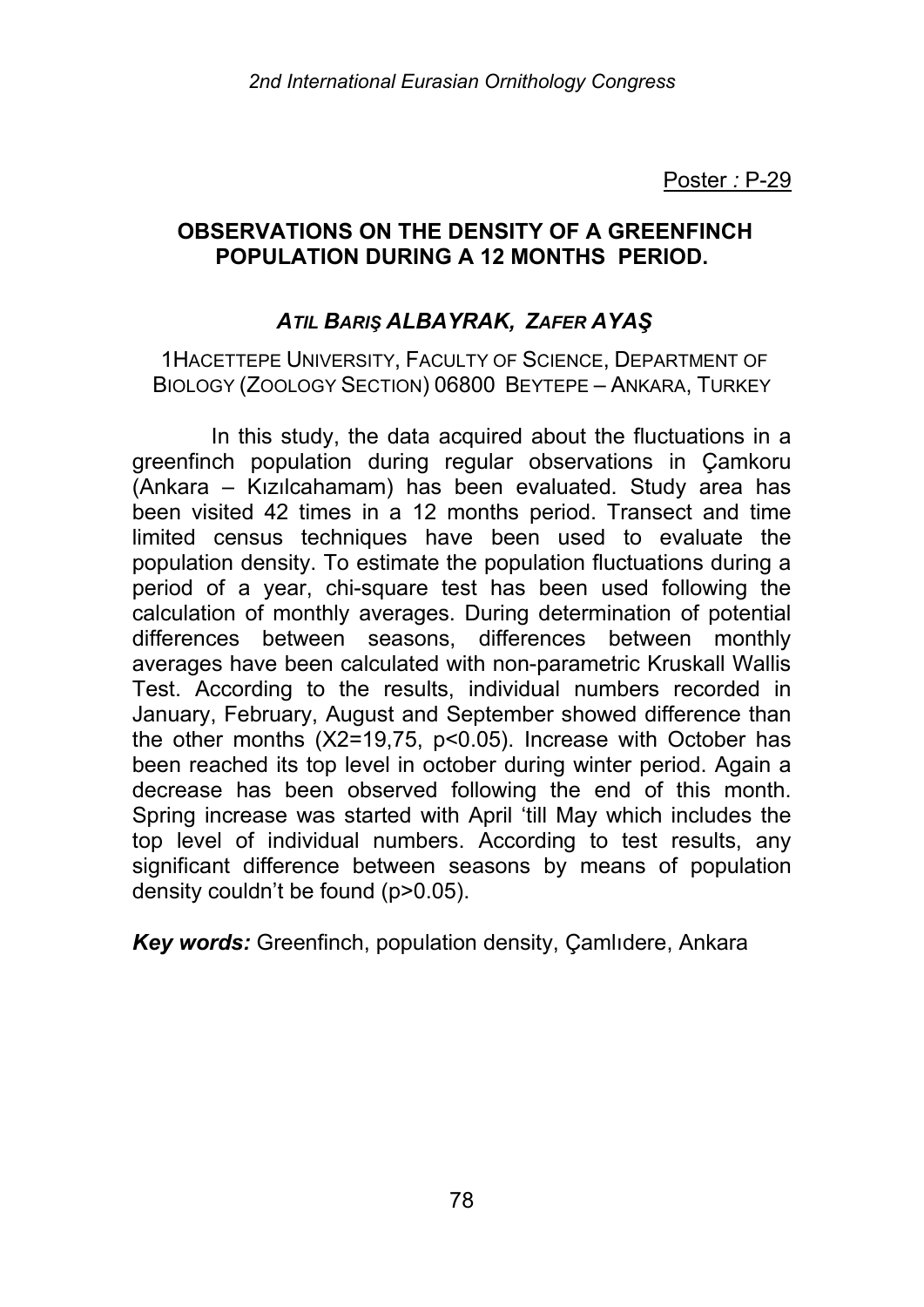### **OFFSPRING SEX RATIO AND GROWTH RATE IN RELATION TO PARENTAL AND EXTRA-PAIR MALE QUALITY IN BEARDED TITS PANURUS BIARMICUS.**

# *H. HOI1, A. DAROLOVA\*, J. KRISTOFIK\**

1 KONRAD LORENZ INSTITUTE FOR ETHOLOGY, OEAW, SAVOYENSTR. 1 A, A-1160 VIENNA.

#### \* INSTITUTE FOR ZOOLOGY, SAV, DUBRAVSKA CESTA 8, 84605 BRATISLAVA, SLOVAKIA

Intrinsic genetic quality of a females copulation partners or the interaction between female and male genes, or differential allocation of maternal investment in offspring are known to be important determinants for offspring fitness. Sex allocation theory predicts that females should modify their brood sex ratio in response to differential benefits when increasing maternal investment into sons or daughters. Differential allocation into either sex should occur i.e. in direct relation to maternal condition or in relation to attractiveness or quality of their mate or extra-pair mates. In this study we examine whether intrinsic quality of the mother, attractiveness or intrinsic quality of the social mate or extra-pair mate affects offspring sex ratio and growth rate of the socially monogamous bearded tit Panurus biarmicus. We found evidence that female intrinsic quality influences the proportion of sons produce per brood. However quality or attractiveness of the social mate had no significant affect on sex ratio or nestling growth. Also sex ratio of extra-pair chicks did not deviate from an equal distribution. However, nestlings fathered by extra-pair males developed significantly better than their putative siblings.

*Key words:* Sexual selection, evolution, mate choice, maternal effects, chick development, sex ratio modification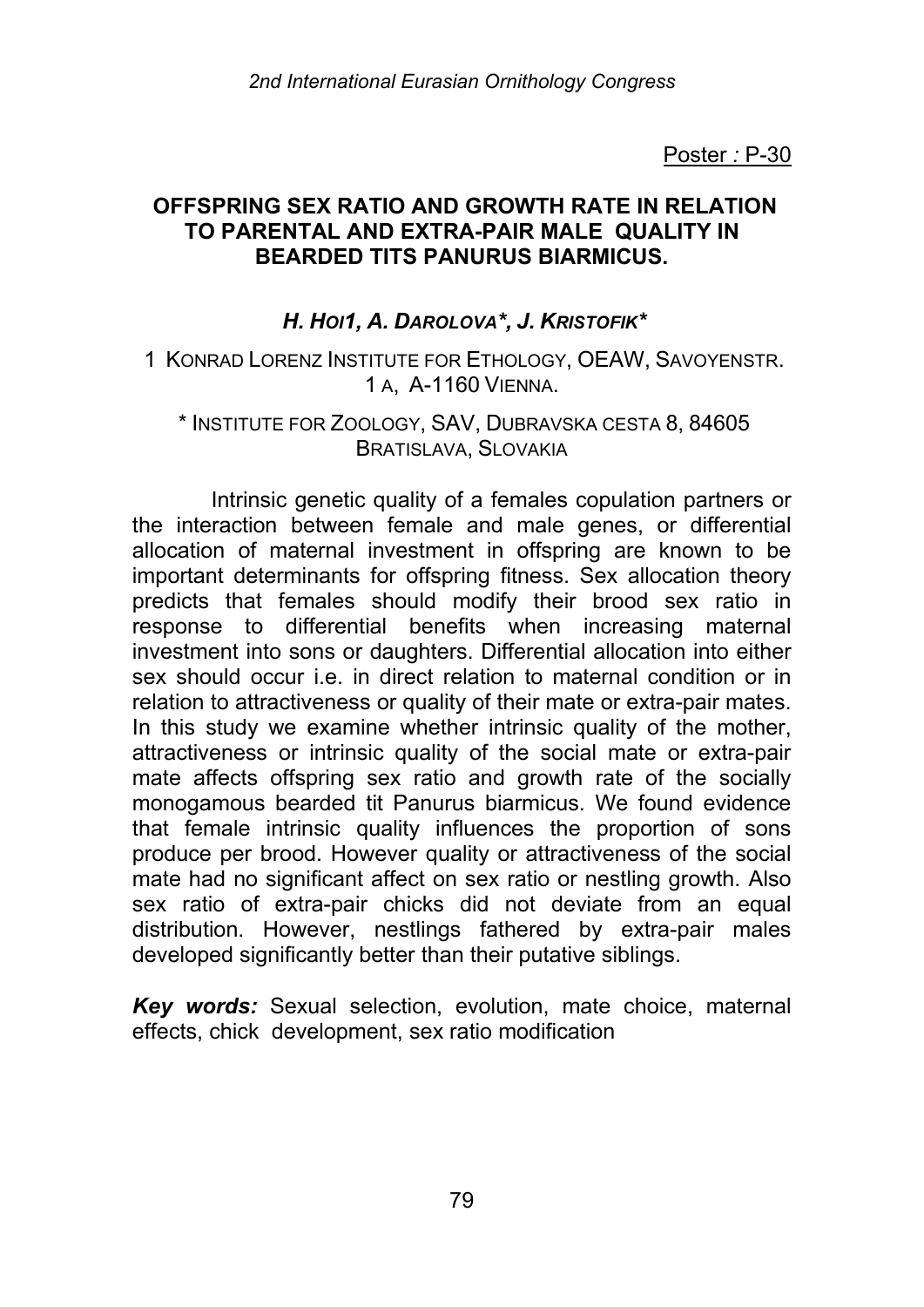# **OFFSPRING SEX RATIO IN DUCKS**

#### *MARINA A. SELIVANOVA, ANATOLY I. MIKHANTYEV*

There is growing evidence that offspring sex ratio in some bird species differs from equality, in spite of the fact that birds have chromosomal sex determination. Most ducks have a male-biased adult sex ratio, but the causes of this disparity are not well understood. The location of the study was Krotovaya Lyaga Lake, Western Siberia, Russia (53,72 N; 78,02 E), where a long-term study of breeding ecology has been carried out since 1970. We determined the sex of 1555 one-day-old ducklings of Mallards (Anas platyrhynchos), 1258 - Common Pochards (Aythya ferina), and 2145 - Tufted Ducks (Aythya fuligula) by cloacal examination between 1986 and 1988, and between 1995 and 2005. There were no significant differences between male and female ducklings in size and weight. Offspring sex ratio of Mallards and Tufted Ducks was not significantly different from unity, but the proportion of males in Common Pochards was 0.534, which had statistical significance. The sex ratio was independent of clutch size, and hatching date. Significant variation in the sex ratios among years was not found, but the proportion of sons increased with increasing nest numbers in all three species.

*Key words:* Sex ratio; the proportion of sons; Mallard; Common Pochard; Tufted Duck.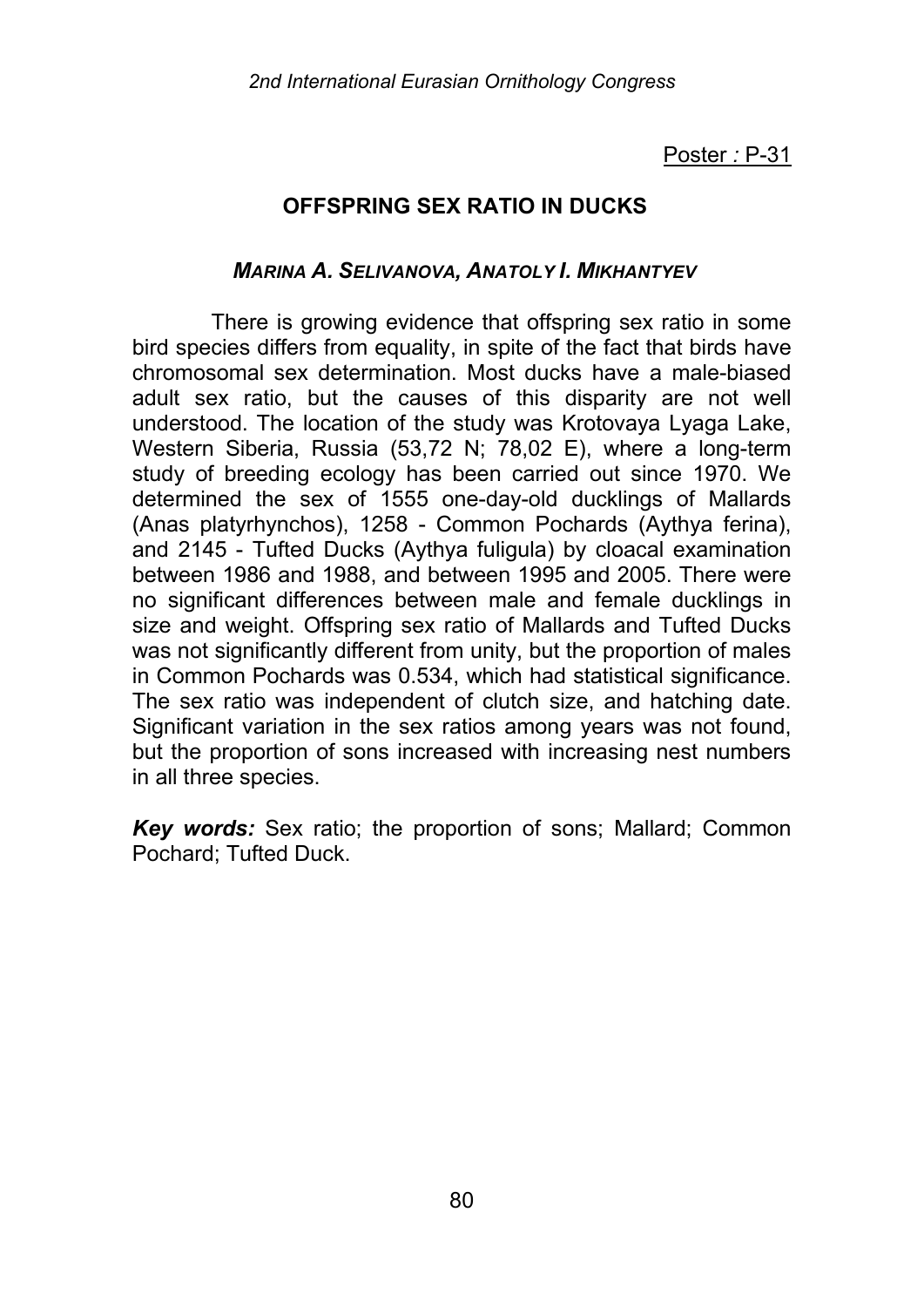### **ONTOGENY OF AUDITORY SENSITIVITY IN NORMAL AND VISUALLY-DEPRIVED PIED FLYCATCHER (FICEDULA HYPOLEUCA) NESTLINGS - RELATION WITH BEHAVIORAL DEVELOPMENT.**

## *L.I.ALEXANDROV1, E.V.KORNEEVA1, T.B.GOLUBEVA2*

1 INSTITUTE OF HIGHER NERVOUS ACTIVITY AND NEUROPHYSIOLOGY RAS, BUTLEROVA STREET 5A, MOSCOW, RUSSIA

2 DEPT. OF VERTEBRATE ZOOLOGY, MOSCOW STATE UNIVERSITY, VOROBYEVY GORY, MOSCOW, RUSSIA

The first clearly identifiable behavior pattern in pied flycatcher nestlings - feeding behavior - is elicited, during the first several days of nest life, by parental food call with energy maximum at about 2 kHz or by tone pips of appropriate frequencies. Ontogenetically next pattern - defense behavior - at the first stage of its development is also triggered by acoustic stimuli - by parental alarm calls with energy maximum at about 5 kHz. Experiments proved that, starting on posthatching day 9, vision became a necessary factor of normal defense response realization. Auditory evoked potentials (AEP) from nidopallidum field L (higher avian integrative auditory structure) were recorded in awake nestlings freely moving in artificial nest that ensured constant body temperature. AEP were studied with reference to behavioral role played by different sound frequencies. Both in normal and deprived groups, nestlings were studied at the age of 6-9 days. AEP thresholds in deprived 6-day-old nestlings were significantly lower than those in the control young in the range of 1-3 kHz; by day 9 the range of lower thresholds expanded into the higher frequencies - up to 1-6 kHz. In other words, AEP thresholds decrease was observed in visually deprived nestlings during the periods when visual afferentation began to play the new role in feeding behavior. Thresholds decrease in the high-frequency range of species-typical alarm call was observed at the time when vision became included into defense behavior. However, the study of the dynamics of threshold decrease in visually-deprived nestlings demonstrated that their AEP thresholds decreased evenly throughout the hearing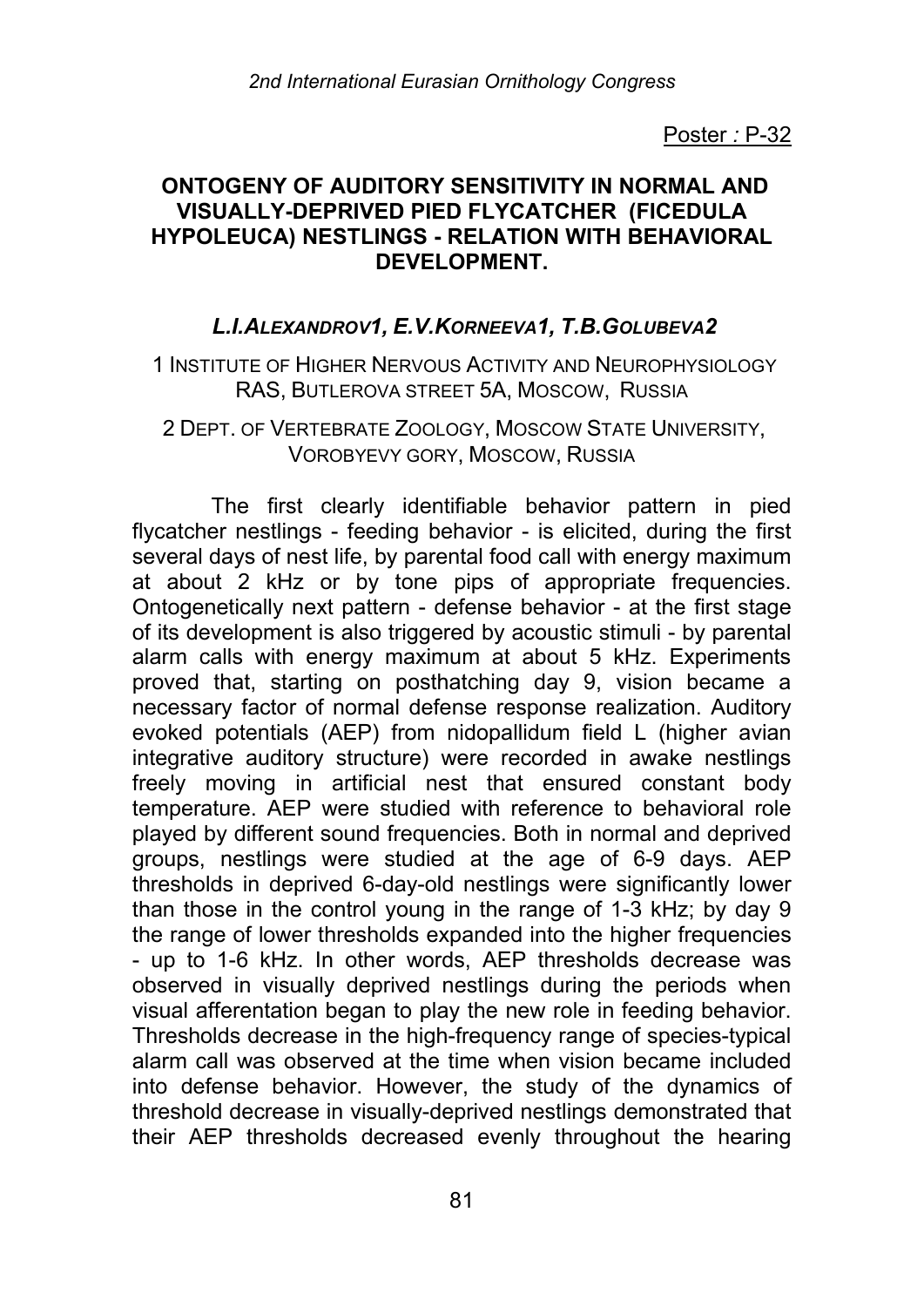range, while in the control young a rapid decrease in the highfrequency range of alarm call was observed.Supported by the Russian Foundation for Basic Research, Grant # 07-04-01022

*Key words:* ontogeny, behavior, auditory evoked potentials, visual deprivation

Poster *:* P-33

## **ONTOGENY OF AUDITORY-INDUCED FREEZING IN ALTRICIAL PIED FLYCATCHER (FICEDULA HYPOLEUCA) NESTLINGS AS AFFECTED BY VISUAL AFFERENATION.**

# *E.V.KORNEEVA1, E.V.ZUEVA2, L.I.ALEXANDROV1, T.B.GOLUBEVA3*

1 INSTITUTE OF HIGHER NERVOUS ACTIVITY AND NEUROPHYSIOLOGY RAS, BUTLEROVA STREET 5A, MOSCOW, RUSSIA

2 INSTITUTE OF EVOLUTIONARY PHYSIOLOGY AND BIOCHEMISTRY RAS, STPETERSBURG, RUSSIA

3 DEPT. OF VERTEBRATE ZOOLOGY, MOSCOW STATE UNIVERSITY, VOROBYEVY GORY, MOSCOW, RUSSIA

Ontogeny of defense behavior in control and visuallydeprived pied flycatcher (Ficedula hypoleuca) nestlngs was studied in their natural nests in the wild. Freezing was observed on the first posthatching days in response to rhythmic acoustic signals. However, in the control young, the efficiency of alarm call (suppression of begging by alarm calling of adults) started to increase rapidly only on posthatching day 9. Visually deprived nestlings do not demonstrate this stage of rapid efficiency growth. It was found that exactly on day 9 the mature photoreceptors were found in the central retinal region - the projection of peripheral visual field. Lack of an adequate visual afferentation prevents the deprived nestlings from distinguishing alarm call from other rhythmic sounds (all signals suppressed begging with comparable efficiency), even if the former suppressed begging effectively enough. It is suggested that the involvement of acoustic signals within the range of alarm call into defense behavior is related with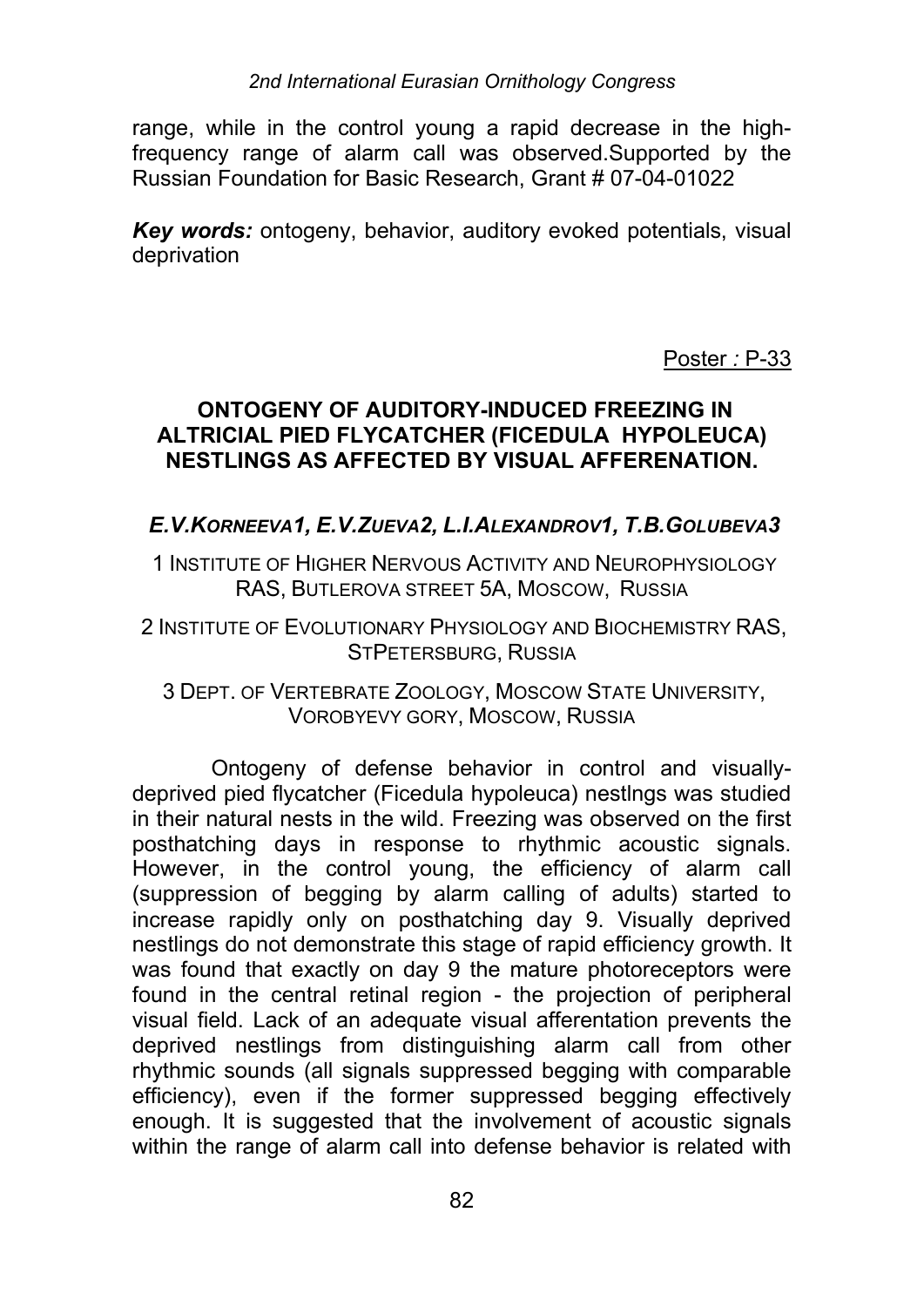#### *2nd International Eurasian Ornithology Congress*

the abrupt decrease of auditory thresholds within this range. In visually-deprived nestlings such decrease was not observed. Specific freezing posture that was formed in control nestlings by day 11 of nest life was never detected in the deprived young. Supported by the Russian Foundation for Basic Research, Grant # 07-04-01022

*Key words:* ontogeny, defense behavior, visual and auditory development

Poster *:* P-34

## **ORNITHOFAUNA OF ESKİŞEHİR OSMANGAZİ UNIVERSITY CAMPUS FOREST**

# *ÖZNUR VAROL, ÜNAL ÖZELMAS, MUHARREM KARAKAYA*

## ESKIŞEHIR OSMANGAZI ÜNIVERSITESI FEN-EDEBIYAT FAKÜLTESI BIYOLOJI BÖLÜMÜ ESKIŞEHIR

Eskişehir Meşelik Forest are a resforested area in 1940's.This study has been carried to deternine the ornithofauna of Meşelik Forest Area and its around surrounding area. In this study, 49 species deternined that belong to 21 families from 6 orders. 31 of this observed species are native, 11 of them immigrant, 1 of them visitor, 3 of them visitor or immigrant, 2 of them native or winter visitor, 3 of them immigrant or winter visitor.

*Key words:* Ornithofauna, Aves, Eskişehir, Meşelik Forest Area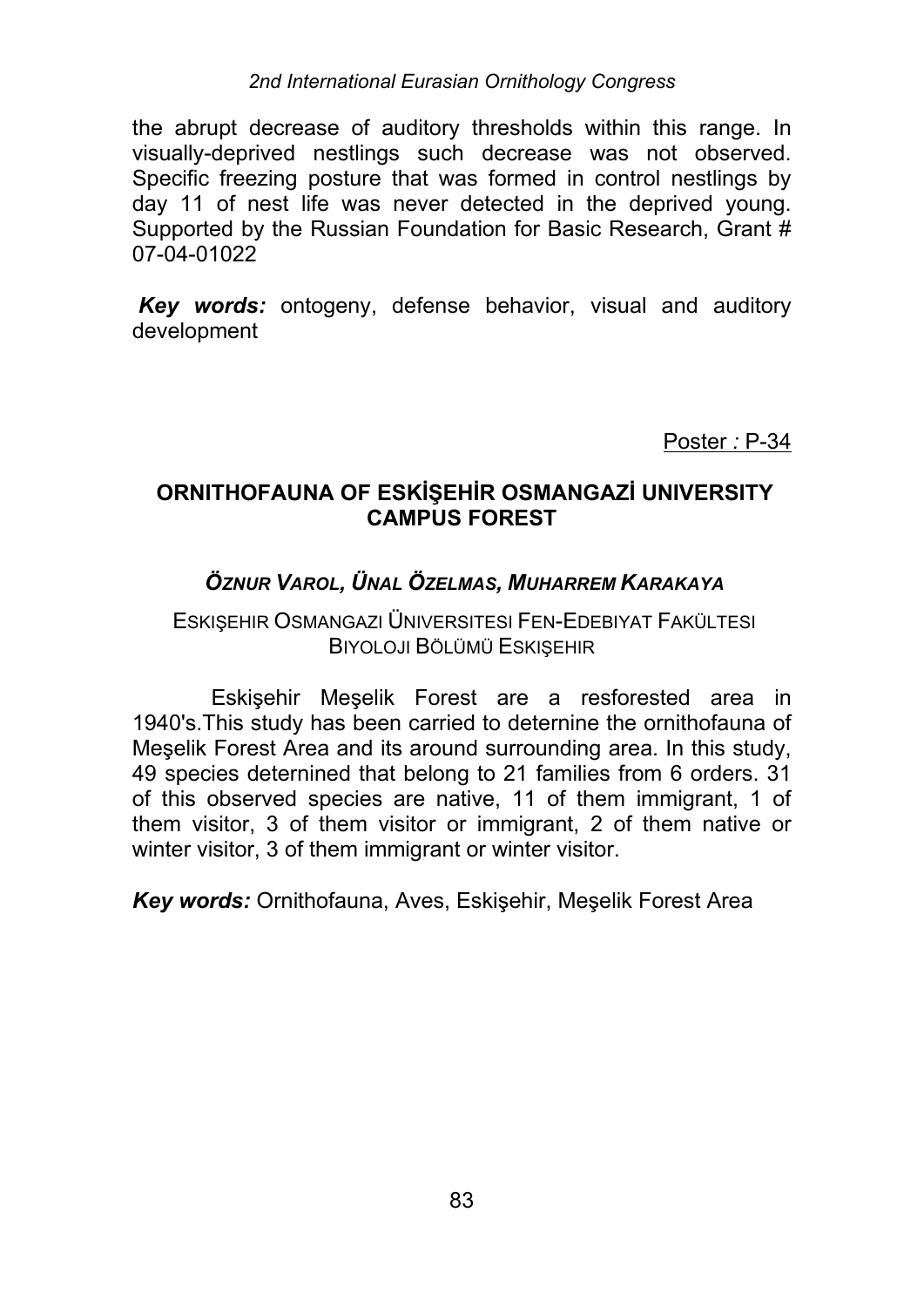### **PHOTOGRAPHIC PRESENTATION OF ORNITHOLOGICAL RECORDS**

### *GHULAM RASOOL*

HOUSE NO. 03, STREET NO. 04, F-7/3, ISLAMABAD

Nature potography has evolved to a scientific research tool over the recent past. This has been an invaluable tool to study birds and keep records of the status of various species. I have been applying this tool in Pakistan. My presentation will focus on the value of photography and its role in birds conservation.

*Key words:* Pakistan, birds, nature potography

Poster *:* P-36

## **POPULATION ISOLATION EVIDENCE FOR HOUSE SPARROW (PASSER DOMESTICUS) IN THE NORTH OF IRAN**

### *ALI OLFATI MOGHADDAM, SEYED MAHMOUD GHASEMPOURI*

TARBIAT MODARES UNIVERSITY, FACULTY OF NATURAL RESOURCES, ENVIRONMENTAL SCIENCE DEPT., 46414, NOUR, MAZANDARAN

In spring 2007, to exploit 31 domestic sparrow samples in 700 km distance of two northern cities in Iran, one of them is Bojnourd, it has dry and cold climate with 1100 m elevation. The other one is Nour, it is located at southern of the Caspian Sea with hyrcanian climate. The objective of this study is determining of population differences rate among the individual of this species. Morphometric characteristics are measured exceeds of 28 samples. Morphomeristic characteristics are divided in two kinds: Firstly primaries and secondaries feathers. It should attended to it's color of body and speckle. Statistic analysis has shown the differences of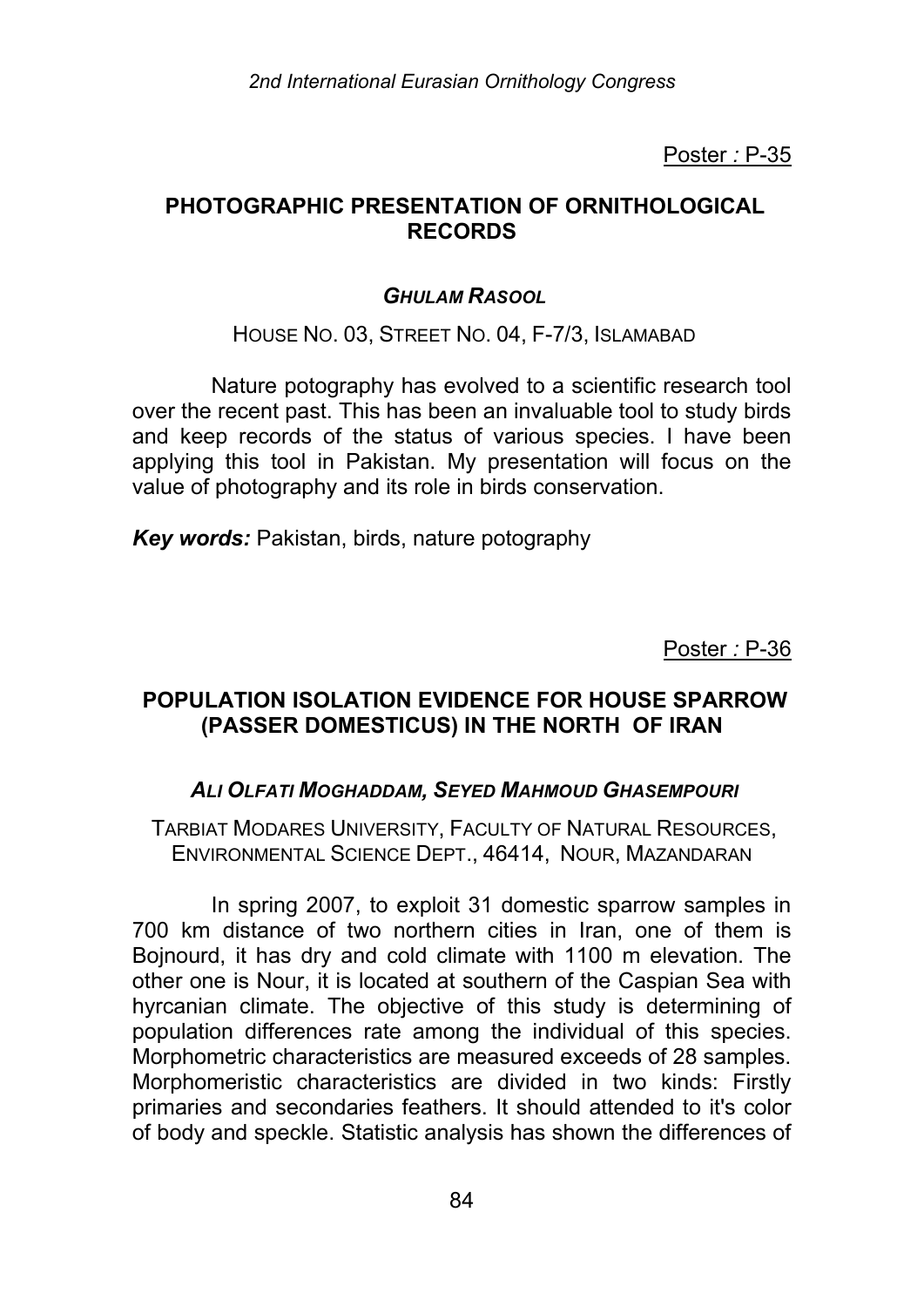8 characteristics between measures via in depended sample T test (P Value ≤ 0.05). There is some evidence about house sparrow's separation that is confirmed by PCA test. In comparison with the other passeriformes, the trend of population separation occurs in a long distance. Also, all specimens in east of Iran have bigger total averages versus west, each of significant and non significant difference in mean.In eastern developed sample, the light head of primaries feathers covered in length %65.Primitive hypothesis for population's isolation and racial study of house sparrow can be performing in humid and dry ecosystems. *Key words:* Passer domesticus, Population isolation, Caspian Sea, Iran

Poster *:* P-37

### **PREDATION ON WOODEN NESTBOXES USED FOR BREEDING OF CYANISTES CAERULEUS AND PARUS MAJOR IN A PINUS BRUTIA FOREST ON LESVOS ISLAND**

### *TIMOLEON THEOFANELLIS, ELENI GALINOU, TRIANTAFYLLOS AKRIOTIS*

#### DEPARTMENT OF ENVIRONMENTAL STUDIES - UNIVERSITY OF THE AEGEAN, UNIVERSITY HILL, MITILINI, GR 81-100, GREECE

Great tit (Parus major) and Blue tit (Cyanistes caeruleus) are two bird species found in various habitats within Europe and have been extensively studied due to the fact that they willingly occupy nest boxes. Nevertheless, data concerning their breeding biology in the Southeast Europe are rather limited, especially when breeding in coniferous forest, a habitat considered subordinate for both species. We studied the breeding biology of the Great and the Blue tit, occupying nest boxes in a pine forest (Pinus brutia) on the island of Lesbos- N Aegean Sea. We present the results concerning the predation as recorded during several breeding periods (1999-2002) and we investigate and discuss the influence of factors such as the number of nestlings present in the nest and the time within the breeding season on the recorded predation pressure.

*Key words:* predation, nest-boxes, Cyanistes caeruleus, Parus major, Pinus brutia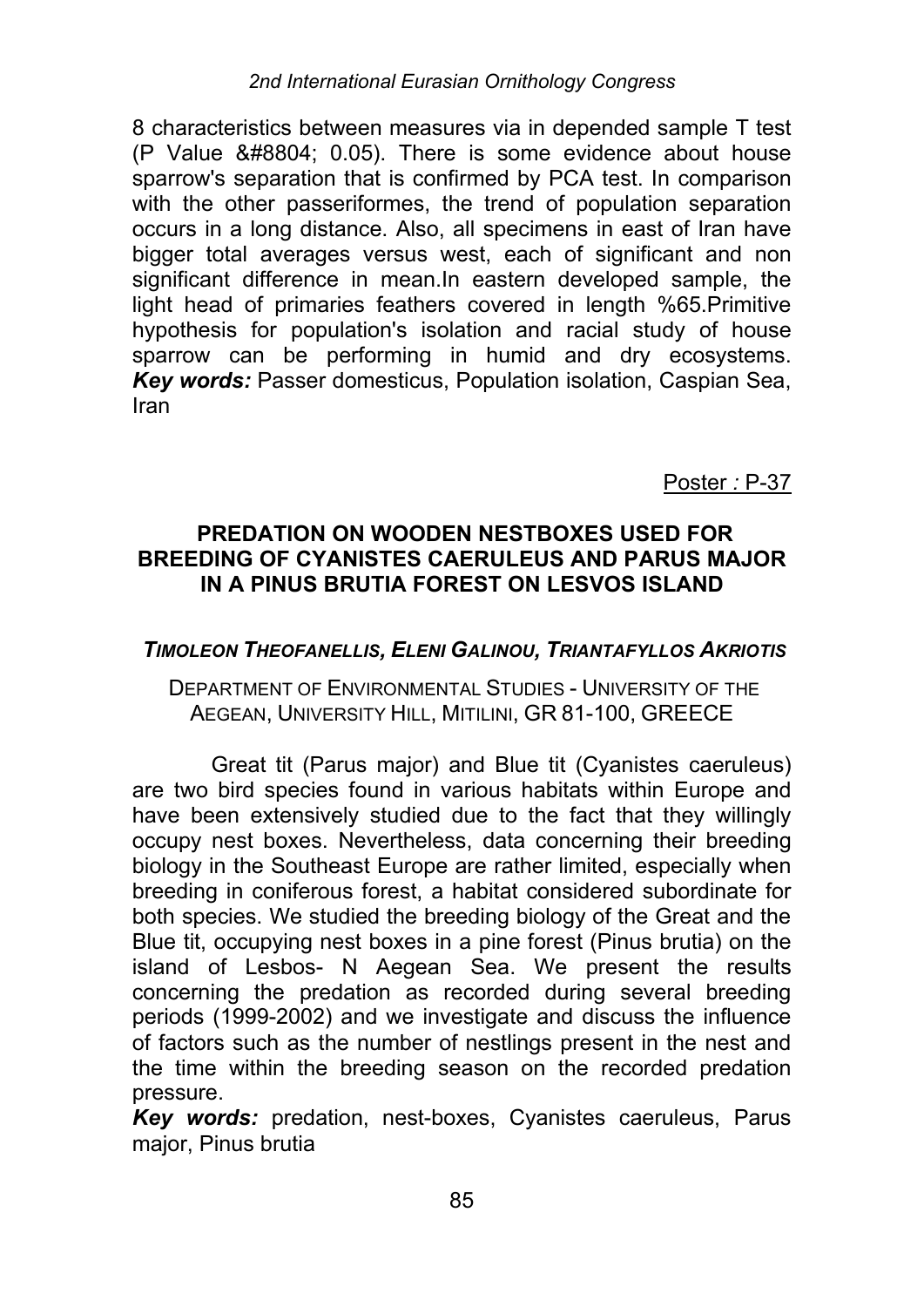### **PRINCIPAL COMPONENTS ANALYSIS (PCA) RESULT FOR HOUSE SPARROW (PASSER DOMESTICUS) CLINE**

#### *SEYED MAHMOUD GHASEMPOURI, BENAFSHEH SAFAEI, MAHYA SHAFAPOUR TEHRANI, ALI OLFATI MOGHADDAM*

#### ENVIRONMENTAL SCIENCE DEPARTMENT, ALLAMEH MOHADES **UNIVERSITY**

In order to survey on morphometrical differences and cline hypothesis for house sparrow(Passer domesticus), 54 specimens were caught during February to May 2007 from three localities situated in a line being parallel with Alborz mountains in north of Iran. Two plains near the Caspian Sea and a plateau in Khorasan. All birds were hunted by gun.28 morphometric characters among three populations have been compared based on univariate and multivariate analyses using SPSS and Past. Comparing biometric and morphologic data revealed that between 4 to 9 characters among three populations show significant differences (p<0.05 and p<0.01). Final results from statistical analyses show that the central population with larger characteristics is more different than both ends. Principal components analysis (PCA) can not show a strong gradient for morphometric data. As a result, populations have shown some different in color, skull and bone measures and external sizes too. Perhaps it can to give reasons for primitive three ecotypes at least in 700 kilometers in the north of Iran.

*Key words:* Passer domesticus, Cline, Ecotype, Iran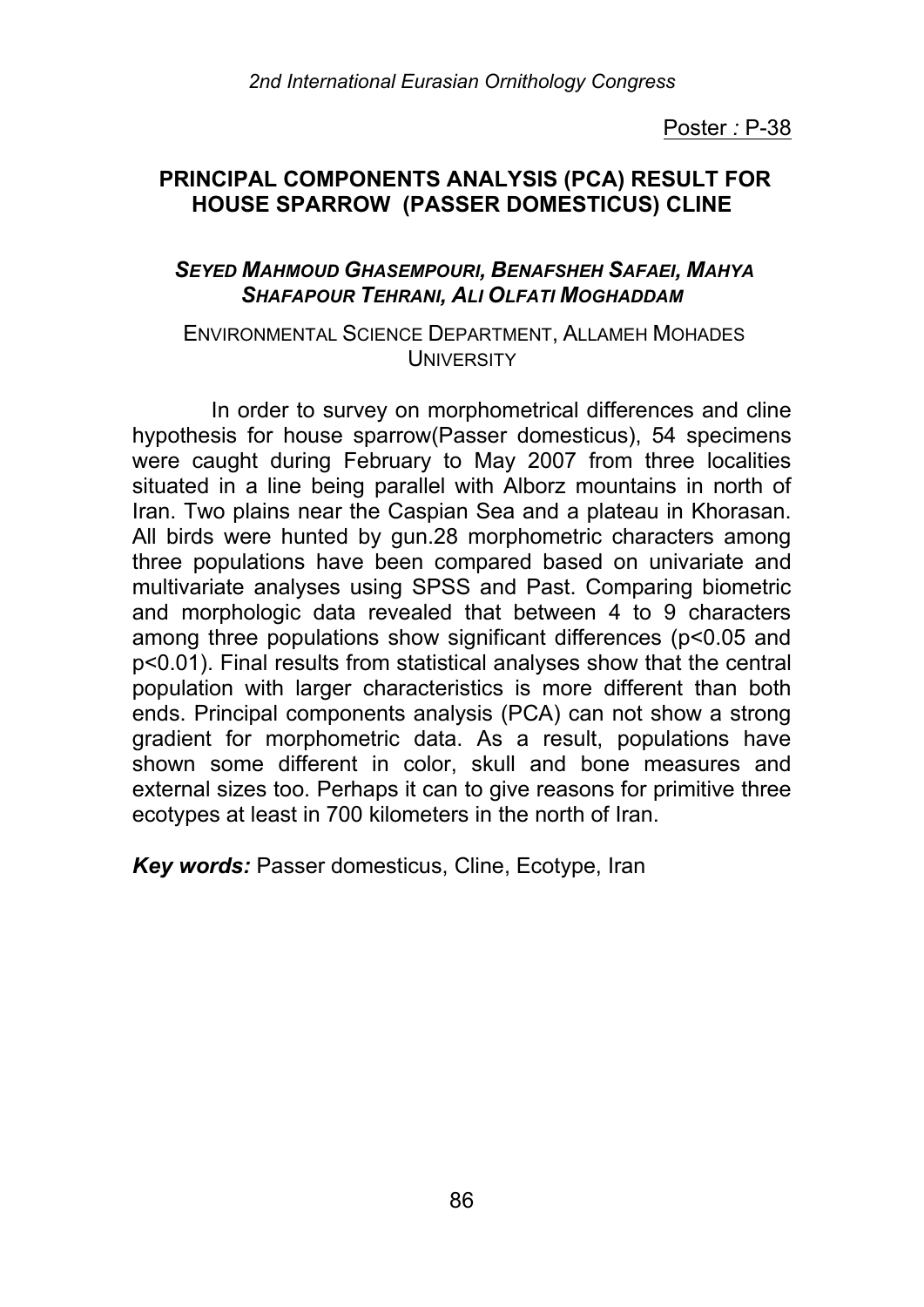### **RECONSTRUCTION OF THE POSTGLACIAL COLONISATION OF PRESENT EUROPEAN AREA BY THE PADDYFIELD WARBLER (ACROCEPHALUS AGRICOLA ) - ORIENTATION BEHAVIOR, AVIAN MALARIA AND GENETIC VARIABILITY OF THE POPULATION**

## *PAVEL ZEHTINDJIEV1, MIHAELA ILIEVA1, BENGT HANSSON2 & STAFFAN BENSCH 2 , OLGA OPARINA3, MICHAIL OPARIN3*

1) INSITUTE OF ZOOLOGY, BULGARIAN ACADEMY OF SCIENCES, BLVD. TZAR OSVOBODITEL 1, 1000 SOFIA BULGARIA E-MAIL: 2) DEPARTMENT OF ECOLOGY, LUND UNIVERSITY, ECOLOGY BUILDING, SE-223 62 LUND SWEDEN 3) INSTITUTE OF ECOLOGY AND EVOLUTION OF THE RUSSIAN ACADEMY OF SCIENCES

A portion of the mitochondrial control region (456 bp) was sequenced in 104 Paddyfield Warblers sampled in 3 breeding populations in Bulgaria, Russia and Kazakhstan. There was little evidence of divergence between Bulgarian and Russian populations (Fst: -0.0024) whereas the samples from Kazakhstan differed significantly from the European breeding populations (Fst: 0.033 Russian/Kazakhstan and 0.046 Bulgarian/Kazakhstan). The degree of microsatellite differentiation was weaker than was the case for the mtDNA data, which may be explained by differences in effective long-term population size and/or in the mutation-drift equilibrium for these two types of markers. The overall prevalence of haemosporidian parasites was 28%. The most common haemosporidian infection in the breeding Bulgarian population was a new lineage of Haemoproteus described for the first time in the present study. The lack of Plasmodium infections in the Kazakhstan population and abundance of these parasites in Russian and Bulgarian birds indicate different wintering sites and migratory routes of the populations.The specific orientation behavior of Bulgarian birds indicate circumvention of the Black Sea coast following the former expansion of the breeding grounds to Europe. The Bulgarian and Russian populations expanded recently in the present territories. The Kazak Paddyfield Warblers in contrast to the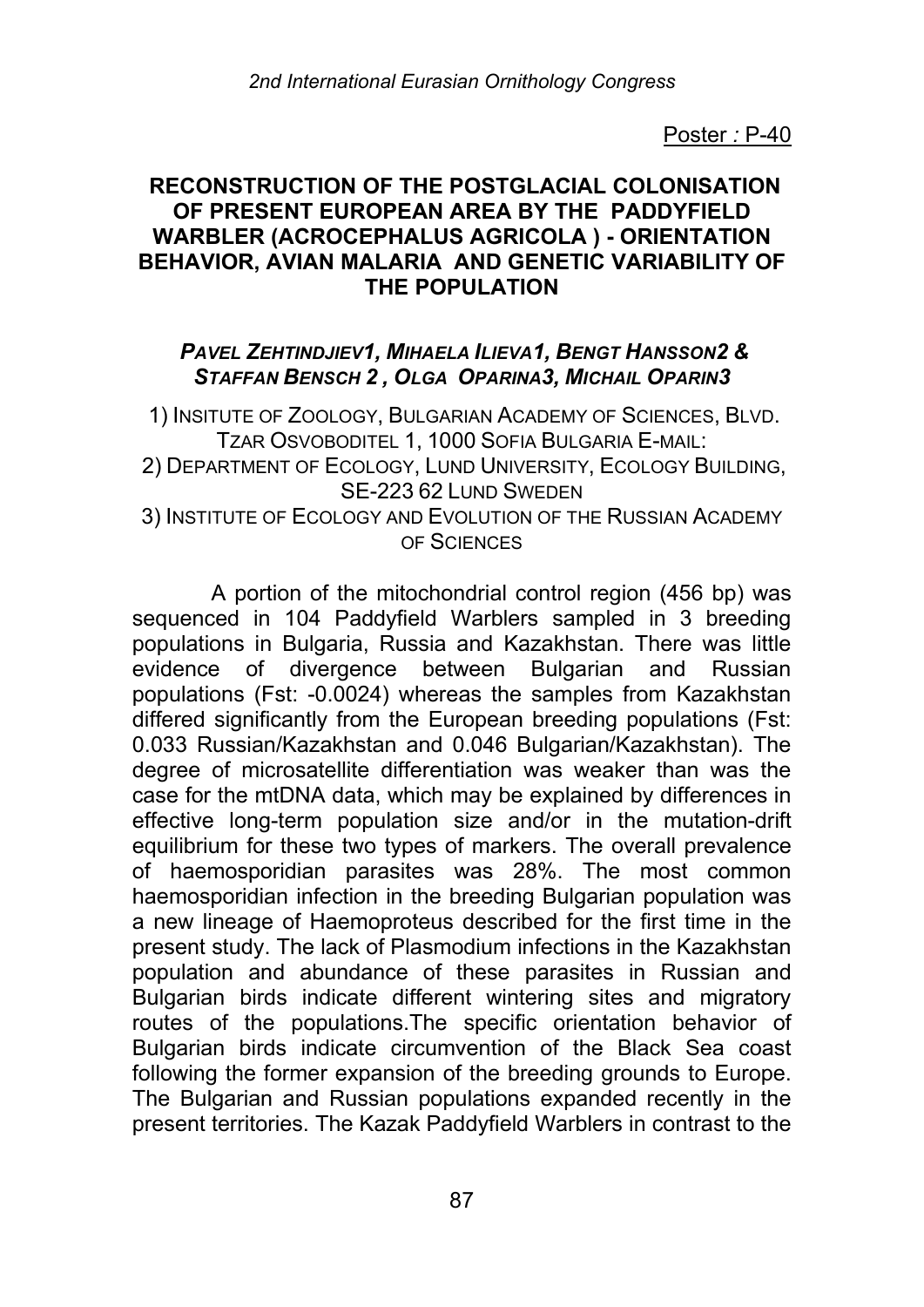previous two populations have deep roots indicating long history of the population in the present breeding grounds.

*Key words:* Paddyfield warbler, orientation, mitochondrial DNA, microsatellite, malarian parasites

Poster *:* P-41

# **RESULTS OF BIRD BANDING IN SPRING SINCE 2002 AT TITREYENGOL, MANAVGAT TURKEY**

## *ALI ERDOĞAN¹, HAKAN KARAARDIǹ, REINHARD VOHWINKEL², WERNER PRÜNTE², HAKAN SERT¹, LEYLA ÖZKAN KARAARDIǹ*

<sup>1</sup> AKDENIZ ÜNIVERSITESI, FEN EDEBIYAT FAKÜLTESI, BIYOLOJI BÖLÜMÜ, KAMPÜS, 07058, ANTALYA, TÜRKIYE,

² MEIBERGER WEG 26, D-42553 VELBERT, GERMANY.

In Turkey ringing studies have been started regularly since 2002. In the spring of 2002 (25.3-11.5), 2003 (23.3-11.5), 2004 (19.3-12.5) and 2005 (03.4-03.5), birds were captured near the river Manavgat, not far from the coast of the Mediterranean Sea in Turkey. During these seasons with the help of more than 50 volunteers, we caught 43.236 birds in 120 species. At the first three seasons the tape lures with the songs of 15 species were used and the last season (2005) it wasn't used to compare both situations. Except 2005 our mist nets (108 metres long) were standing in fields along a hedge. In 2005 only 51 metres long mist nets were used. In the year 2003 and 2004 we used additional mist nets (120 metres long) in the field on the other side of the hedge to trap Wagtails and Pipits. Also in the year 2003 and 2004 a special 'high net' (5 metres high and 24 metres long) were added to trap especially Swallows. Measurements of most of the birds were taken and looked at the moult of rare species. All the birds banded with a metal ring, on which were written Turkey. Further, the total of traps from all species were shown and the importance of Turkey on birdmigration appear. We study to continue our researchs about bird migration. Also dates of re-traps and from 63 foreign re-traps were shown.

*Key words:* Ringing, Titreyengöl, retrap, migration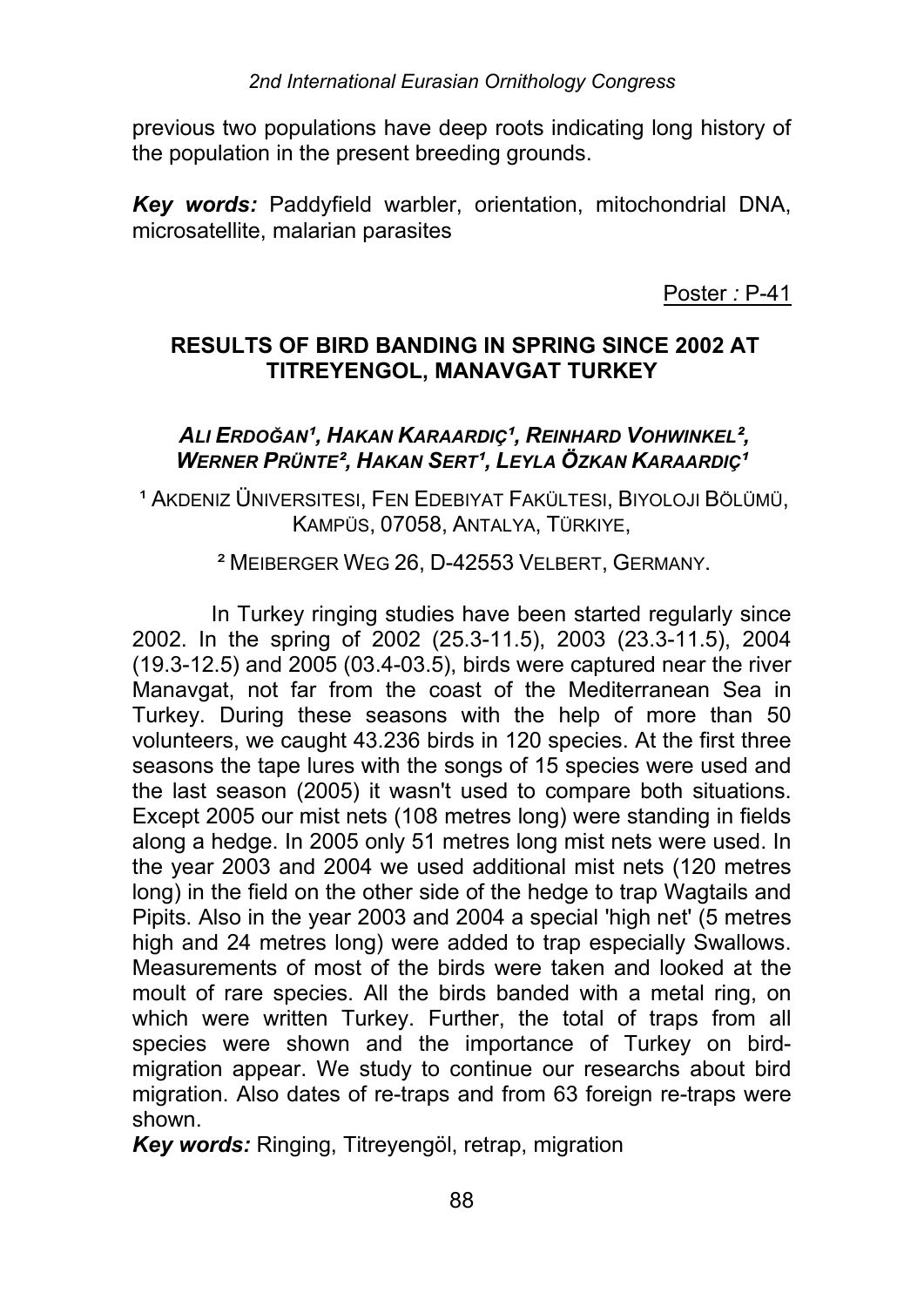## **THE AFFECTS OF THREATS TO THE SULTAN MARSHES ON WATERFOWLS**

## *HÜMEYRA NERGİZ, MEHMET ALI TABUR, YUSUF AYVAZ*

#### SULEYMAN DEMIREL UNIVERSITY, FACULTY OF SCIENCE AND LETTERS, BIOLOGY OF DEPARTMENT,32260 ISPARTA-TURKEY

The Sultan Marshes is one of the most important wetlands in Turkey because of its biodiversity. It is known that it has great importance for many living creatures especially for waterfowls. The fact that salt and fresh water systems, marsh and steppe ecosystems coexist here is the most important reason why the Sultan Marshes can support such a tremendous biodiversity. Because of it is located on main migration route, the Sultan Marshes form suitable resting and breeding grounds for a lot of bird species. In 1994 it was declared as one of Turkey's first five protected site under Ramsar Convention. For many years, it has been known that The Sultan Marshes is the second most popular bird paradise with its richness of bird fauna in Turkey. Although the Sultan Marshes is one of the best protected sites in Turkey, there are still many problems as uncontrolled cutting and burning of rushes, illegal hunting and interference of ecosystem's water regime. Because of these problems, many kind of bird species that had known to breeding in this area in the past had to leave the area. This study was carried out to determine the factors that threat the Sultan Marshes and waterfowls living there. Affects of international and national protection measures were investigated.

*Key words:* The Sultan Marshes,waterfowl,biodiversity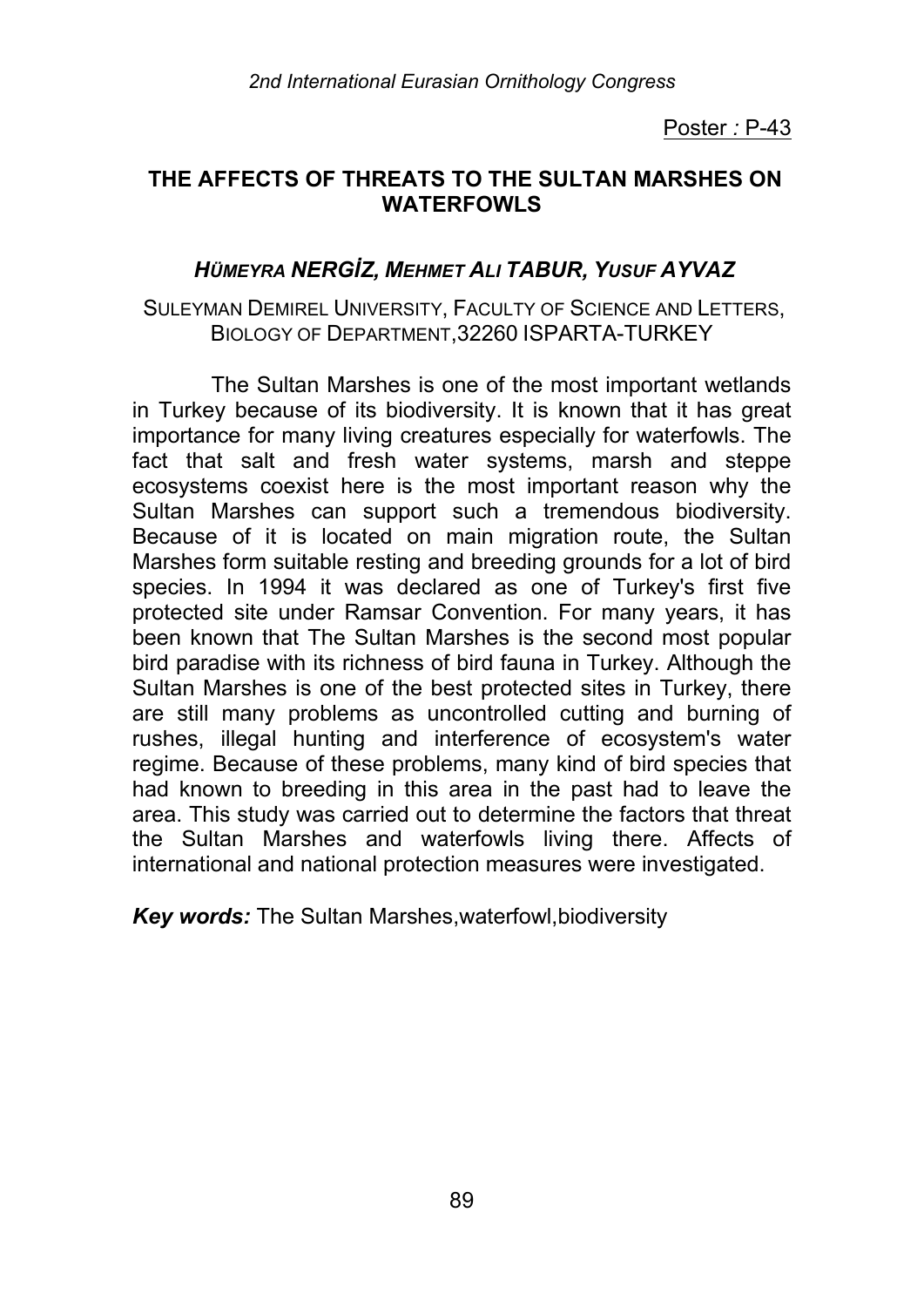## **THE BREEDING BIOLOGY OF MAGPIE PICA PICA URBAN POPULATION (ZIELONA GÓRA, POLAND)**

#### *LESZEK JERZAK, MARCIN BOCHEńSKI, TOMASZ SROMALA*

Magpie breeding pair density in the city of the Zielona Góra, W Poland, is one of the highest in Eurasia. We studied the breeding biology this urban population. This study was carried out between 1998-2001 and 2003-2005 y. We observed 114 clutch sizes. The first eggs for each year of magpies was between 15th March-28th March. The average date of clutch start was in period 31st March-6th April.The average clutch size was 6.26 eggs (min. 3 - max. 8). The breeding success was 3.5 young per successful pair and 1.6 young per pair with just a clutch. This was higher than in other Eurasian non-urban populations.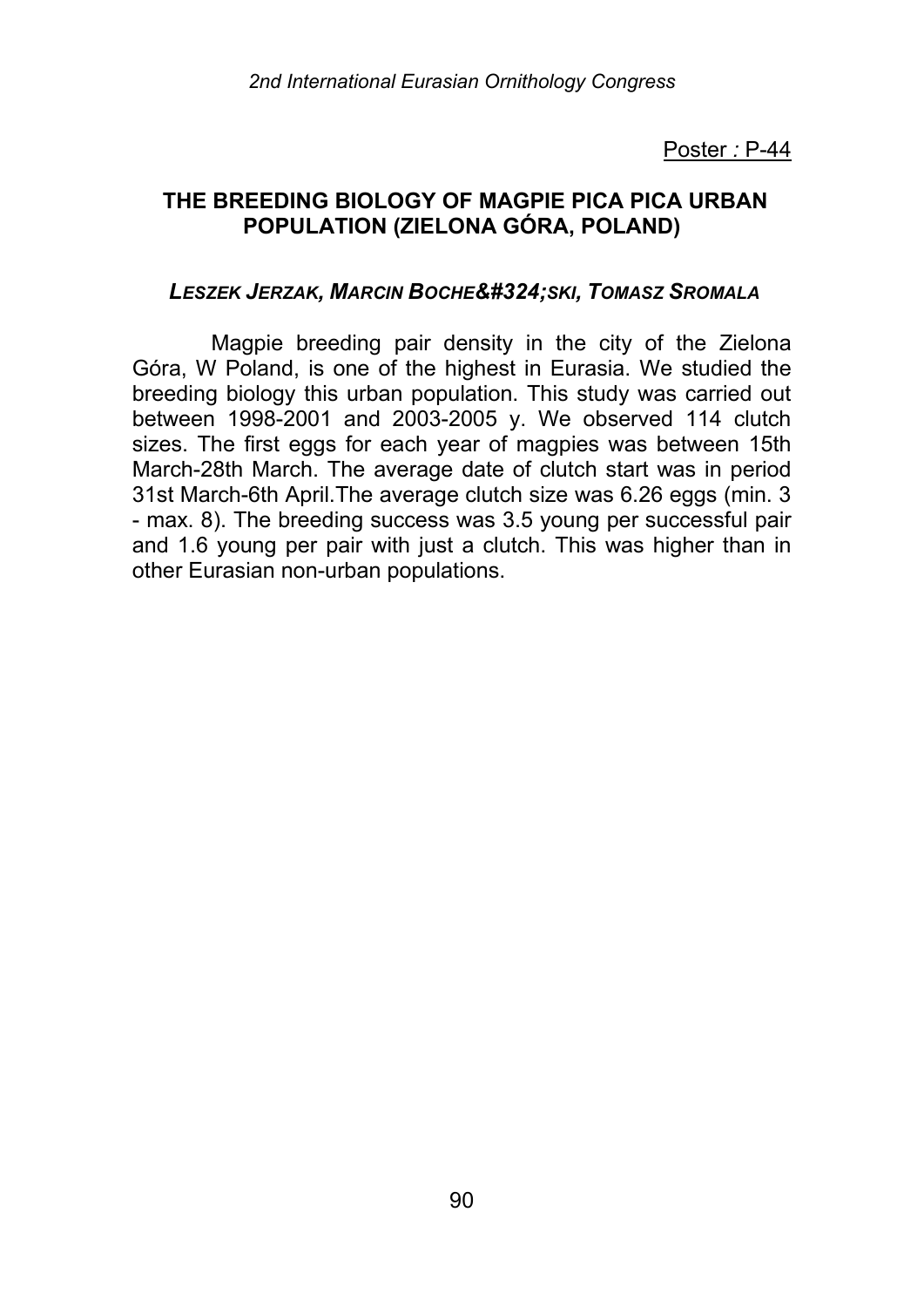### **THE DISTRIBUTION OF BLOOD PARASITES IN PASSERIFORM BIRDS IN SOME EUROPEAN AND ASIAN DISTRICTS**

### *V. PALINAUSKAS1, A. KRIŽANAUSKIENĖ1, M. YU. MARKOVETS2, V. KOSAREV2, V. D. EFREMOV2, STAFFAN BENSCH3, G. VALKIŪNAS1*

1 INSTITUTE OF ECOLOGY, VILNIUS UNIVERSITY, AKADEMIJOS 2, VILNIUS 2100, LT-08412, LITHUANIA 2 BIOLOGICAL STATION OF THE ZOO. INSTITUTE, RUSSIAN ACADEMY OF SCIENCES, RYBACHY, 238535 KALININGRAD DISTRICT, RUSSIA 3 DEPARTMENT OF ANIMAL ECOLOGY, ECOLOGY BUILDING, LUND UNIVERSITY, SE-22362 LUND, SWEDEN

Birds are the only group of vertebrates, which is inhabited almost worldwide by blood parasites. There is no information about distribution of the haematozoa in birds belonging to the Passeriformes in vast territories of Asia. Our objective was to obtain first information on this subject from some places in Asia and to compare with data from Europe.In Asia material was collected at two sites in Yekaterinburg district on the European slip of the Ural Mountains and at one site in Irkutsk district near the Baikal Lake in 2004. In Europe material was collected in Curonian Spit, Russia in 2004-2005. In all, 650 individual passeriform birds belonging to 9 families and 15 species were investigated. During this study, we combined both microscopy and PCR-based methods to detect infections of the haematozoa. Blood parasites were common at each study site. The overall prevalence of infection in Asian districts was 63% and in Curonian Spit, northern Europe 28%. Parasites of Haemoproteus spp., Leucocytozoon spp., Plasmodium spp., Trypanosoma spp., Hepatozoon spp., and microfilaria were recorded. The majority of infections were identified to species level. Twenty five mitochondrial cytochrome b gene lineages of Plasmodium and Haemoproteus genus were identified.Due to high prevalence and diversity of avian blood parasites in Asia, this territory can be convenient study site for future investigations of the haematozoa and their relationships with birds. *Key words:* avian blood parasites, haematozoa, Russia, prevalence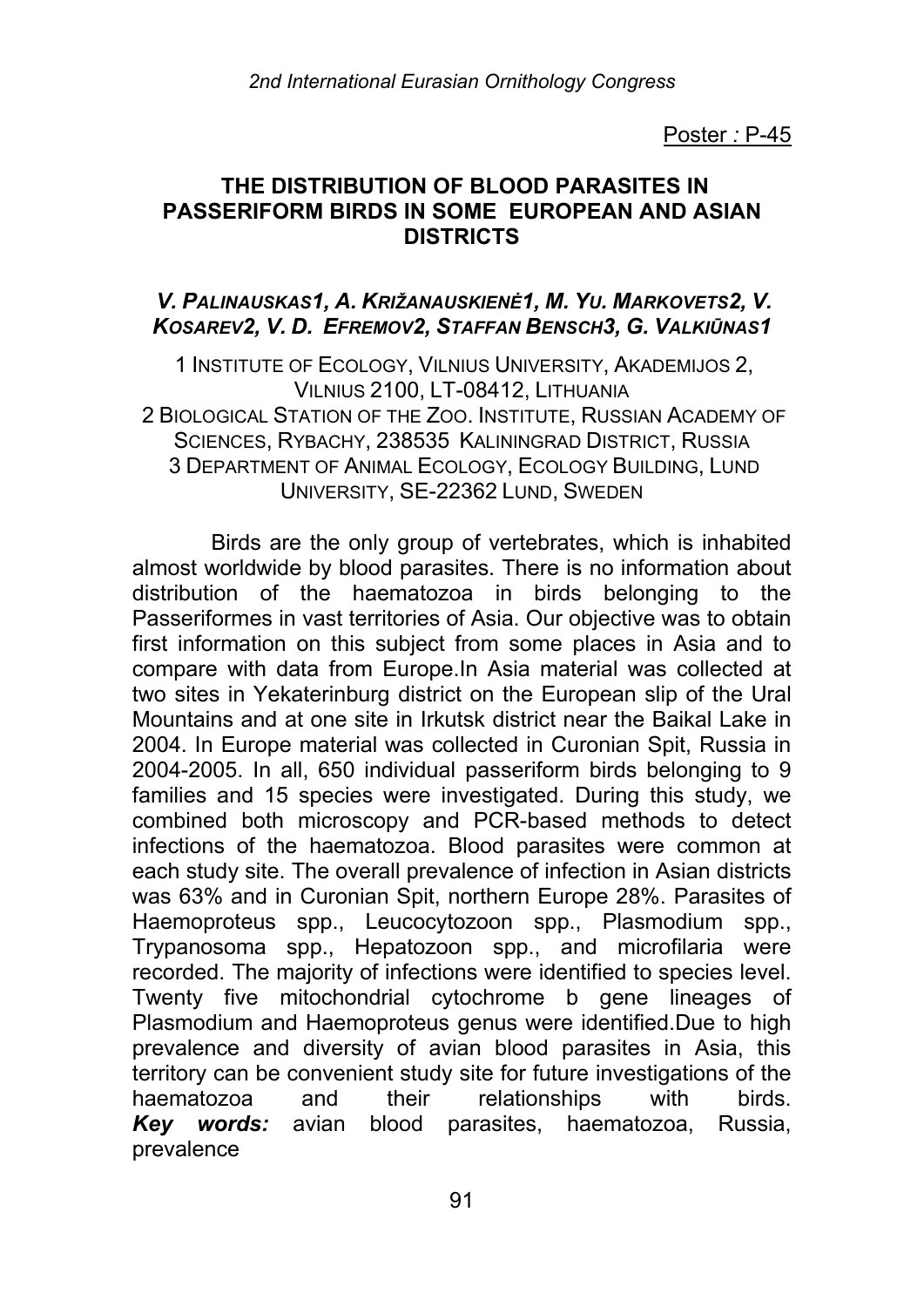## **THE PASSERINES MIGRATION ON THE SARAMATIC-MARITIM AND PONTIC ROUTES IN DOBROGEA (EAST OF ROMANIA)**

#### *VIOREL POCORA, CONSTANTIN ION, IRINA IFRIM*

STR. CAROL. 11 A, FACULTY OF BIOLOGY, UNIVERSITY "AL. I. CUZA" IASI, ROMANIA, 700506, VYO2406@YAHOO.COM, CONSTANTIN ION/ COSTIN\_ZOO@YAHOO.COM, IRINA IFRIM-IRINAIF23@YAHOO.COM

In east of Dobrogea (Danube Delta Biosphere Reservation), in spring are following migration routes: Est-Elbic, Pontic si Sarmatic, and during the autumn the birds populations come from North, East and evenly from Central Europe on the routes: Est - Elbic, Pontic, Sarmatic and Carpathian. The principal migration routes for passerines, Sarmatic- Maritim and Pontic are discussed.For monitoring birds passerines we established two stationeries: North and South of Danube Delta Biosphere Reservation. The first one was on Wolf Ground, in South, and second one on Letea Ground in the North. The observations were collected between 2002-2007. In all observations zones were installed ornithological mist nets for capturing passerines, so that we could make an analyze of the passerines avifauna in accordance with habitats diversity. Also we made transects by 10 km for quantifying abundance and qualitative avifauna of passerines birds.In autumn migration were observed 88 passerines species. During the spring migration the number of passerines species was significantly smaller (35 species) because the birds spread out horizontally on big rest and feeding surfaces for recovering the energetic reserves in shorter time, so that the breeding season to begin quicker. The passerine passage during spring is relatively short and stop over periods are shorter than in autumn. The autumn passage is longer than in spring, and the routes are narrower.The presence of some passerines species in spring and absence in autumn is as well discussed. Some passerines species doesn't use the same migration route when they return towards winter ranges in autumn passage. Also there are passerines which fly on same route in spring as well in autumn.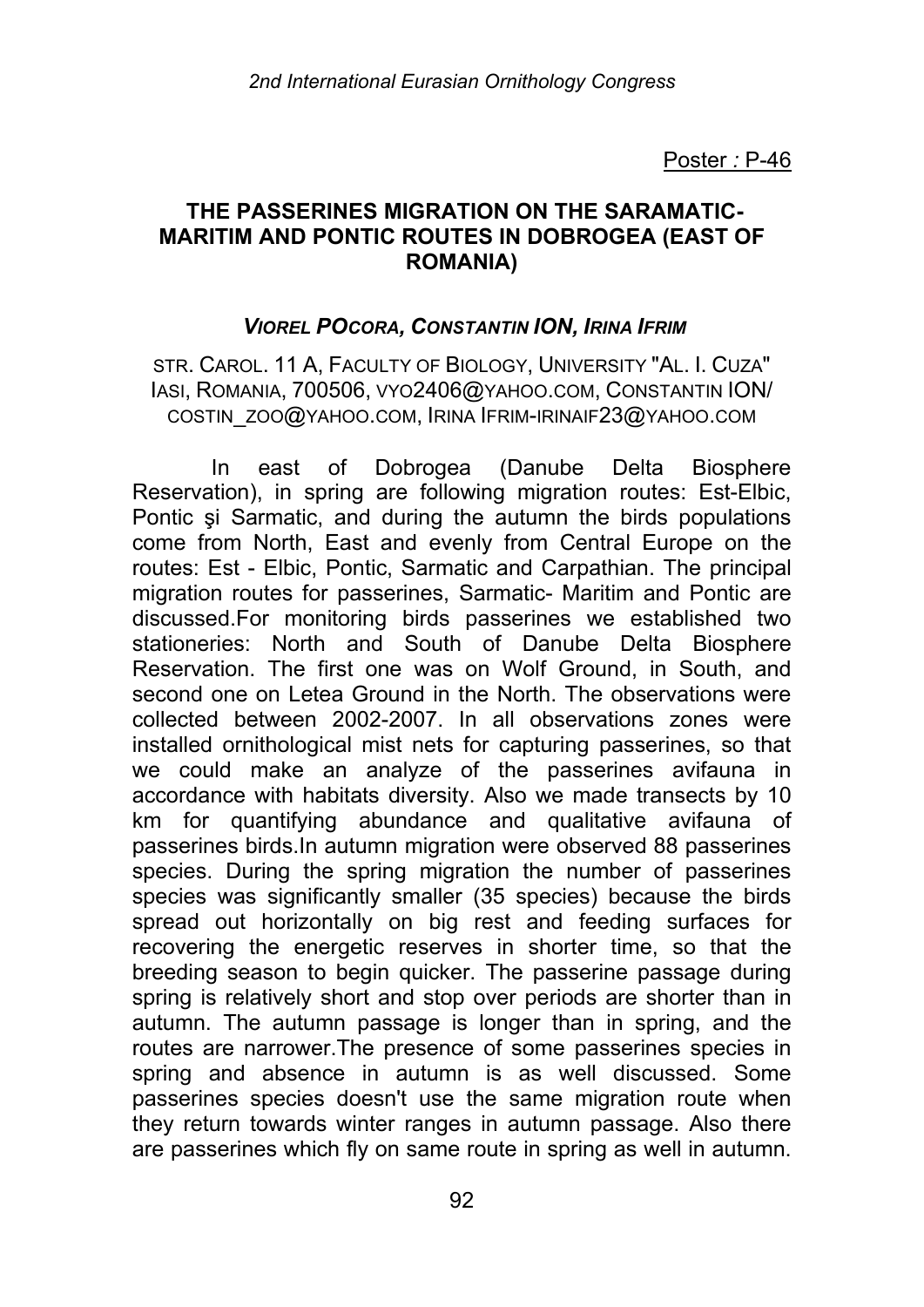Concerning passerines diversity for the studied zones, we observed that the highest diversity is in those areas which present the biggest diversity of habitats and in which food disponibilities are greater. As well, the meteorological condition in Dobrogea and the food disponibilities influence very much passerine migration, determining duration of stop over periods.Danube Delta Biosphere Reservation has excellent places for rest and feeding for migratory passerines or for those who breed. In future is necessary to continue the studies concerning dynamics and distribution of passerines during passage for elaborate some efficient protect measures.

*Key words:* passerines, migration, diversity

Poster *:* P-47

# **THE PROBLEM OF THE CORMORANT (PHALACROCORAX CARBO) IN AZOVE-BLACK SEAS REGION**

# *TATYANA ARDAMATSKAYA*

#### UKRAINIAN SOCIETY FOR THE PROTECTION OF BIRDS E-MAAIL: ARUDENKO@GOPRI.HS.UKRTEL.NET

The Cormorant before 1946 did not bred on islands in the Bays of Black Sea and in Dnieper Delta. On the Mute Swans Islands in Karkinitsky Bay first nests were recorded only in 1976. In Dnieper Delta 18 nests were found in 1946 on Sokoliny islands near the ichthyological Reserve "Red Cottage". This colony was increase and at the beside situated Bakaj islands. Here nest population was annual markedly increase. Cormorant has breeding in polyspecific colony of Ciconiiformes o the most high Black poplar till 20-22m. Maximum number was registered in first half of 70s about 5000 breeding pairs. Hower from end 70s – beginning of 80s the workers of ichtiological Reserve hade organized the struggle with Cormorant. They hade shoot it's near the nests in April and as the result to end 80s practical all numerous polyspecific colony was dispersed. The first left the colony Squacco Heron (Ardeola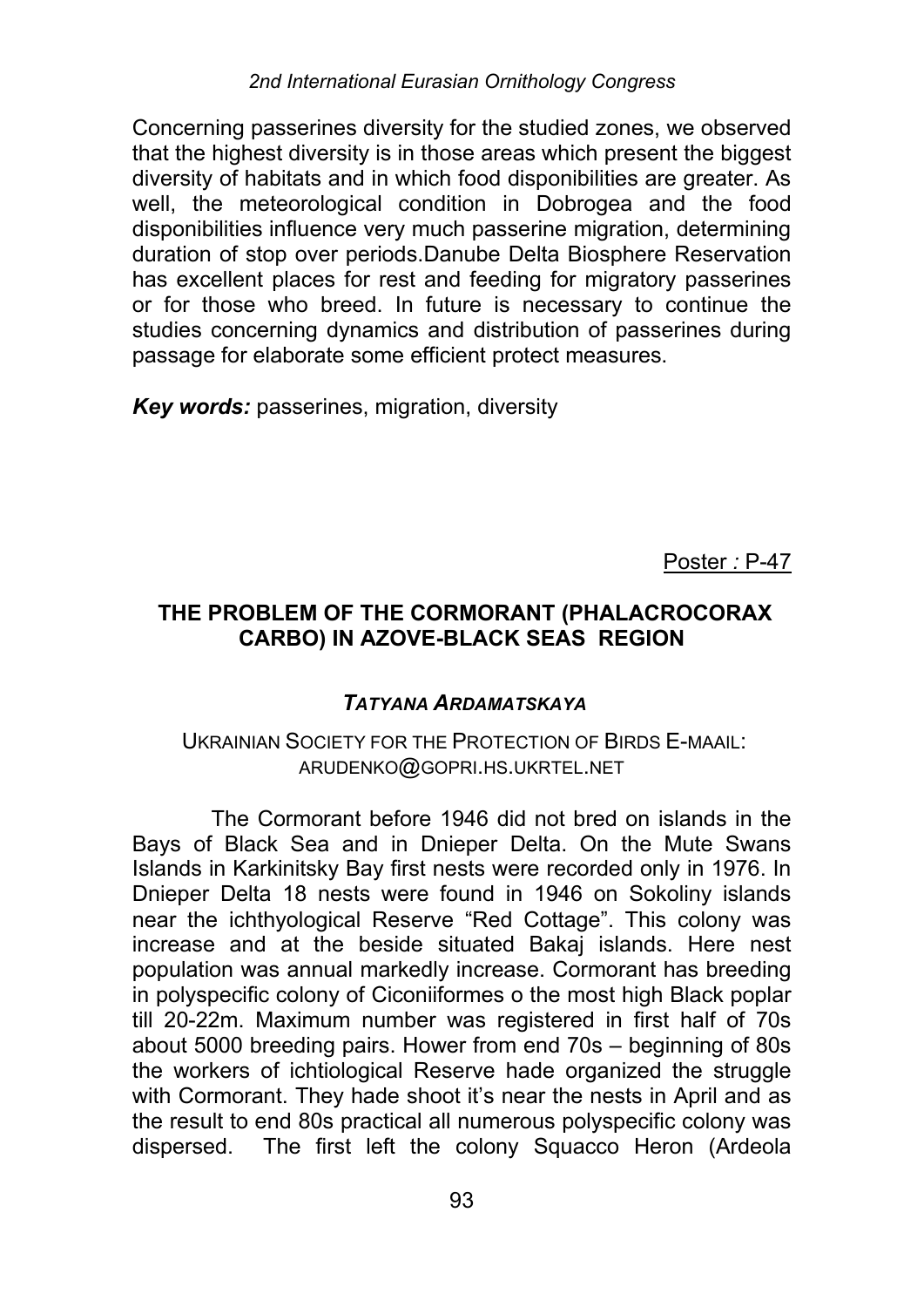ralloide) and Glossy Ibis (Plegadis falcinellus), later left Little Egret (Egretta garzetta) and Night Heron (Nycticorax nycticorax). Grey Heron (Ardea cinerea) moves in the reeds, where bred with Greate white Egret (Egretta alba). Cormorant transforms in land breeding species – it becomes the common occupants of the islands without trees in Bays of the Black Sea. Its first land nests was observed in 1989 on Konsky islands in Yagorlitsky Bay, but today Cormorant is breeding on islands in the Tendra and Dzharilgachsky Bays. Its expansion is registered all over the Azov-Black Seas region. Their population continues growing, displacing native species. It is one of reason of such sharp decline of the Mediterranean Gull (Larus melanocephalus) population, which was early the most numerous species on islands of Black Sea Biosphere Reserve. Cormorants destroying islands coastline tear out many reed for build his nest. In the Azov region where colonies Cormorant are on the trees, the tree plantations are dry and may ruin. The native people – most fisherman's, see in it food competitor and destroyed colonies in April, when the nesting are already great. This is very large factor anxiety for all other breeding species. Also, the problem o cormorant in Azov-Black Seas region is very actuality and need the solve.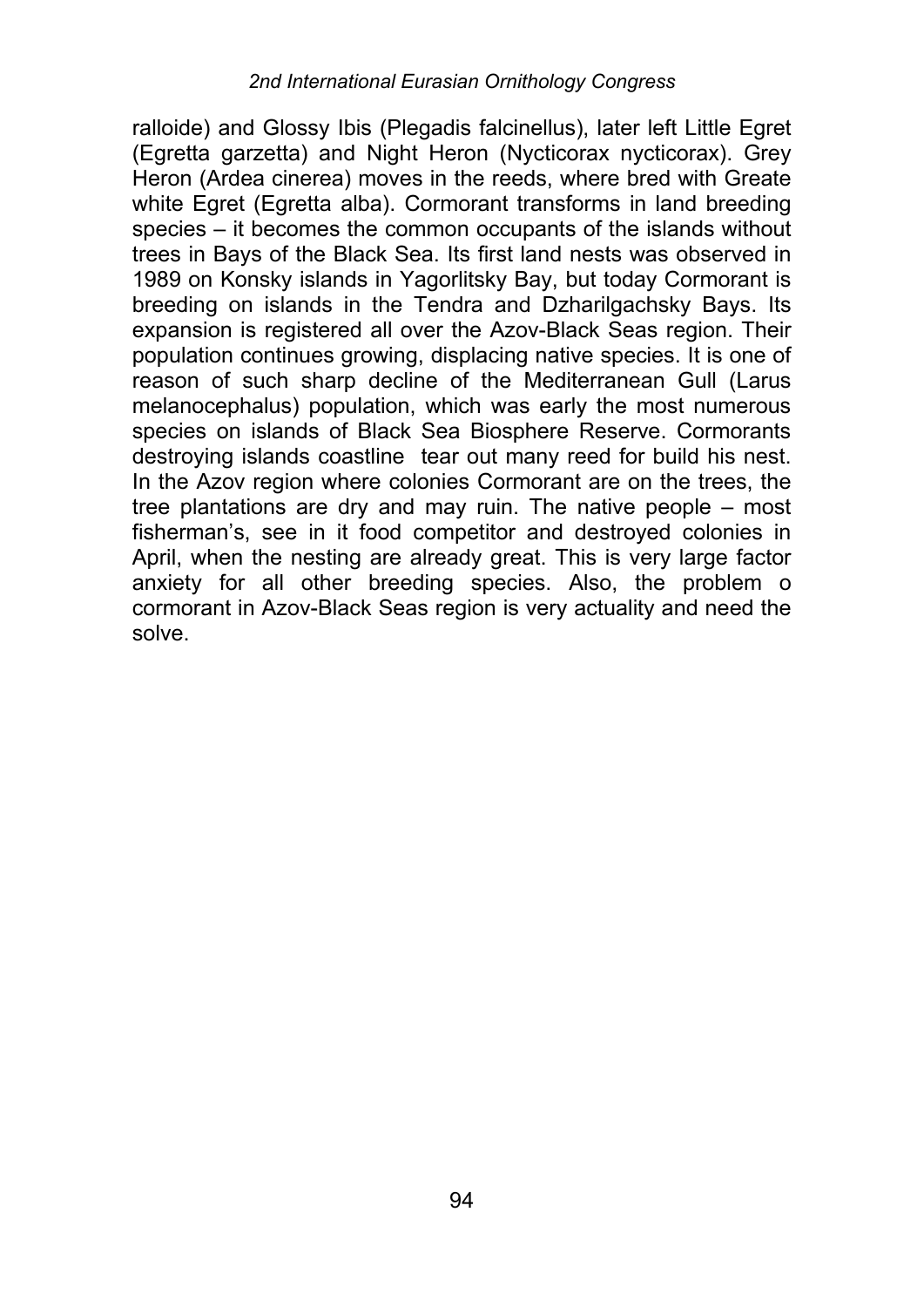## **THE REPRODUCTION BIOLOGY OF NYCTICORAX NYCTICORAX (LINNAUES, 1758) BLACK- CROWNED NIGHT HERON AT LAKE POYRAZLAR (SAKARYA-TURKEY)**

## *ALI UZUN, MEHMET ALI TABUR, YUSUF AYVAZ*

Lake Poyrazlar located in the northeast of Turkey is an important reproduction area for Nycticorax nycticorax blackcrowned night heron. The research was carried out between March-December 2005. The adult individuals arriving in this area as of the beginning of April, migrate to the South in November after bringing up the chicks. The area in which 130 mates incubate, constitutes %0.6-1 of the lake. Nesting area in the lake is 4000 m2. It was found out that the first eggs of about 31.02 gr hatch at the end of a three-weeks period (21-22 days). Negative anthropogical effects were not observed in the lake. However, it is vital to take precautions for breeding species in order for them to continue their existance in the future.

Key words: Black-crowned Night Heron, Nycticorax nycticorax, Reproduction, Poyrazlar Lake, Birds, Turkey.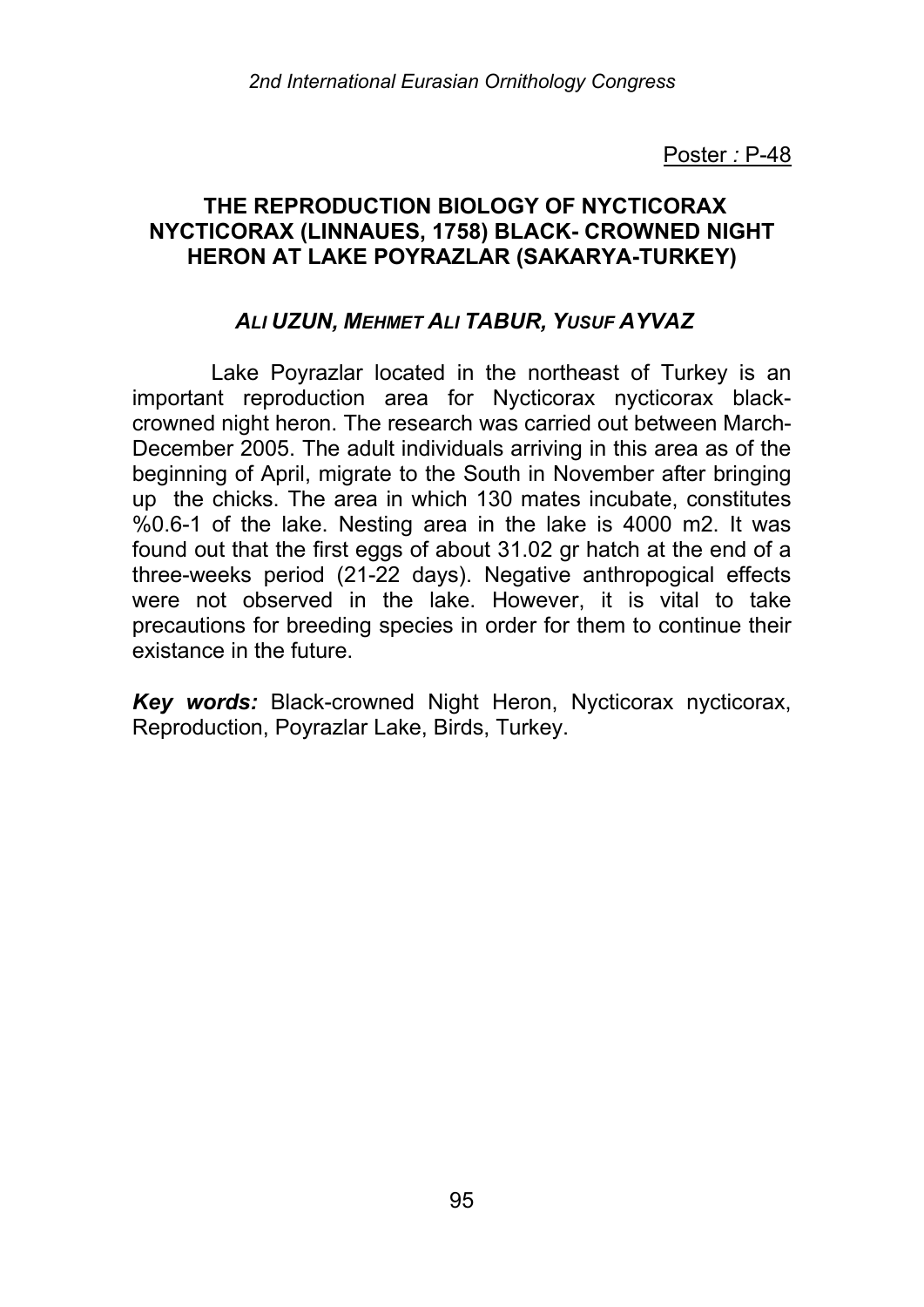# **THE STATUS OF THE BIRDS OF IRAN**

#### *JAMSHID MANSOORI*

#### AZAD ISLAMIC UNIVERSITY, TONEKABON, I. R. OF IRAN

Iran is a vast country, measuring 1,648,500 square Kilometers, with a population of about 70,000,000, a little smaller than Saudi Arabia ( or three the size of France ) but, much larger than Kuwait, Syria, Jordan, Iraq, Bahrain, Qatar, United Arab Emirates, Yemen, Lebanon, Azerbaijan, Armenia, and Georgia all combined. Over half of Iran is mountainous, and extended between the Caspian Sea to the north and the Persian Gulf at the southern boundaries. The Plateau for the most parts characterized by vast and dry deserts, and one of the most fearful desert of the world lies in this plateau. Iran's size, its situation in the Pale-arctic faunal region, extremes of climate and a variety of Geographical Features,as it sits at the junction of four major geological regions, namely the Iranian-Turanian, Euro-Siberian, Saharo-Arabian and Sudanian, have endowed the country with a wealth of flora and fauna unequalled in other part of the Middle East.More than %70 of Iran is under severe drought, and as the wetlands and the fertile plains of Iran are situated in the desertic climate of western Middle East, therefore, they are very important for many species of migrant water-birds, specially for 22 species of birds listed as globally threatened in the 2006 IUCN list of threatened animals. A population of 5000,000 to 6000,000 water-birds are migrating to Iran every year.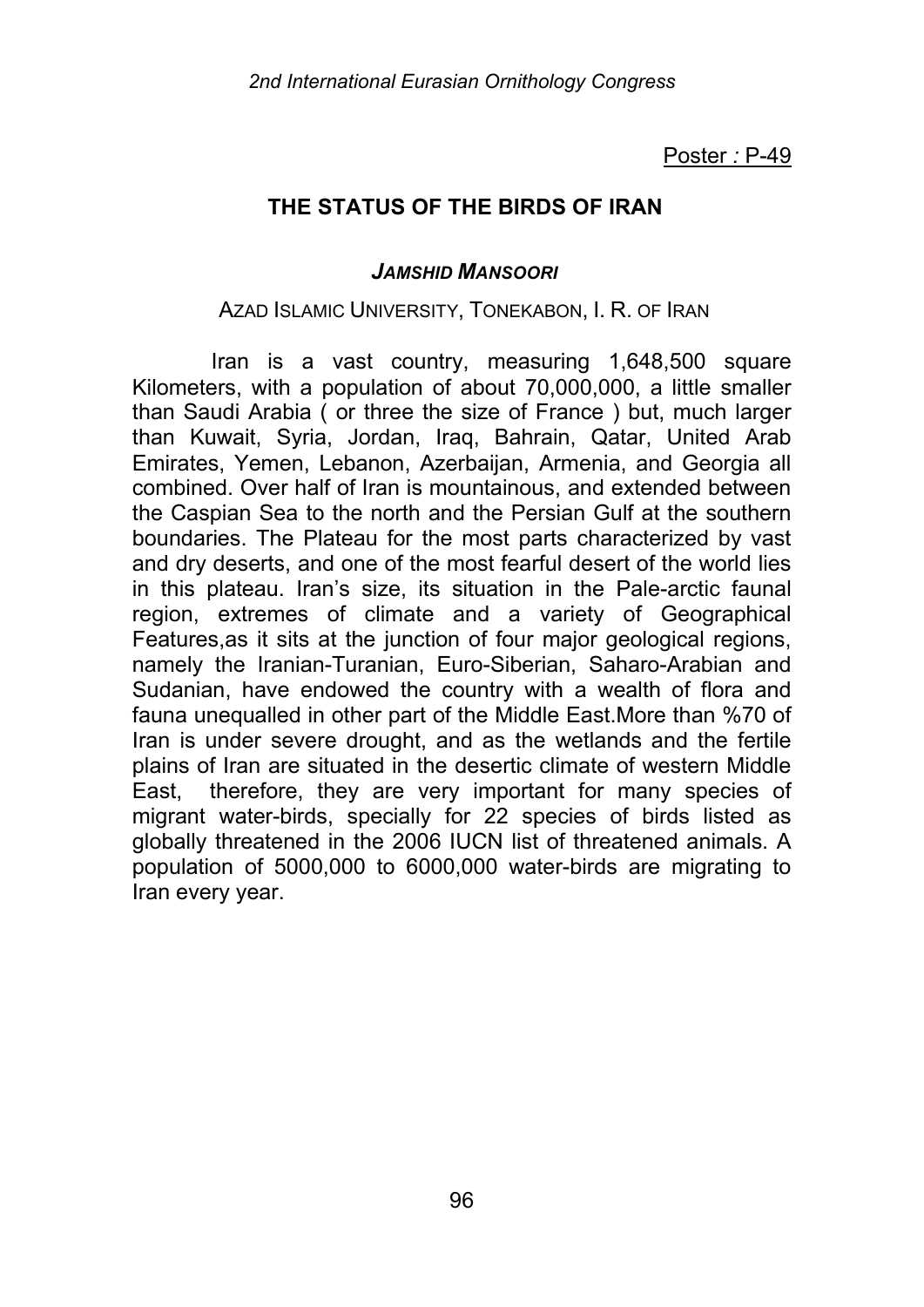### **WEB-BASED MONITORING SYSTEM FOR SPACIOUS MOVING BIRDS - A CASE STUDY IN THE BEARDED VULTURE (GYPAETUS BARBATUS)**

### *R. ZINK1,2, G. KRIZ2, H. BEISSMANN3 & F. SUCHENTRUNK1*

1INTER.BEARDED VULTURE MONITORING (IBM), C/O NEUWIESGASSE 17, A-1140 VIENNA,AUSTRIA, WEB:WWW.GYP-MONITORING.COM 2RESARCH INST. OF WILDLIFE ECOLOGY, UNIV. OF VETETERINARY MEDICINE VIENNA, SAVOYENSTR.1, A1160 VIENNA, AUSTRIA 3KONRAD LORENZ INST. FOR ETHOLOGY, SAVOYENSTR. 1A, A1160 VIENNA, AUSTRIA

Immature bearded vultures roam areas up to 20.000km². Monitoring them successfully needs international standards. We developed a monitoring system based on uniform data standards without spatial constraints. It allows following up of birds with spacious ranges. Based on a WEB-2 application an online database for the assessment and management of all relevant information was ordered from the "Foundation for the Conservation of the Bearded Vulture" (FCBV) within the "European Bearded Vulture Reintroduction Program". The database (a pure webapplication compatible with all common browsers) can only be accessed by authorized users with valid password. The program provides high usability and intuitive handling and supports fast access to large, complex amounts of data by using up to date techniques like AJAX. For data retrieval this application is embedded in a public available homepage (www.gypmonitoring.com). Different services are offered (from read only to specific download access) depending on different user license. For the management of identifiable individuals 200 input fields can be used optionally. Up to now the database consists of nearly 40.000 records mostly based on direct observation or telemetry data. Additionally, simple query options and geographical data visualization are provided. The system is designed multilingual and adaptable to other species. *Key words:* Gypaetus barbatus, bearded vulture, monitoring system, online data base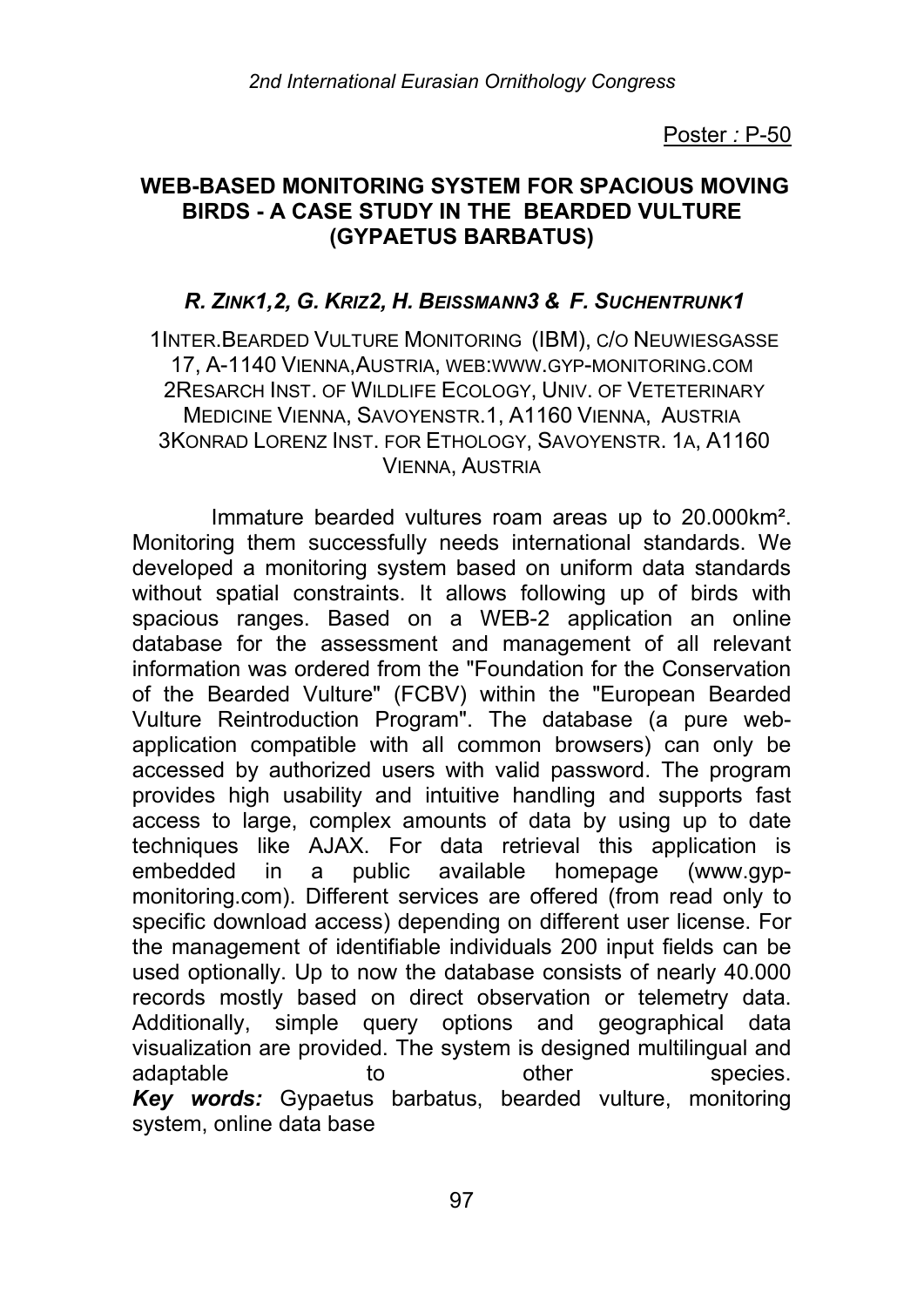## **WINTERING AREAS OF THE BLACK KITE (MILVUS MIGRANS) IN SOUTH-EASTERN ANATOLIA**

## *MURAT BIRICIK & RECEP KARAKAŞ*

UNIVERSITY OF DICLE SCIENCE & ART FACULTY DEPARTMENT OF BIOLOGY TR-21280 DIYARBAKIR/TURKEY MBIRICIK@DICLE.EDU.TR; RKARAKAS@DICLE.EDU.TR

During the ornithological trips in winter 2003 to 2007 it has been determined that Black kite (Mivus migrans) occurs as large and stationary groups in several areas of South-eastern Turkey. Information on numbers of individuals in observed groups, habitat properties of the areas, and feeding possibilities has been given. Proposed measures for conservation of the populations of the species, which regularly wintering in Turkey have been discussed, as well.

*Key words:* Black Kite, Milvus migrans, South-eastern Anatolia, Wintering areas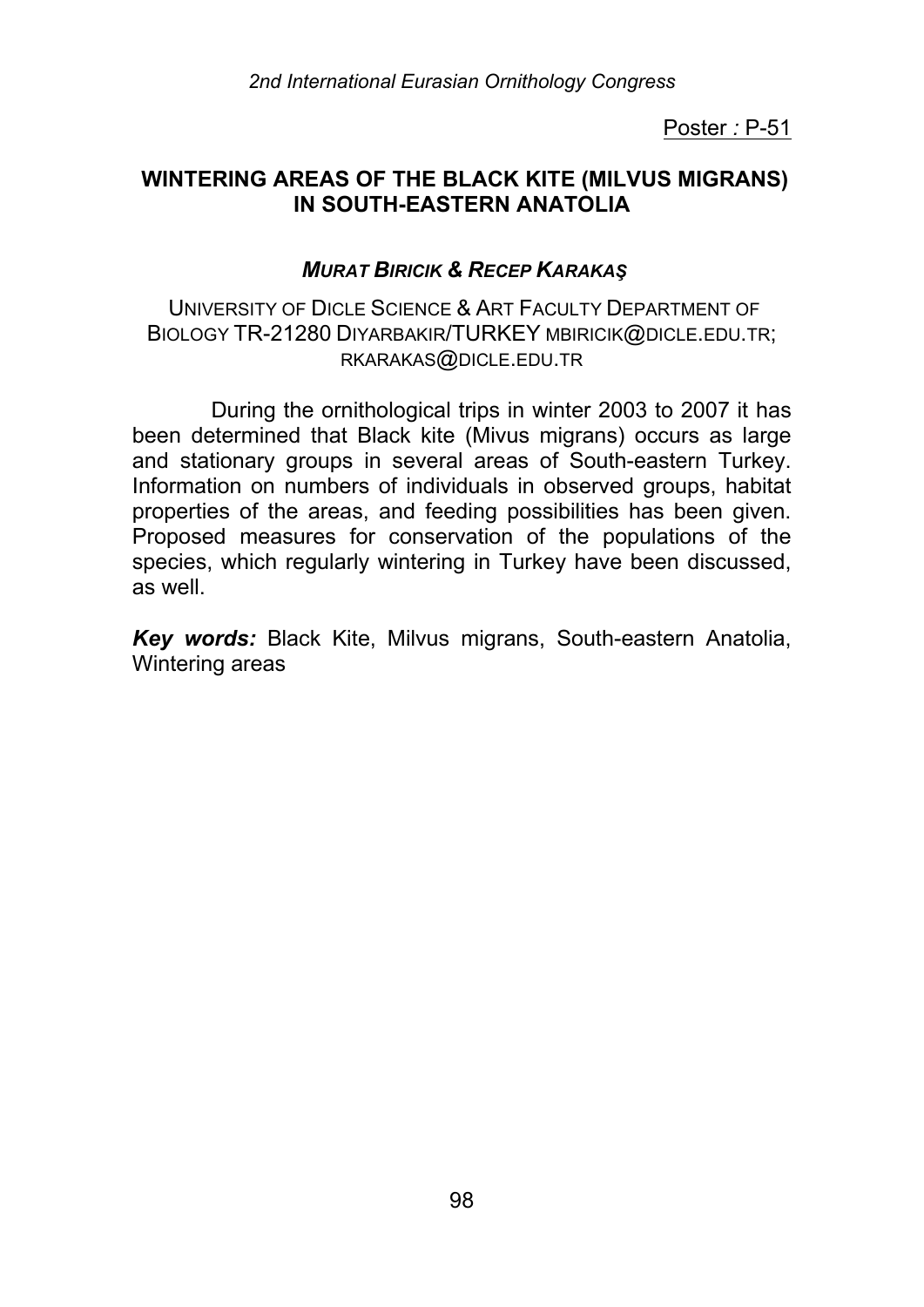### **EPIZOOTOLOGICAL, EPIDEMIOLOGICAL FEATURES OF BIRDS' FLU AND ECOLOGICAL ASPECTS.**

### *ELDAR HUSEYINOV MURTUZ*

#### AZERBAIJAN GANJA GULISTAN 15/16

Birds' flu is a zooanthroponosis disease,it attains both epizootology and epidemiology.Pathogenic area of disease creating virus is very wide.Before poultry,afterwards different kind of animals and humans are infected with this disease,its death percent is highly(80-100%).The main reserve of the virus is water planktons,first of all the fishes and other wateranimals feeding on these water planktons,afterwards the water birds feeding on these fishes and water animals,other birds,animals and humans feed on these water birds are infected with this disease. The key source of the infection is the dead fleshes of the birds.Breaking of the ecological balance and formation of unbalance(global climatechangeability,damaging of the ozone,hotbed efficiency,acidity rains,desertification,deforestation,soil erosion and degradation and so on)create new variants and procreate a serious obstacle to carry out struggle against the disease by influencing the pathogenic of virus.

*Key words:* Epizootology, epidemiology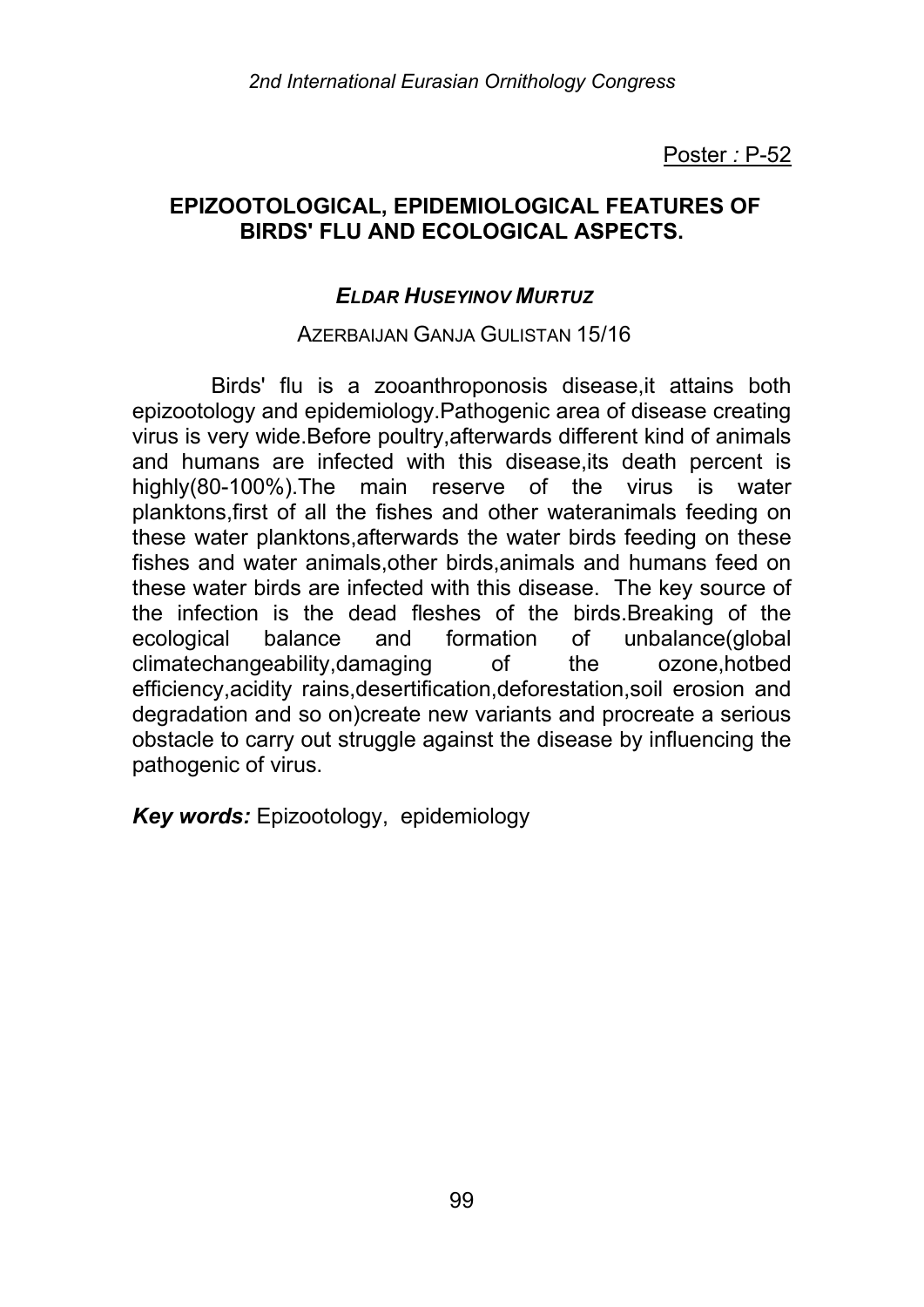### **MIXED INFECTIONS WITH BLOOD PARASITES INDUCES A TERMINAL INVESTMENT IN NATURAL POPULATIONS OF BIRDS.**

### *ALFONSO MARZAL1,2, STAFFAN BENSCH1, MARIBEL REVIRIEGO2, JAVIER BALBONTÍN2, CARMEN RELINQUE2, CARLOTA RECIO2 AND FLORENTINO DE LOPE2*

1DEPARTMENT OF ANIMAL ECOLOGY, ECOLOGY BUILDING, LUND UNIVERSITY, S-223 62 LUND, SWEDEN 2DEPARTAMENTO DE BIOLOGÍA ANIMAL, UNIVERSIDAD DE EXTREMADURA, E-06071 BADAJOZ, SPAIN EMAIL: AMARZAL@UNEX.ES

The terminal investment hypothesis predicts that individuals should invest more in their present reproduction if they are less likely to survive to future reproductive events. It has been shown that in natural populations of birds haemosporidian parasites critically increase the rate of mortality. Therefore, the activation of the immune system may cue organisms to the risk of infections that reduce lifespan.Recently is has been demonstrated that infection with multiple strains resulted in higher virulence. Hence to suffer a double infection could be an evidence of reduced lifespan that could lead to induce a terminal investment.We tested this hypothesis on a natural population of house martins (Delichon urbica). We found a reduced survival in double-infected individuals compared to single and uninfected ones. In addition, individuals that fight against different parasites allocated less energy to body condition maintenance and more energy used to reproduction, supporting our idea of terminal investment. To the best of our knowledge, this is the first evidence of terminal investment caused by blood parasites on natural population of birds.

*Key words:* terminal investment, parasitism, mixed infections, reproductive effort, Delichon urbica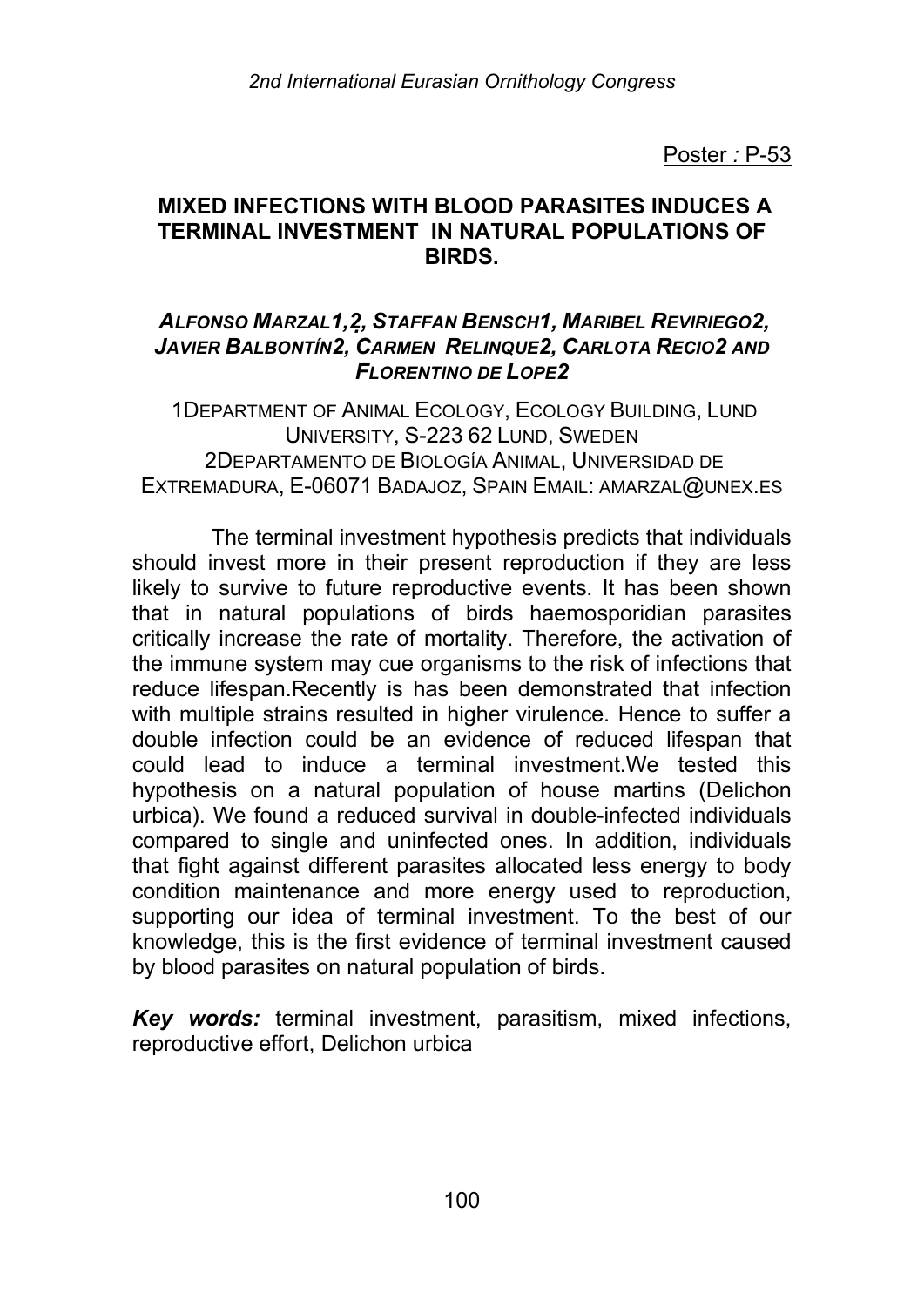## **AN AUTOMATIC STEPWISE LOGISTIC REGRESSION METHOD FOR MODELLING HABITAT SUITABILITY OF KRUEPER'S NUTHATCH IN SOUTH ANATOLIA**

## *\*FIRAT, MEHMET ZIYA, \*\*ALBAYRAK, TAMER, \*\*ERDOĞAN, ALI*

\*AKDENIZ UNIVERSITY, FACULTY OF AGRICULTURE, DEPARTMENT OF ANIMAL SCIENCE, BIOMETRY AND GENETICS UNIT, ANTALYA, TURKEY

\*\*AKDENIZ ÜNIVERSITESI FEN-EDEBIYAT FAKÜLTESI BIYOLOJI BÖLÜMÜ ANTALYA, TURKEY

To help understand the habitat preferences of Krueper's Nuthatch (*Sitta krueperi*) in south Anatolia, we investigated the influence of fifteen different variables. Several different statistical methods have been considered to build predictive models based on presence-absence data. One such method is generalized linear models. In order to select the most parsimonious model amongst a set of logistic models for each subset of variables, logistic regression, a particular case of generalized linear regression models, with an automatic stepwise model-selection procedure was used. Logistic regression with six variables as the independent variables was used to develop a model for predicting the probability of occurrence of Krueper's Nuthatch. Species of tree, bottom of canopy of tree, and direction of slope were positively associated with the probability of occurrence whereas thickness of trees in breast height, proportion of trees' cover, gradient of slope were negatively associated as the most parsimonious predictors.

*Key words:* Krueper's Nuthatch, habitat preferance, logistic regression